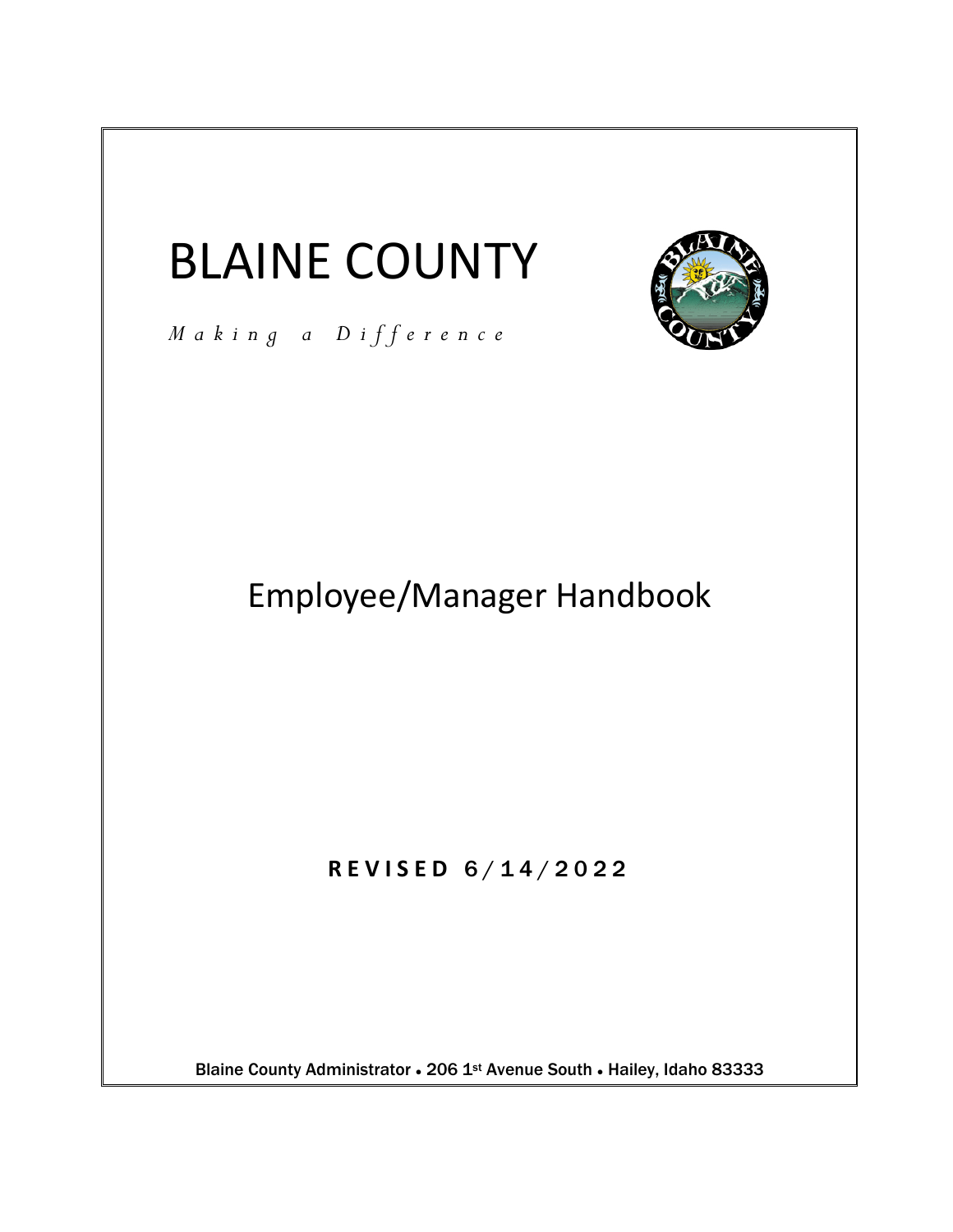# **Contents**

| 1.1.   |           |                                                                        |  |
|--------|-----------|------------------------------------------------------------------------|--|
| 1.1.1. |           |                                                                        |  |
| 1.1.2. |           |                                                                        |  |
|        | 1.1.3.    |                                                                        |  |
|        |           |                                                                        |  |
| 1.2.   |           |                                                                        |  |
| 1.2.1. |           |                                                                        |  |
|        | 1.2.2.    |                                                                        |  |
| 1.2.3. |           |                                                                        |  |
|        | 1.2.4.    |                                                                        |  |
| 1.2.5. |           |                                                                        |  |
| 1.2.6. |           |                                                                        |  |
|        |           |                                                                        |  |
|        |           |                                                                        |  |
|        |           |                                                                        |  |
| 2.1.   |           |                                                                        |  |
| 2.1.1. |           |                                                                        |  |
|        | 2.1.1.1.  |                                                                        |  |
| 2.1.2. |           |                                                                        |  |
| 2.1.3. |           |                                                                        |  |
| 2.1.4. |           |                                                                        |  |
| 2.1.5. |           |                                                                        |  |
| 2.1.6. |           |                                                                        |  |
| 2.1.7. |           |                                                                        |  |
|        | 2.1.7.1.  |                                                                        |  |
| 2.1.8. |           |                                                                        |  |
| 2.1.9. |           |                                                                        |  |
|        | 2.1.10.   |                                                                        |  |
|        | 2.1.10.1. |                                                                        |  |
|        | 2.1.11.   |                                                                        |  |
|        | 2.1.12.   | UNIFORMED SERVICES EMPLOYMENT AND REEMPLOYMENT RIGHTS ACT (USERRA)  12 |  |
|        | 2.1.12.1. |                                                                        |  |
|        | 2.1.12.2. |                                                                        |  |
|        | 2.1.12.3. |                                                                        |  |
|        | 2.1.13.   |                                                                        |  |
|        | 2.1.13.1. |                                                                        |  |
|        | 2.1.13.2. |                                                                        |  |
|        | 2.1.13.3. |                                                                        |  |
|        | 2.1.14.   |                                                                        |  |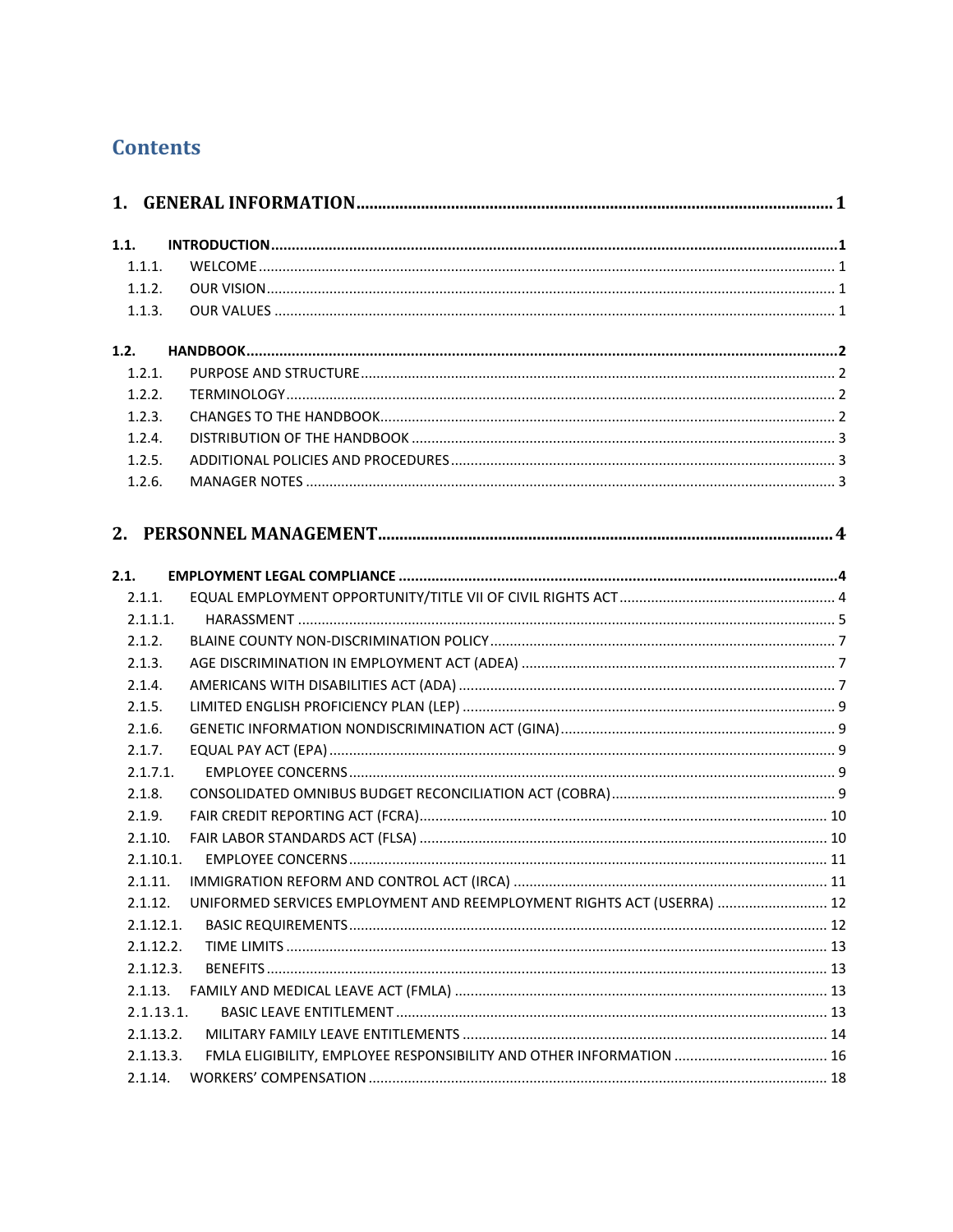| 2.2.     |  |  |  |  |  |
|----------|--|--|--|--|--|
| 2.2.1.   |  |  |  |  |  |
| 2.2.2.   |  |  |  |  |  |
| 2.2.3.   |  |  |  |  |  |
| 2.2.4.   |  |  |  |  |  |
| 2.3.     |  |  |  |  |  |
| 2.3.1.   |  |  |  |  |  |
| 2.3.1.1. |  |  |  |  |  |
| 2.3.1.2. |  |  |  |  |  |
| 2.3.1.3. |  |  |  |  |  |
| 2.3.2.   |  |  |  |  |  |
| 2.3.2.1. |  |  |  |  |  |
| 2.3.2.2. |  |  |  |  |  |
| 2.3.2.3. |  |  |  |  |  |
| 2.3.2.4. |  |  |  |  |  |
| 2.3.3.   |  |  |  |  |  |
| 2.3.3.1. |  |  |  |  |  |
| 2.3.3.2. |  |  |  |  |  |
| 2.3.3.3. |  |  |  |  |  |
| 2.3.3.4. |  |  |  |  |  |
| 2.3.3.5. |  |  |  |  |  |
| 2.3.4.   |  |  |  |  |  |
|          |  |  |  |  |  |
| 2.4.     |  |  |  |  |  |
| 2.4.1.   |  |  |  |  |  |
| 2.4.1.1. |  |  |  |  |  |
| 2.4.2.   |  |  |  |  |  |
| 2.4.2.1  |  |  |  |  |  |
| 2.4.2.2. |  |  |  |  |  |
| 2.4.2.3. |  |  |  |  |  |
| 2.4.2.4. |  |  |  |  |  |
| 2.4.2.5. |  |  |  |  |  |
| 2.4.2.6. |  |  |  |  |  |
| 2.4.2.7. |  |  |  |  |  |
| 2.4.2.8. |  |  |  |  |  |
| 2.4.3.   |  |  |  |  |  |
| 2.4.3.1. |  |  |  |  |  |
| 2.4.3.2. |  |  |  |  |  |
| 2.4.3.3. |  |  |  |  |  |
| 2.4.4.   |  |  |  |  |  |
| 2.4.4.1. |  |  |  |  |  |
| 2.4.4.2. |  |  |  |  |  |
| 2.4.5.   |  |  |  |  |  |
| 2.4.6.   |  |  |  |  |  |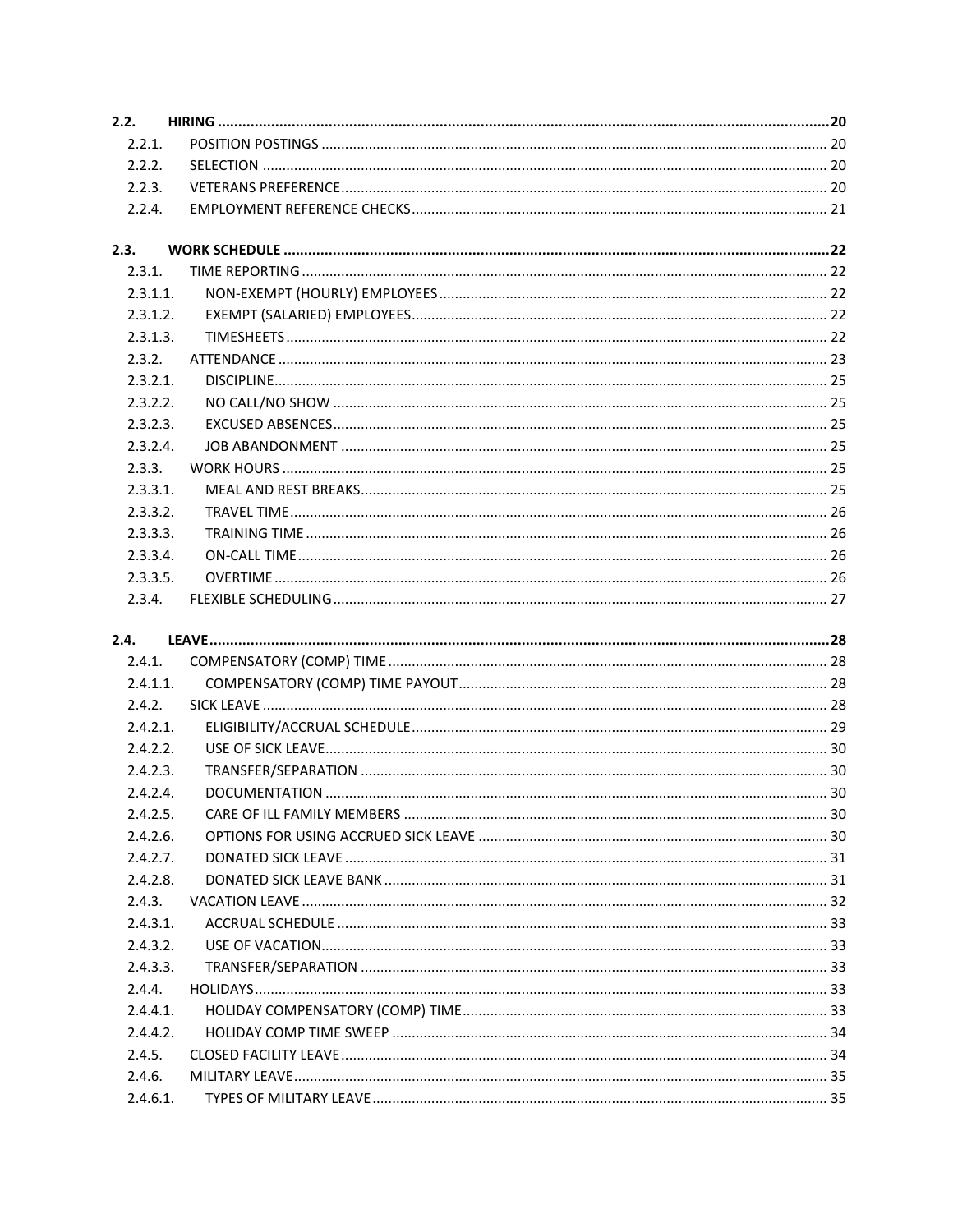| 2.4.6.2.    |  |
|-------------|--|
| 2.4.7.      |  |
| 2.4.7.1.    |  |
| 2.4.7.2.    |  |
| 2.4.7.3.    |  |
| 2.4.7.3.1.  |  |
| 2.4.7.3.2.  |  |
| 2.4.7.3.3.  |  |
| 2.4.7.3.4.  |  |
| 2.4.7.3.5.  |  |
| 2.4.7.3.6.  |  |
| 2.4.7.3.7.  |  |
| 2.4.7.3.8.  |  |
| 2.4.7.3.9.  |  |
| 2.4.7.3.10. |  |
| 2.4.7.4.    |  |
|             |  |
| 2.5.        |  |
| 2.5.1.      |  |
| 2.5.1.1.    |  |
| 2.5.1.2.    |  |
| 2.5.1.3.    |  |
| 2.5.1.4.    |  |
| 2.5.1.5.    |  |
| 2.5.1.6.    |  |
| 2.5.1.7.    |  |
| 2.5.1.8.    |  |
| 2.5.1.9.    |  |
| 2.5.1.10.   |  |
| 2.5.1.11.   |  |
| 2.5.1.12.   |  |
| 2.5.1.13.   |  |
| 2.5.1.14.   |  |
| 2.5.1.15.   |  |
| 2.5.1.16.   |  |
| 2.5.1.17.   |  |
| 2.5.2.      |  |
| 2.5.2.1.    |  |
| 2.5.2.2.    |  |
| 2.5.2.3.    |  |
| 2.5.3.      |  |
| 2.5.4.      |  |
| $2.5.4.1$ . |  |
| 2.5.4.2.    |  |
| 2.5.4.3.    |  |
| 2.5.4.4.    |  |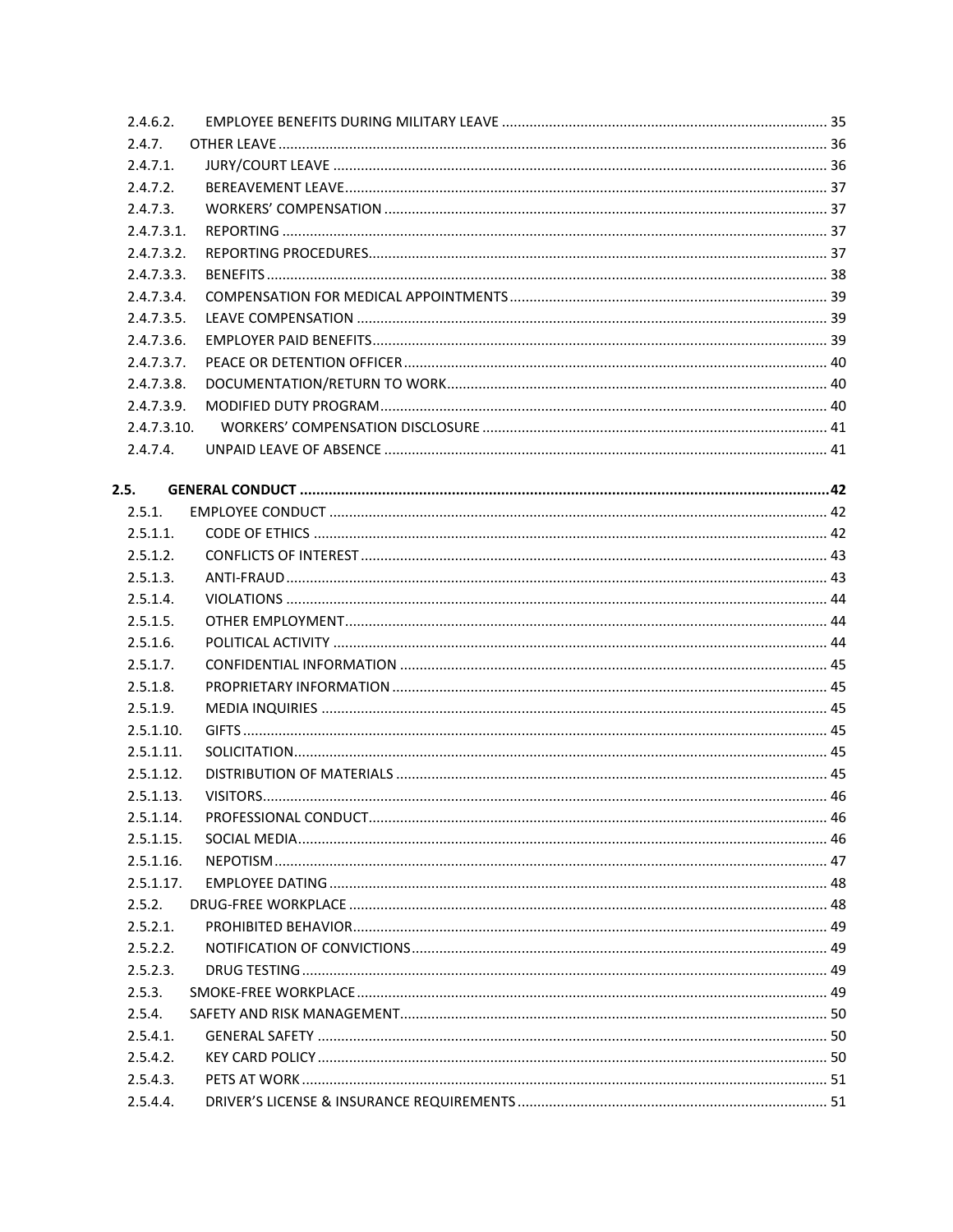| 2.8.1.   |          |  |  |  |
|----------|----------|--|--|--|
| 2.8.     |          |  |  |  |
|          |          |  |  |  |
| 2.7.5.6. |          |  |  |  |
| 2.7.5.5. |          |  |  |  |
| 2.7.5.4. |          |  |  |  |
| 2.7.5.3. |          |  |  |  |
| 2.7.5.2. |          |  |  |  |
| 2.7.5.1. |          |  |  |  |
| 2.7.5.   |          |  |  |  |
| 2.7.4.   |          |  |  |  |
| 2.7.3.4. |          |  |  |  |
| 2.7.3.3. |          |  |  |  |
| 2.7.3.2. |          |  |  |  |
| 2.7.3.1. |          |  |  |  |
| 2.7.3.   |          |  |  |  |
| 2.7.2.   |          |  |  |  |
| 2.7.1.   |          |  |  |  |
| 2.7.     |          |  |  |  |
|          |          |  |  |  |
|          | 2.6.4.7. |  |  |  |
| 2.6.4.6. |          |  |  |  |
| 2.6.4.5. |          |  |  |  |
| 2.6.4.4. |          |  |  |  |
|          | 2.6.4.3. |  |  |  |
|          | 2.6.4.2. |  |  |  |
| 2.6.4.1. |          |  |  |  |
| 2.6.4.   |          |  |  |  |
| 2.6.3.   |          |  |  |  |
| 2.6.2.8. |          |  |  |  |
| 2.6.2.7. |          |  |  |  |
| 2.6.2.6. |          |  |  |  |
| 2.6.2.5. |          |  |  |  |
| 2.6.2.4. |          |  |  |  |
| 2.6.2.3. |          |  |  |  |
| 2.6.2.2. |          |  |  |  |
| 2.6.2.1. |          |  |  |  |
| 2.6.2.   |          |  |  |  |
| 2.6.1.   |          |  |  |  |
| 2.6.     |          |  |  |  |
|          |          |  |  |  |
| 2.5.6.   |          |  |  |  |
| 2.5.5.   |          |  |  |  |
| 2.5.4.7. |          |  |  |  |
| 2.5.4.6. |          |  |  |  |
| 2.5.4.5. |          |  |  |  |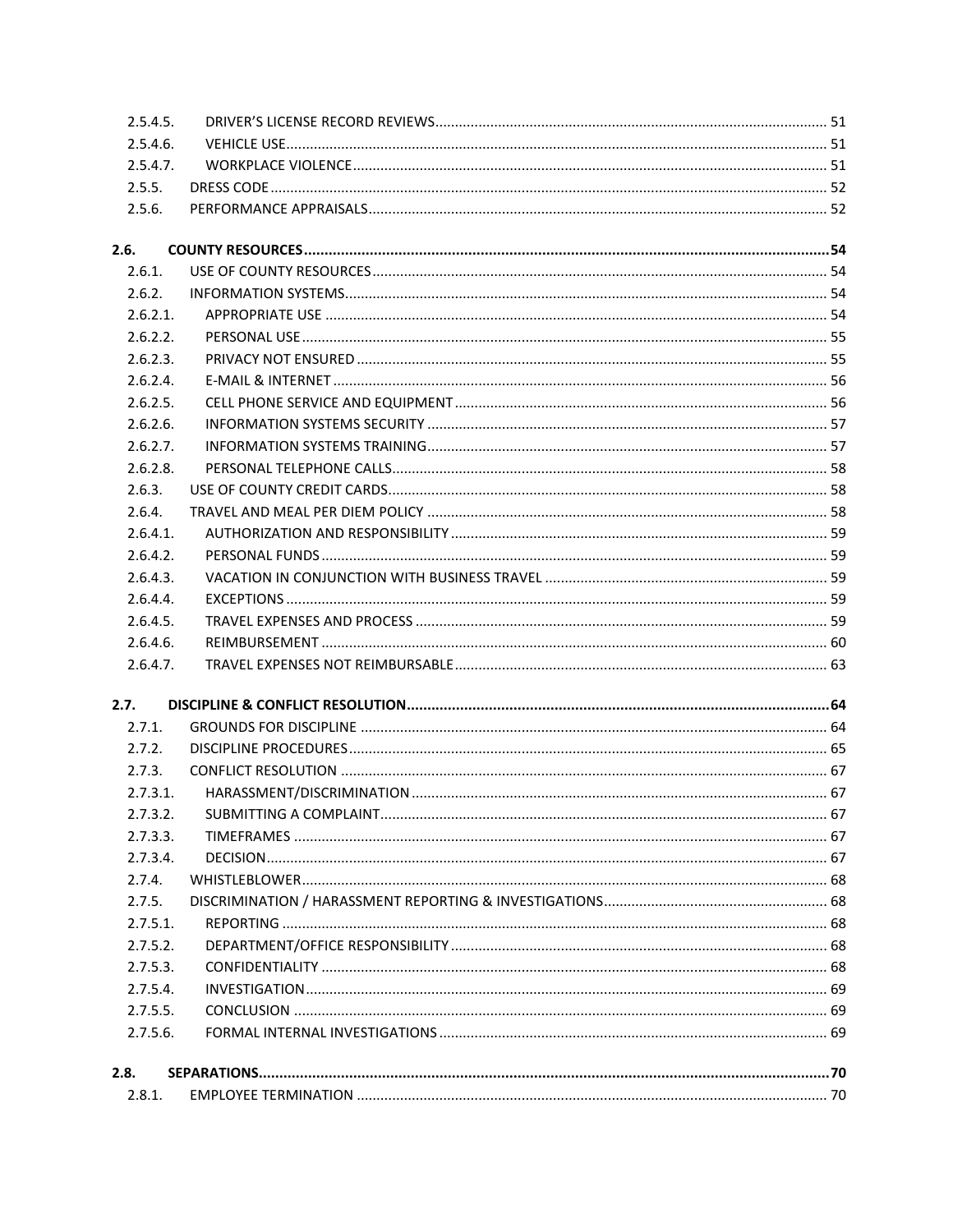| 2.8.1.1.             |  |
|----------------------|--|
| 2.8.1.2.             |  |
| 2.8.1.3.             |  |
| 2.8.1.4.             |  |
| 2.8.1.5.             |  |
| 2.8.1.6.             |  |
| 2.8.1.7.             |  |
| 2.8.1.8.             |  |
| 2.8.1.9.             |  |
| 2.8.1.10.            |  |
| 2.9.                 |  |
| 2.9.1.               |  |
| $2.9.1.1$ .          |  |
| 2.9.1.2.             |  |
| 2.9.1.3.             |  |
| 2.9.1.4.             |  |
| 2.9.2.               |  |
| 2.9.3.               |  |
| 2.9.3.1.             |  |
| 2.9.3.2.             |  |
| 2.9.4.               |  |
|                      |  |
|                      |  |
| 3.1.                 |  |
| 3.1.1.               |  |
| 3.1.2.               |  |
| 3.1.3.               |  |
| 3.1.4.               |  |
| 3.1.5.<br>3.1.6.     |  |
|                      |  |
| 3.2.                 |  |
| 3.2.1.               |  |
| 3.2.2.               |  |
| 3.2.3.               |  |
| 3.2.4.               |  |
| 3.2.5.               |  |
| 3.2.6.               |  |
| 3.2.7.               |  |
| 3.2.8.               |  |
| 3.2.8.1.             |  |
| 3.2.8.2.             |  |
| 3.2.8.3.<br>3.2.8.4. |  |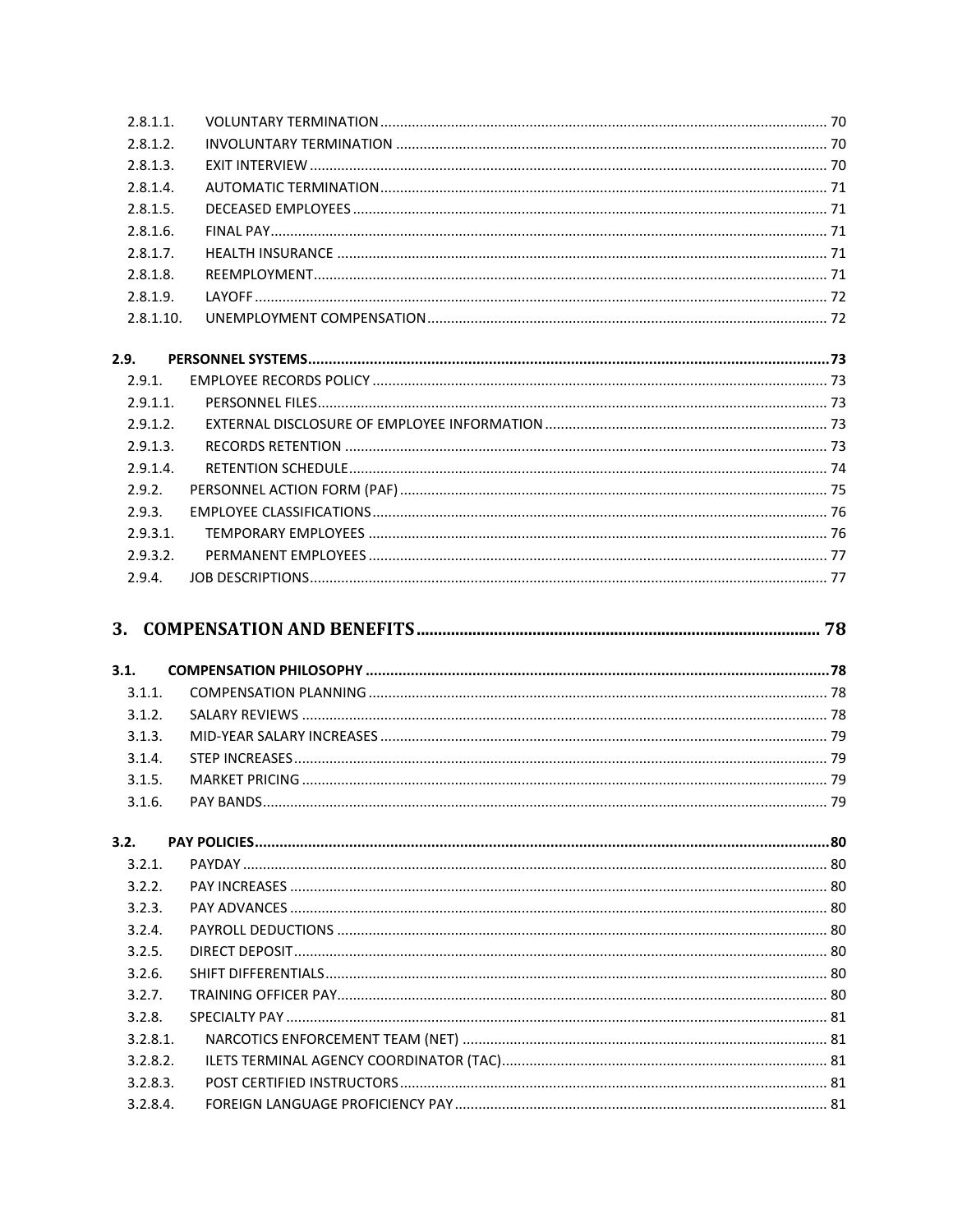| 3.3.   |  |  |  |  |
|--------|--|--|--|--|
| 3.3.1. |  |  |  |  |
| 3.3.2. |  |  |  |  |
| 3.3.3. |  |  |  |  |
| 3.3.4. |  |  |  |  |
| 3.3.5. |  |  |  |  |
| 3.3.6. |  |  |  |  |
| 3.3.7. |  |  |  |  |
| 3.3.8. |  |  |  |  |
| 3.3.9. |  |  |  |  |
|        |  |  |  |  |
|        |  |  |  |  |
|        |  |  |  |  |
|        |  |  |  |  |
|        |  |  |  |  |
|        |  |  |  |  |
|        |  |  |  |  |
|        |  |  |  |  |
|        |  |  |  |  |
|        |  |  |  |  |
|        |  |  |  |  |
|        |  |  |  |  |
|        |  |  |  |  |
|        |  |  |  |  |
|        |  |  |  |  |
|        |  |  |  |  |
|        |  |  |  |  |
|        |  |  |  |  |
|        |  |  |  |  |
|        |  |  |  |  |
|        |  |  |  |  |
|        |  |  |  |  |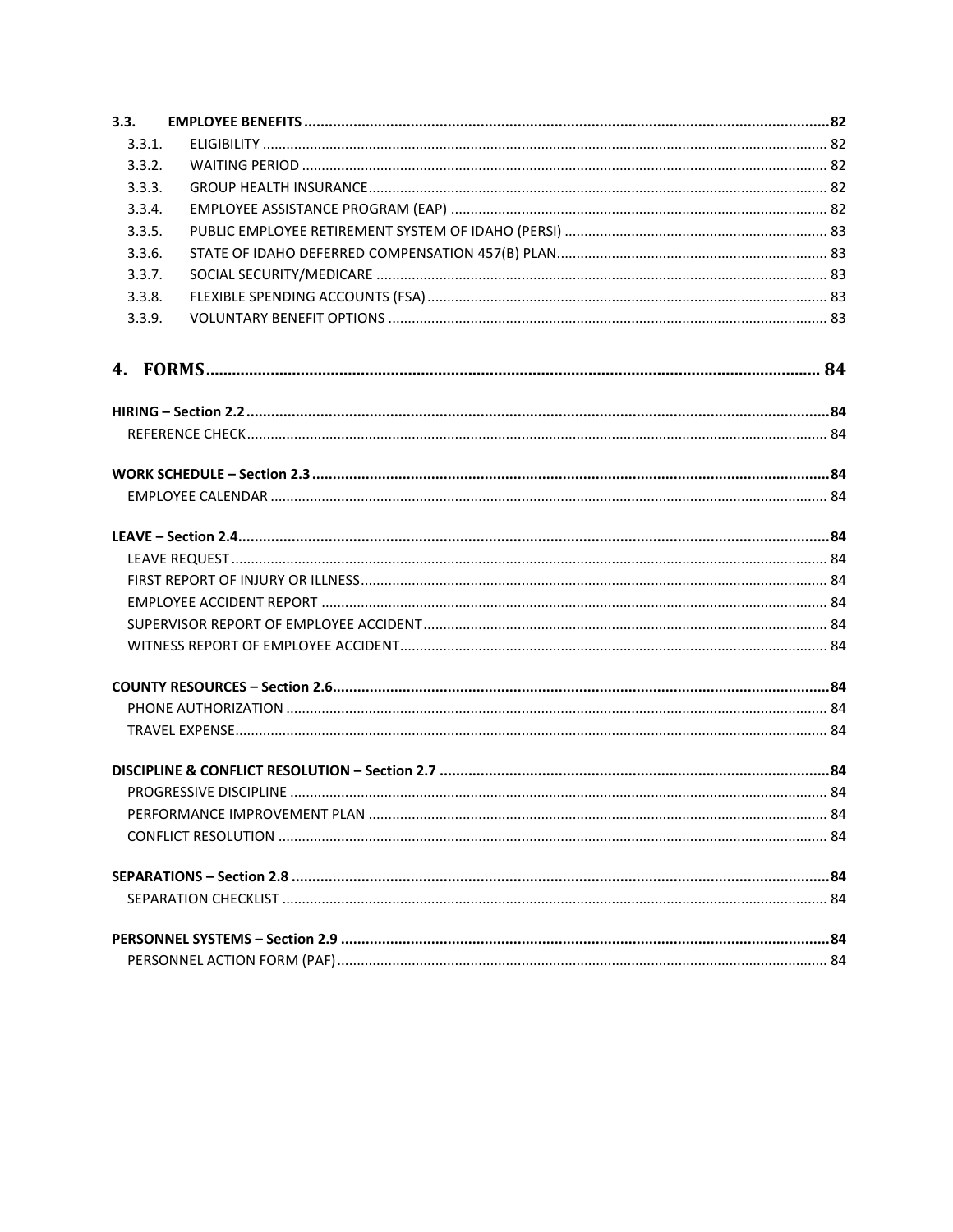## <span id="page-7-0"></span>**1. GENERAL INFORMATION**

## <span id="page-7-2"></span><span id="page-7-1"></span>1.1. INTRODUCTION

## 1.1.1. WELCOME

Thank you for being a part of Blaine County government.

We are proud of those who work for us and employees can be proud of the positions of trust they hold within our community. Employees are our most valuable asset and are the means by which we carry out our service to the community.

As employees of Blaine County, we must earn the public's trust each and every day in everything we do. Employees are expected to maintain the highest degree of integrity and honesty. Blaine County's reputation in the community will be determined by the work we do and how we do it.

In order to ensure we are able to carry out our responsibilities and commitments to the community, it is critically important that Blaine County employees understand their roles, rights and responsibilities as public employees.

### <span id="page-7-3"></span>1.1.2. OUR VISION

*"Blaine County government improves quality of life by providing efficient and effective public services. As stewards of citizens' resources, we serve our diverse community with teamwork, integrity and commitment to excellence."*

## <span id="page-7-4"></span>1.1.3. OUR VALUES

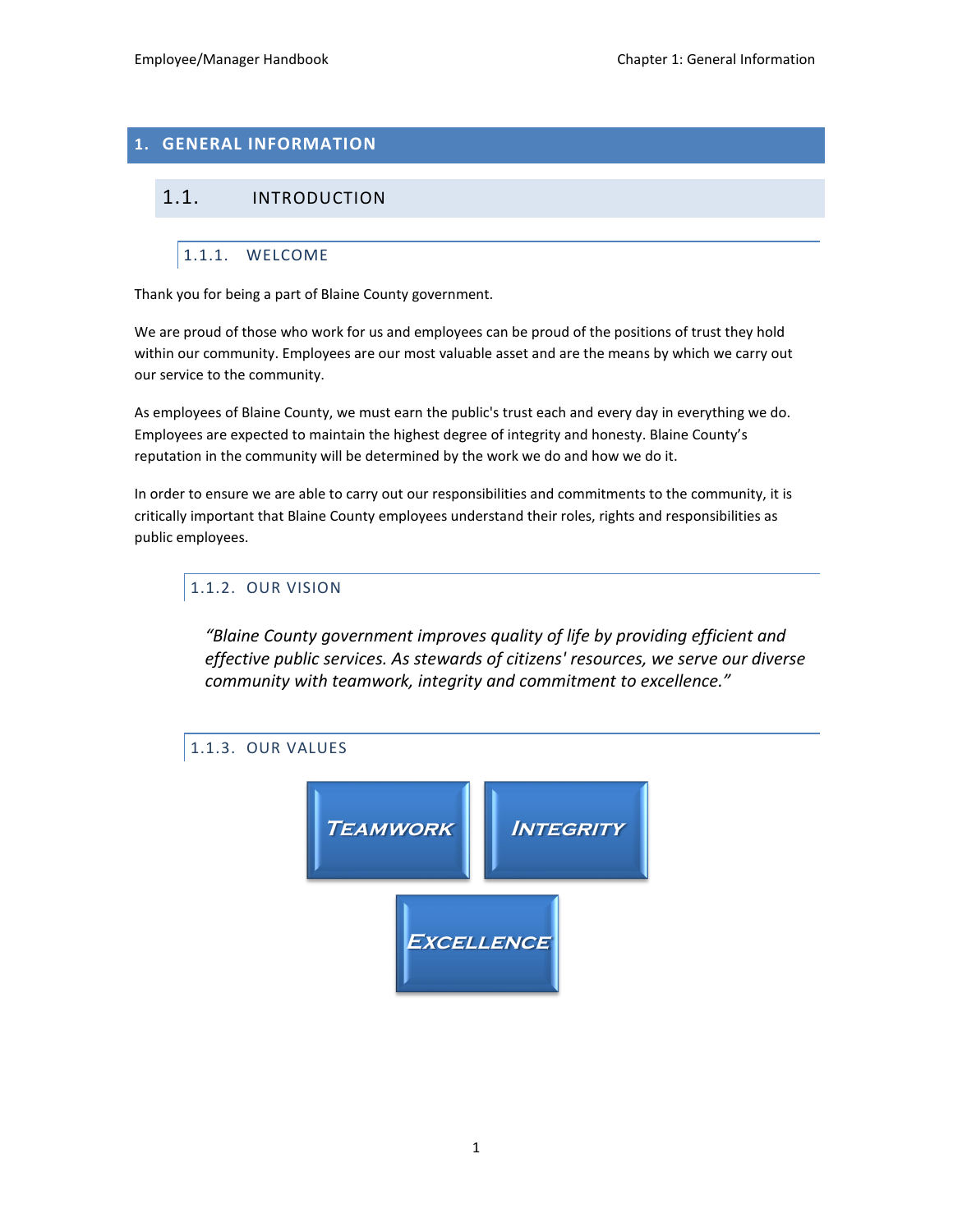## <span id="page-8-1"></span><span id="page-8-0"></span>1.2.HANDBOOK

### 1.2.1. PURPOSE AND STRUCTURE

The purpose of the Blaine County Employee/Manager Handbook (hereafter referred to as "Handbook") is to provide employees and managers with a clear and concise resource that details key policies and procedures in an understandable and logical manner. The policies included outline the rules and regulations set forth by Blaine County. Nothing in these policies should be construed as an employment contract or as a guarantee of continued employment.

The Handbook has been developed to familiarize employees with the Blaine County organization and to provide information about working conditions, key policies and benefits affecting them. It is also intended to be a resource for individuals with supervisory responsibilities.

The Handbook is broken down into the following chapters:

- Chapter 1: General Information
- Chapter 2: Personnel Management
- Chapter 3: Compensation and Benefits
- Chapter 4: Forms

## <span id="page-8-2"></span>1.2.2. TERMINOLOGY

To provide clarity of terms used within this document, the following definitions are provided:

The term "employee" is defined as any person in the employ of a department or office who is paid a salary or wage, excluding officials elected by popular vote.

The terms "supervisor" and "manager" are defined as any employee who is officially provided supervisory duties over at least one person, and/or employees with the official capacity to influence the employment status of employees within their direct line of supervision. The term manager includes supervisor, manager, department head and elected official.

The term "department head" is defined as any non-elected official in charge of any bureau, department, agency, or office of Blaine County government.

The term "elected official" is defined as any official or officer in Blaine County government elected by popular vote.

## <span id="page-8-3"></span>1.2.3. CHANGES TO THE HANDBOOK

The Handbook is an overall guide to the County personnel system. All previous personnel policies and handbooks have been repealed. Only the Board of County Commissioners may amend the Handbook for such reasons as they may determine. Once any amendments are made, written notice will be provided to all employees and managers by the County Administrator.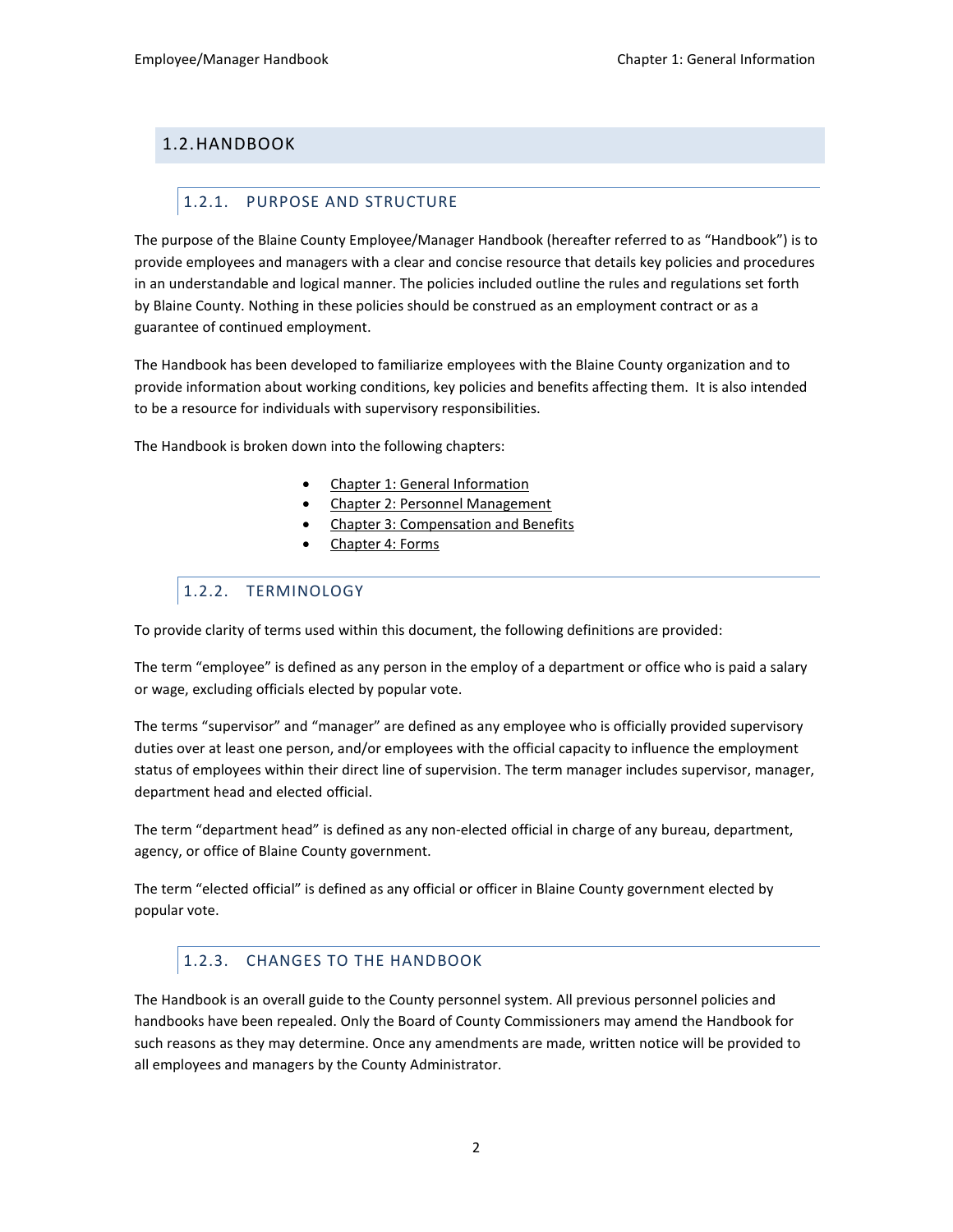## 1.2.4. DISTRIBUTION OF THE HANDBOOK

<span id="page-9-0"></span>The Handbook and all referenced forms are available on Blaine County's website on the Human Resources page. Electronic use of the Handbook is recommended for ease of reference, allowing the use of search functions and links throughout the document. Electronic use also ensures that all employees have the most current version. Managers are responsible for ensuring all of their employees have access to the Handbook, and for processing any requests for hard copies or other forms of access for their employees.

### <span id="page-9-1"></span>1.2.5. ADDITIONAL POLICIES AND PROCEDURES

In addition to using the Handbook, elected officials and department heads may adopt further policies and procedures to meet the unique needs of the offices/departments they administer, provided they are not in conflict with the policies and procedures described in the Handbook or state or federal law.

## <span id="page-9-2"></span>1.2.6. MANAGER NOTES

Managers are essential to ensuring an effective and progressive workforce, as well as ensuring compliance with employment laws, regulations and policies. "Call-out boxes" with Manager Notes throughout this document provide assistance to managers. Manager Notes contain information to help managers understand their roles and responsibilities in implementing these policies.

**All managers are expected to have a working knowledge and understanding of the Employee/Manager Handbook.**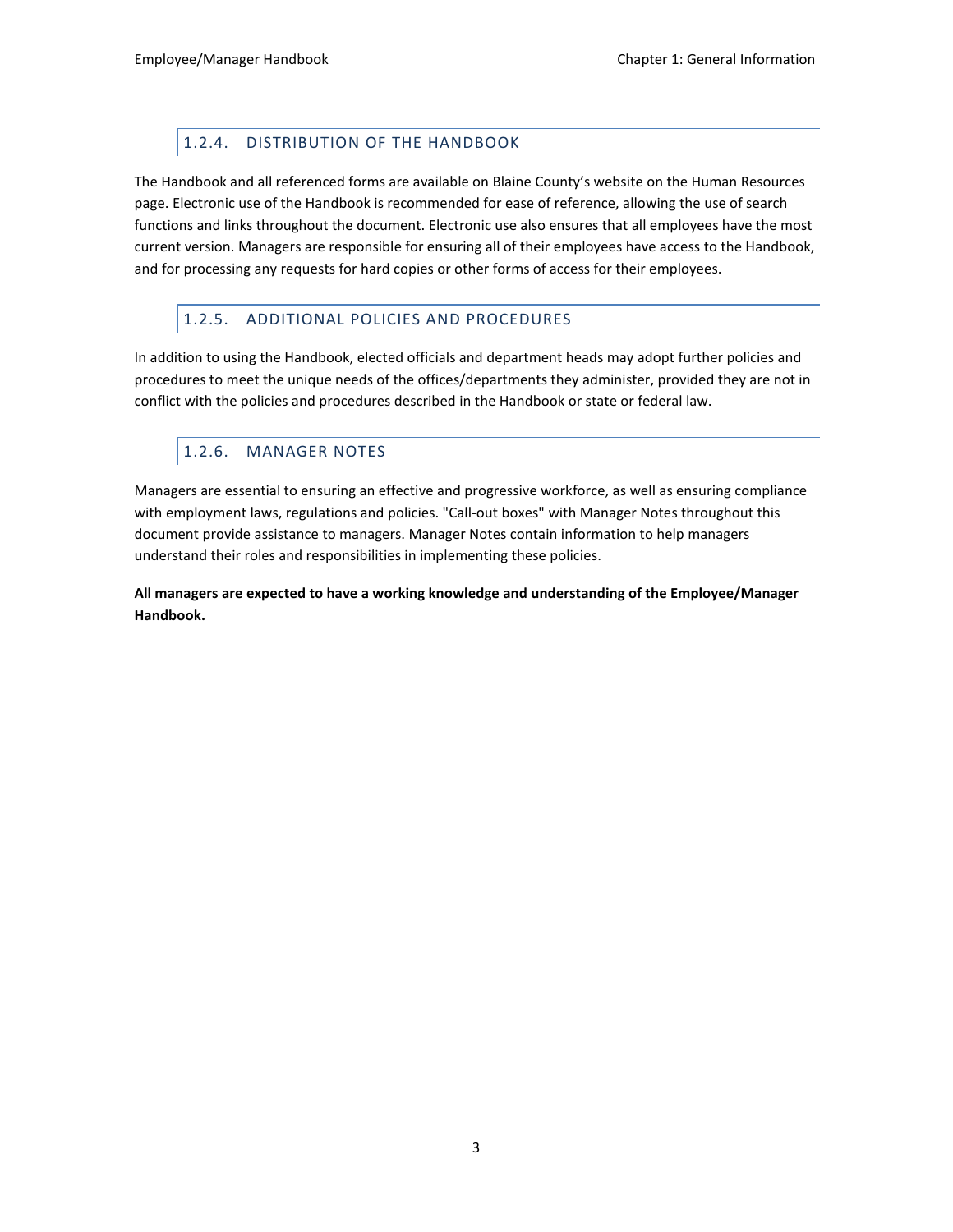### <span id="page-10-1"></span><span id="page-10-0"></span>**2. PERSONNEL MANAGEMENT**

### 2.1.EMPLOYMENT LEGAL COMPLIANCE

It is Blaine County's policy to comply with all applicable federal, state, and local laws. This includes, but is not limited to: the Americans with Disabilities Act (ADA), the Genetic Information Nondiscrimination Act (GINA), the Age Discrimination in Employment Act (ADEA), the Consolidated Omnibus Budget Reconciliation Act (COBRA), the Equal Pay Act (EPA), the Fair Credit Reporting Act (FCRA), the Fair Labor Standards Act (FLSA), the Family and Medical Leave Act (FMLA), the Health Insurance Portability and Accountability Act (HIPAA), the Idaho Garnishment Law, the Idaho Wage Payment Law, the Idaho Public Records Law, the Immigration Reform and Control Act (IRCA), the Pregnancy Discrimination Act (PDA), Title VII of the Civil Rights Act, the Uniformed Services Employment and Reemployment Rights Act (USERRA), and the Idaho Workers' Compensation Law.

## <span id="page-10-2"></span>2.1.1. EQUAL EMPLOYMENT OPPORTUNITY/TITLE VII OF CIVIL RIGHTS ACT

Blaine County is an equal opportunity employer. It is the policy of Blaine County to prohibit discrimination and to afford equal employment opportunities to employees and applicants, without regard to race, color, religion, sex, national origin, age, disability, citizenship (with valid work authorization), veteran status (beyond veterans' preference) or sexual orientation. The policy of equal employment opportunity and antidiscrimination applies to all aspects of the relationship between Blaine County and its employees, including but not limited to:

- Recruitment and employment
- Promotion and transfer
- Training and working conditions
- Wages and salary administration
- Employee benefits and application of policies
- Discipline and termination

The policies and principles of equal employment opportunity also apply to the treatment of independent contractors, individuals working on Blaine County premises who are employed by temporary agencies and any other persons doing business for or with Blaine County.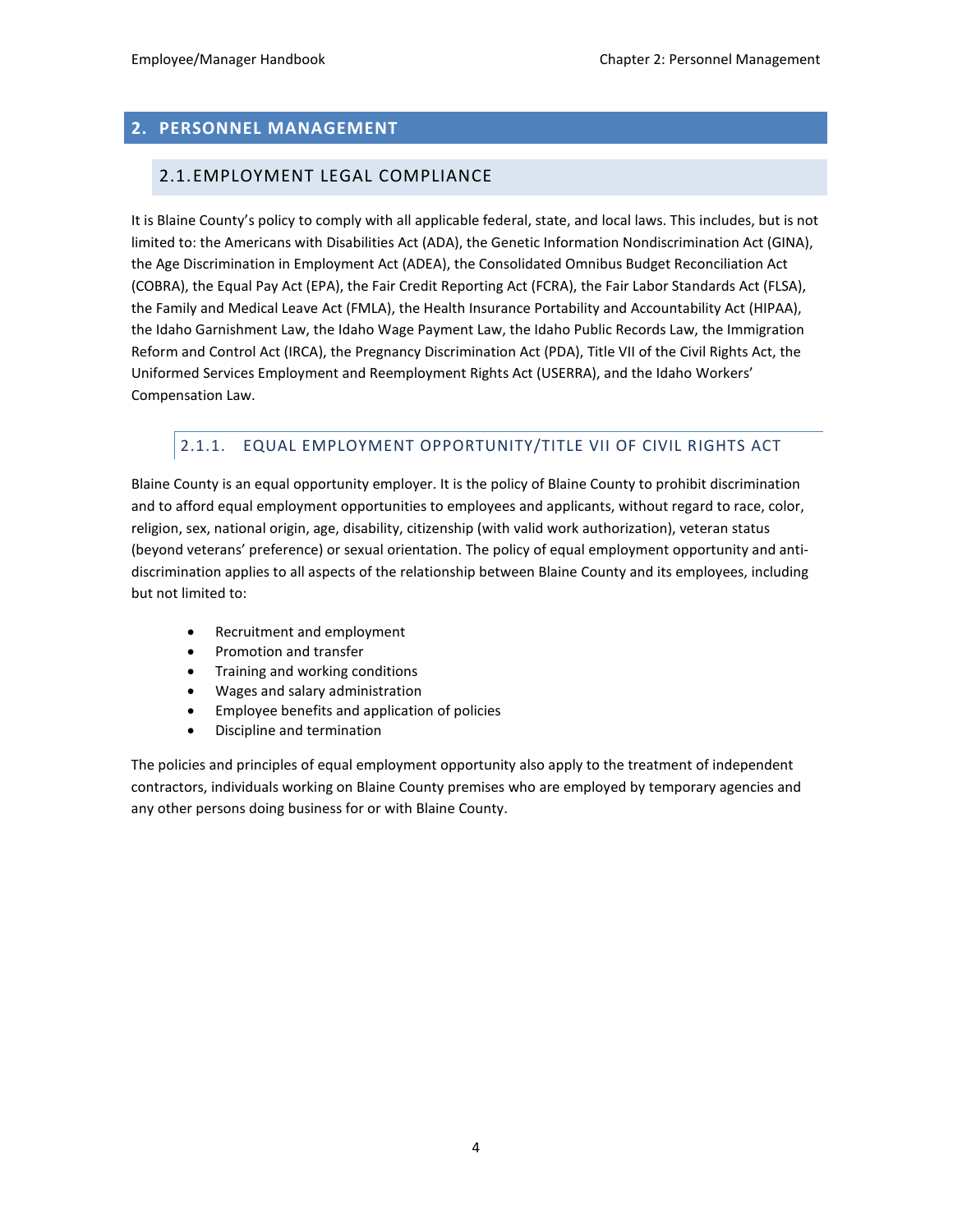#### MANAGER NOTE 2.1.1.

#### **EQUAL EMPLOYMENT OPPORTUNITY/TITLE VII OF CIVIL RIGHTS ACT**

Managers are responsible for implementing equal employment practices within each department or office. The Human Resources department is responsible for the County's overall compliance, and must maintain personnel records in accordance with applicable laws and regulations.

Blaine County will support this policy by maintaining the following business practices:

- Display equal employment opportunity notices in highly visible areas.
- Forbid retaliation against anyone who reports harassment, files a charge of discrimination, or who assists, testifies or participates in an equal employment proceeding.
- Require employees to report to a member of management or Human Resources any apparent discrimination or harassment. The report should be made within forty-eight (48) hours of the incident.

## 2.1.1.1. HARASSMENT

<span id="page-11-0"></span>Blaine County is committed to providing a work environment where its employees and those served by the County are treated respectfully and are free from harassment. Employees are responsible for respecting the rights of coworkers and others to be free from harassment.

#### GENERAL HARASSMENT

General harassment is conduct that is insulting, degrading and shows hostility toward an individual such that it interferes with the individual's work environment and performance. General harassment is conduct that is so severe or occurs with sufficient frequency to create a hostile or offensive work environment. General harassment does not include management actions including duty assignments, disciplinary actions, and performance evaluations.

Prohibited general harassment includes the following types of behavior:

- Verbal or written communication that contains degrading comments or jokes.
- Intimidating or threatening conduct directed at an employee.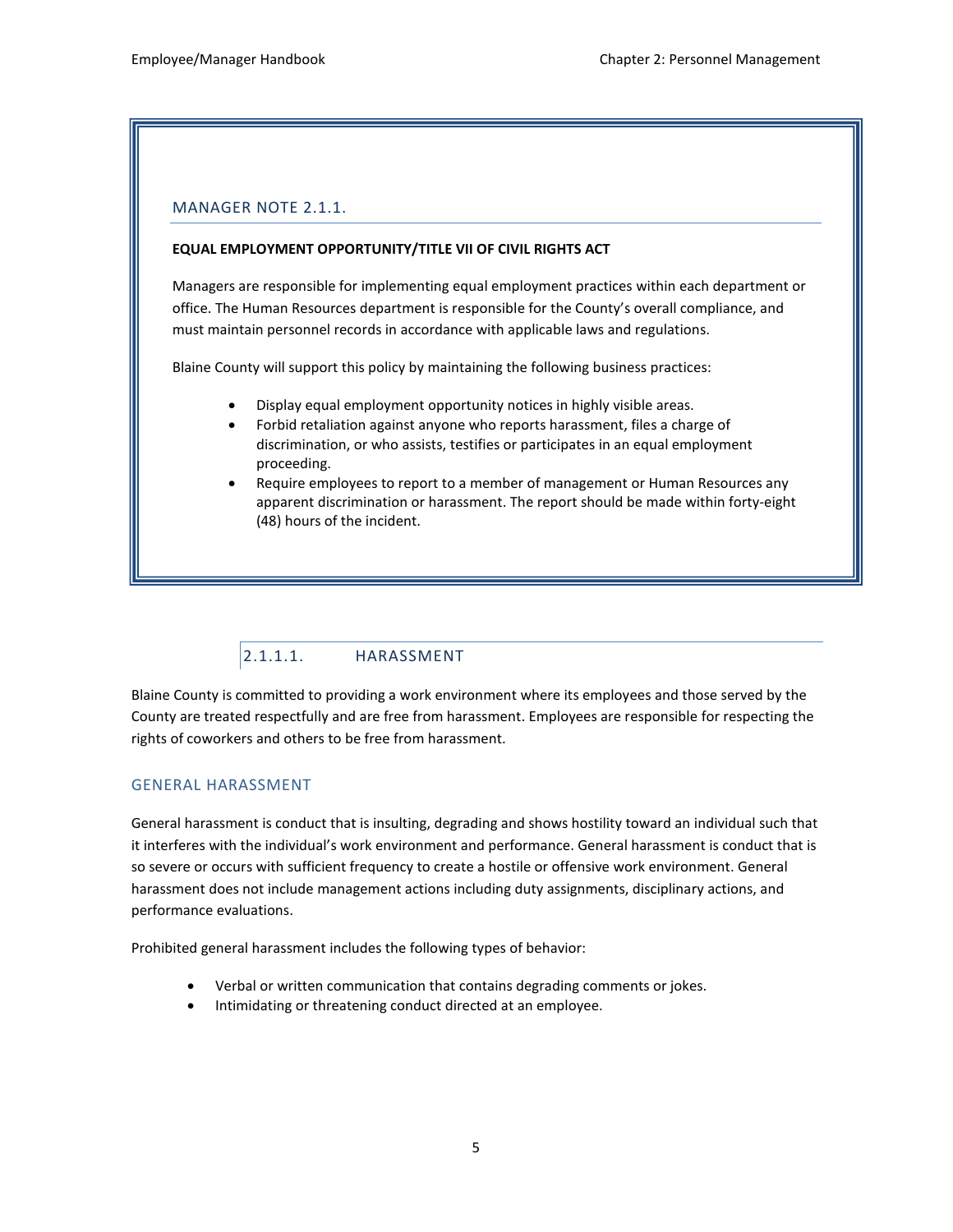### DISCRIMINATION BASED HARASSMENT

Harassment based on an employee's sex, sexual orientation, age, color, race, national origin, religion, or disability is a form of discrimination and is a violation of this policy. Sexual harassment is a form of discrimination and violates this policy.

Sexual harassment is defined as unwelcome sexual advances, a request for sexual favors, or other verbal or physical conduct of a sexual nature when:

- Submission to such conduct is made explicitly or implicitly a term or condition of an individual's employment.
- Submission to or rejection of such conduct by an individual is used as the basis for employment decisions affecting such individuals.
- Such conduct has the purpose or effect of substantially interfering with an individual's work performance or creating an intimidating, hostile, or offensive working environment.

#### REPORTING

If an employee feels he or she is the target of harassment or discrimination, the employee may confront the offending party either in person or in writing. However, this action will not constitute notice to the County of the alleged harassment or discrimination. If the employee feels uncomfortable confronting the offending party, or if after doing so the behavior has not stopped, he or she must report the conduct as soon as possible to a manager or to Human Resources.

### RETALIATION

All employees are responsible for assisting managers in creating and sustaining a positive work environment by respecting the rights of others to be free from harassment and acts of retaliation. Retaliation against someone who reports harassment or discrimination, or who participates in an investigation, is prohibited. Retaliatory acts may include but are not limited to: unsubstantiated negative evaluations, inappropriate changes in job assignments or duties, exclusion from meetings, or negative treatment by coworkers. Retaliation does not include disciplinary actions taken against an employee for filing a fabricated claim of harassment, nor does it include disciplinary actions taken against an employee for performance issues not related to a harassment complaint or investigation.

Employees should report acts of retaliation to a manager or Human Resources. Reports of retaliation will be promptly investigated. Appropriate follow-up measures may be taken as necessary. Disciplinary action, up to and including termination, may be taken against anyone who violates this retaliation policy.

#### VIOLATIONS

Violations of this policy, regardless of whether or not an actual law has been violated, will not be tolerated. Blaine County will investigate every issue that is brought to its attention in this area and will take appropriate disciplinary action, up to and including termination of employment.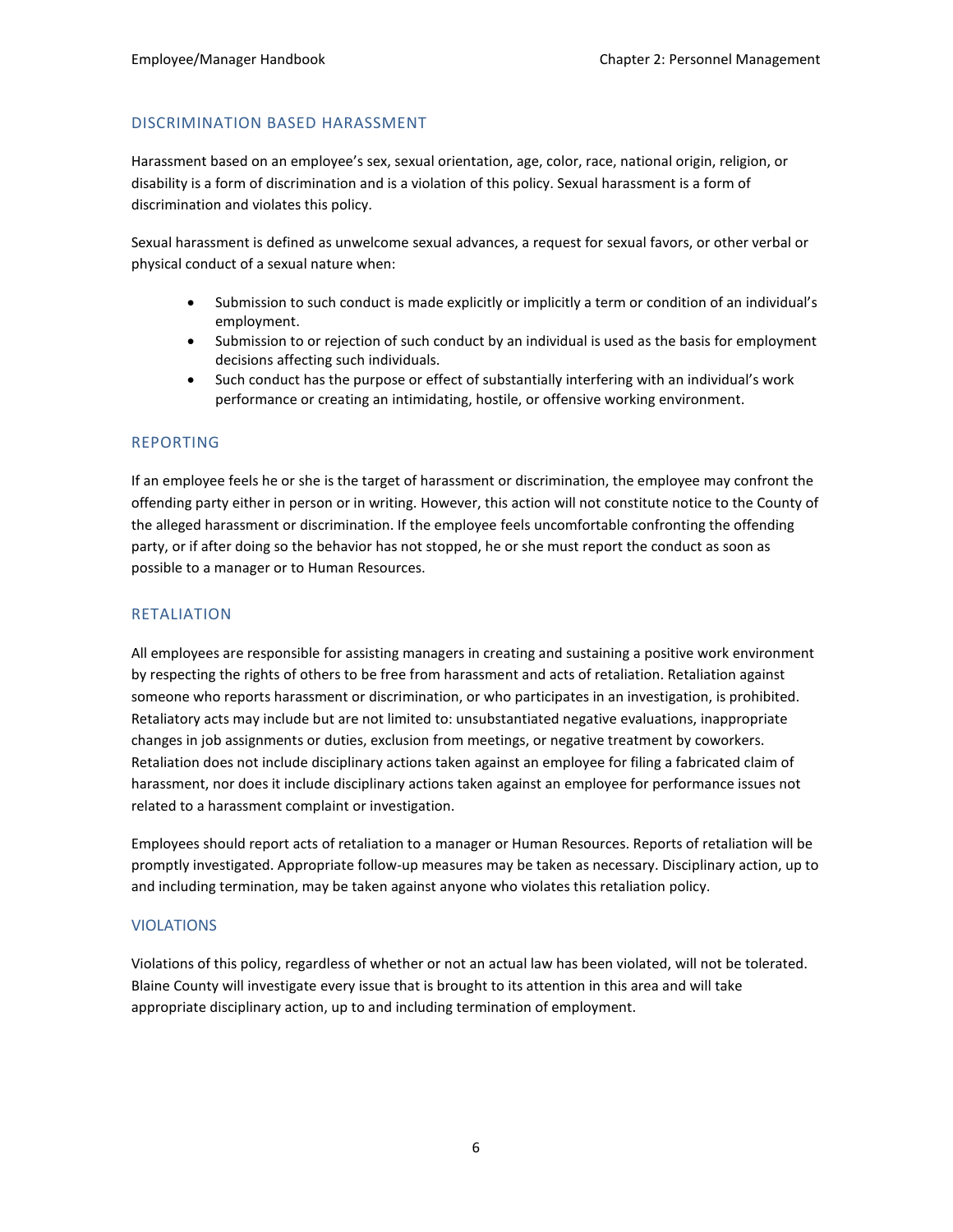### MANAGER NOTE 2.1.1.1.

#### **HARASSMENT**

Managers are required to take prompt, appropriate action upon observing or becoming aware of harassing behavior. The failure of a supervisor or manager to respond promptly to an observed or reported instance of harassment may result in disciplinary action against the manager.

### <span id="page-13-0"></span>2.1.2. BLAINE COUNTY NON-DISCRIMINATION POLICY

Blaine County provides equal employment opportunities (EEO) to all employees and applicants for employment without regard to race, color, religion, sex, national origin, age, disability, citizenship (with valid work authorization), veteran status (beyond veterans' preference) or sexual orientation. This policy applies to all terms and conditions of employment, including hiring, placement, promotion, termination, layoff, recall, transfer, leaves of absence, compensation and training. Unlawful employee discrimination that interferes with the ability of Blaine County employees to perform their expected job duties is not tolerated.

### <span id="page-13-1"></span>2.1.3. AGE DISCRIMINATION IN EMPLOYMENT ACT (ADEA)

All employees are expected to comply with the Age Discrimination in Employment Act (ADEA) which prohibits discrimination against applicants and employees who are at least forty (40) years of age. The ADEA applies to all aspects of employment including: hiring, firing, compensation, benefits, work hours, job assignments, training opportunities, transfers, employee classifications, promotions, layoffs, retirement and leave. Employees who feel they may have been discriminated against due to their age should contact Human Resources immediately.

Practices prohibited by Blaine County include:

- Making decisions based on stereotypes of older workers.
- Refusing to hire, train, or promote older workers because of their age.
- Making age-related slurs or teasing older workers about their age.
- Printing job advertisements with preferences for younger workers.
- Retaliating against an individual for making or participating in an ADEA claim.

#### <span id="page-13-2"></span>2.1.4. AMERICANS WITH DISABILITIES ACT (ADA)

The Americans with Disabilities Act (ADA) prohibits discrimination against qualified individuals with a disability. The ADA covers both applicants and employees who meet the qualification requirements for the position (education, experience, etc.), who can perform the essential functions of the position with or without a reasonable accommodation, and have a disability as defined by the ADA.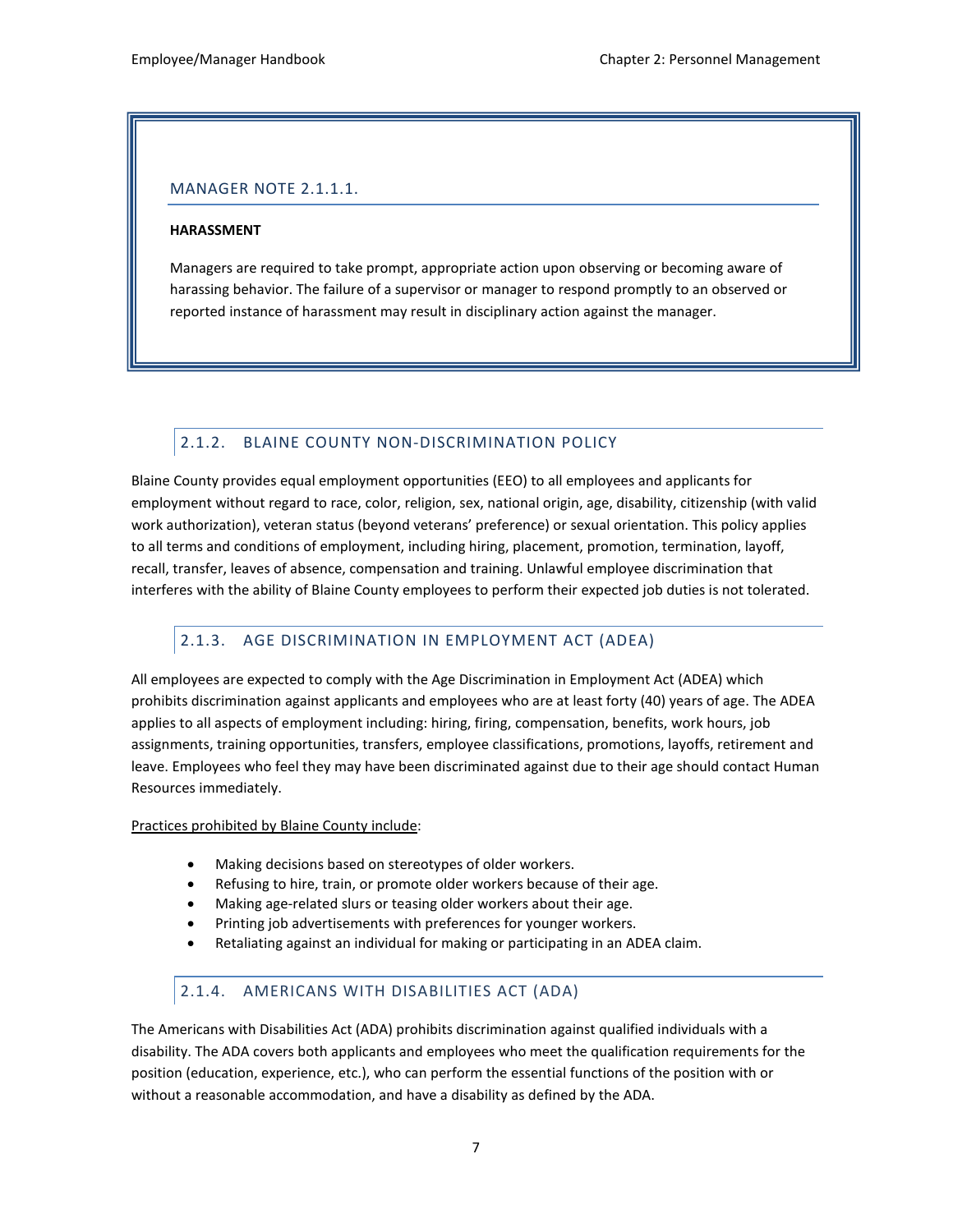Employees who wish to request an accommodation under the ADA may submit a request to their manager or Human Resources. The request may be verbal or in writing but must contain enough information for Blaine County to determine that an accommodation is needed due to an underlying long-term medical condition or impairment. Human Resources will work with the employee and the manager to determine if the individual qualifies under the ADA, including the necessary qualifications for the position, having a disability as defined by the ADA, and the ability to perform the essential functions of the position, with or without an accommodation. Blaine County may request information from the employee and their health care provider to verify the disability and recommend possible ways to accommodate the disability.

The ADA requires an interactive process between the employee and the employer. If an employee fails to provide the necessary information for the request to be reviewed, the request for an accommodation may be delayed or denied pending more information.

Accommodation requests that would result in an undue hardship for Blaine County will be denied. However, alternative accommodations may be suggested in lieu of the requested accommodation. Accommodations may be implemented on a trial basis ranging from thirty (30) to ninety (90) days to determine if the accommodation is successful and does not disrupt the workplace. All accommodations should be periodically reviewed to ensure they are still necessary and still allow the employee to successfully perform the essential functions of the job.

All employees are required to comply with safety standards. Employees who pose a direct threat to the health or safety of themselves or others will be placed on leave without pay until the threat can be eliminated by reasonable accommodation or until a decision has been made in regard to the employee's continued employment.

## MANAGER NOTE 2.1.4.

### **AMERICANS WITH DISABILITIES ACT (ADA)**

Managers must comply with all provisions of the Americans with Disabilities Act (ADA).

Managers should work with Human Resources to determine the essential functions of the position and discuss possible reasonable accommodations. Human Resources will work with the manager and the applicant or employee to engage in the interactive process to see if the individual qualifies under the ADA, and if a reasonable accommodation is available to enable the individual to safely and successfully perform the essential functions of the position.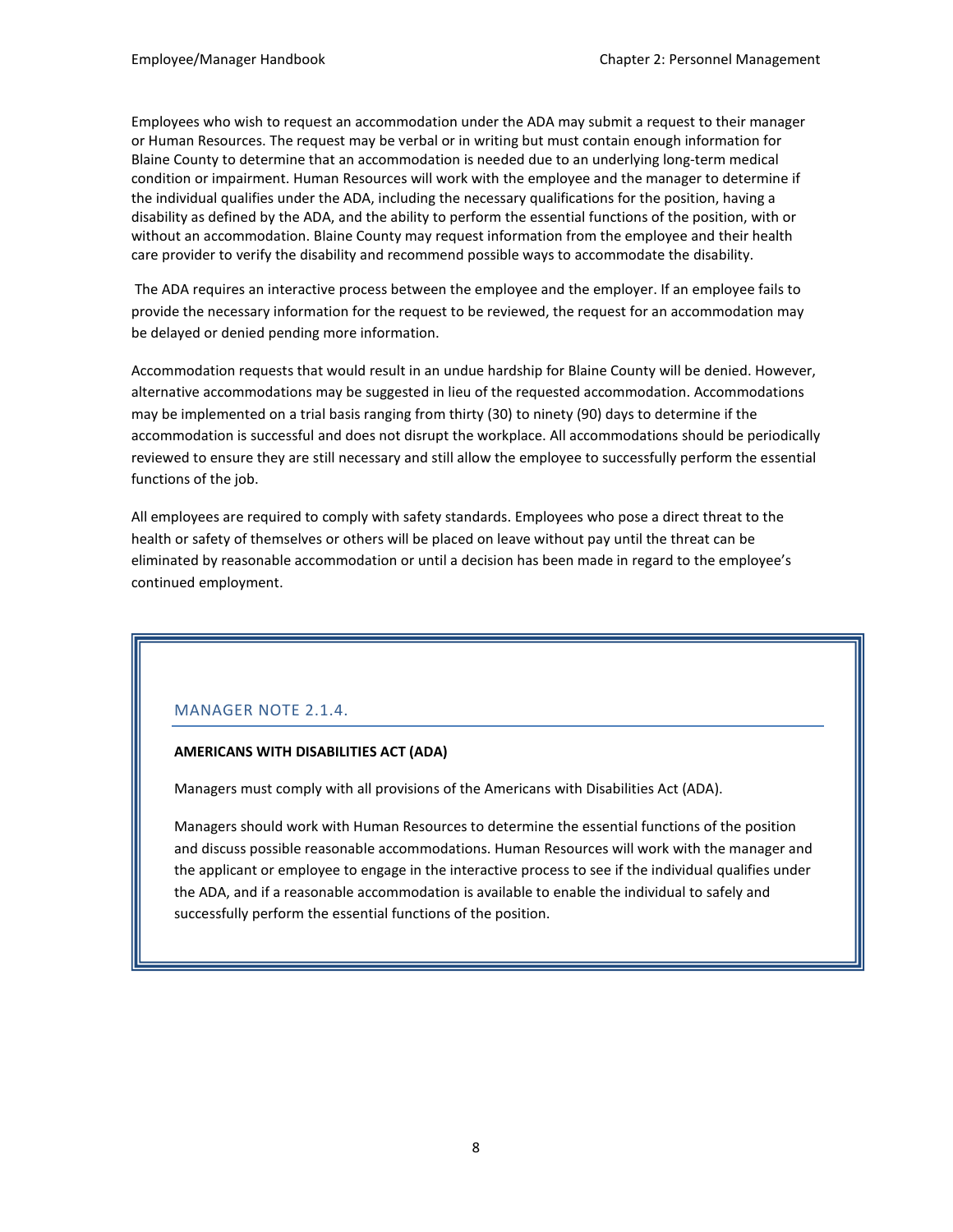## 2.1.5. LIMITED ENGLISH PROFICIENCY PLAN (LEP)

<span id="page-15-0"></span>Blaine County is committed to ensuring compliance with Title VI of the Civil Rights Act of 1964 and all related regulations and directives. Blaine County assures that every effort will be made to prevent discrimination through the impacts of its programs, policies, and activities on minority and low-income populations. In addition, the County will take reasonable steps to provide meaningful access to services for persons with Limited English Proficiency.

## <span id="page-15-1"></span>2.1.6. GENETIC INFORMATION NONDISCRIMINATION ACT (GINA)

Blaine County complies with the Genetic Information Nondiscrimination Act (GINA) which prohibits discrimination on the basis of information derived from genetic tests. GINA prohibits employers from collecting and using employees' genetic information and from discriminating against employees in hiring, firing, or any other terms and conditions of employment based on a worker's genetic information.

## <span id="page-15-2"></span>2.1.7. EQUAL PAY ACT (EPA)

Blaine County complies with all provisions of the Equal Pay Act (EPA) which prohibits employers from paying workers of one gender more than workers of the other gender to do equal work. To be considered equal work, the jobs must require equal skill, effort, and responsibility and must be performed under similar working conditions. All department heads and elected officials must ensure their compensation practices are in compliance with the EPA.

## 2.1.7.1. EMPLOYEE CONCERNS

<span id="page-15-3"></span>Blaine County complies with the Equal Pay Act and all applicable federal, state, and local laws regarding employee compensation. An employee who perceives an issue in regard to compliance with the EPA should report concerns to his or her manager or to Human Resources.

## <span id="page-15-4"></span>2.1.8. CONSOLIDATED OMNIBUS BUDGET RECONCILIATION ACT (COBRA)

Blaine County complies with all provisions of the Consolidated Omnibus Budget Reconciliation Act (COBRA) which allows employees, their spouses and children to continue health coverage under the County's health plan after their coverage ends due to a qualifying event such as termination of employment. COBRA allows qualified individuals to extend their health insurance coverage at the County's full premium rate, which includes the employers' portion paid for active employees plus an administrative fee.

Employees must notify Blaine County Payroll of qualifying events, such as termination of employment, divorce, or death. Once notified of a COBRA qualifying event, Blaine County Payroll will send out the COBRA notice and current COBRA rates to the affected parties. Only employees and dependents that were actively enrolled in the County's health plan are eligible to continue coverage under COBRA.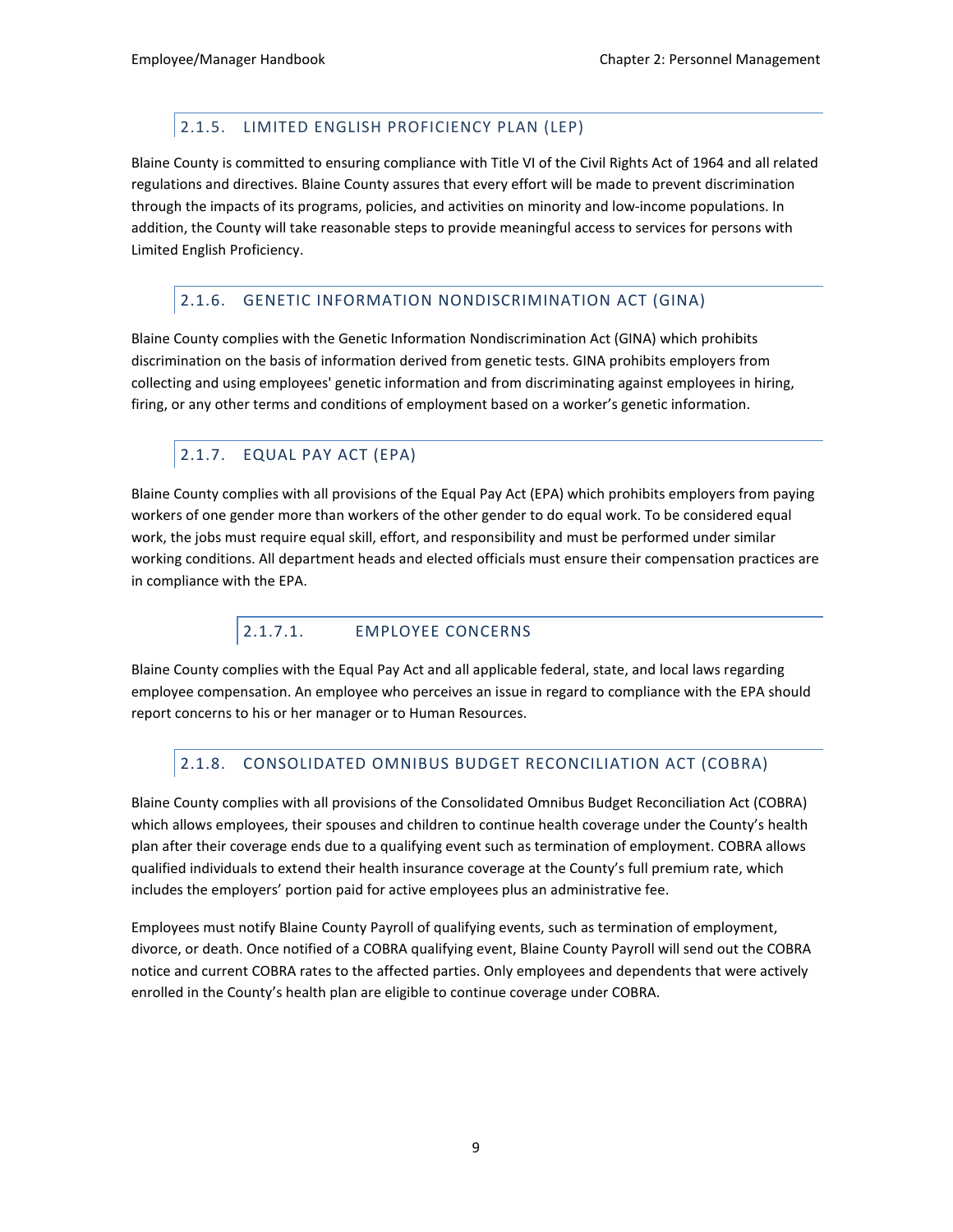## 2.1.9. FAIR CREDIT REPORTING ACT (FCRA)

<span id="page-16-0"></span>Blaine County complies with the Fair Credit Reporting Act (FCRA) which restricts access of consumer credit information to those who have a legitimate need for the information and have the written consent of the individual whose records are being reviewed. Blaine County may review consumer credit reports of applicants and employees in certain law enforcement and cash-handling positions. Prior to seeking the consumer credit report, Blaine County will notify the individual of his or her rights under FCRA and obtain his or her written consent.

## <span id="page-16-1"></span>2.1.10. FAIR LABOR STANDARDS ACT (FLSA)

In keeping with the Fair Labor Standards Act (FLSA), Blaine County compensates non-exempt employees one and one-half (1.5) times their regular rate of pay for all hours worked in excess of forty (40) in a workweek. Paid leave time such as vacation and holiday pay does not count towards the forty (40) work hour threshold for overtime. For employees in some law enforcement and detention positions, overtime is calculated based on eighty five and one half (85.5) hours in a fourteen (14) day cycle.

Similarly, qualifying law enforcement officers receive straight overtime pay or straight compensatory time off for each hour of work above eighty (80) hours up to eighty five and one half (85.5) hours. They receive one and one-half (1.5) times their normal hourly rate or compensatory time off at 1.5 hours for each hour worked above eighty five and one half (85.5) hours.

As a public sector employer, Blaine County may elect to grant compensatory or "comp" time in lieu of overtime pay for covered employees, upon reaching an agreement in advance with the employee. Comp time is earned at the rate of either one (1.0) or one and a half (1.5) hours for every one (1) hour of overtime worked, depending on the number of hours worked.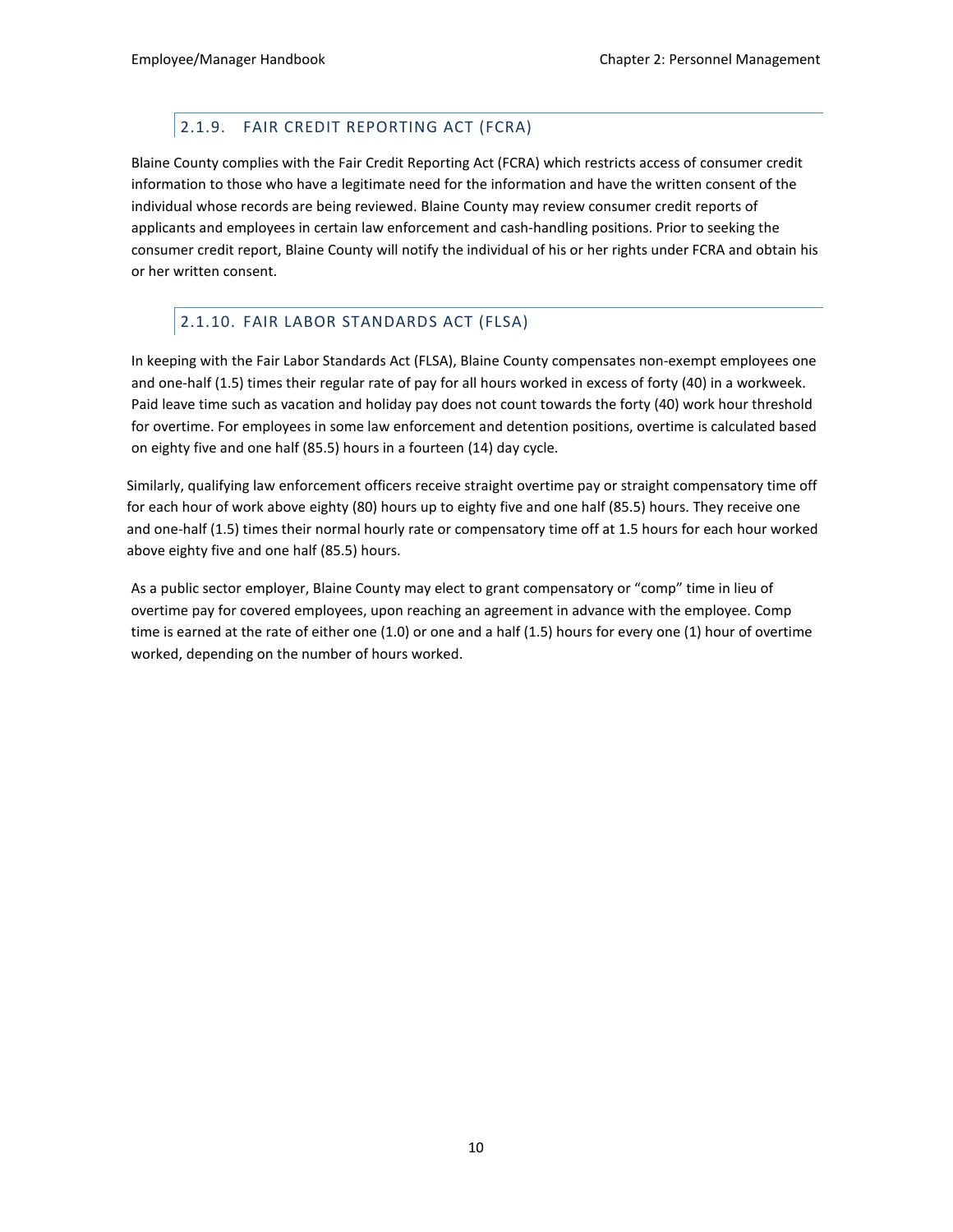### <span id="page-17-0"></span>MANAGER NOTE 2.1.10.

#### **FAIR LABOR STANDARDS ACT (FLSA)**

Blaine County complies with all provisions of the Fair Labor Standards Act (FLSA), which established the federal minimum wage, overtime pay, recordkeeping, and child labor laws. Blaine County will pay non-exempt employees not less than one and one-half times their regular rates of pay for all hours worked in excess of forty (40) in a workweek. Paid leave time such as vacation and holiday pay does not count towards the forty (40) work hour threshold.

The following are examples of employees exempt from both the minimum wage and overtime pay requirements under FLSA:

- Executive employees
- Administrative employees
- Professional employees
- Certain computer specialists

All job descriptions are reviewed by Human Resources to determine if they are covered by the Fair Labor Standards Act (FLSA) or if they are exempt from the Act due to one or more of the exemptions listed above. Exemptions are based on federal law and are determined by Human Resources. These determinations are based on job duties and responsibilities, not by job titles. Positions determined to be exempt from FLSA must be paid on a salary basis and are ineligible for overtime and comp time.

## 2.1.10.1. EMPLOYEE CONCERNS

Blaine County complies with the Fair Labor Standards Act and all applicable federal, state, and local laws regarding employee compensation. An employee, whether hourly or salaried, who perceives an issue in regard to hours of work or overtime compensation is encouraged to report the problem to his or her manager as soon as possible. If an employee feels he or she has been improperly designated as either covered by the FLSA or exempt from the FLSA, he/she should contact Human Resources.

### <span id="page-17-1"></span>2.1.11. IMMIGRATION REFORM AND CONTROL ACT (IRCA)

All new employees must complete the employee section, Section 1, of an I-9 form no later than close of business on the first day of work. The employee's signature holds him/her responsible for the accuracy of the information provided. The new employee is expected to provide appropriate documentation from the list of acceptable verification documents within the first three (3) days of employment. An employee who fails to provide the necessary documentation to complete the I-9 form in the first three (3) days of employment may not continue working until the documents have been supplied.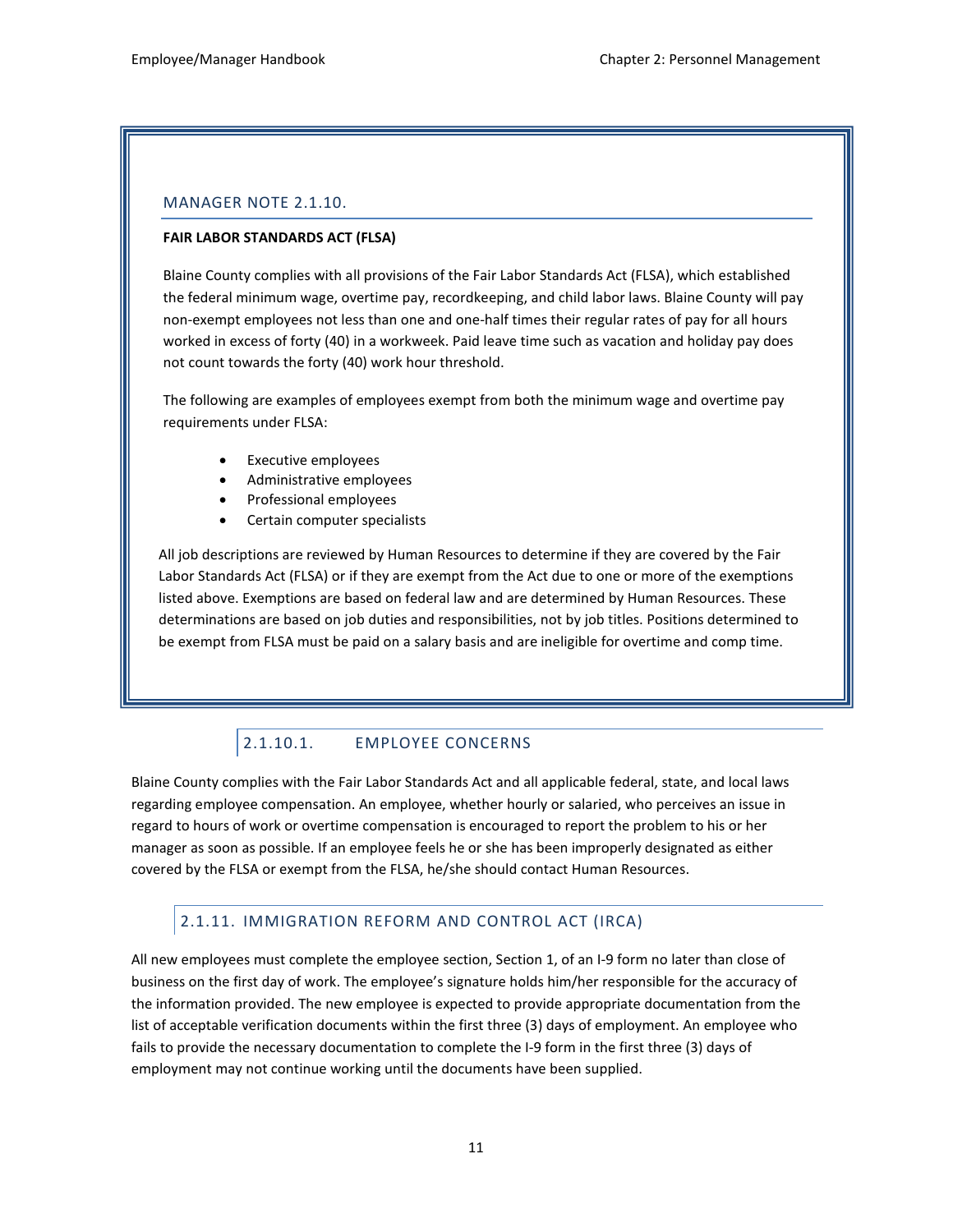### MANAGER NOTE 2.1.11.

#### **EMPLOYEE CONCERNS**

Blaine County complies with all provisions of the Immigration Reform and Control Act (IRCA) which prohibits employers from knowingly recruiting or hiring unauthorized aliens for employment in the United States, and prohibits discrimination based on citizenship status or national origin. Payroll will complete the required federal I-9 Form with any new employees. New employees must complete the employee section of the I-9 Form on the first day of employment.

Proper documentation establishes both that the employee is authorized to work in the U.S. and that the employee who presents the document is the person to whom it was issued. Payroll will supply the employee the official list of acceptable documents for establishing identity and work eligibility, as found on the I-9 Form. Requesting more or different documentation than the minimum necessary to meet this requirement may constitute a discriminatory employment practice and would violate this policy. If the documentation presented by an employee does not appear to be genuine or relate to the employee who presents them, Payroll must refuse acceptance and ask for other documentation from the list of acceptable documents. Blaine County cannot continue to employ an employee who cannot present documentation that meets the requirements.

## <span id="page-18-0"></span>2.1.12. UNIFORMED SERVICES EMPLOYMENT AND REEMPLOYMENT RIGHTS ACT (USERRA)

The Uniformed Services Employment and Reemployment Rights Act (USERRA) applies to persons who perform duty, voluntarily or involuntarily, in the "uniformed services," which include the Army, Navy, Marine Corps, Air Force, Coast Guard, and the reserve components of each of these services. Service in the Army National Guard and Air National Guard also provides rights under USERRA. Uniformed service includes active duty, active duty for training, inactive duty training (such as drills), initial active duty training, and funeral honors duty performed by National Guard and reserve members. USERRA prohibits employment discrimination against a person on the basis of past military service, current military obligations, or intent to serve.

## 2.1.12.1. BASIC REQUIREMENTS

<span id="page-18-1"></span>Blaine County will rehire service members returning from a period of service in the uniformed services if those members meet the following five criteria:

• The individual must have held a non-temporary job with Blaine County prior to his or her entry into the uniformed service for active duty or training.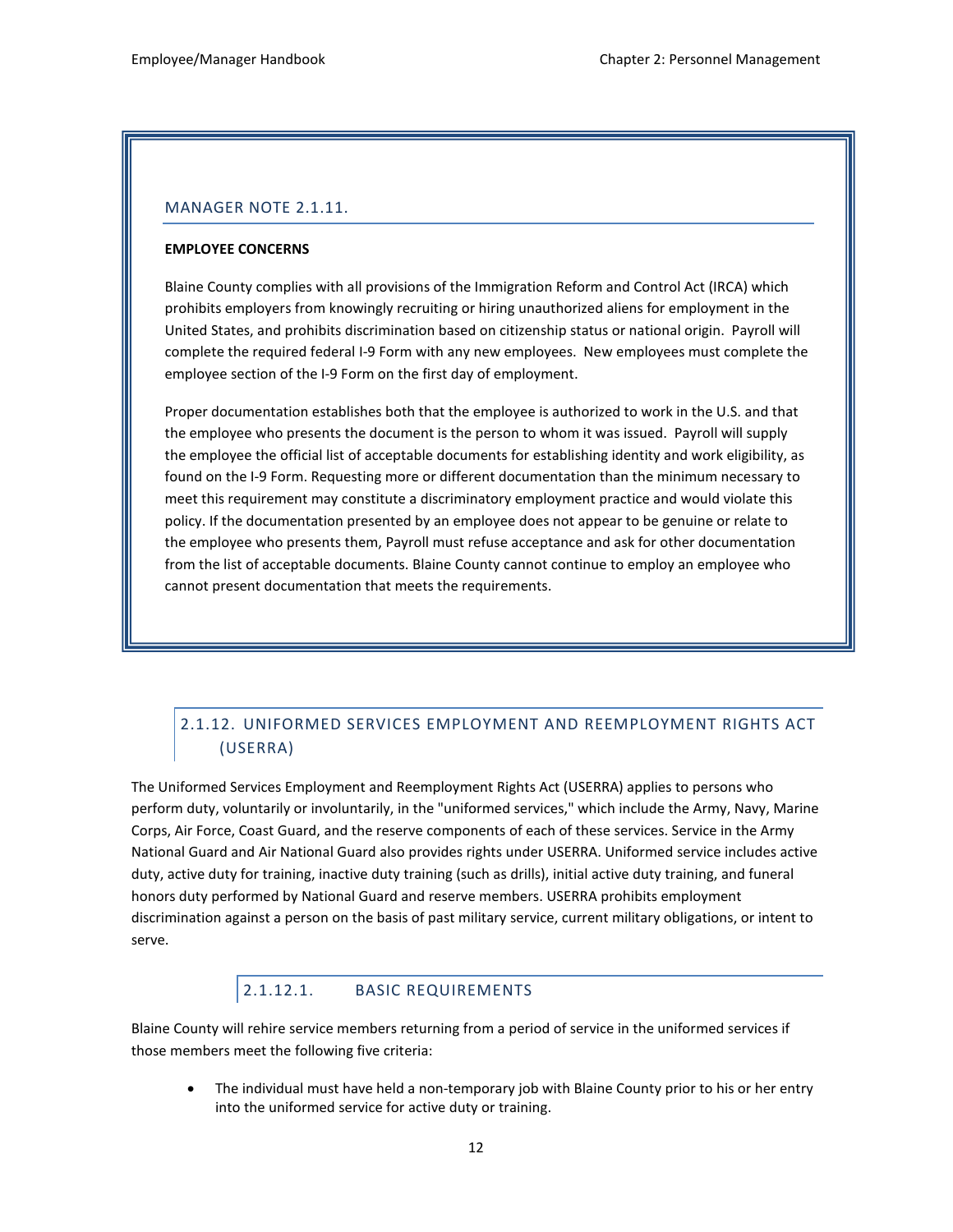- The individual must have given notice to Blaine County that he or she was leaving the job for service in the uniformed services.
- The cumulative period of service must not have exceeded five years.
- The individual must not have been released from service under dishonorable or other punitive conditions.
- <span id="page-19-0"></span>• The individual must have reported back to the job with Blaine County in a timely manner or have submitted a timely application for reemployment.

## 2.1.12.2. TIME LIMITS

Under USERRA, restoration rights are based on the duration of military service. The time limits for returning to work are as follows:

- Less than 31 days service: By the beginning of the first regularly scheduled work period after the end of the calendar day of duty, plus time required to return home safely and an eight hour rest period.
- 31 to 180 days: The employee must apply for reemployment no later than 14 days after completion of military service.
- 181 days or more: The employee must apply for reemployment no later than 90 days after completion of military service.
- <span id="page-19-1"></span>• Service-connected injury or illness: Reporting or application deadlines are extended for up to two years for persons who are hospitalized or convalescing.

## 2.1.12.3. BENEFITS

USERRA guarantees pension plan benefits that accrued during military service, and allows service members activated for duty to elect to extend their employer-sponsored health coverage for up to twenty-four (24) months. Blaine County requires these individuals to pay up to 102% of total premiums for that elective coverage.

## <span id="page-19-2"></span>2.1.13. FAMILY AND MEDICAL LEAVE ACT (FMLA)

The purpose of this policy is to provide Blaine County employees with a general description of their Family and Medical Leave Act (FMLA) rights. In the event that specific details are not contained in this policy, the federal law will be used to provide additional guidance. This policy covers the Basic and Military Family Leave entitlements and includes information on eligibility, employee responsibility, continuation of benefits, and other useful topics.

### 2.1.13.1. BASIC LEAVE ENTITLEMENT

<span id="page-19-3"></span>The FMLA attempts to balance an employee's need for time off for family and medical reasons and the employer's need for a stable work force. The FMLA provides an eligible employee up to twelve (12) workweeks of unpaid, job protected leave during a twelve (12) month period for qualifying reasons. The twelve (12) month period is measured backward from the date an employee uses FMLA. Each time an employee takes FMLA leave, the remaining leave available is the balance of the twelve (12) weeks remaining during the preceding twelve (12) months.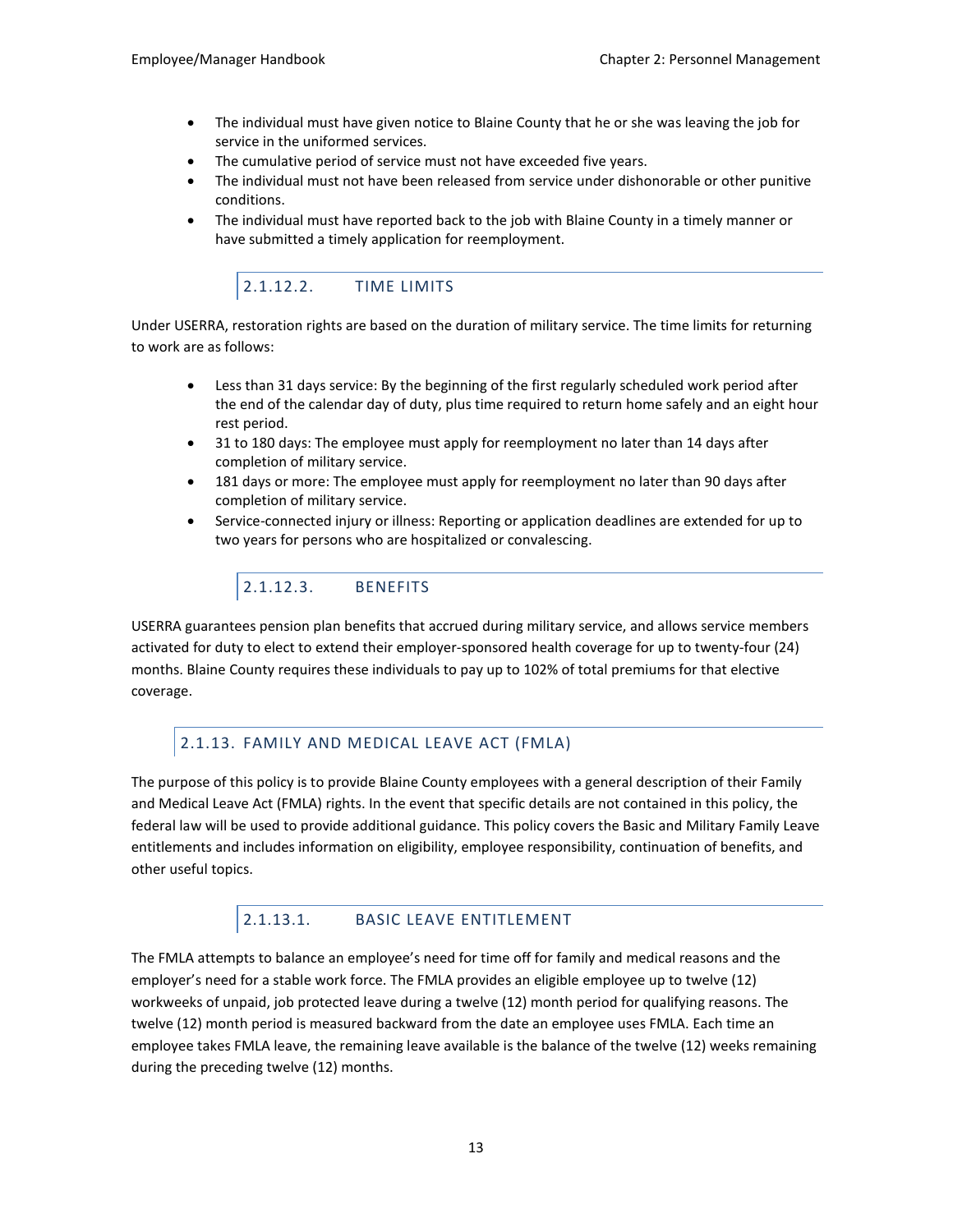### USE OF PAID TIME

Blaine County requires the use of paid leave (sick leave, compensatory time, holiday compensatory time, and vacation leave) before unpaid leave is taken under the FMLA.

Employees need to apply for FMLA leave even if there are accumulated sick/vacation/comp/holiday comp days to cover the absence.

#### REASONS FOR TAKING LEAVE

Leave will be granted/designated as FMLA leave when taken:

- For the birth and care of the newborn child of the employee.
- For placement with the employee of a child for adoption or foster care.
- To care for the employee's spouse, child, or parent with a serious health condition.
- To take medical leave when the employee is unable to work because of a serious health condition.

A "Serious Health Condition" means an illness, injury, impairment, or physical or mental condition that involves either an overnight stay in a medical care facility, or continuing treatment by a health care provider for a condition that either prevents the employee from performing the function of their job, or prevents the qualified family member from participating in school or other daily activities. The continuing treatment requirement may be met by a period of incapacity of more than three consecutive calendar days combined with at least two visits to a health care provider or one visit and a regimen of continuing treatment, or incapacity due to pregnancy or a chronic condition.

#### DEFINITIONS OF SPOUSE, CHILD, AND PARENT FOR BASIC FMLA

- Spouse means a husband or wife as defined or recognized under State law for purposes of marriage in the state where the employee resides.
- Child means a biological, adopted, or foster child, a stepchild, a legal ward, or a child of a person standing in the place of a parent (in loco parentis), who is either under age eighteen (18), or age eighteen (18) or older and incapable of self-care because of a mental or physical disability at the time that FMLA leave is to commence.
- Parent means a biological, adoptive, step or foster father or mother, or any other individual who stood in loco parentis to the employee. This term does not include parents "in-law."

#### WORKERS' COMPENSATION

The FMLA states that a serious health condition may result from injury to an employee on or off the job. As such, an employee who is off work on workers' compensation leave who also meets the eligibility requirements of the FMLA will have that time designated as FMLA leave, which will count towards the 12 week FMLA entitlement.

### 2.1.13.2. MILITARY FAMILY LEAVE ENTITLEMENTS

<span id="page-20-0"></span>The FMLA attempts to balance an employee's need for time off for certain situations related to a covered family member's service in the Armed Forces and the employer's need for a stable work force.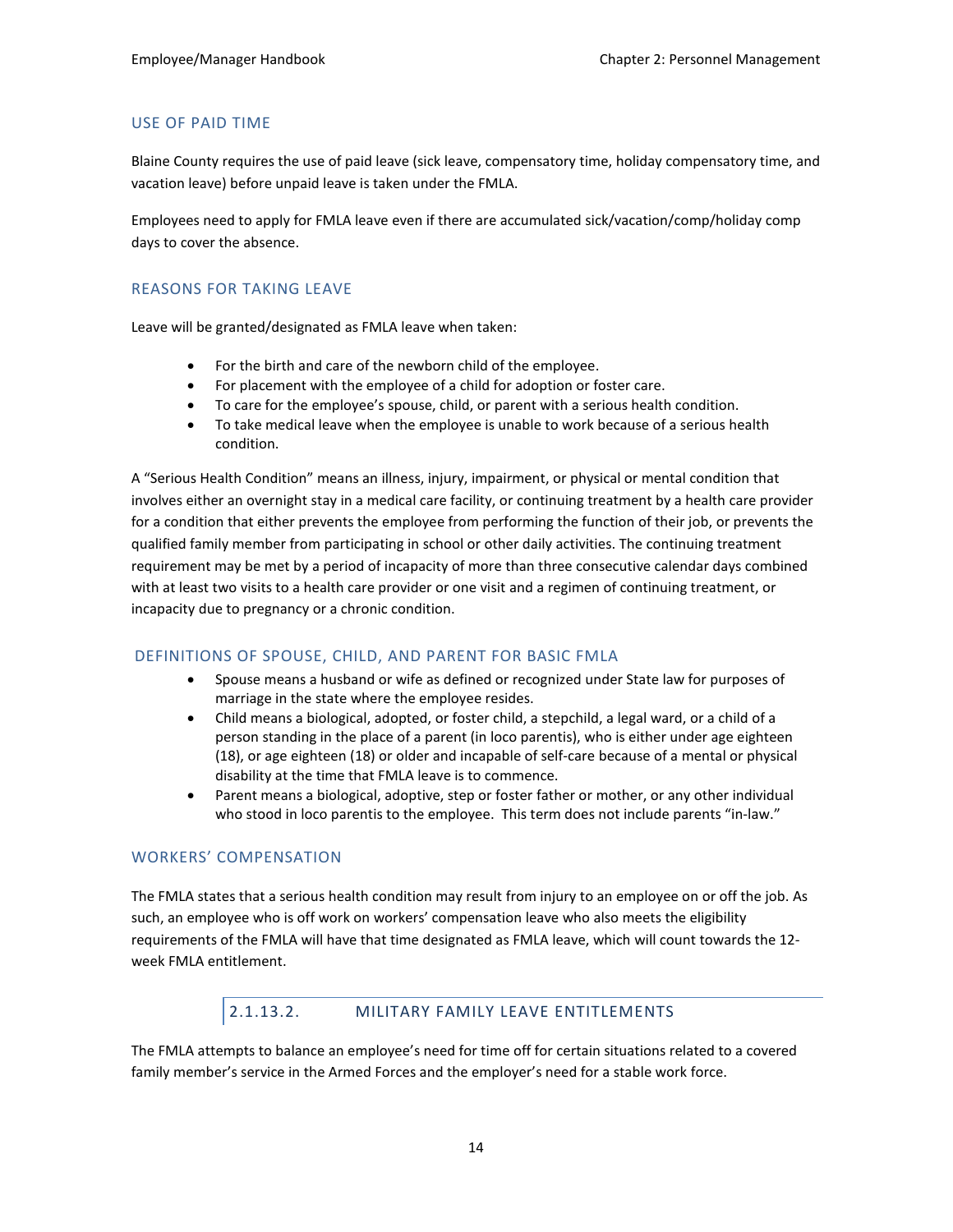### MILITARY EXIGENCY LEAVE

An eligible employee whose spouse, child, or parent is in the National Guard or Reserves may take FMLA leave due to a qualifying exigency resulting from the covered family member's active military duty or call to active duty status in support of a contingency operation. A qualifying exigency includes any one or more of the following non-medical, non-routine activities and no others:

- Short-notice deployment activities
- Military events and related activities
- Childcare and school activities
- Financial and legal arrangements
- Counseling activities
- Rest and recuperation activities
- Post-deployment activities, and/or
- Additional activities as mutually agreed upon by Blaine County and the employee

### AMOUNT OF MILITARY EXIGENCY LEAVE

An eligible employee is limited to a total of twelve (12) workweeks of all FMLA-qualifying leave, including Military Exigency Leave, in a rolling 12-month period measured backward from the starting date of the requested leave. Durations of leave periods for Military Exigency Leave vary by situation and qualifying exigency. The leave may commence as soon as the service member receives the call-up notice.

#### MILITARY CAREGIVER LEAVE

An eligible employee who is the spouse, child, parent, or next of kin of a covered service member may take up to twenty-six (26) workweeks of leave in a 12-month period to care for the service member recovering from an illness or injury sustained while on active duty.

#### AMOUNT OF MILITARY CAREGIVER LEAVE

The 26-week entitlement is determined by measuring forward from the date the employee first takes caregiver leave. During that single 12-month period, caregiver leave is combined with other FMLA leave and the total cannot exceed twenty-six (26) weeks.

#### DEFINITIONS FOR MILITARY FAMILY LEAVE

- Covered service member means a current member of the Armed Forces, including a member of the National Guard or Reserves, or a member of the Armed Forces, the National Guard or Reserves who is on the temporary disability retired list.
- Active duty or call to active duty status means duty under a call or order to active duty (or impending call or order to active duty) in support of a contingency operation.
- Child on active duty or called to active duty status means the employee's biological, adopted, or foster child, stepchild, legal ward, or a child for whom the employee stood in loco parentis, who is on active duty or called to active duty status and who is of any age.
- Child of a covered service member means the service member's biological, adopted, or foster child, stepchild, legal ward, or a child for whom the service member stood in loco parentis, and who is of any age.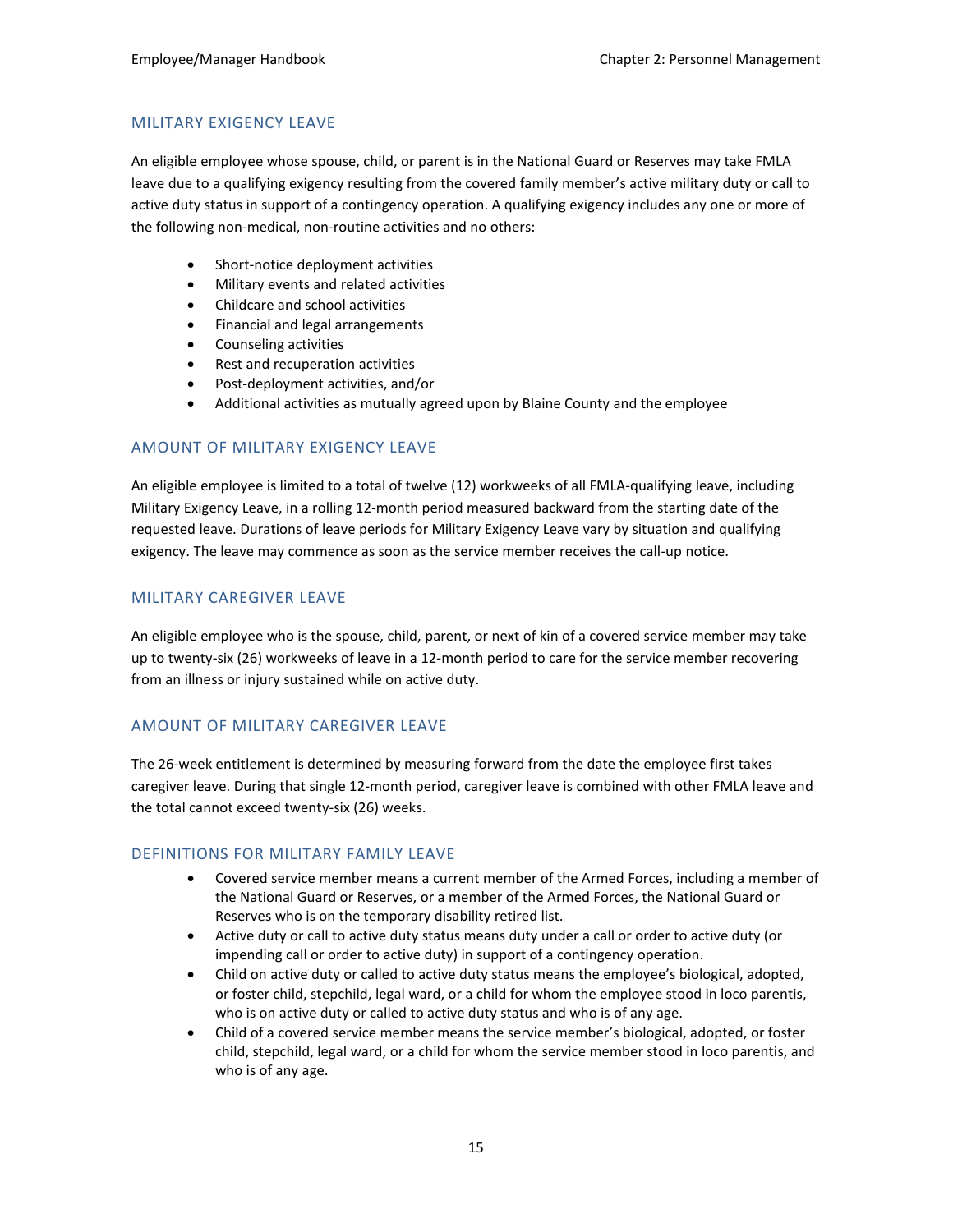- Parent of a covered service member means a covered service member's biological, adoptive, step or foster father or mother, or any other individual who stood in loco parentis to the covered service member. This term does not include parents "in-law."
- Next of kin of a covered service member means the nearest blood relative other than the covered service member's spouse, parent or child in the following order of priority: blood relatives who have been granted legal custody of the service member, brothers and sisters, grandparents, aunts and uncles, and first cousins, unless the covered service member has specifically designated in writing another blood relative as his or her nearest blood relative for purposes of military caregiver leave under the FMLA.

## 2.1.13.3. FMLA ELIGIBILITY, EMPLOYEE RESPONSIBILITY AND OTHER INFORMATION

<span id="page-22-0"></span>While the previous information was specific to the type of FMLA leave, the following information is applicable to all FMLA leave.

### **ELIGIBILITY**

To be eligible for FMLA leave, an employee must have worked for the County for at least twelve (12) months (consecutive or nonconsecutive) and worked at least 1,250 hours during the twelve (12) months prior to the start of the leave. Employment periods preceding a break in service of seven (7) years or more must not be counted in determining whether the employee has been employed by Blaine County for at least twelve (12) months.

### EMPLOYEE RESPONSIBILITIES

Employees must provide thirty (30) days advance notice of the need to take FMLA leave when the need is foreseeable. When thirty (30) days' notice is not possible, the employee must provide notice as soon as practicable. When an employee becomes aware of a need for FMLA leave less than thirty (30) days in advance, it should be practicable for the employee to provide notice of the need for leave either the same day or the next business day. Failure to provide advance notice of the need for FMLA leave could result in the delay of FMLA coverage.

### **CERTIFICATION**

Blaine County requires that an employee's leave to care for the employee's covered family member with a serious health condition, or due to the employee's own serious health condition, be supported by a certification issued by the health care provider of the employee or the employee's family member. Failure to provide complete and sufficient certification may result in the denial of the FMLA leave.

An employee requesting Military Exigency Leave must provide proof of the qualifying family member's callup or active military service and proof of the exigency. Failure to provide complete and sufficient certification may result in the denial of the leave.

An employee requesting Military Caregiver Leave must provide certification to support the need for caregiver leave. Failure to provide complete and sufficient certification may result in the denial of the leave.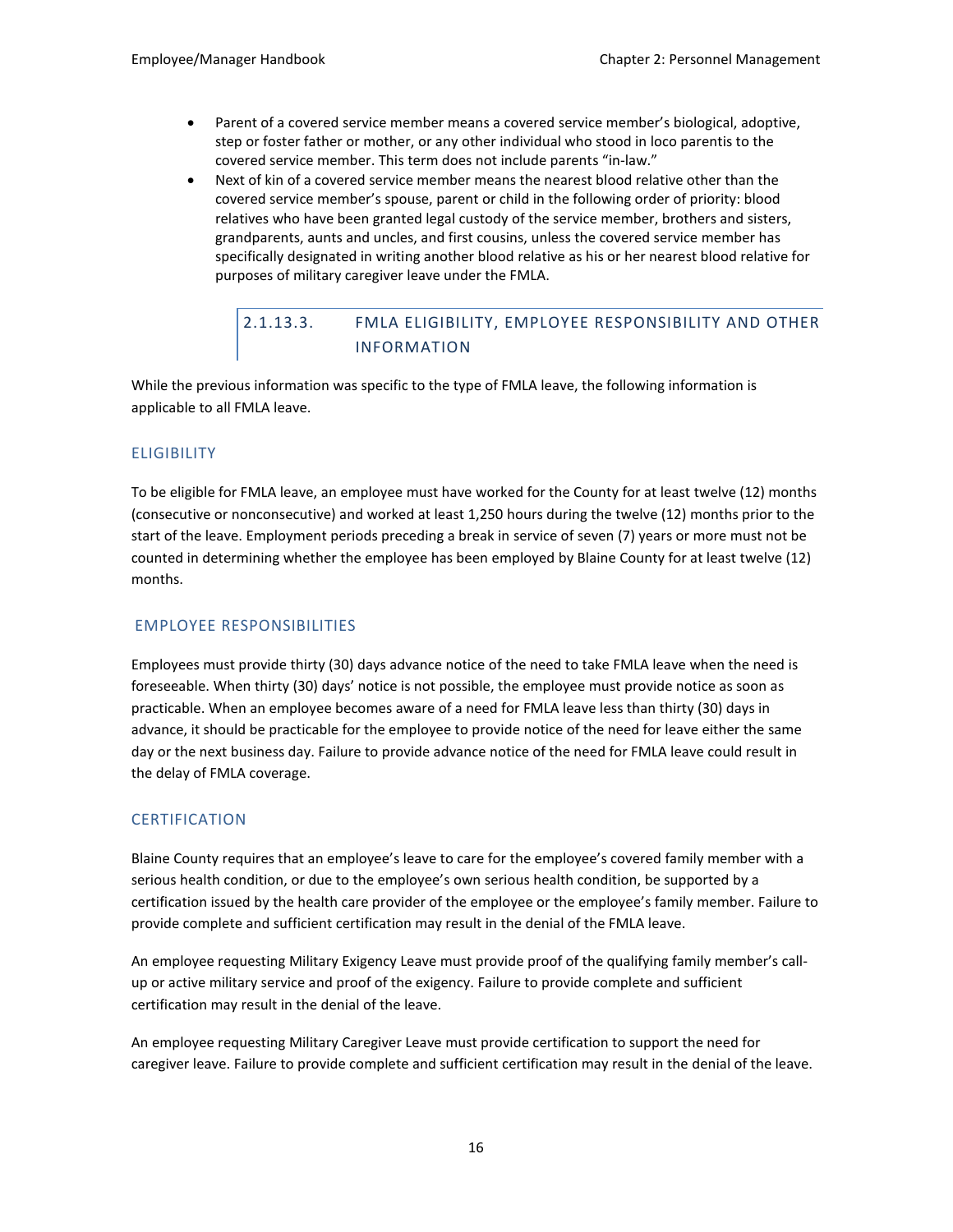#### INTERMITTENT LEAVES AND REDUCED SCHEDULE LEAVES

When medically necessary, employees will be allowed to use FMLA leave intermittently or use the leave to reduce the workweek or workday, resulting in a reduced hour-schedule. In all cases, the leave may not exceed a total of twelve (12) workweeks, or twenty-six (26) workweeks to care for an injured or ill service member, over a twelve (12) month period.

If an employee is unable to work their normal schedule and has provided to their manager a physician's note stating they are unable to work their normal schedule, the County will place the employee on FMLA to reduce the workweek or workday as specified by the physician. The effective date will be the date of the physicians note. All other County policies still apply.

If FMLA leave is being taken because of the birth of a child or placement of a child for adoption or foster care, allowance of intermittent or reduced schedule leave is at the discretion of the County.

Employees must make reasonable efforts to schedule intermittent or reduced schedule leave so as not to unduly disrupt the County's operations.

#### **BENEFITS**

For the duration of FMLA leave, the County will maintain the employee's medical, dental, vision, and life insurance coverage as provided to active employees. If an employee elects to retain dependent health insurance coverage during FMLA leave, the employee must continue to pay their respective premium contributions for such coverage. The County will continue to pay its portion of the dependents' premiums. If an employee elects not to retain dependent health insurance coverage during family and medical leave, the employee will be entitled to reenroll in dependent coverage without any qualification requirements imposed by the plan, including any new preexisting condition waiting period, waiting for open enrollment, or passing a medical examination.

If an employee fails to return to work for reasons other than a continued serious health condition of their own or the employee's family member or a circumstance beyond their control, the employee may be required to reimburse the County for all health insurance premiums the County paid during any unpaid family and medical leave period. An employee must return to work for at least thirty (30) calendar days to be considered as having "returned" to work.

#### JOB PROTECTION

Upon return from FMLA leave, an employee is entitled to be returned to the same position held when the leave started, or to an equivalent position with equivalent pay, benefits and working conditions, and substantially similar duties, responsibilities, and authority. The use of FMLA leave will not result in the loss of any employment benefits that accrued prior to the start of an employee's leave.

#### SPOUSE EMPLOYEES

Eligible County employees who are also in a recognized marriage under State law may only take a combined total of twelve (12) workweeks of leave during a twelve (12) month period if the leave is taken: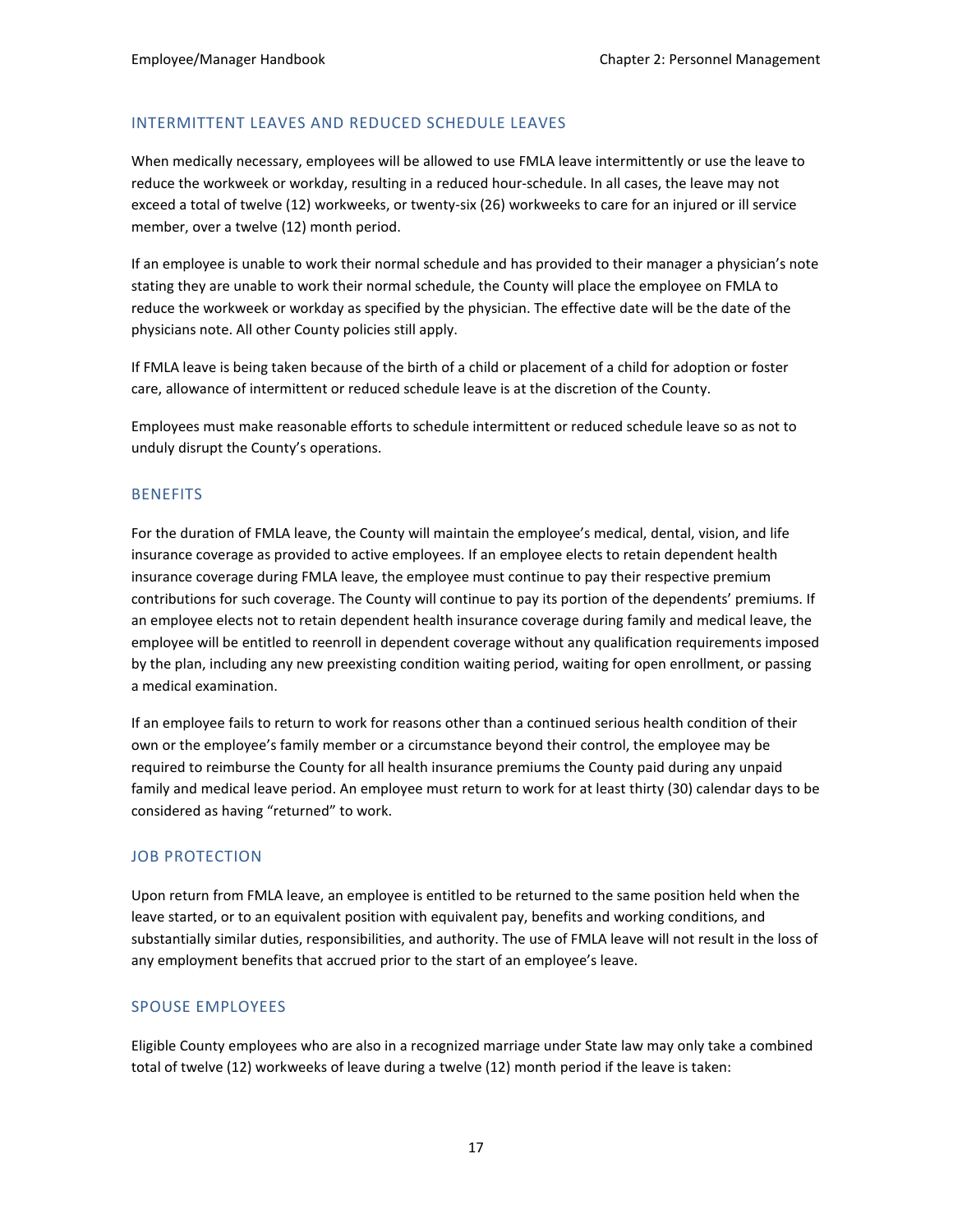- To care for the employee's parent with a serious health condition.
- For the birth of the employee's son or daughter or to care for the child after the birth.
- For the placement of a child with the employee for adoption or foster care, or to care for the child after placement.

Where each employee will use a portion of the total twelve (12) week FMLA leave entitlement for one of the reasons listed above, each employee would be entitled to the difference between the amount taken individually and twelve (12) weeks for FMLA leave for other purposes, such as the employee's own serious health condition, to care for a child with a serious health condition, or to care for a spouse with a serious health condition.

Eligible County employees who are also in a recognized marriage under State law may be limited to a combined total of twenty-six (26) workweeks of leave during the designated single twelve (12) month period if the leave is taken to care for a covered service member with a serious injury or illness in addition to the reasons listed above.

### RETURN-TO-WORK

If an employee's FMLA leave is due to their own serious health condition, the employee must provide a release from the medical provider prior to returning to work. Failure to provide a release to return to work may delay the employee's return date. Employees will not be permitted to return without proper return-towork certification.

### UNLAWFUL ACTS BY EMPLOYERS

FMLA makes it unlawful for the County to:

- Interfere with, restrain, or deny the exercise of any right provided under FMLA.
- Discharge or discriminate against any person for opposing any practice made unlawful by FMLA or for involvement in any proceeding under or relating to FMLA.

County employees and managers may not use an employee's inquiry or request about the use of family and medical leave or the utilization of family and medical leave as a negative factor in any employment decisions or actions.

### 2.1.14. WORKERS' COMPENSATION

<span id="page-24-0"></span>Workers' compensation coverage is provided for employees who suffer from a work-related injury or illness. The program is administered by Blaine County Payroll and Human Resources. Benefits under workers' compensation are set by the State of Idaho, governed by the Idaho Industrial Commission and begin on the first day of employment.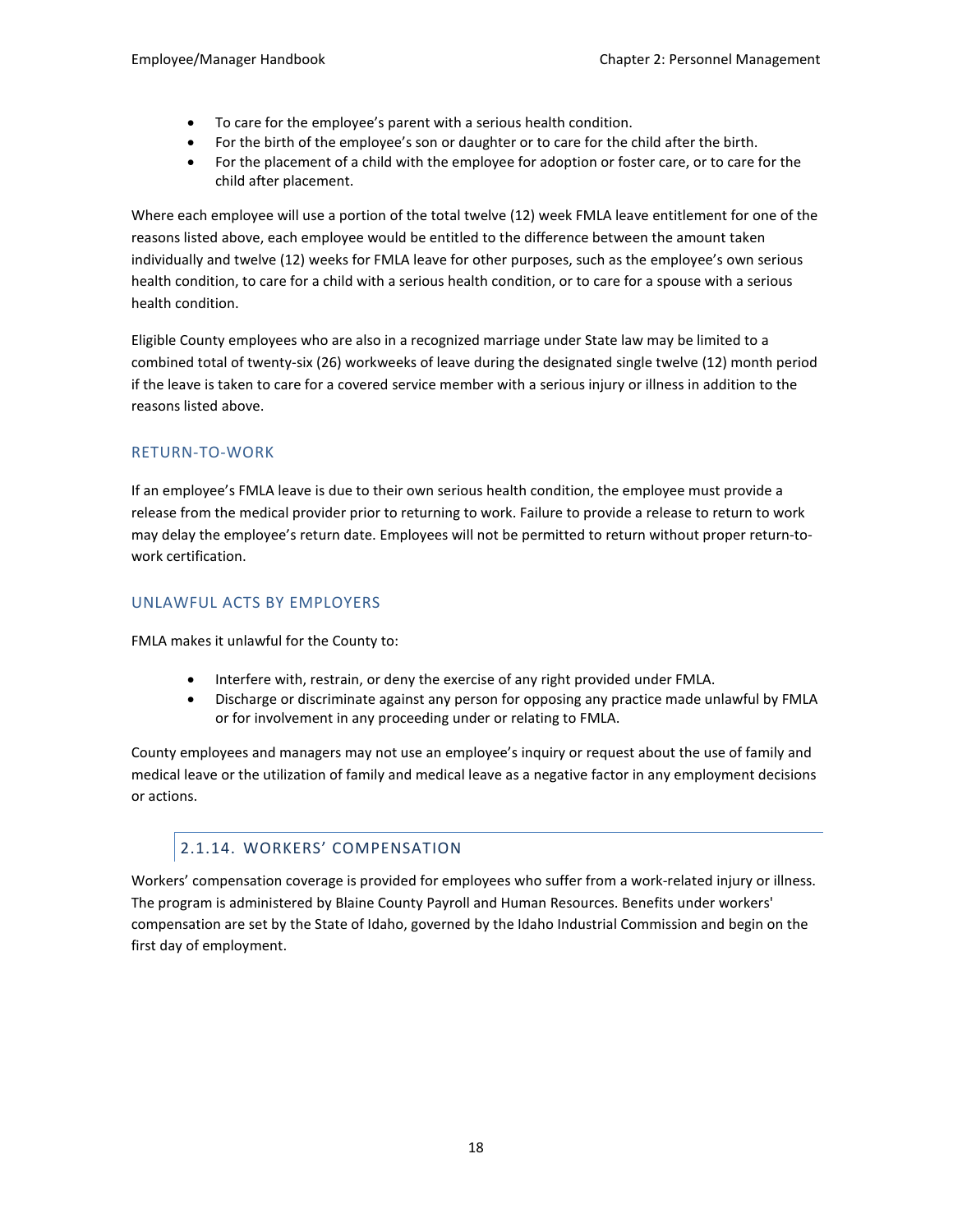### MANAGER NOTE 2.1.14.

#### **WORKERS' COMPENSATION**

If an employee suffers a work-related injury, the manager's attention to their well-being is of utmost importance.

- If necessary, refer employee to an appropriate medical care provider
- Have the employee complete the **First Report of Injury or Illness**
- Fax, hand-deliver or email the completed form to Payroll or Human Resources within twentyfour (24) hours\*
- The manager will need to complete the **Supervisor's Accident/Incident Report** and include it with the First Report of Injury or Illness form that is submitted to Payroll or Human Resources.

\*If the injured employee is unable to complete the First Report of Injury or Illness form for any reason, the manager is responsible for completing the paperwork for the employee and submitting it to Payroll or Human Resources. For further details on Workers' Compensation review section 2.4.7.3. Workers' Compensation.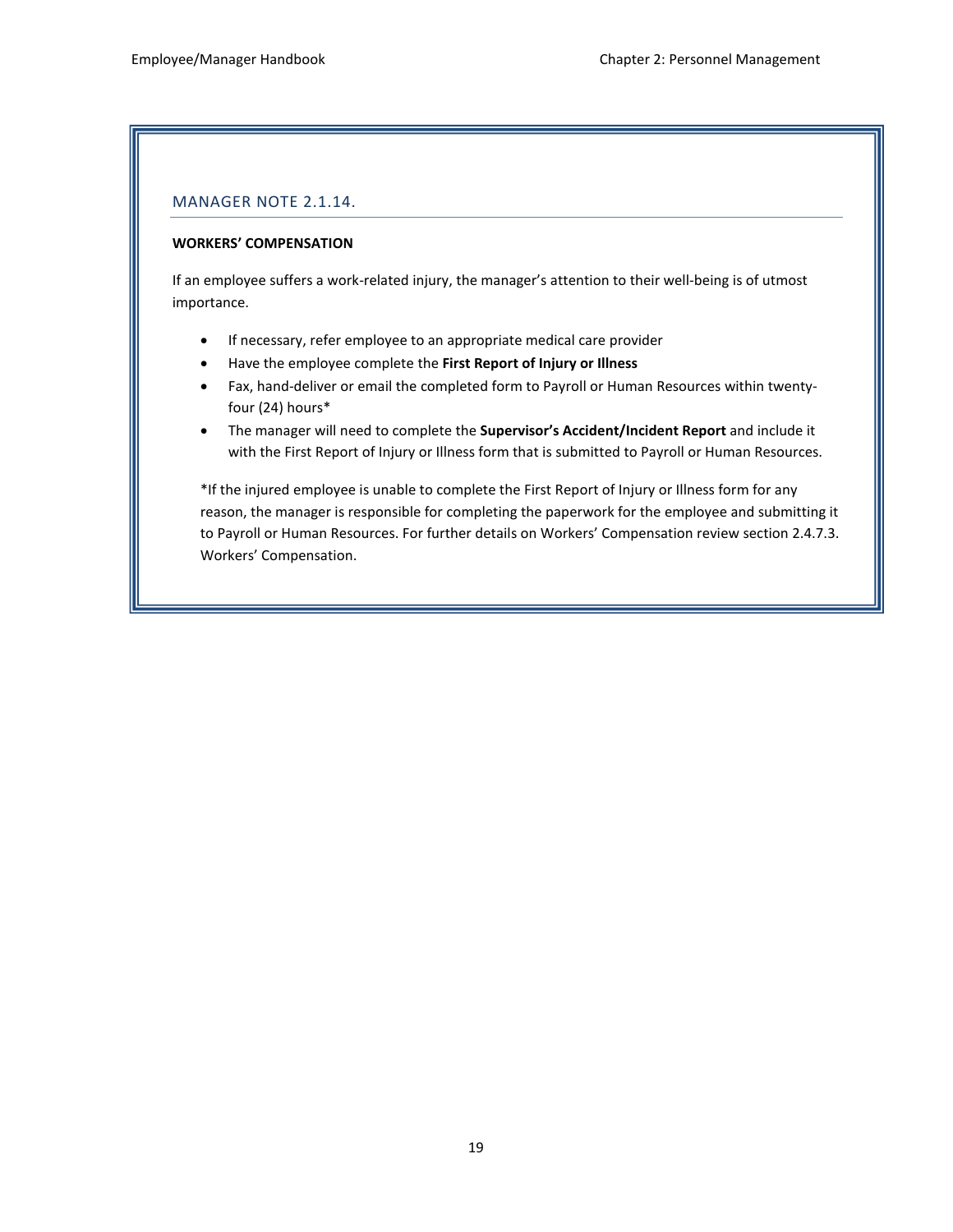## <span id="page-26-1"></span><span id="page-26-0"></span>2.2.HIRING

## 2.2.1. POSITION POSTINGS

Human Resources will post announcements for applications for vacant, or soon to be vacant, positions upon notification of such vacancy by the appropriate department or office.

Human Resources will post position openings on the County's website. If an office/department wishes to post an advertisement in the local newspaper, it must be requested at least three (3) days in advance of the publication date.

To post a position, the following informaton will be needed:

- Job Title
- Position Pay Grade and Salary Range
- Job Description Approved by the Board
- Posting Closing Date
- Ads needed, including date(s) of placement and name of recruitment source
- Reason for Posting (vacancy, new position)
- Special Instructions
- Department/Office Contact Person

Vacancies may be filled at the discretion of the appropriate department head or elected official by qualified applicants from within their own department or office, or from other County departments by posting the position for internal applicants only.

<span id="page-26-2"></span>All positions, pay grades and salary ranges must be approved by the Board before they are posted.

## 2.2.2. SELECTION

Recruiting efforts should be planned and carried out in a manner that offers open competition. Selection procedures should include an evaluation of the position's job-related minimum requirements. Selections are to be based on the relative experience, knowledge, skills, and abilities of the applicants. For any assistance needed in your selection processes, please contact Human Resources.

## <span id="page-26-3"></span>2.2.3. VETERANS PREFERENCE

When filling a vacant position, the elected official or department head must hire in accordance with Idaho Code section 65-503, giving preference to war veterans (as defined in Idaho Code section 65-509) who served on active duty in the armed forces of the United States for a period of more than one hundred eighty (180) days, or whose discharge or release from active duty was for a disability incurred or aggravated in the line of duty, and who were discharged under honorable conditions. Applicants must be residents of the state of Idaho when the application for work or employment is made in order to claim such preference. This preference applies to initial appointment only.

Disabled war veterans, as defined in Idaho Code section 65-502, must be given preference in employment, provided that such disability does not prevent satisfactory performance of the duties of the position.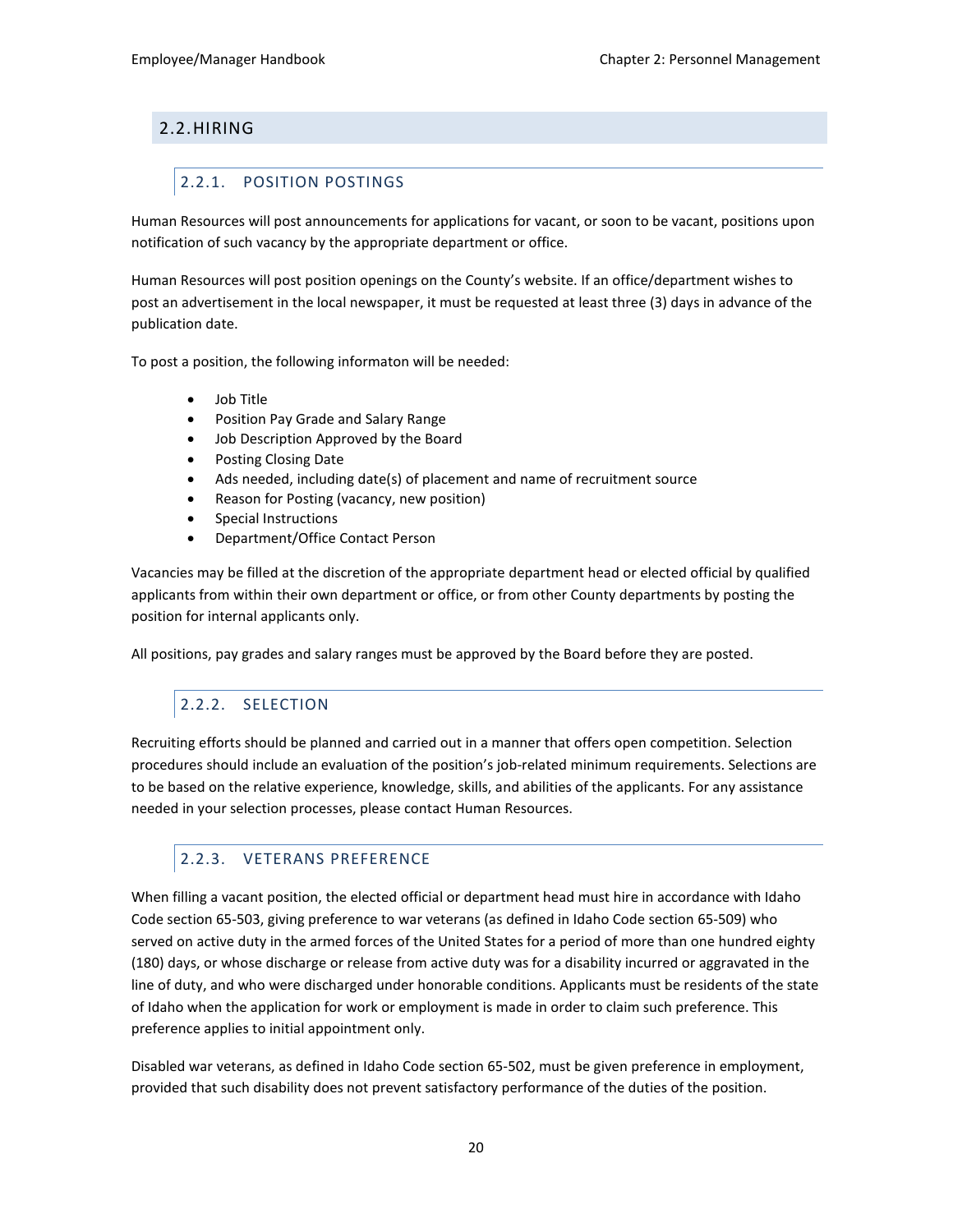## 2.2.4. EMPLOYMENT REFERENCE CHECKS

<span id="page-27-0"></span>To ensure that individuals who join Blaine County are well qualified and have a strong potential to be productive and successful, employment references should be checked by the hiring department for applicants prior to employment.

The Reference Check form will be used for documentation purposes. Questions asked must be relevant to the job to be filled, focus on the applicant's work history and ability to perform the job, and comply with federal and state laws.

A thorough reference check includes:

- A minimum of three (3) work references of the selected applicant prior to extending the job offer.
	- o If three (3) work references cannot be obtained, academic or volunteer work references may be substituted.
	- $\circ$  If three (3) references cannot be obtained, the hiring manager should contact Human Resources.

A Personnel Action Form (PAF) will need to be completed for each employee hired.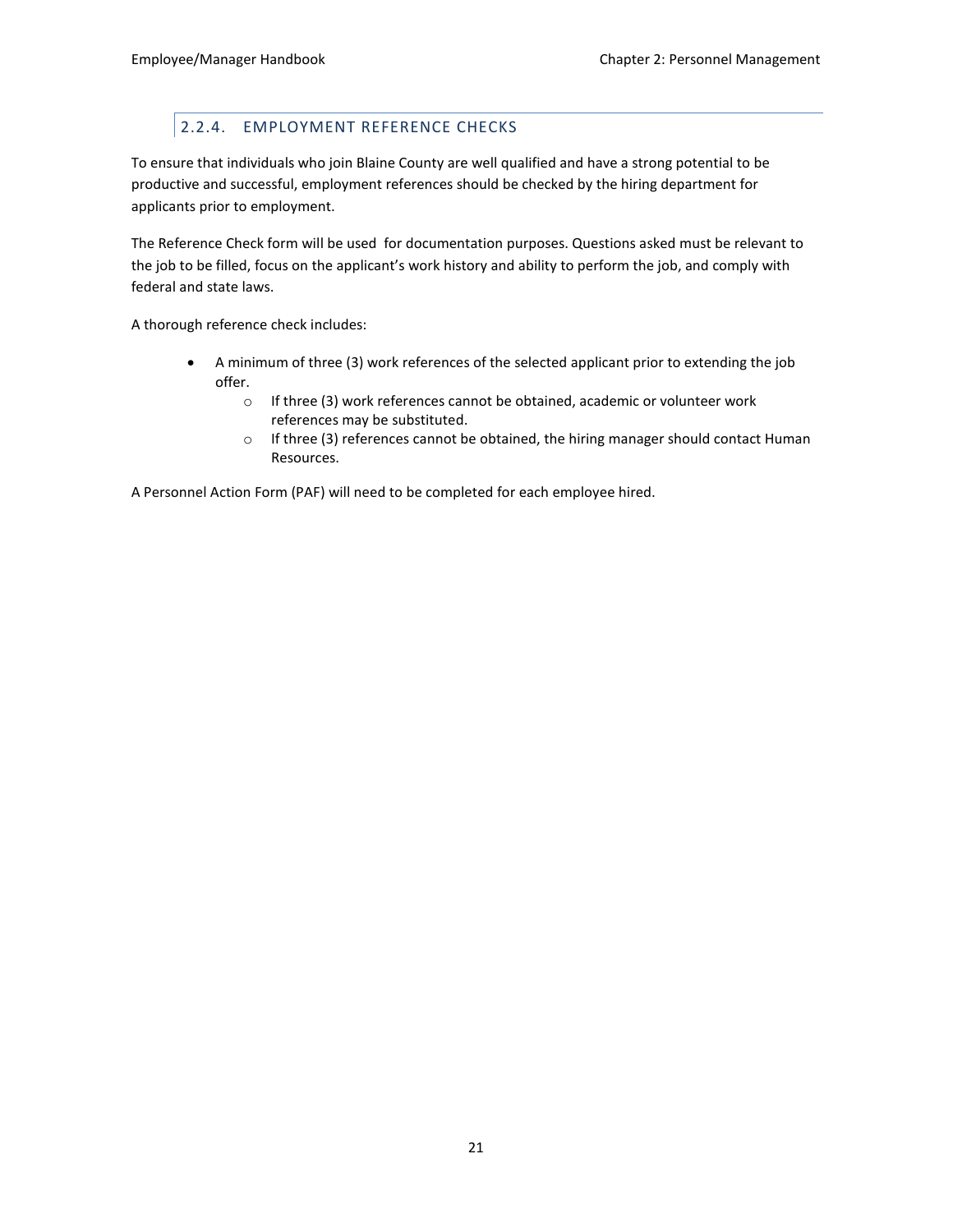## <span id="page-28-1"></span><span id="page-28-0"></span>2.3.WORK SCHEDULE

## <span id="page-28-2"></span>2.3.1. TIME REPORTING

### 2.3.1.1. NON-EXEMPT (HOURLY) EMPLOYEES

Non-Exempt employees are required to accurately report all of their work hours and leave taken on the appropriate timesheet. Time may be recorded in increments of one-quarter (0.25) of an hour.

Employees are not allowed to work off the clock or "volunteer" time. Employees must receive approval from their manager prior to working any overtime beyond their regular schedule. Employees who fail to timely report all of their work hours (including any overtime) on their timesheet, who falsify a timesheet, or who work unauthorized overtime may be subject to disciplinary action, up to and including termination.

## 2.3.1.2. EXEMPT (SALARIED) EMPLOYEES

<span id="page-28-3"></span>Employees who work in positions exempt from the Fair Labor Standards Act (FLSA) are paid on a salaried basis and are generally ineligible for both overtime pay and comp time. Salaried employees are expected to manage their work schedule to accomplish the duties of the position, and may be required to work over forty (40) hours in a week, including nights and weekends.

Salaried employees are not managed on an hourly basis and are not required to record individual work hours. However, salaried employees are required to document any leave taken on their timesheet in the period the leave was taken. Salaried employees who work at least a half-day do not have to record leave taken on their timesheet for that day, except for leave taken under the FMLA. Leave taken under the FMLA will be recorded in increments of one-quarter (0.25) of an hour. Salaried employees with questions about how to code a leave on their timesheet may contact Payroll.

## 2.3.1.3. TIMESHEETS

<span id="page-28-4"></span>The workweek covers seven consecutive days beginning on Sunday and ending on Saturday. Each nonexempt (hourly) employee is to:

- Maintain an accurate daily record of his/her hours worked and ensure all regular and overtime hours are recorded on the timesheet, rounded to the nearest one-quarter (0.25) of an hour.
- Record all absences from work schedules on the timesheet. Leave taken should be rounded to the nearest one-quarter (0.25) of an hour.
- Obtain prior approval for any overtime worked in the workweek.
- Obtain prior approval for any vacation, sick and comp time used during a work week.
- All requested time off should be documented by way of the Leave Request form with employee and manager signatures.
- Submit the completed timesheet to their manager in the time period required for approval.

Each exempt (salaried) employee is to:

- Maintain an accurate daily record of his/her absences from work.
- Obtain prior approval from the employee's manager for scheduled absences.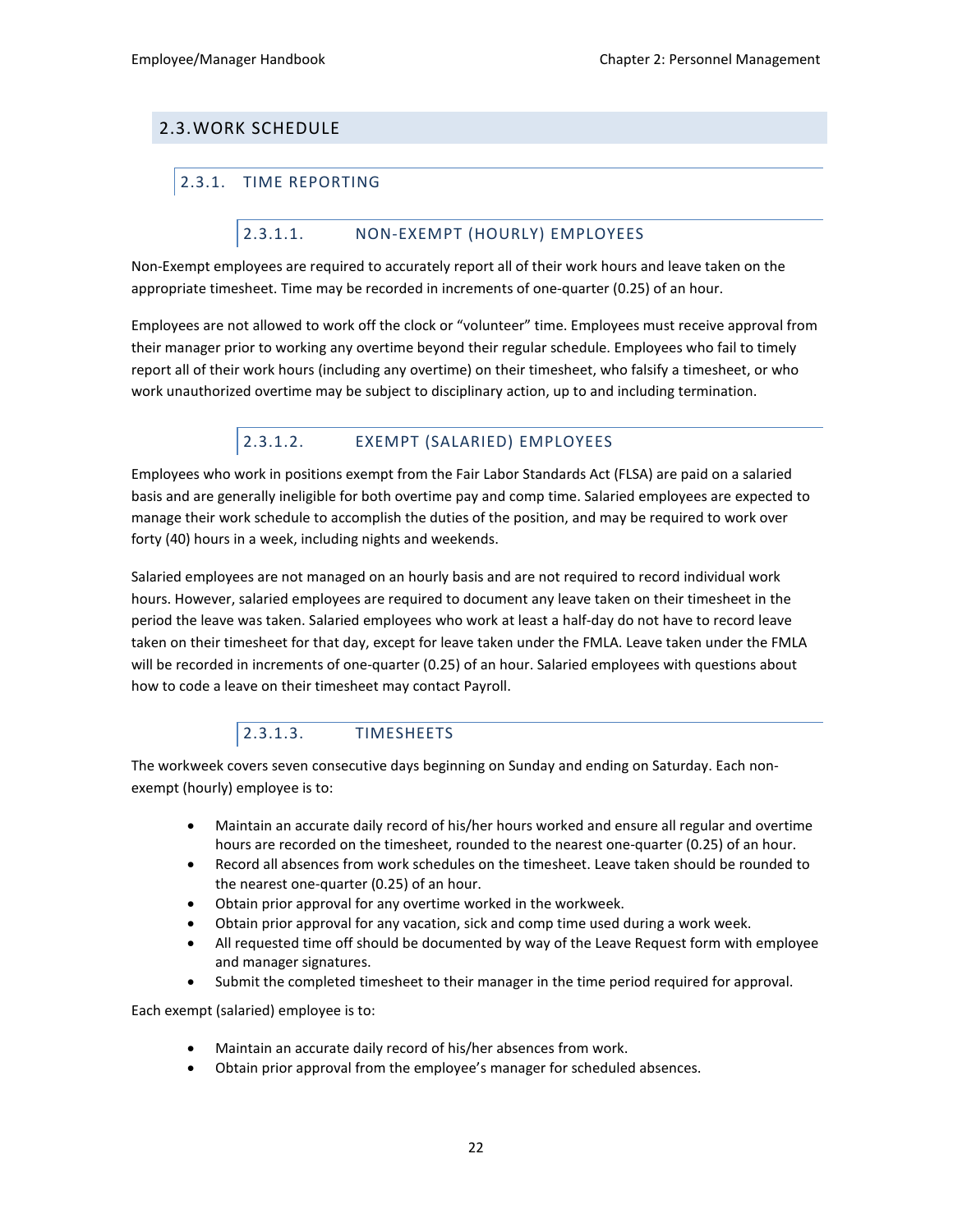### MANAGER NOTE 2.3.1.3.

#### **Timesheets**

An employee's timesheet allows managers and Payroll to maintain an accurate daily record of his/her hours worked and absences from work.

- Employees must have the correct regular and overtime hours recorded including hours for any leave taken.
- Employees must maintain accurate time records and hourly employees are not permitted to "volunteer" or fail to record hours worked.
- Timesheets are approved by the manager and submitted to Payroll.
- Hourly employees must be paid for all hours worked, whether or not the employee had prior authorization to work the hours in question. Managers may not dock an employee's pay or fail to record hours, nor allow an employee to fail to record hours worked. An employee may be disciplined for working without prior authorization, but the discipline may not include refusal or failure to pay for time worked.
- Appropriate use of all leave accruals must be used before an Unpaid Leave of Absence.
- Time taken for an Unpaid Leave of Absence shall be recorded as "Leave Without Pay".
- Employees who violate the timesheet reporting policies or procedures can be subject to discipline up to and including termination.
- Managers must notify employees when a department or office utilizes a timesheet different from the one provided by Payroll.

## <span id="page-29-0"></span>2.3.2. ATTENDANCE

Punctual and regular attendance is an essential responsibility of each employee at Blaine County, whether hourly or salaried. Employees are expected to report to work as scheduled, on time and prepared to start work. Employees also are expected to remain at work for their entire work schedule. If an employee is scheduled to work overtime and fails to report, it is considered an absence. Any tardiness or absence causes problems for fellow employees and managers. No matter how skilled an employee, if he/she does not have a good attendance record, his/her contributions to the smooth functioning of Blaine County are diminished. Employees who are unable to be at work on time or are unable to work as regularly scheduled must notify their manager via telephone as soon as possible in advance of the tardiness or absence.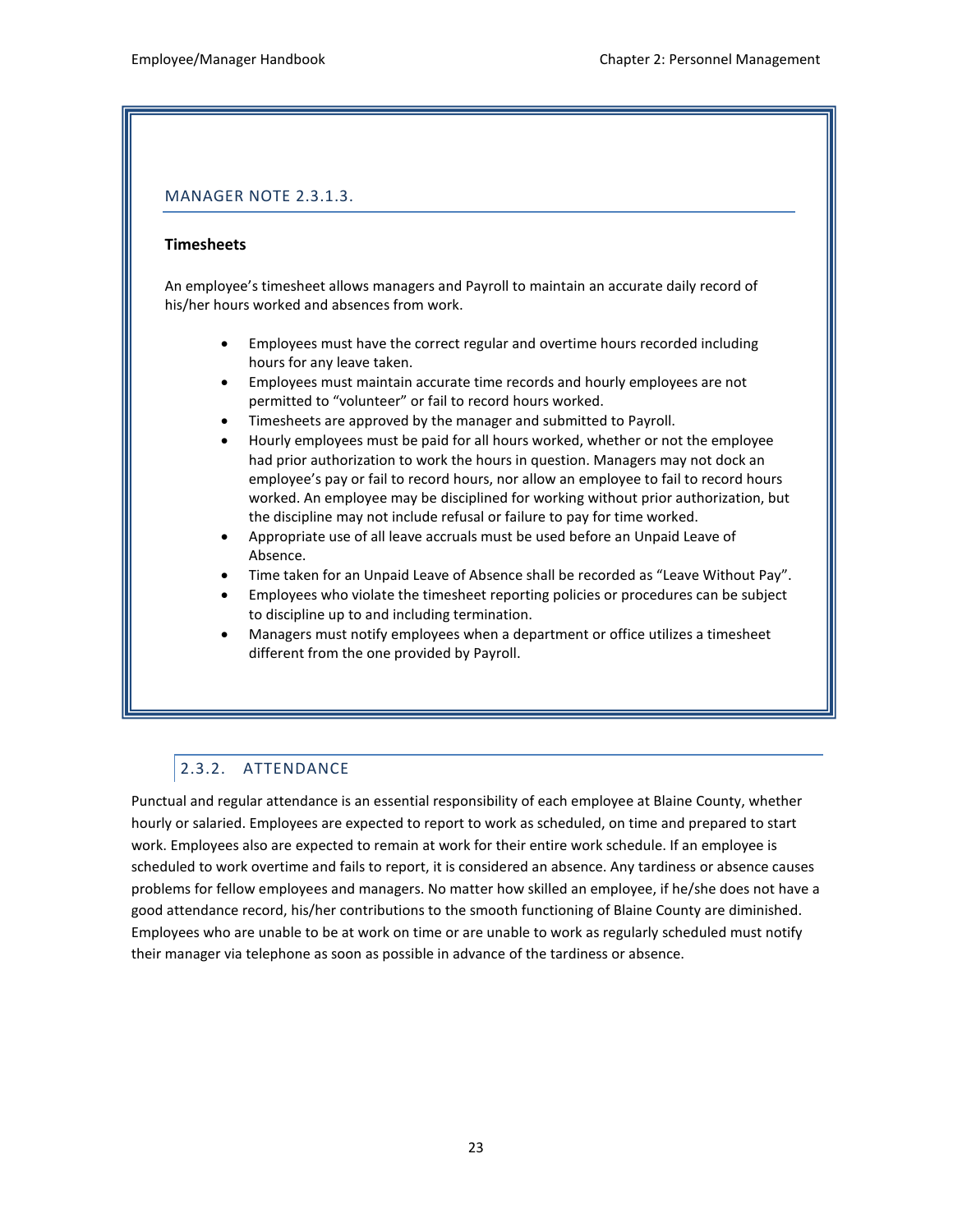### MANAGER NOTE 2.3.2.

#### **ATTENDANCE**

Managers are responsible for the following:

- Ensure employees are aware of Blaine County's Attendance Policy and the employee's responsibility within the terms of this policy.
- Ensure employees have been advised of their responsibilities to attend work regularly and to maintain contact with the manager, if absent.
- Communicate with absent employees on a regular basis.
- When an employee reports their absence, the manager will confirm:
	- o Reason(s) for the absence; (enough information to ascertain the basis for the absence)
	- o Expected duration
	- o Where appropriate, what actions the employee is taking to assist their situation
	- o Where appropriate, what the County can do to assist (explore modified work)
	- o Establish a schedule for further contacts
	- o Have employee complete a Leave Request form
	- o If warranted, request an attending physician's certificate
- If the reason for the absence is work-related notify Payroll or Human Resources.
- In all cases of extended absences (more than ten (10) days) for non-job related medical reasons, notify Human Resources for consideration of modified work.
- It is recommended that managers utilize an Employee Calendar form for each employee to document absences and patterns of absence, and ascertain whether they are within the County's norm and take appropriate action.
	- $\circ$  The calendar also allows managers the ability to document discussions they have had with the employee. If an employee needs to be officially counseled on an issue related to attendance, the manager should use the Progressive Discipline form.
	- o This calendar provides the opportunity for informal discussions related to attendance to be documented on one form in one location.
	- o When necessary, the Employee Calendar form is a visual tool when advising employees about their excessive absences.

• When necessary, advise employees, in writing, of the County's expectation with respect to improving attendance. On advice from Human Resources, the letter(s) will advise that should the employee be unable to attend work regularly in his/her present position, one or more of the following may occur:

- o Further medical information may be required
- o Reasonable accommodation strategies may be considered to assist the employee to regularly attend work and perform the essential duties of the job
- o Alternate positions suitable for the employee's functional abilities may be considered
- $\circ$  Employment status may be reviewed and a non-disciplinary termination may result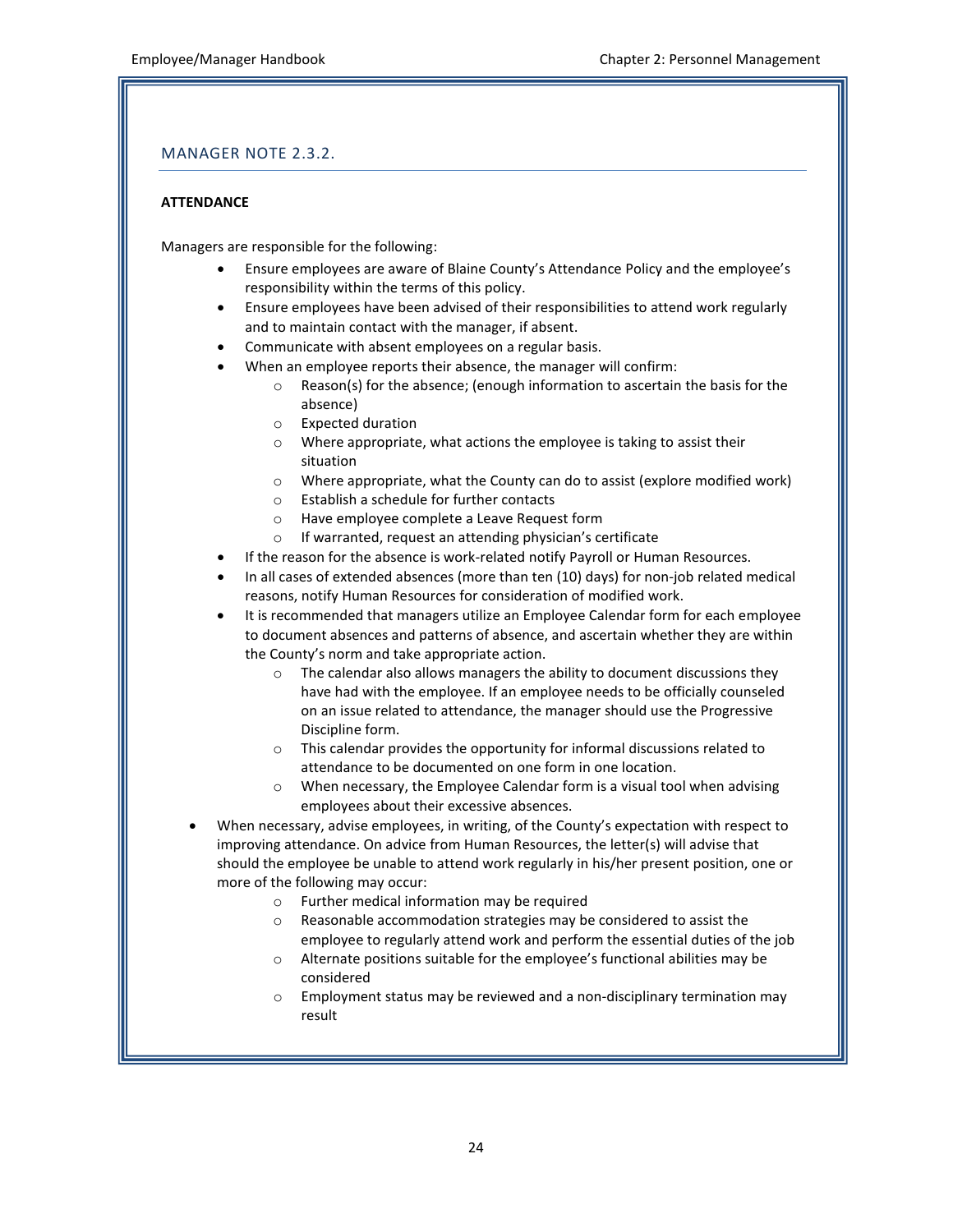### 2.3.2.1. DISCIPLINE

<span id="page-31-0"></span>Employees with repeated unscheduled absences and/or tardiness, or those employees with a pattern of absences such as calling in sick at the beginning/end of the week, may be subject to disciplinary action, up to and including termination.

## 2.3.2.2. NO CALL/NO SHOW

<span id="page-31-1"></span>Not reporting to work and not calling to report the absence is a no call/no show and is a serious matter, and may subject the employee to disciplinary action, up to and including termination. Management may consider extenuating circumstances when determining discipline for a no call/no show (i.e., if the employee was in an accident and is hospitalized) and has the right to exercise discretion in such cases.

## 2.3.2.3. EXCUSED ABSENCES

<span id="page-31-2"></span>Leave granted for an employee to serve on a jury or appear as a witness for a government entity will not be counted against the employee's attendance record. Leave granted under the Family and Medical Leave Act (FMLA), the Americans with Disabilities Act (ADA), Workers' Compensation, or the Uniformed Services Employment and Reemployment Rights Act (USERRA) will not be counted against an employee's attendance record if the employee has met the requirements of taking such leave.

## <span id="page-31-3"></span>2.3.2.4. JOB ABANDONMENT

Any employee who fails to report to work without notification to his or her manager for a period of three (3) days or more will be considered to have abandoned his or her job and voluntarily terminated the employment relationship.

## 2.3.3. WORK HOURS

<span id="page-31-4"></span>The standard workweek is forty (40) hours. The standard workday is ten (10) hours for hourly workers, but some employees may work an alternative work schedule depending on the needs of the position. Workday lengths for salaried (exempt) employees are determined primarily by their current workloads. As starting and ending times vary within departments and office locations, each department/office will determine the schedule for the appropriate department/office. All employees are expected to be at their workstation and ready to start work at their scheduled time. Unless an employee makes other arrangements with their manager, the employee is expected to work until the end of the scheduled shift.

### 2.3.3.1. MEAL AND REST BREAKS

<span id="page-31-5"></span>While no state or federal law requires rest breaks, Blaine County may do so as a courtesy. The appropriate use of short breaks may increase employee efficiency and result in better customer service. A manager may determine the appropriate duration of a break for the office, up to a maximum of twenty (20) minutes. These breaks will be considered paid work time. Managers may discontinue breaks as needed to ensure proper staffing to meet customer demand. Unauthorized extensions of authorized work breaks will not be considered work time. Breaks may not be combined or foregone in order to leave earlier in the day.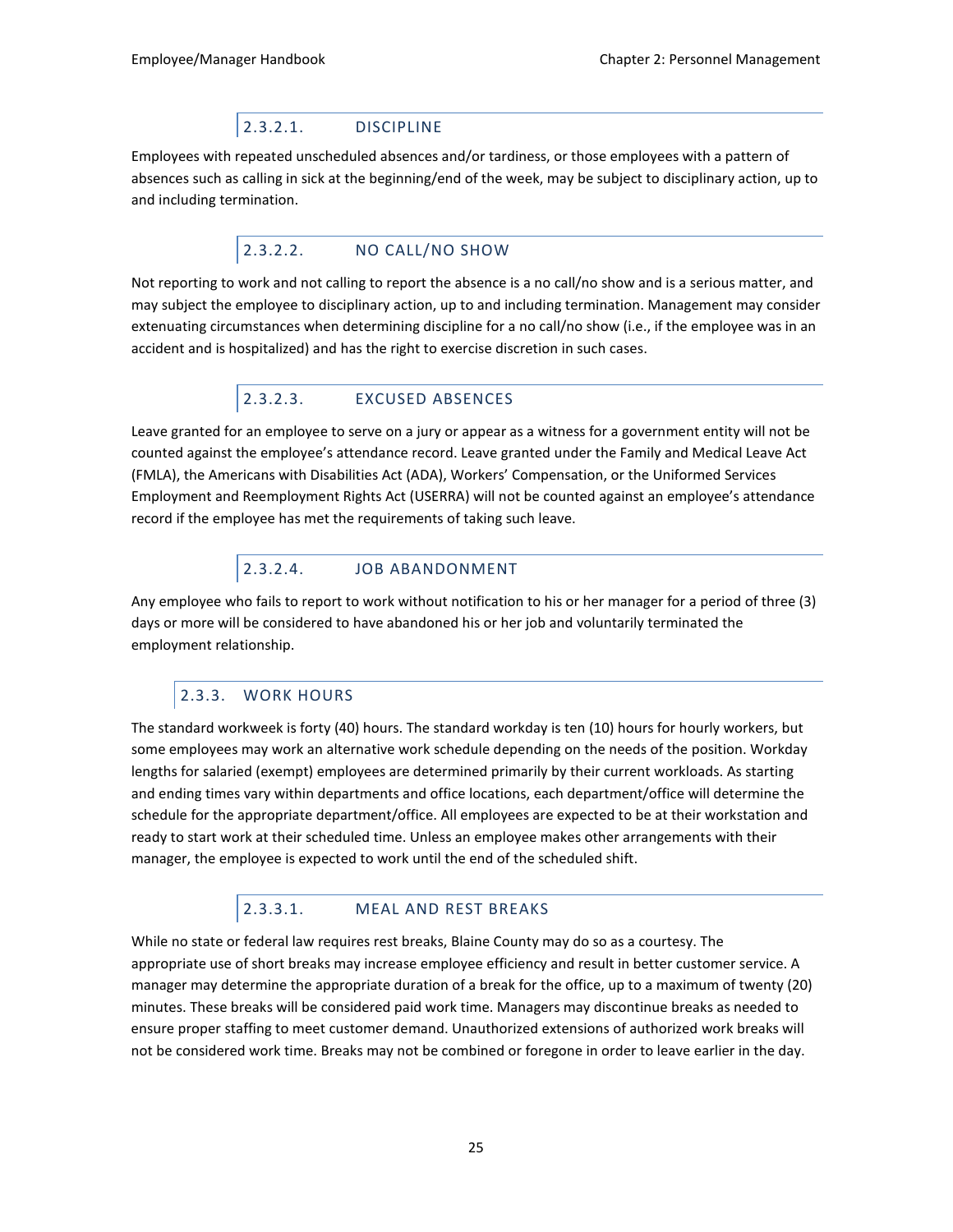In addition, all employees who work more than (6) hours in a day shall take a meal break. Meal breaks are generally one (1) hour in length and may not be shortened to less than thirty (30) minutes. Meal breaks are generally unpaid; however, employees who are required to work during the meal break will be paid for that time.

### 2.3.3.2. TRAVEL TIME

<span id="page-32-0"></span>The time an employee spends commuting to and from work is considered "home-to-work travel" and is not considered work time. However, the time an employee spends traveling from one work-site to another for work purposes is considered work time. Time spent in travel away from home outside of an employee's regular work hours as a passenger on an airplane, train, automobile or public transportation is generally not considered work time under the Fair Labor Standards Act (FLSA), but will be compensated as work time when in the best interest of the department/office and at the discretion of the department head, elected official or County Administrator. Employees are expected to do other productive work while traveling as a passenger to justify the designation as work time. Work assignments that require an employee to stay out overnight will qualify for expenses, but no time will be compensated beyond appropriate travel time and actual hours worked in accordance with FLSA rules and County policy.

## 2.3.3.3. TRAINING TIME

<span id="page-32-1"></span>An employee's attendance at training sessions is considered work time unless all of the following four criteria are met:

- Attendance at the training session is outside of the employee's regular work hours.
- Attendance at the training session is voluntary.
- The training session is not directly related to the employee's current job.
- The employee performs no productive work during the training session.

## 2.3.3.4. ON-CALL TIME

<span id="page-32-2"></span>On-call employees are allowed to use that time for their own personal reasons, and are not limited to one geographical location, but must respond to a page or a telephone call within a reasonable amount of time *as designated by their manager/job duties*. Employees who are required to take on-call shifts will only be compensated for the actual time worked during that shift, not for the entire shift. Time spent on the telephone or in person resolving a work issue during an on-call shift is considered work time, and if performed by an hourly employee should be reported on the employee's timesheet. Any exceptions to this policy must have prior written approval by the appropriate elected official or County Administrator.

## 2.3.3.5. OVERTIME

<span id="page-32-3"></span>On occasion, a manager may ask employees to work beyond their regularly scheduled hours. Managers will try to give employees advance notice when overtime work is necessary; however, it will not always be possible to notify workers in advance.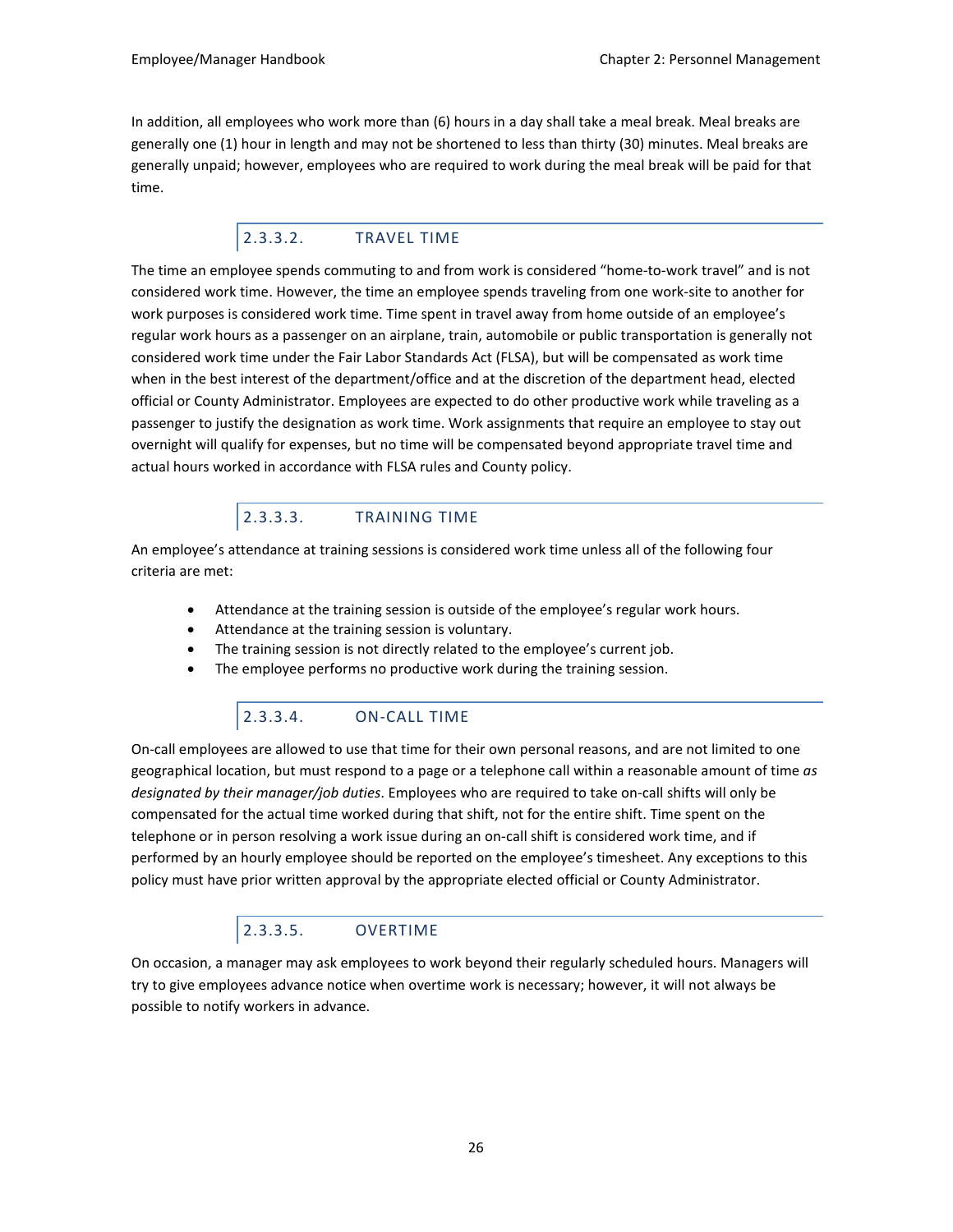Salaried employees will not be paid for working beyond their regularly scheduled hours. Hourly employees are entitled to payment for overtime, according to the rules set forth below. As overtime incurs an additional expense, the manager may alter the employee's work schedule within the workweek to avoid or minimize overtime. For example, if an hourly employee works two extra hours during the workweek, the manager may reduce their schedule within the current workweek by two hours to result in the employee not working more than forty (40) hours within the current workweek. This schedule adjustment must occur during the current workweek and the time cannot be "flexed" off in any subsequent workweeks.

All overtime work must be approved in advance, by the employee's manager. Working overtime without permission violates Blaine County policy and may result in disciplinary action.

For purposes of calculating how many hours an employee has worked in a day or week, the workweek begins at 12:01 a.m. on Sunday and ends at midnight on Saturday. The County workday begins at 12:01 a.m. and ends at midnight each day.

Hourly employees will be paid overtime for all hours worked in excess of their normal work schedule. Hours worked between their normal weekly schedule and forty (40) hours will be paid at the regular time rate, and any hours worked in excess of forty (40) in a week will be paid at one and a half (1.5) times the regular rate. For employees in some law enforcement and detention positions known as "7-K," overtime is calculated based on eighty five and one half (85.5) hours in a fourteen (14) day cycle. Vacation time, sick days, holidays, or any other paid time during which an employee did not work will not count as hours worked for calculating overtime. Generally for overtime purposes, the County is considered one employer. If an employee regularly works in more than one department or office, Blaine County may need to determine the total hours worked in all County jobs to determine if overtime compensation is due.

## 2.3.4. FLEXIBLE SCHEDULING

<span id="page-33-0"></span>Blaine County understands that many employees have to balance the demands of their job with the needs of their families and other outside commitments. Therefore, it offers its employees the opportunity to work a flexible schedule when it is in the best interest of the County and will not negatively affect the performance of employees' duties.

If an employee would like to change his/her work schedule—for example, to come in and leave a couple of hours earlier or to work a compressed schedule— the employee should submit a request to his/her manager. Blaine County will try to accommodate employee requests, to the extent practical. Because not all jobs are suitable to flexible scheduling, and because Blaine County must ensure that staffing needs are met, it cannot guarantee that a request will be granted. Flexible schedules may be discontinued at any time, without prior notice.

Employees who have not maintained a good attendance record or who have received a disciplinary action in the last six (6) months may not be eligible for a flexible schedule. Exceptions may be made by the department head or elected official when appropriate.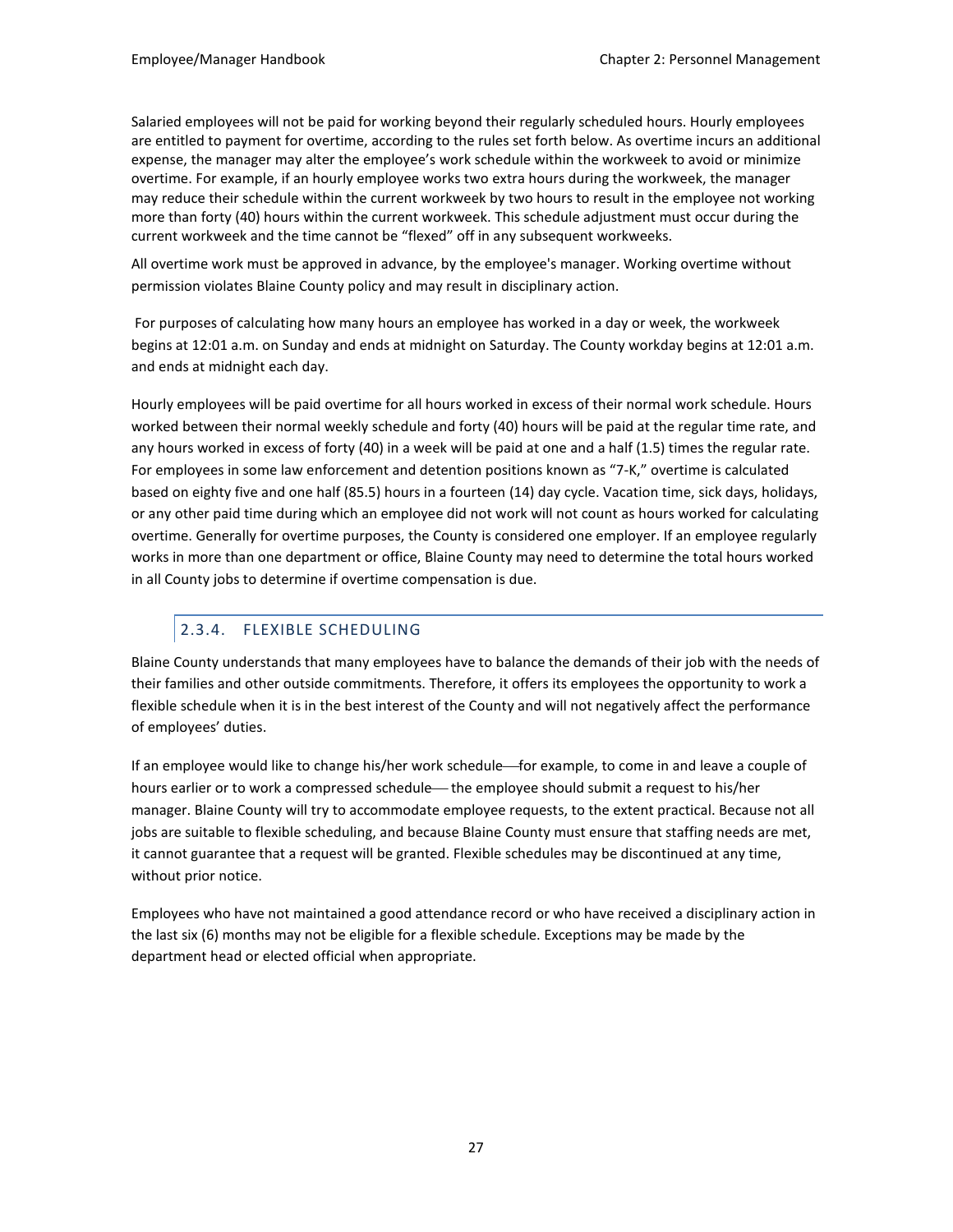## <span id="page-34-1"></span><span id="page-34-0"></span>2.4.LEAVE

### 2.4.1. COMPENSATORY (COMP) TIME

As a public sector employer, Blaine County may grant hourly employees compensatory or "comp" time off in lieu of overtime pay. Comp time will accrue at the rate of one and a half (1.5) hours for every one (1) hour of overtime worked in excess of forty (40) hours per work week. Comp time may be taken in lieu of vacation time and is subject to manager approval. It is recommended that an employee use accrued comp leave prior to using accrued vacation leave unless the employee is within forty (40) hours of his or her maximum vacation balance.

Similarly, qualifying law enforcement officers receive straight comp time for each hour of work above eighty (80) hours up to eighty five and a half (85.5) hours in a pay period. They receive comp time at one and a half (1.5) hours for each hour worked above eighty five and a half (85.5) hours.

At the end of each fiscal year, unused comp time is paid out. Individual departments/offices may cap comp time internally for appropriate financial management reasons and if equally applied to all employees in that department/office.

## 2.4.1.1. COMPENSATORY (COMP) TIME PAYOUT

<span id="page-34-2"></span>Upon request from the employee and approval from their respective elected official or department head, employees who are unable to take accrued comp time within a reasonable time frame may submit a written request to have up to forty (40) hours of comp time paid out. Said request may be submitted two (2) times per calendar year. The written request should be submitted to the department head or elected official with a copy forwarded to Payroll. Such requests may be made between January 21st and the last working day in January; and between July 21st and the last working day in July. The request must include the employee's name, department or office, current comp time balance, the number of comp time hours requested to be paid out, and the employee's signature and date.

The comp time will be paid out based upon the employee's current hourly rate of pay and will be subject to the standard required deductions, such as tax withholding and PERSI. Any remaining comp time balance will be available for the employee's use, subject to manager approval. Remaining comp time balances will be paid out at the end of each fiscal year or termination of employment, or when transferring to an exempt or elected position.

## 2.4.2. SICK LEAVE

<span id="page-34-3"></span>Blaine County offers benefit-eligible employees the opportunity to use accrued sick leave during absences related to illness or injury and preventative visits to health care providers. However, abuse of sick leave is not allowed and may lead to disciplinary action up to and including termination. It is recommended that managers utilize the Leave Request form to monitor all employee leave.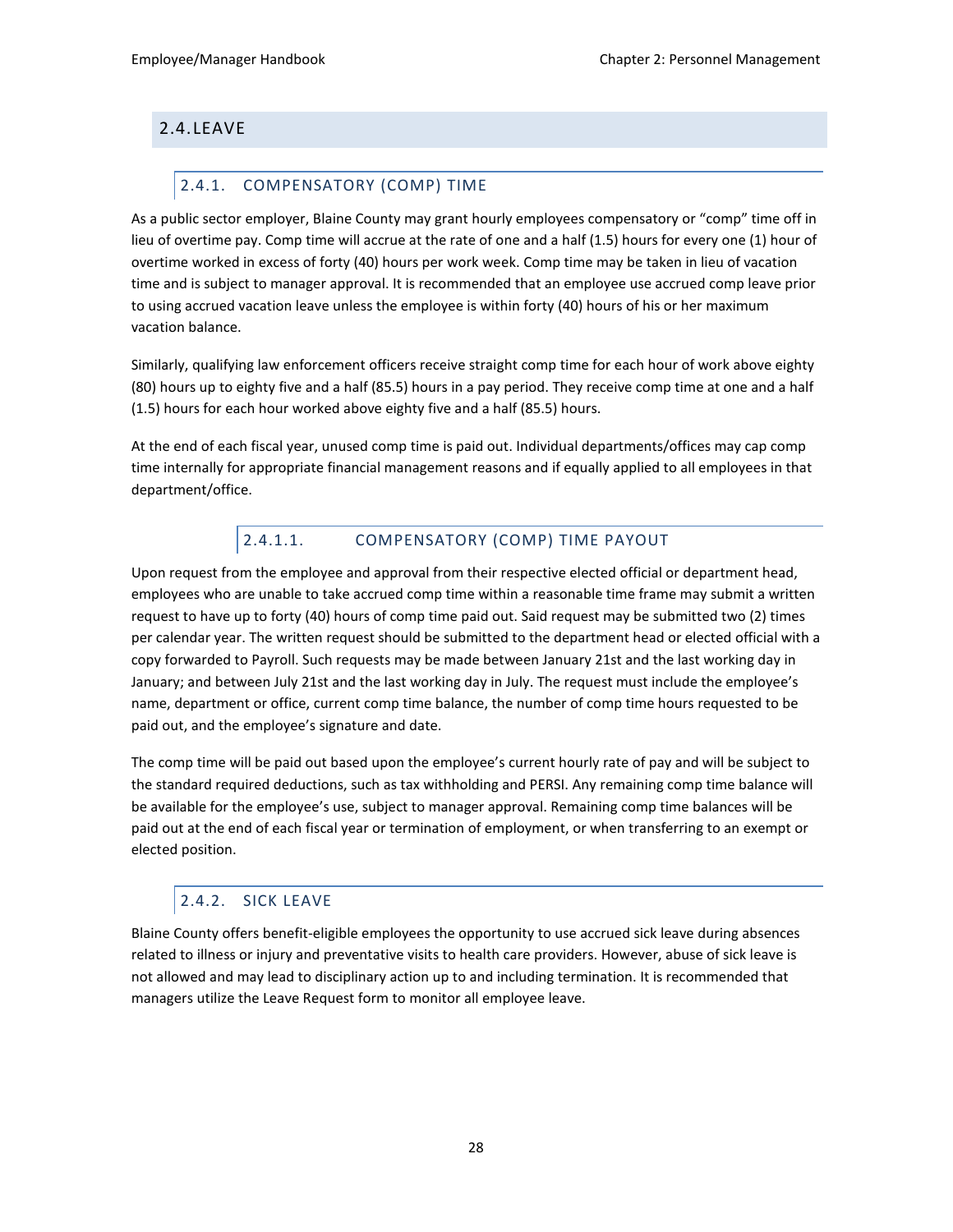### MANAGER NOTE 2.4.2.

### **LEAVE REQUEST FORM**

The Leave Request form allows managers and employees the ability to document and monitor leave requests.

- It is recommended that managers have employees complete the Leave Request form, whenever possible, before leave is taken.
- It is recommended that employees give managers at least two (2) weeks' notice prior to requested time-off in order to allow schedules to be adjusted as necessary.
- Upon return to work after an unanticipated sick leave, employees should submit a completed Leave Request form to their manager to document the absence.
- Managers will maintain the completed Leave Request form in the employee's personnel file.
- Employees who violate the timesheet and leave request reporting policies or procedures should be counseled regarding the time reporting requirements and are advised of the consequences of further infractions.

## <span id="page-35-0"></span>2.4.2.1. ELIGIBILITY/ACCRUAL SCHEDULE

Employees may use sick leave that has accrued to them. Benefit-eligible employees who regularly work twenty (20) or more hours per week will accrue sick leave at the rates listed in the Monthly Sick Leave Accrual Schedule.

Sick leave will accrue while an employee is on approved leave with pay, approved vacation leave, approved military leave with pay, and approved sick leave. Sick leave will not accrue while an employee is on leave without pay, suspension without pay, layoff, or when working overtime.

| 20 <sub>hr</sub> /wk | max hrs | 24 hr/wk<br>max hrs       | $25$ hr/wk | max hrs | 28 hr/wk | max hrs | 30 <sub>hr</sub> /wk | max hrs |
|----------------------|---------|---------------------------|------------|---------|----------|---------|----------------------|---------|
| 4.0/mo               | 240     | 4.8/m <sub>o</sub><br>288 | 5.0/mo     | 300     | 5.6/mo   | 336     | 6.0/mo               | 360     |
| 32 hr/wk             | max hrs | 34 hr/wk<br>max hrs       | 35 hr/wk   | max hrs | 36 hr/wk | max hrs | 37.5 hr/wk           | max hrs |
| 6.4/mo               | 408     | 6.8/mo<br>408             | 7.0/mo     | 420     | 7.2/mo   | 432     | 7.5/mo               | 450     |
| 38 hr/wk             | max hrs | 40 hr/wk<br>max hrs       |            |         |          |         |                      |         |
| 7.6/mo               | 456     | 8.0/mo<br>480             |            |         |          |         |                      |         |

#### **Monthly Sick Leave Accrual Schedule**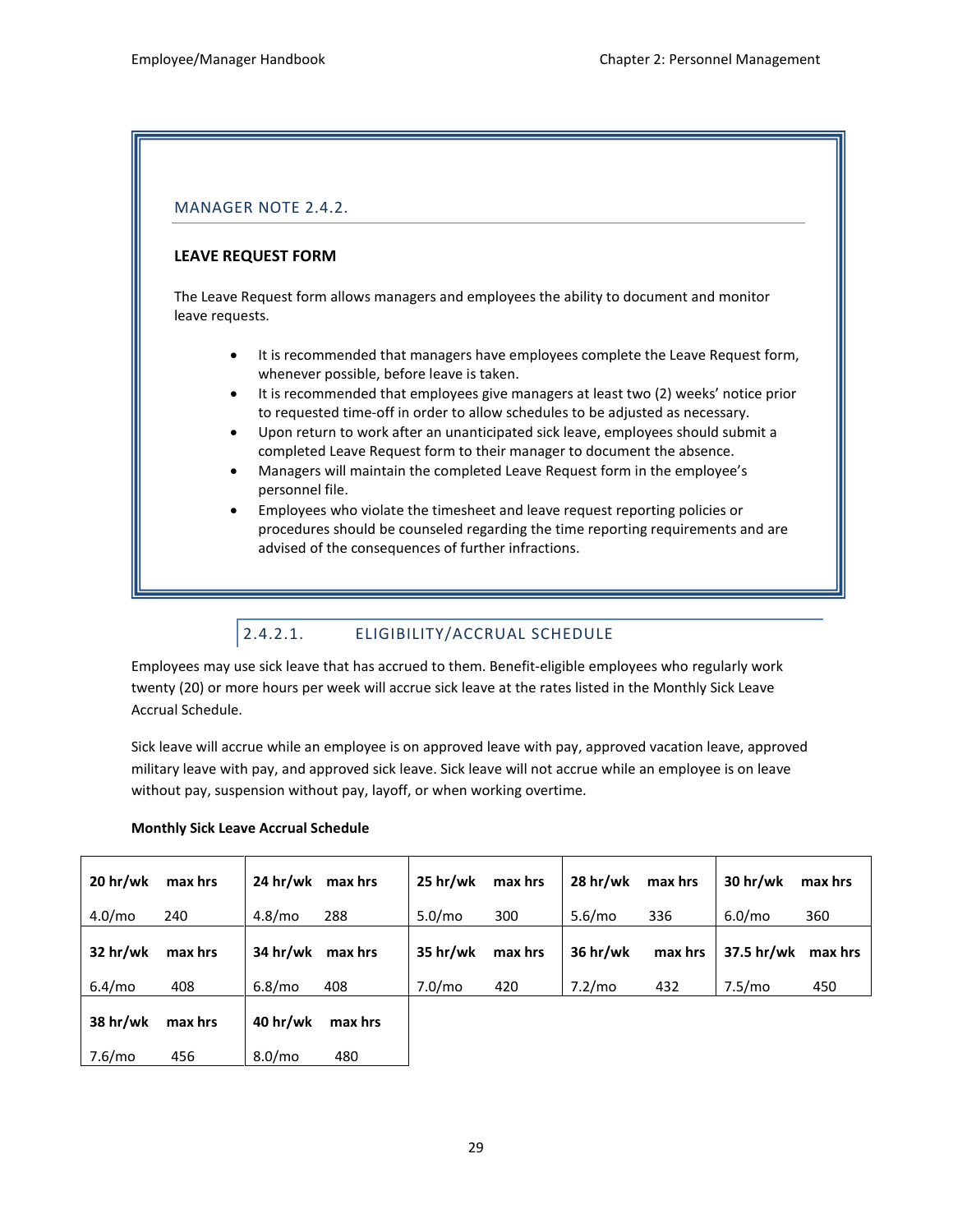# 2.4.2.2. USE OF SICK LEAVE

Sick leave may not be taken in advance of being earned. Scheduled days off and officially designated holidays falling within a period of sick leave will not be counted against sick leave. Sick leave may be taken in increments of one-quarter (0.25) of an hour for hourly employees. Salaried employees who work at least a half-day do not have to record leave taken for that day, except for leave taken under the FMLA. Leave taken under the FMLA will be recorded in increments of one-quarter (0.25) of an hour. Please se[e FMLA policy f](#page-19-0)or further details regarding sick leave usage under the FMLA.

# 2.4.2.3. TRANSFER/SEPARATION

Sick leave will be transferable from department/office to department/office only to the extent that it is accrued. All accrued sick leave will be paid out at the time of separation from the County or when transferring to an elected official position at a rate of one-quarter (0.25) hours for each one (1) accrued hour.

# 2.4.2.4. DOCUMENTATION

If an employee calls in sick for three (3) or more consecutive working days, the manager may require a physician's or other licensed practitioner's verification of the illness or injury. The physician's statement should provide (a) verification of the illness or injury; (b) if and when the employee will be able to return to work; and (c) whether the employee is capable of performing his or her regularly scheduled duties. The employee is responsible for providing the proof of physician's care. Without documentation, the use of paid sick leave may be denied and the employee may be subject to disciplinary action.

# 2.4.2.5. CARE OF ILL FAMILY MEMBERS

Benefit-eligible employees may use sick leave when, under compelling and necessary circumstances, they must administer aid to an immediate member of the family or when an immediate member of the family is quarantined. For purposes of sick leave usage, immediate member of the family includes those individuals shown in the Family and Medical Leave Act section of this policy under "Definitions of Spouse, Child, and Parent for Basic FMLA." In cases where sick leave usage equals three (3) or more consecutive working days, the manager may require a physician's or other licensed practitioner's verification of the illness or injury and a statement that it is necessary that the employee administer aid and comfort to the family member including the expected length of time such aid and comfort is necessary.

# 2.4.2.6. OPTIONS FOR USING ACCRUED SICK LEAVE

The County wishes to acknowledge the need for time off for employees who do not have occasion to use their sick leave. It offers three options for converting accrued sick leave into days off. Use of these options is entirely at the manager's discretion, however, based on office requirements. The options are:

1. **Personal Days** – employees may convert accrued sick leave into one personal day per calendar quarter. They must, however, keep a minimum of 100 hours in reserves at all times for possible illness. Requests for personal days must be submitted to the manager for approval at least one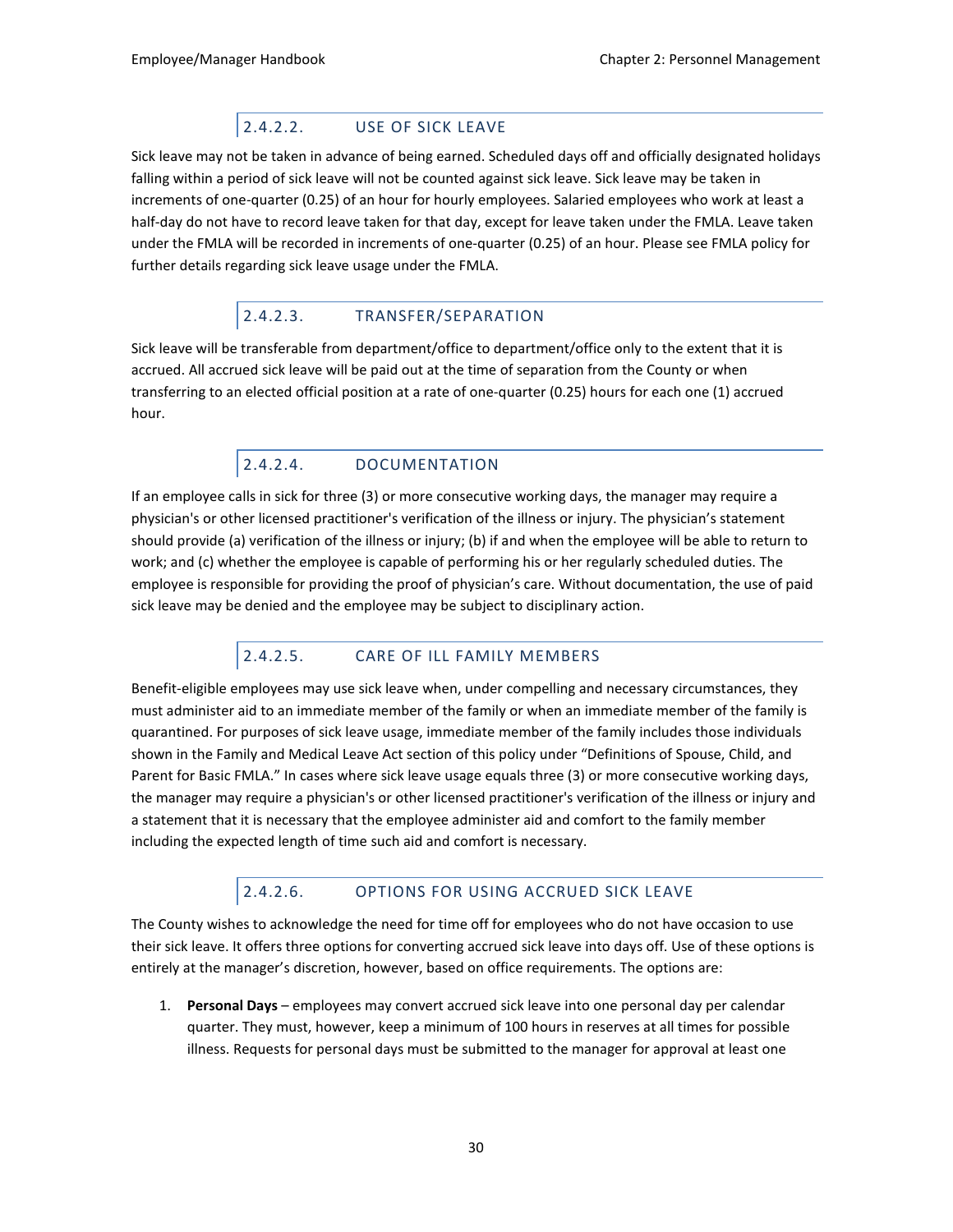week in advance of the requested day. Managers have discretion whether personal days may be linked to vacation or holidays. These days are to be used when converted, and not accrued for future use.

- 2. **Vacation** an employee who wishes to use *additional accrued sick leave in the same quarter* may convert accrued sick leave hours into vacation time at the exchange of four hours of accrued sick leave for one hour of vacation. They must, however, keep a minimum of 100 hours in reserves at all times for possible illness. These days are to be used when converted, and not accrued for future use.
- 3. **Community Volunteer Leave** Blaine County recognizes the value employees bring to the community when they volunteer their time in support of community programs. Community Volunteer Leave allows employees to take up to one (1) day of sick leave every six (6) months to participate in manager-approved community volunteer programs that positively impact the quality of life within the community. Employees interested in this opportunity should meet with their manager to discuss their volunteer choice, schedule and to receive approval. Managers are responsible to ensure limits are not exceeded.

Community Volunteer Leave should not conflict with peak work schedules, other work-related responsibilities, create the need for overtime, or cause conflicts with other employees' schedules. Employees must keep a minimum of 100 hours of sick leave in reserve at all times in case of illness.

# 2.4.2.7. DONATED SICK LEAVE

Employees may also exercise a fourth option for using their accrued sick leave. At designated times throughout the year, they may donate accrued sick leave hours that exceed their 100-hour reserve to the Donated Sick Leave Bank. Donations of sick leave are irrevocable.

# 2.4.2.8. DONATED SICK LEAVE BANK

Receipt of donated sick leave is only available to employees with serious personal or family medical situations that require extended absences when they have exhausted their accrued sick days, vacation days, comp time, holiday comp time, and other leave.

Donated leave is converted to a comparative dollar rate and disbursed as equivalent leave hours for the employee receiving the leave. For example, employee A has an hourly rate of \$30. Employee A donates two hours of leave totaling \$60. Employee B experiences an emergency, is eligible to participate in the program, and requests three hours of leave at a rate of \$15 per hour. Employee B then exhausts the dollar value of \$45 (three hours of leave), and a total value of \$15 of employee A's donation remains in the donated sick leave bank.

Employees seeking to receive hours from the Donated Sick Leave Bank must provide a completed Leave Donation Request to their manager. Subsequent approval is subject to the approval of the department head and Human Resources or elected official. Evaluation may include prior satisfactory attendance, with no history of leave abuse. Employees receiving workers' compensation benefits through the County are not eligible to receive donated leave. Names of recipients must be kept confidential.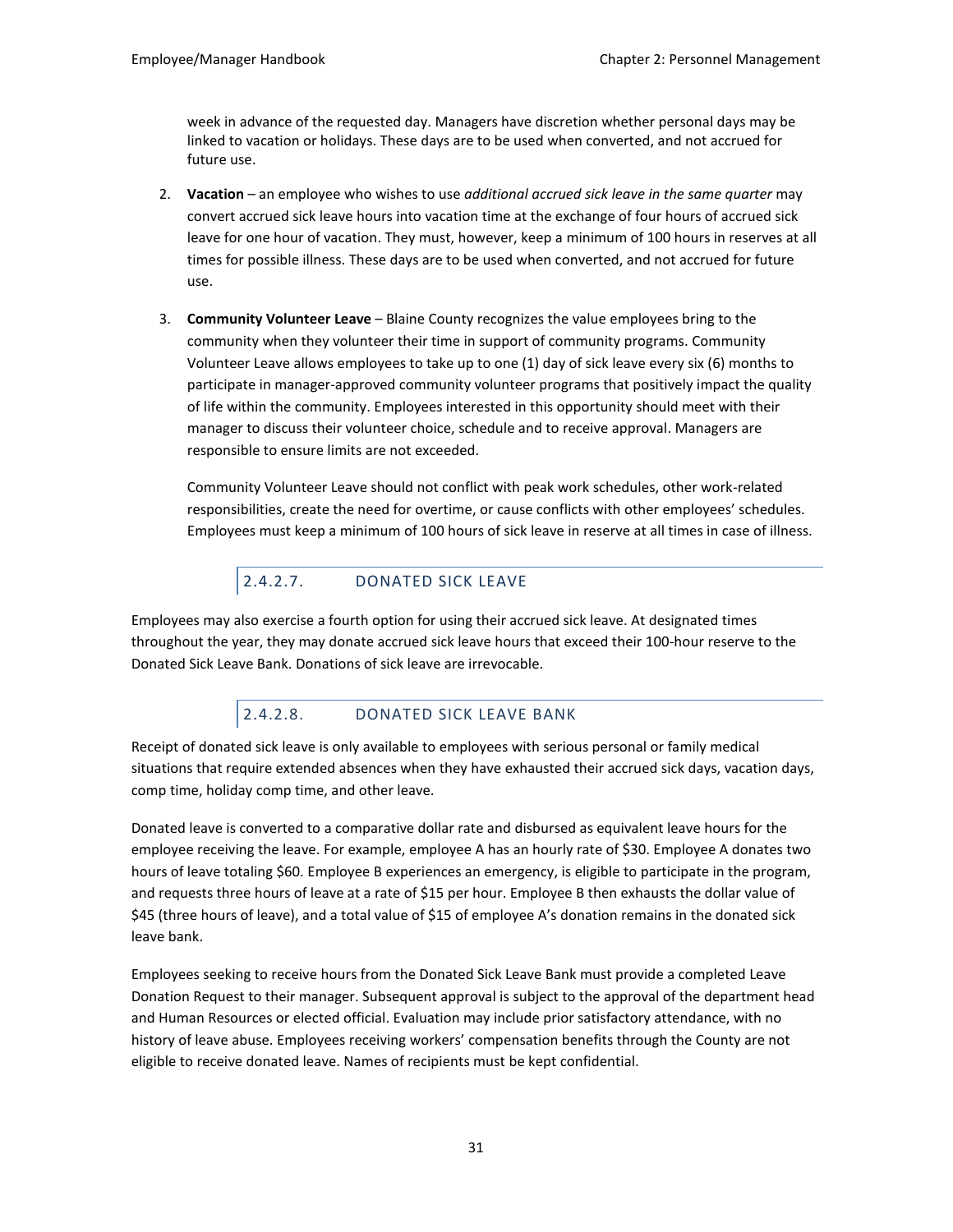Employees may not use more than forty-eight (48) days of donated sick leave. The employee's manager has the right to schedule how the recipient may use the donated leave, but at all times, expects the recipient to return to work as soon as personal or family health allows. Employees who report a personal incapacity to work at the end of leave may be required to provide medical certification of such incapacity.

If the recipient of donated sick leave returns to work before all donated sick leave has been used, the recipient forfeits the donated leave. Unused sick leave will not be credited back the Donated Sick Leave Bank.

# 2.4.3. VACATION LEAVE

Employees may use vacation leave that has accrued to them. Vacation time will not accrue to any employee on leave without pay, suspension without pay, layoff, or when working overtime. Vacation leave will not be earned, accrued or accumulated during any pay period in which the maximum accruals have been met. Managers should utilize the Leave Request form to document and monitor approved leave.

|         |                  | 20 hours / week         | 24 hours / week           | 25 hours / week         | 28 hours / week         |
|---------|------------------|-------------------------|---------------------------|-------------------------|-------------------------|
|         |                  | Max accrual = 100 hours | Max accrual = 120 hours   | Max accrual = 125 hours | Max accrual = 140 hours |
| 10 days | 1 yr             | 3.33                    | 4.00                      | 4.17                    | 4.67                    |
| 11 days | 2 yr             | 3.67                    | 4.40                      | 4.58                    | 5.13                    |
| 12 days | 3 yr             | 4.00                    | 4.80                      | 5.00                    | 5.60                    |
| 13 days | 4 yr             | 4.33                    | 5.20                      | 5.42                    | 6.07                    |
| 14 days | 5 yr             | 4.67                    | 5.60                      | 5.83                    | 6.53                    |
| 15 days | 6 yr             | 5.00                    | 6.00                      | 6.25                    | 7.00                    |
| 16 days | 7 yr             | 5.33                    | 6.40                      | 6.67                    | 7.47                    |
| 17 days | 8 yr             | 5.67                    | 6.80                      | 7.08                    | 7.93                    |
| 18 days | 9 yr             | 6.00                    | 7.20                      | 7.50                    | 8.40                    |
| 19 days | 10 <sub>vr</sub> | 6.33                    | 7.60                      | 7.92                    | 8.87                    |
| 20 days | $11+$ yrs        | 6.67                    | 8.00                      | 8.33                    | 9.33                    |
|         |                  | 30 hours / week         | 32 hours / week           | 34 hours / week         | 35 hours / week         |
|         |                  | Max accrual = 150 hours | Max accrual = 160 hours   | Max accrual = 170 hours | Max accrual = 175 hours |
| 10 days | 1 <sub>yr</sub>  | 5.00                    | 5.33                      | 5.67                    | 5.83                    |
| 11 days | 2 yr             | 5.50                    | 5.87                      | 6.23                    | 6.42                    |
| 12 days | 3 yr             | 6.00                    | 6.40                      | 6.80                    | 7.00                    |
| 13 days | 4 yr             | 6.50                    | 6.93                      | 7.37                    | 7.58                    |
| 14 days | 5 yr             | 7.00                    | 7.47                      | 7.93                    | 8.17                    |
| 15 days | 6 yr             | 7.50                    | 8.00                      | 8.50                    | 8.75                    |
| 16 days | 7 yr             | 8.00                    | 8.53                      | 9.07                    | 9.33                    |
| 17 days | 8 yr             | 8.50                    | 9.07                      | 9.63                    | 9.92                    |
| 18 days | 9 yr             | 9.00                    | 9.60                      | 10.2                    | 10.5                    |
| 19 days | 10 <sub>vr</sub> | 9.50                    | 10.13                     | 10.77                   | 11.08                   |
| 20 days | $11+$ yrs        | 10.00                   | 10.67                     | 11.33                   | 11.67                   |
|         |                  | 36 hours / week         | 37.5 hours / week         | 38 hours / week         | 40 hours / week         |
|         |                  | Max accrual = 170 hours | Max accrual = 187.5 hours | Max accrual = 200 hours | Max accrual = 200 hours |
| 10 days | 1 <sub>yr</sub>  | 5.83                    | 6.25                      | 6.33                    | 6.67                    |
| 11 days | 2 yr             | 6.42                    | 6.88                      | 6.97                    | 7.33                    |
| 12 days | 3 yr             | 7.00                    | 7.50                      | 7.60                    | 8.00                    |
| 13 days | 4 yr             | 7.58                    | 8.13                      | 8.23                    | 8.67                    |
| 14 days | 5 yr             | 8.17                    | 8.75                      | 8.87                    | 9.33                    |
| 15 days | 6 yr             | 8.75                    | 9.38                      | 9.50                    | 10.00                   |
| 16 days | 7 yr             | 9.33                    | 10.00                     | 10.13                   | 10.67                   |
| 17 days | 8 yr             | 9.92                    | 10.63                     | 10.77                   | 11.33                   |
| 18 days | 9 yr             | 10.5                    | 11.25                     | 11.40                   | 12.00                   |
| 19 days | 10 <sub>vr</sub> | 11.08                   | 11.88                     | 12.03                   | 12.67                   |
| 20 days | $11+$ yrs        | 11.67                   | 12.50                     | 12.67                   | 13.33                   |

**Monthly Vacation Accrual Schedule**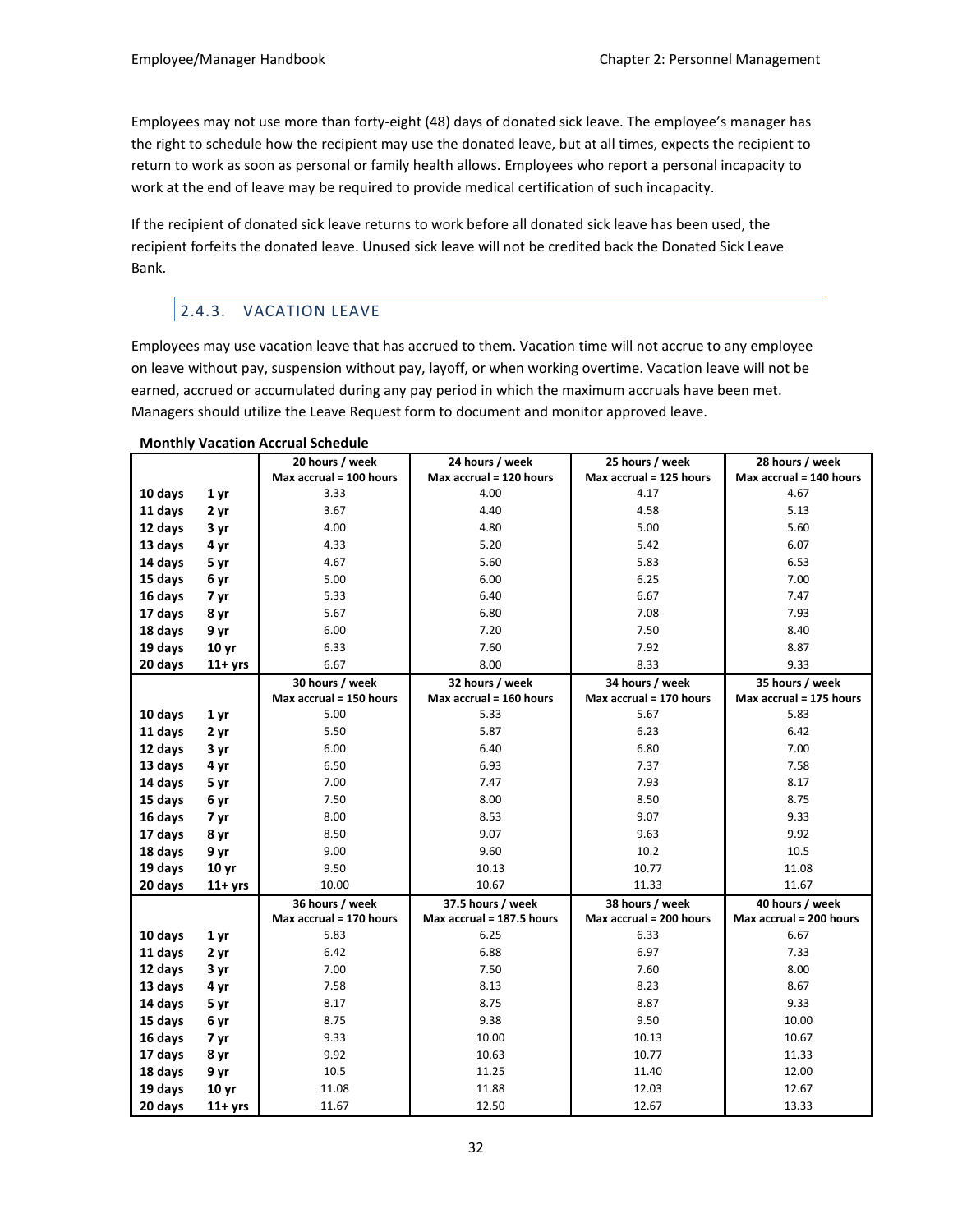# 2.4.3.1. ACCRUAL SCHEDULE

Benefit-eligible employees, who regularly work twenty (20) or more hours per week, will accrue vacation leave at the rates listed in the Monthly Vacation Accrual Schedule.

# 2.4.3.2. USE OF VACATION

Vacation leave may not be taken in advance of being earned. Vacation leave may be taken only when approved by the employee's manager. Employees should provide as much advance notice as possible by submitting a leave request to their direct manager. Officially designated holidays falling within a period of vacation leave will not be counted against vacation leave. Vacation leave may be taken in increments of onequarter (0.25) of an hour for hourly employees. Salaried employees who work at least a half-day do not have to record leave taken on their timesheet for that day, except for leave taken under the FMLA. Leave taken under the FMLA will be recorded in increments of one-quarter (0.25) of an hour. Each employee is responsible to monitor his/her vacation balance to ensure maximum hours are not reached.

# 2.4.3.3. TRANSFER/SEPARATION

Vacation leave will be transferrable from department/office to department/office only to the extent that vacation leave is accrued. All accrued vacation leave will be paid out at the time of separation from the County, or when transferring to an elected official position, at 100% of the accrual balance.

# 2.4.4. HOLIDAYS

Blaine County recognizes these paid holidays each year, as follows:

- New Year's Day, Martin Luther King Jr. Day, President's Day, Memorial Day, Juneteenth, Independence Day, Labor Day, Columbus Day, Veteran's Day, Thanksgiving Day, Friday after Thanksgiving Day, Christmas Day, and any day so designated by the Board of County Commissioners.
- Since County offices are expected to be open at least 40 hours per week, employees are generally expected to work the Friday of a holiday week.
- Please refer to the County's Annual Holiday Calendar for specific work day and holiday schedule.
- Time off without pay may be granted to employees who desire to observe a religious holiday which is not recognized by Blaine County, provided it does not create an undue hardship. Employees can request the use of Vacation, Comp or Holiday time to be used for the observed religious holiday.

### 2.4.4.1. HOLIDAY COMPENSATORY (COMP) TIME

The following conditions apply to Blaine County's Holiday Comp Time policy:

- Employees must be benefit-eligible to receive Holiday Comp Time.
- Employees must be on paid time the last scheduled work day before and the first scheduled work day after a holiday to be eligible for Holiday Comp Time. Paid time includes compensatory, vacation, and sick leave; or any other paid leave during which an employee did not work.
- Holiday Comp Time pay is not considered time worked for the purpose of overtime calculations.
- Holiday Comp Time is computed based on the individual employee's work hours.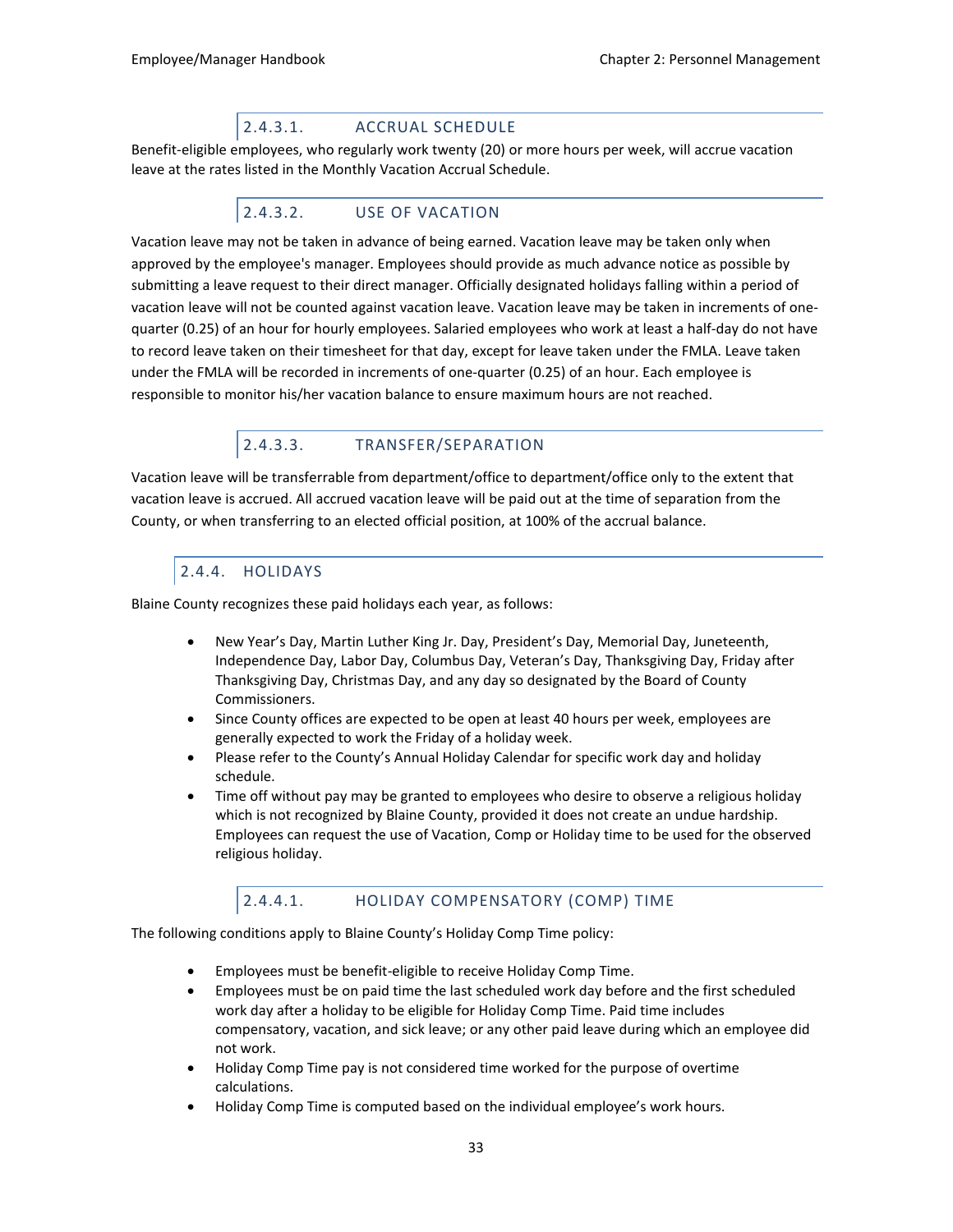- For employees who work holidays, compensation will be at regular or overtime rate plus one day of holiday comp time earned.
- If an employee is not required to work on a holiday he/she will be compensated as if the holiday had been a regular workday, as detailed below.

Full-time employees who qualify under the conditions listed above and who work 2,080 hours or more annually, are eligible for holiday pay of ten (10) hours for each holiday. Full-time employees who work 2,080 hours or more annually and are required to work a compressed schedule with shifts longer than ten (10) hours as a condition of their employment may receive holiday pay equivalent to their regular shift length. Employees who work a compressed schedule at their own request will not be eligible to receive holiday pay in excess of ten (10) hours and may adjust their work schedule for the holiday week, or make up the difference with accrued vacation or comp leave.

Benefit-eligible employees who work less than 2,080 hours annually will be eligible for prorated holiday pay calculated according to the number of hours they work in proportion to full-time. For example, an employee who works thirty-five (35) hours each week, for a total of 1,820 hours annually, will receive eight and threequarter (8.75) hours of holiday comp time for each holiday.

In the event an employee calls in sick the last scheduled work day before or the first scheduled work day after a holiday, a manager may request a doctor's note for the absence if sick leave abuse is suspected. Failure to provide documentation for the unscheduled absence may result in denial of holiday pay for that holiday.

# 2.4.4.2. HOLIDAY COMP TIME SWEEP

Employees who are unable to take accrued Holiday Comp Time within the fiscal year it is earned will have up to forty (40) hours of Holiday Comp Time transferred into the following fiscal year. At fiscal year-end any unused Holiday Comp Time in excess of forty (40) hours which is accrued after September 1, 2009, will be forfeited by the employee. An employee who terminates employment with the County or transfers to an exempt or elected official position will be paid for any unused Holiday Comp Time.

# 2.4.5. CLOSED FACILITY LEAVE

On occasion, inclement weather or some other unforeseen occurrence may necessitate the closing of a County facility during a workday. Should closure or evacuation be ordered by the Board of County Commissioners, employees affected by the closure or evacuation will be paid their regular work hours for that day without having to use accrued vacation, compensatory time, or holiday time. Employees who are gone during the closure or evacuation on vacation, compensatory, holiday or sick leave, must use the appropriate leave, and will not be eligible for closed facility regular pay.

If, however, an employee cannot make it to work due to inclement weather, poor roads, or other conditions, and the facility has NOT been closed, the employee must make up the work hours, take leave without pay, or use accrued vacation, compensatory time or holiday time at the discretion of the department head or elected official.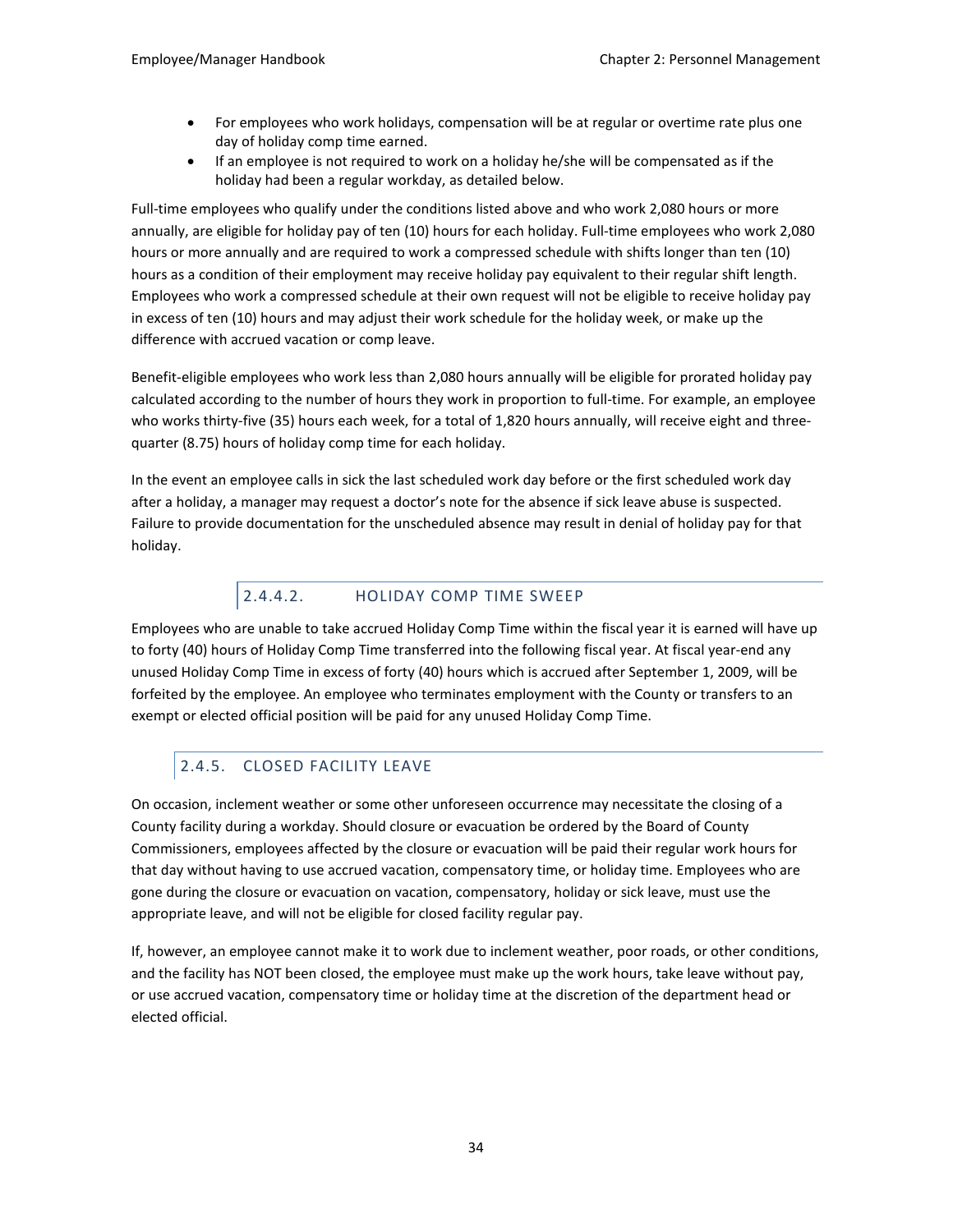# 2.4.6. MILITARY LEAVE

Blaine County is committed to protecting the job rights of employees absent due to military leave. Under federal and state laws, an employee who leaves a position to perform duty, voluntarily or involuntarily, in

the uniformed services is entitled to an unpaid protected leave of absence. "Uniformed Services" includes the Army, Navy, Marine Corps, Air Force, Coast Guard, Army National Guard, Air National Guard, the commissioned corps of the Public Health Service, the reserve components of each of these services, or any other category of persons designated by the United States in the time of war or emergency. Uniformed service includes active duty, active duty for training, inactive duty training (such as drills), initial active duty training, and funeral honors duty performed by National Guard and reserve members.

When an employee is called to military duty, the employee must provide (unless military necessity makes it impossible) the following to his/her manager:

- Notification of pending military service (copy of official orders).
- Notification of type of military leave (defined below).
- Notification of whether health insurance benefits will be waived or continued during the leave.
- Verification and/or update of mailing address.
- Notification if military status changes.

Written notice must be submitted to Payroll by the department/office placing the employee on the appropriate type of military leave. Notice must provide any relevant information necessary for processing paperwork. If military leave status changes, subsequent written notice must be submitted with appropriate action and information.

Upon request, the employee has the option of using any accrued comp, holiday comp, and/or vacation leave to continue pay once the military leave begins.

### 2.4.6.1. TYPES OF MILITARY LEAVE

Active Military Leave Without Pay – The employee receives full military pay only and no differential pay from the County.

Field Training Military Leave Without Pay – The employee receives full military pay only and no differential pay from the County.

2.4.6.2. EMPLOYEE BENEFITS DURING MILITARY LEAVE

#### PERSI BASE PLAN

Contact PERSI for additional information.

#### BLAINE COUNTY DEFERRED COMPENSATION PLAN

If an employee is on a military leave of absence (short or long) that is covered under the Uniformed Services Employment and Reemployment Rights Act (USERRA), and the employee returns within the requisite period after the leave, certain rights are entitled under the deferred compensation plan. These rights generally include (with exceptions) the right to make contributions missed while on leave and to receive any matching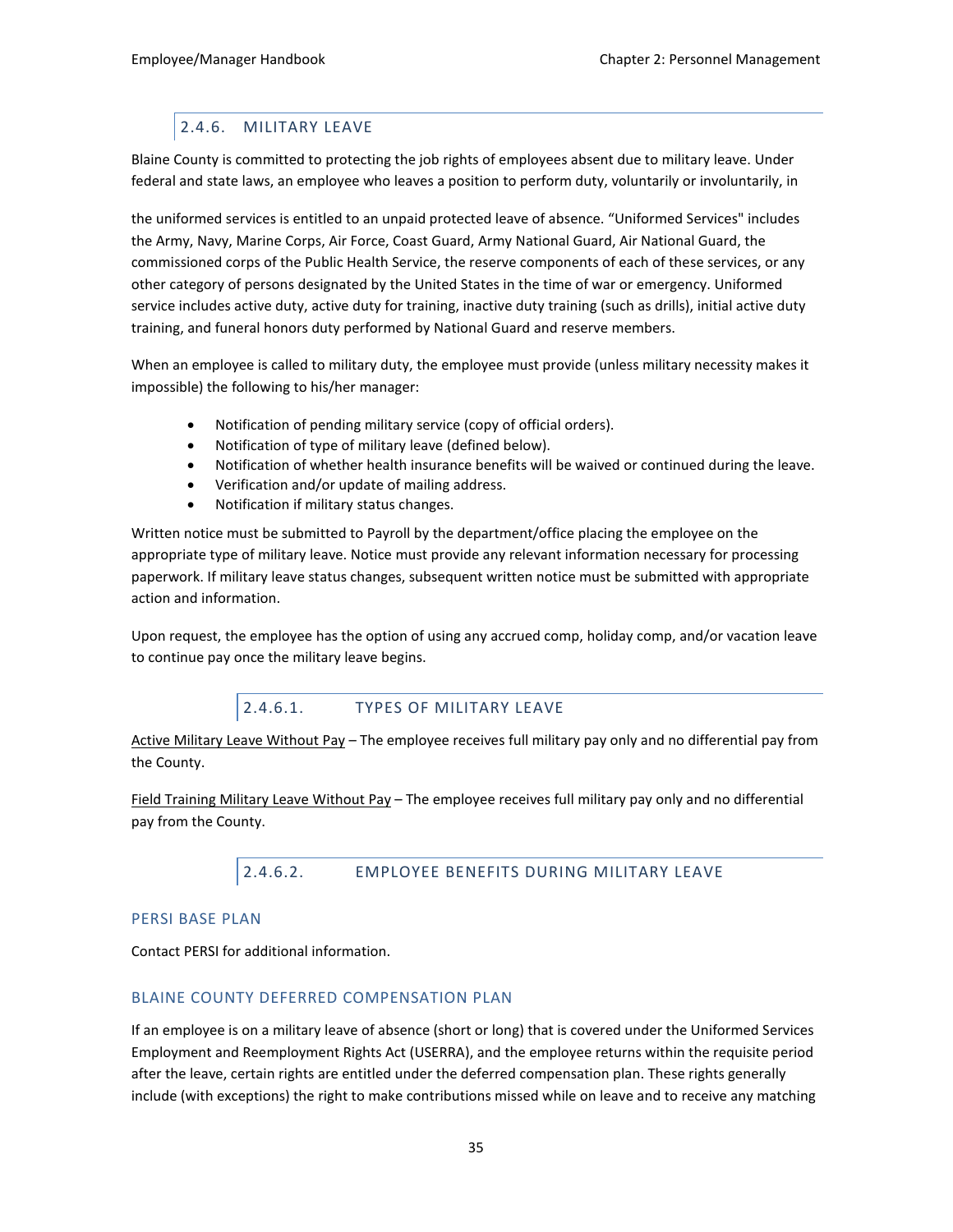contributions that would have been received during the leave (based on the compensation that would have been earned if not on leave). This right to contribute applies for five (5) years following the return to County employment or, if sooner, for a period equal to three (3) times the period of the military leave.

### HEALTH INSURANCE BENEFITS (MEDICAL, DENTAL, VISION)

If an employee is placed on Field Training Military Leave With Pay or Field Training Military Leave Without Pay**,** the employee's medical, dental, and vision insurance continues to be paid by Blaine County. The employee will continue to be responsible for any dependent portion of coverage.

If an employee is placed on Active Military Leave With Pay or Active Military Leave Without Pay an employee has two options. Blaine County health insurance benefits during military leave can be waived or continued.

If an employee chooses to waive health insurance benefits, the employee must notify Payroll or Human Resources in writing of the specific benefits to be waived. Upon returning from active military leave, health insurance benefits will be reinstated.

If an employee chooses to continue health insurance benefits, the employee must notify Payroll or Human Resources in writing. Continuation of health insurance (medical, dental, and vision) during active military leave is provided under USERRA, which allows up to twenty-four (24) months of coverage after the military leave begins.

### SUPPLEMENTAL BENEFITS

If an employee chooses to continue supplemental benefits while on military leave, such as voluntary policies, the insurance providers need to be contacted directly regarding continuation of these policies.

# 2.4.7. OTHER LEAVE

# 2.4.7.1. JURY/COURT LEAVE

Employees called for jury duty or as a witness for a governmental entity, are entitled to take time off, as necessary, to fulfill such jury/court obligations. This leave will be leave with pay. Employees called to attend court hearings in connection with their official duties will consider those hours as work time. No employee will face discipline or retaliation for such jury/court service, except for any violations of the jury/court leave policy set forth below.

Employees must immediately inform their manager when they receive a jury/court duty summons. Employees chosen to sit on a jury must inform their manager how long the trial is expected to last. Employees must also check in with their manager periodically during jury service, so the County knows when to expect the employee back at work.

Paid jury duty is to be used as a means to make an employee whole for their normal work hours, when they serve jury duty on a normal work day. The "Jury Duty Paid" Time and Attendance code will be used for these hours. If an employee has both jury duty hours and regular hours worked on a regularly scheduled work day, employees will record regular hours worked on their timesheet and use the "Jury Duty Paid" code to make them whole for the day.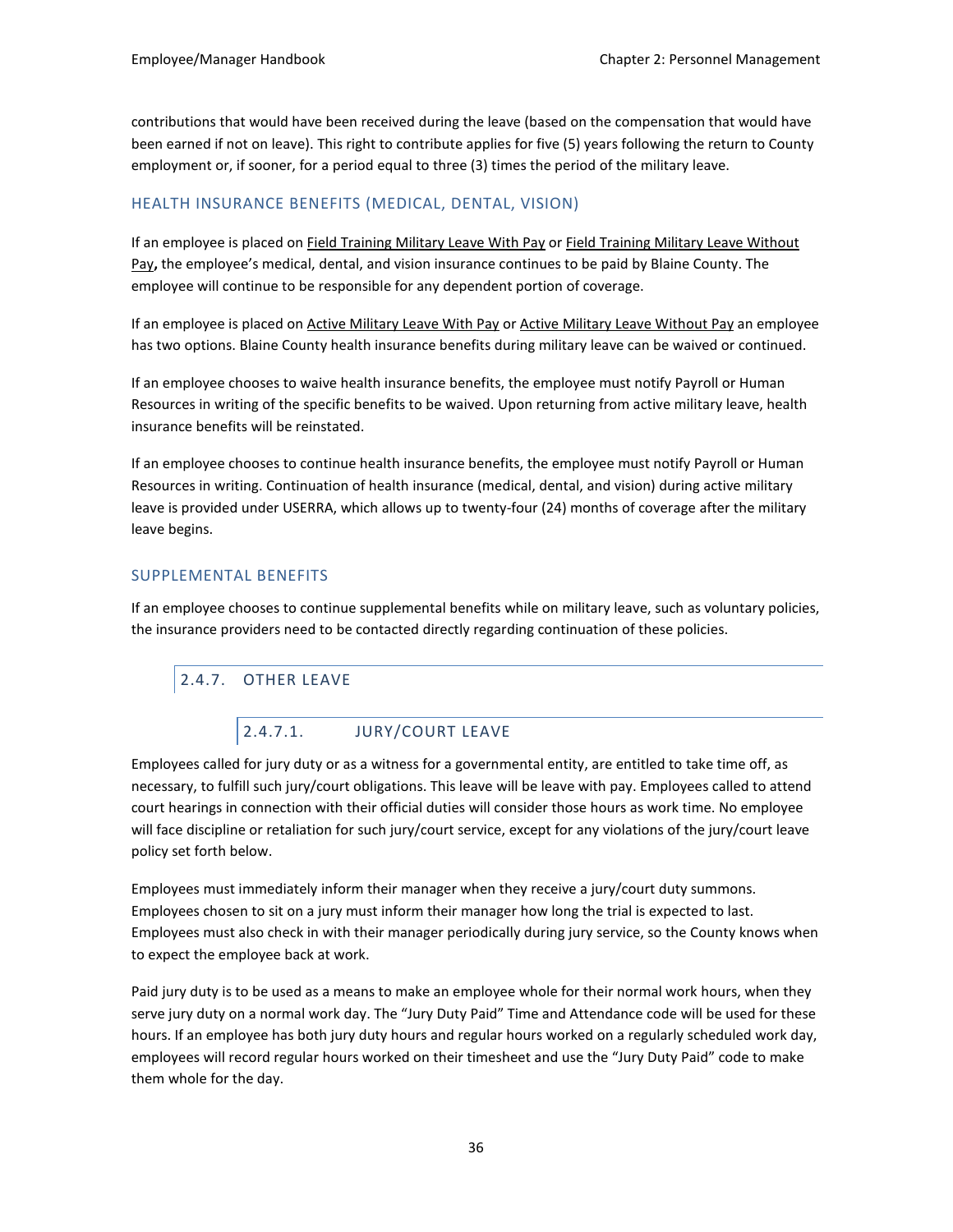Since jury/court leave is with pay, jury/court attendance compensation received by the employee must be forfeited by the employee. If an employee fails to do so, their County pay will be reduced by the amount of any such payment.

On any day when jury service ends before the end of that employee's usual work day, the employee must check in with their manager to find out whether they need to return to work for that day.

Any other reason for court attendance other than as provided above will be considered leave without pay. However, employees may substitute accrued comp, holiday comp, or vacation time off instead of taking leave without pay.

# 2.4.7.2. BEREAVEMENT LEAVE

A full-time employee may take up to three (3) days of paid leave for a death in the immediate family, i.e., spouse, parent, grandparent, child, grandchild, brother, sister, in-laws, step-parent, step-grandparent, stepchild, step-grandchild, step-brother or step-sister. Additional leave may be taken with manager approval from accrued sick days, vacation days, comp time, holiday comp time, or as an unpaid leave of absence. Parttime employees may take up to two (2) days of paid leave for a death in the immediate family.

Leave for death outside the immediate family may be granted on a case-by-case basis at the manager's discretion. Such leave must be taken from accrued sick days, vacation days, comp time, holiday comp time, or as an unpaid leave of absence. Bereavement leave itself is not accrued. Managers should have employees complete the Leave Request form to document the leave.

2.4.7.3. WORKERS' COMPENSATION

# 2.4.7.3.1. REPORTING

A Workers' Compensation First Report of Injury or Illness form and Supervisor's Accident Report must be filed when any of the following circumstances exists:

- A work-related injury or illness requires medical treatment by a physician
- A work-related injury or illness that has the potential to require medical treatment in the future
- A worker is absent from work for one day or more
- Whenever the injured worker requests that a First Report of Injury or Illness be filed on his/her behalf

# 2.4.7.3.2. REPORTING PROCEDURES

In order for the County to properly process workers' compensation insurance claims for work-related injuries or illnesses, the following procedures must be adhered to by employees and managers:

Employee Responsibilities:

- Immediately seek medical attention if necessary.
- Notify your manager of the injury or illness as soon as possible and obtain a First Report of Injury or Illness form.
- Complete the First Report of Injury or Illness form and turn completed form into Payroll or Human Resources within 24 hours.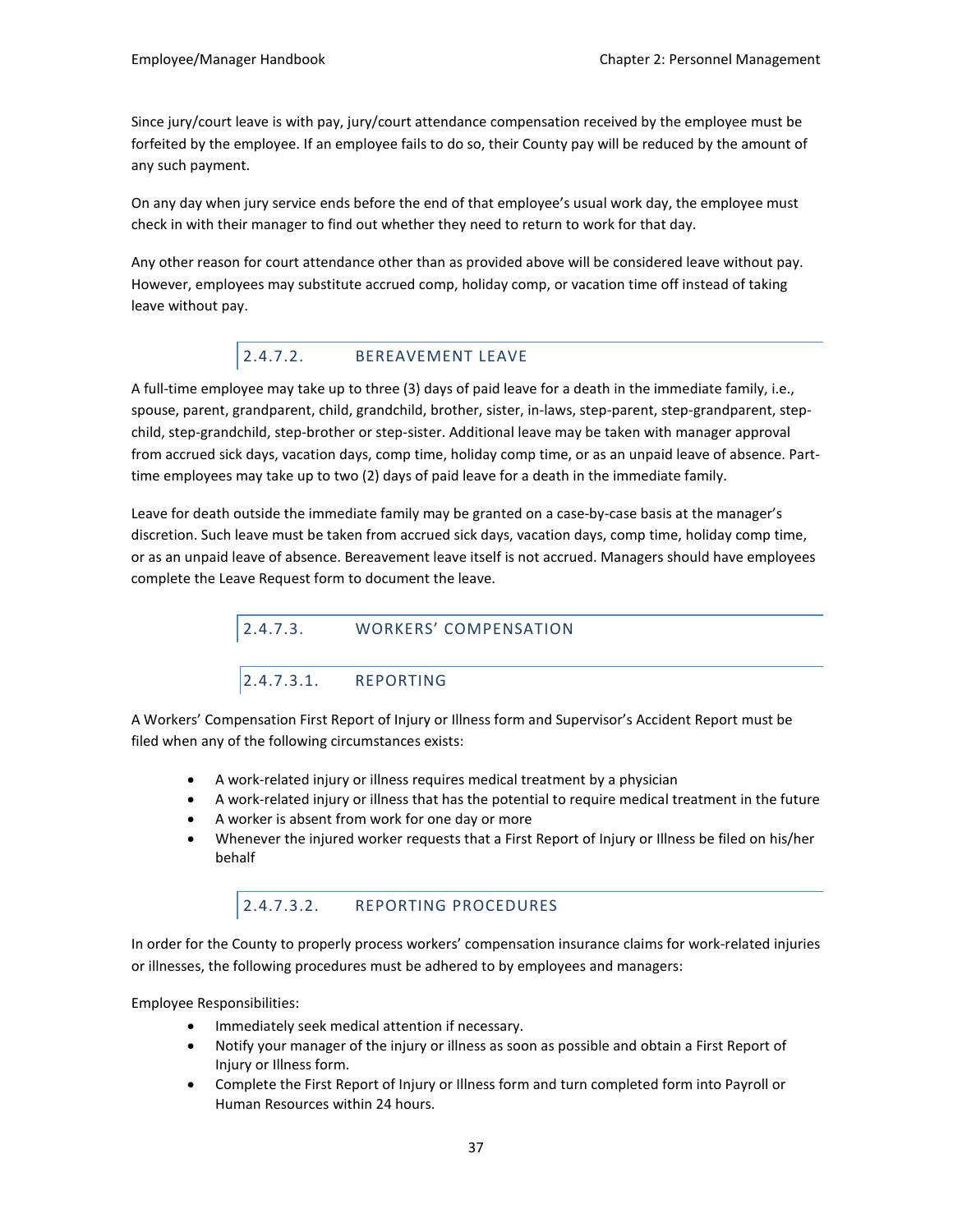- Notify your manager of any time lost from work due to injury or illness.
- Provide your manager with a written medical release from your doctor upon returning to work.

Manager Responsibilities:

- Immediately provide assessment of injured employees.
- Immediately refer the employee for medical attention if necessary.
- Ensure the First Report of Injury or Illness form is completed and submitted to Payroll or Human Resources within 24 hours.
- Complete the Supervisor's Accident Report and forward to Payroll or Human Resources within 24 hours.
- Ensure the employee has a proper medical release to return to work.

# MANAGER NOTE 2.4.7.3.2.

#### **FIRST REPORT OF INJURY OR ILLNESS FORM AND SUPERVISOR'S ACCIDENT REPORT**

The First Report of Injury Report or Illness form and Supervisor's Accident Report allow managers and employees the ability to document incidents when an employee is injured on the job. This documentation is essential for the proper management of any workers' compensation claim.

- Employee needs to complete the First Report of Injury or Illness form as soon as possible and deliver the report to their manager.
- Managers should review the First Report of Injury or Illness form and complete the Supervisor's Accident Report.
- Managers should get as many details as possible about the incident from the employee and witness(es).
- Investigations should be prompt, thorough and objective.
- Managers should fax, hand-deliver or email the First Report of Injury or Illness form and the Supervisor's Accident Report to Payroll or Human Resources within 24 hours of the incident.
- Managers must stay in contact with employee, Payroll and Human Resources on the number of days and working restrictions of the employee.

# 2.4.7.3.3. BENEFITS

If an employee is temporarily disabled by an on-the-job accident, he/she may be eligible for workers' compensation benefits. Return to employment will be authorized on a case-by-case basis upon consultation with the supervising official, the treating physician, Human Resources and the State Insurance Fund. Concerns associated with injured worker status may be brought to Human Resources or the appropriate elected official for review.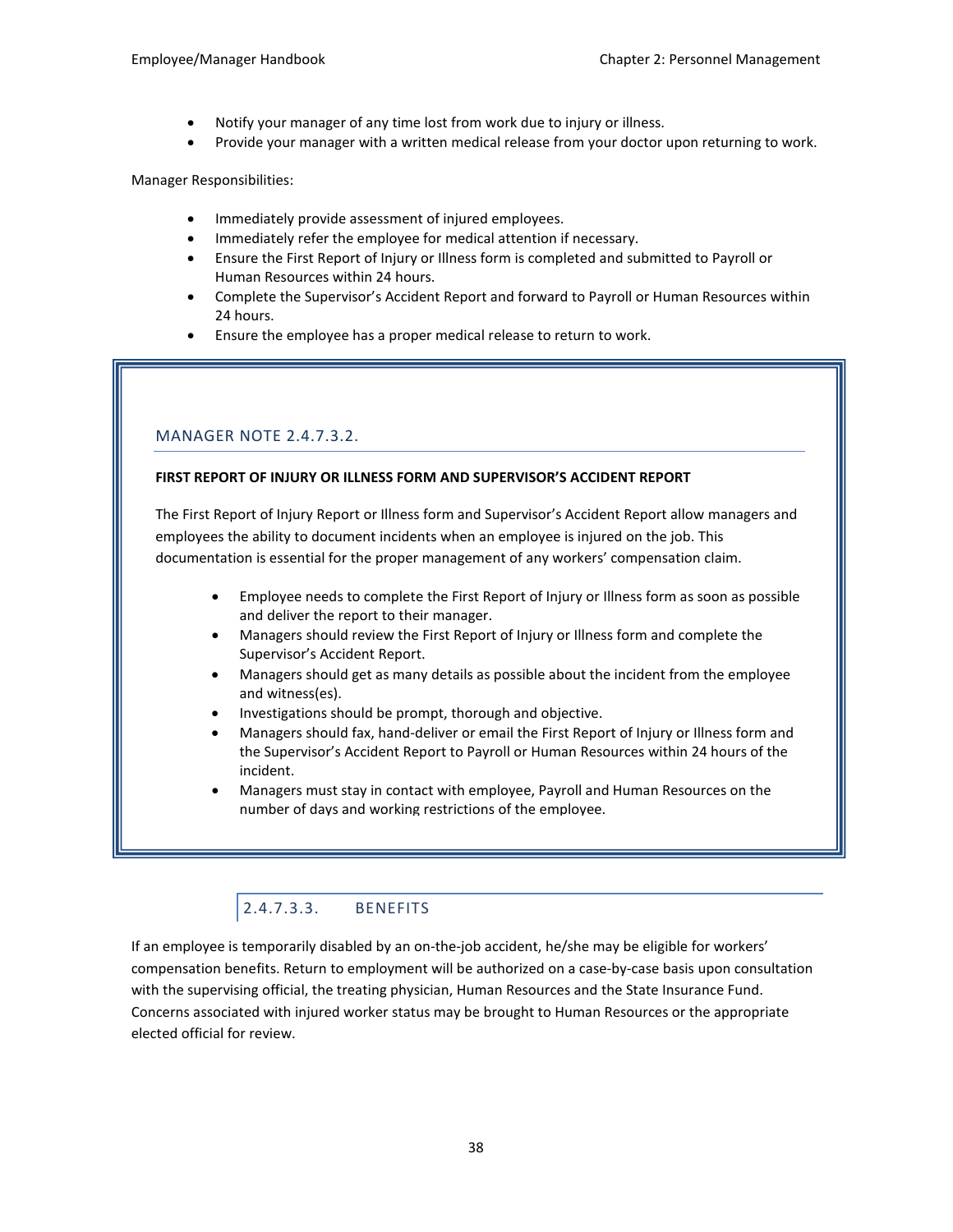Workers' compensation insurance covers costs associated with medical treatment for the employee, and if applicable, a portion of the employee's wages for time lost from work according to the laws of the State of Idaho.

# 2.4.7.3.4. COMPENSATION FOR MEDICAL APPOINTMENTS

Employees who are not on leave, but require time away from work to attend initial or follow-up doctor's appointments related to a work injury or illness, shall be paid for the time spent at the doctor and will not be required to use sick leave. However, employees will be required to make note of the dates and times of appointments on their timesheets, and are asked to schedule appointments at times that will be least disruptive to the office if possible. If the employee requires additional time off for medical care after the claim is closed by the State Insurance Fund, the employee must use accrued leave time.

# 2.4.7.3.5. LEAVE COMPENSATION

Employees on workers' compensation leave must indicate (or have their supervisor indicate) on their timesheet that they are on leave so as to avoid over payment from the County. An employee who is absent from work for a period of five (5) days or less as a result of a work-related injury or illness will be required to use paid leave (sick leave, compensatory (comp) time, holiday compensatory time and vacation leave, in that order) before going on unpaid leave.

Under workers' compensation, payment of wages begins on the sixth (6) day following injury/illness from work (time loss) unless the injured worker is hospitalized overnight or time loss exceeds fourteen (14) days. Those earnings cover a portion of the employee's full base pay. The workers' compensation check is sent directly to the employee's mailing address on a bi-weekly basis.

Employees absent from work more than five (5) days, have the option to accept only the workers' compensation payment, or to supplement workers' compensation with their paid leave balance(s). Employees who wish to supplement workers' compensation payment with sick leave, comp time, holiday compensatory time, and vacation leave, must indicate (or have their supervisor indicate) on their timesheet that they are on workers' compensation leave AND that they wish to utilize paid leave to cover the difference for what workers' compensation does not cover. If the employee supplements workers' compensation with their paid leave balances, the employee shall receive payment to bring their salary equal to their bi-weekly gross pay from the County. Payroll will verify workers' compensation check amount before the supplemental payment from the County will occur to avoid overpayment. Employees may experience a delay in the supplemental payment of wages from the County due to verification of workers' compensation check amount.

# 2.4.7.3.6. EMPLOYER PAID BENEFITS

Medical, vision, dental, and life insurance benefits shall continue while the employee is on leave. Employees are responsible for making any premium payments to the County for dependent coverage and/or supplemental benefits.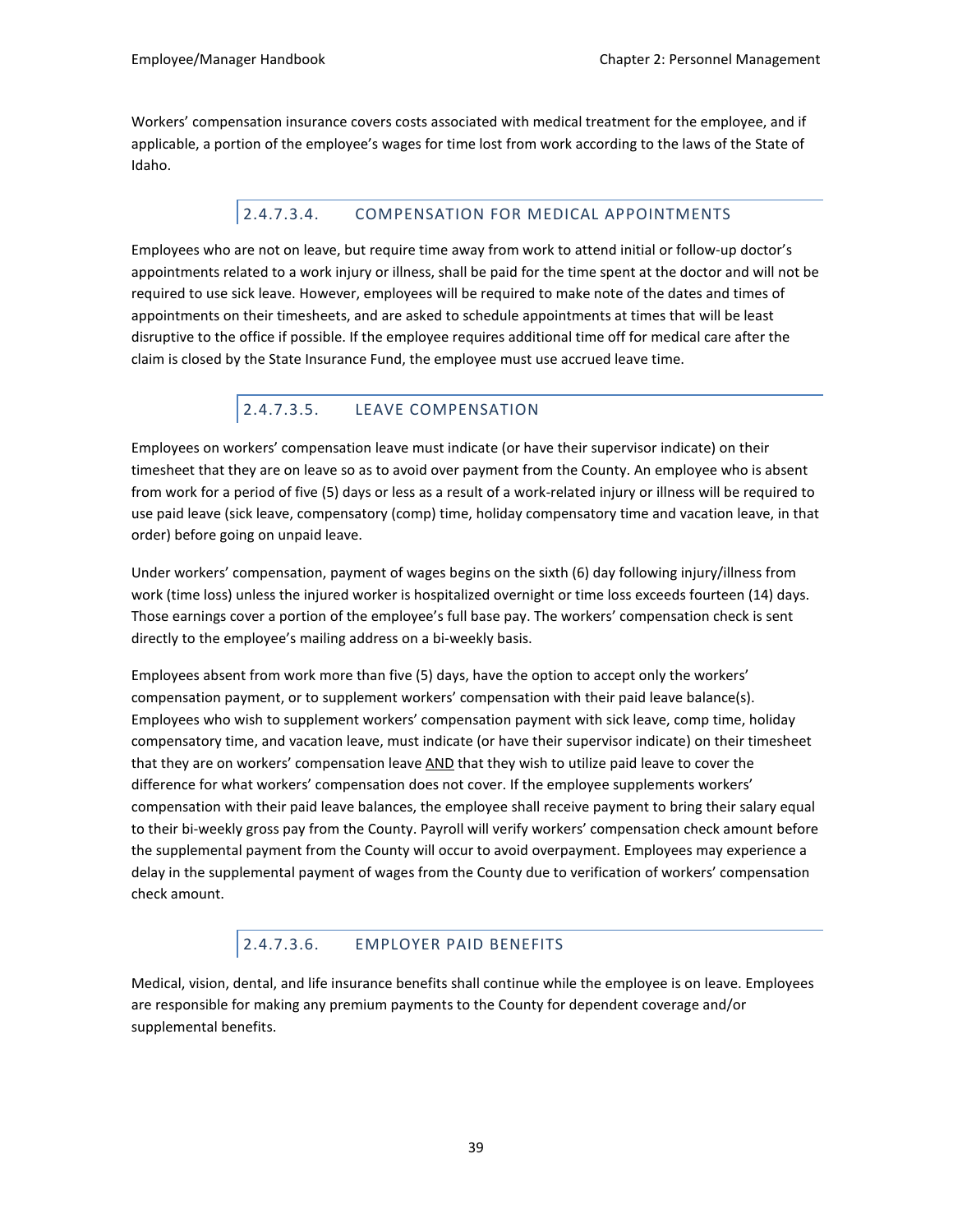# 2.4.7.3.7. PEACE OR DETENTION OFFICER

Pursuant of Idaho Code, Title 72, Chapter 11, any employee who meets the definition of peace or detention officer as defined in I.C. §72-1103 who is injured and temporarily incapacitated and unable to perform employment duties or is otherwise eligible to receive workers' compensation benefits shall receive their full base salary from the County. This policy shall apply only when the employee is:

- Responding to an emergency, or
- In the pursuit of an actual or suspected violator of the law, and
- Injured by the actions of another person, and by reason thereof is temporarily incapacitated from performing his or her duties and qualifies for workers' compensation wage loss benefits under title 72, Idaho Code.

If the injury is not a result of any of the above, the County shall handle the claim as described in 2.4.7.3.4. Compensation for Medical Appointments and 2.4.7.3.5. Leave Compensation, and the employee will only receive full payment of wages if they choose to use their paid leave balances.

If full wages are paid to the employee, any workers' compensation received or collected by the employee shall be submitted to Payroll immediately upon receipt to avoid overpayment. The County will then apply for reimbursement from the Idaho State Insurance Fund, pursuant to I.C. §72-1104.

# 2.4.7.3.8. DOCUMENTATION/RETURN TO WORK

The employee must, on a regular basis, provide the County with a written medical update and prognosis from the attending physician. The County, at its option, may require verification from a physician of its choice.

Additionally, the employee must provide an appropriate written release from the attending physician before the employee is allowed to return to work. The County may require a second release from a physician selected by the County. Employees must return to work as soon as a doctor's release is given. When returning to work, the employee must adhere to departmental policy on return to work issues, if applicable.

# 2.4.7.3.9. MODIFIED DUTY PROGRAM

The County strives to promote a successful recovery from any work related or personal injury. These guidelines are to be utilized when an employee returns to work with restrictions following an on-the-job injury.

It is the policy of the County to attempt to provide modified duty assignments to employees who have sustained an on-the job injury or illness that prevents them from performing the full range of duties required for their job and whose medical condition has been diagnosed as "temporary" by the employee's treating physician. "Temporary" means a medical condition of short duration where the medical prognosis is for recovery to full duty status. By having a Modified Duty Program, which makes reasonable accommodations whenever possible, there is a benefit to both the County and the injured employee.

The County will attempt to provide meaningful, productive work that fits within the injured employee's physical restrictions. The injured employee's department will attempt to place the employee in a modified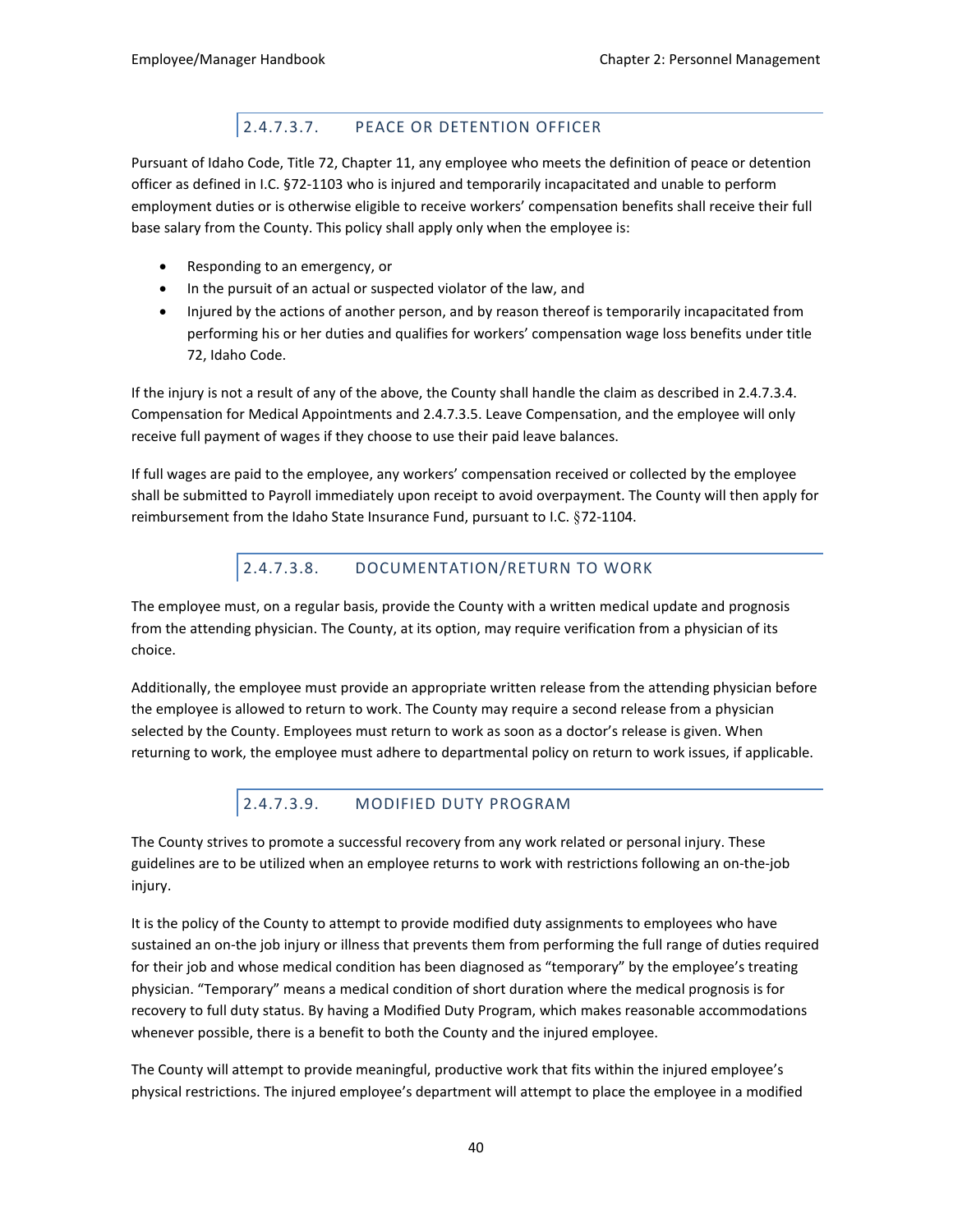duty assignment within the department when possible. When the department is unable to place an injured employee in a modified duty assignment within their department, Human Resources will assist in attempting to place the employee in a modified duty assignment with another department. The employee's regular department will be responsible for all personnel actions including the payment of the employee's normal wages and benefits.

Nothing in this policy entitles an employee to a modified duty assignment. Modified duty assignments are temporary. They are not considered a permanent work assignment, and such assignments do not create an entitlement to the position to which the employee is temporarily assigned. The decision to offer modified duty assignment is at the sole discretion of the County.

This program is not intended to, nor does it, alter an employee's rights under Workers' Compensation, the Americans with Disabilities (ADA), or the Family and Medical Leave Act (FMLA). Determination of whether an employee has a temporary medical condition or may be covered by ADA will be made on a case by case basis and may be made periodically before, during, or after the recovery period. The determination will be made in consultation with Human Resources.

The employee is responsible for working in a modified duty assignment provided by the County. The employee's failure or denial to participate in the modified duty assignment may result in the denial of temporary total disability benefits under Workers' Compensation laws as determined by the State of Idaho.

# 2.4.7.3.10. WORKERS' COMPENSATION DISCLOSURE

Failure to report injuries, filing false claims of injury, falsifying timesheets, misrepresenting facts, or failing to notify the County of overpayment of benefits will result in disciplinary action up to and including termination of employment and could result in both criminal prosecution and civil penalties. Employees receiving workers' compensation benefits through the County are not eligible to receive donated leave. If an employee has questions regarding a workers' compensation claim, he/she should contact Payroll or Human Resources.

# 2.4.7.4. UNPAID LEAVE OF ABSENCE

An employee may be granted an unpaid leave of absence for a period of time not to exceed six (6) months, upon written approval from the department head and/or elected official(s) responsible for said department or office. Unpaid leaves of absence longer than one week in duration must be approved by the department head and elected official(s). Using all appropriate accruals available, leave with pay must first be used before granting an unpaid leave of absence.

If the employee elects to continue insurance coverage during their unpaid leave of absence, he/she will be responsible for payment of their insurance premiums. Initial payment will be due on the first payday that a paycheck is not received. Future payments will be due the day before the 2<sup>nd</sup> payroll date each month.

Upon return from an unpaid leave of absence, the department head or elected official may restore the employee to his/her former position and status or one of equivalent pay and status. The employee will also be restored to the same leave accrual rates. In general, time on an unpaid leave of absence will not apply toward vacation or sick leave accruals, PERSI service, or salary increases. Copies of requests and approvals/denials will be stored in the employee's personnel file.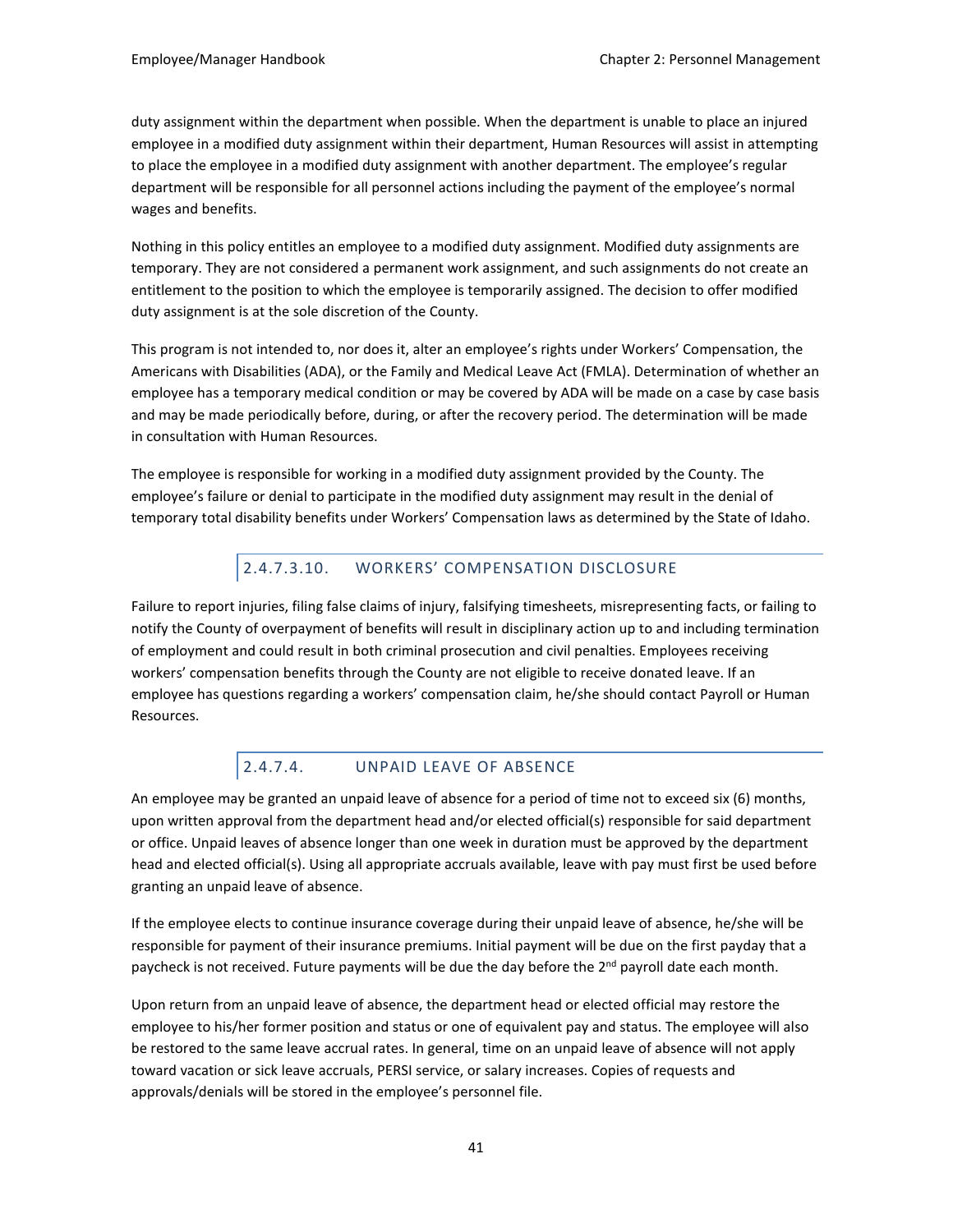# 2.5. GENERAL CONDUCT

# 2.5.1. EMPLOYEE CONDUCT

# 2.5.1.1. CODE OF ETHICS

Blaine County conducts business fairly, impartially, in an ethical manner, and in compliance with all laws and regulations. The highest standards of ethical conduct are required of Blaine County employees in performance of their responsibilities. Employees must not engage in conduct or activity that may raise questions as to the County's honesty or impartiality or otherwise cause embarrassment to the County or its offices.

Employees must avoid any action which might result in, or reasonably be expected to create, an appearance of:

- Using public office, public position, or public property for private gain.
- Giving preferential treatment to any person or entity.
- Losing impartiality.
- Adversely affecting the confidence of the public in the integrity of the County.
- Interference with or compromise of their position as a County employee.
- Receiving non-County payment for services customarily performed as part of their County employment.

Every employee has the responsibility to ask questions, seek guidance, express concerns regarding compliance, and report suspected violations of this policy. Employees should report suspected violations to their immediate manager or any member of management as soon as possible. Retaliation against employees who use these reporting mechanisms to raise genuine concerns will be grounds for discipline.

### MANAGER NOTE 2.5.1.1.

#### **CODE OF ETHICS**

Managers have a responsibility to "set the proper ethical tone at the top;" to design and implement programs and controls to prevent, deter, and detect fraud; and to create and maintain a culture of honesty and high ethical standards so the opportunities to commit fraud are significantly reduced. All managers are responsible for taking an active role in ensuring that this responsibility is met.

When such conduct comes to the attention of a manager, that individual must act promptly to ensure the situation is assessed, thoroughly investigated and that appropriate resolution measures are implemented. Retaliation against employees who use these reporting mechanisms to raise genuine concerns will be grounds for discipline.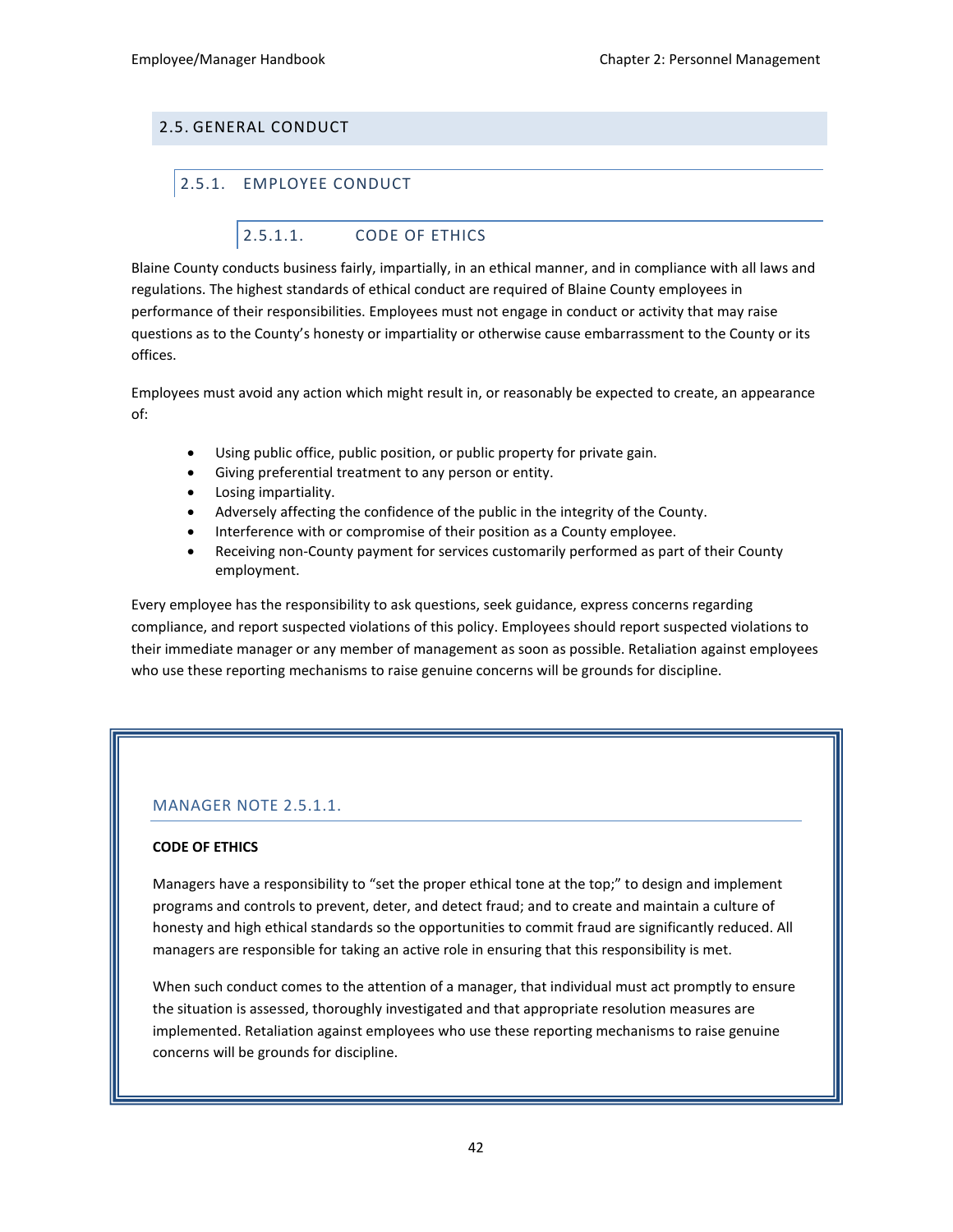# 2.5.1.2. CONFLICTS OF INTEREST

Employees must avoid any situation which involves, or may involve, a conflict between their personal interest and the interest of the County. County employees must not take any official action or make any decision which could create a conflict of interest. Each employee must make prompt and full written disclosure to his/her manager of any potential situation which may involve a conflict of interest. Volunteer activities that could create a conflict of interest, interfere with performance of an employee's duties, or overlap with duties performed for Blaine County should be disclosed in writing to the manager to ensure no conflict of interest exists. Violations of this policy have legal implications as well for potential violations of the Ethics in Government Act and/or the Bribery and Corrupt Influence Act. For more information, please see Idaho Code, Title 59, Chapter 7 and Idaho Code 18-1309 through 18-1360.

#### Such conflicts may include, but are not limited to:

- Ownership by an employee or by an employee's family member of a significant interest in any outside enterprise which does or seeks to do business with the County.
- Serving as a director, officer, partner, consultant, or in a managerial or technical capacity with an outside enterprise which does or is seeking to do business with the County. Exceptions not in violation of state and federal law may be approved by the Board of County Commissioners.
- Any other circumstances, including family or other personal relationships, which might dissuade the employee from acting in the best interest of the County.

# 2.5.1.3. ANTI-FRAUD

Blaine County is committed to maintaining financial statements free from any significant misstatement, whether caused by error or fraud. Many of Blaine County's policies and procedures are intended to prevent significant errors and fraud.

Fraud is an intentional deception designed to obtain a benefit or advantage, or to cause some benefit that is due to be denied. Fraud is not restricted to monetary or material benefits. It includes intangibles such as status and information. Fraudulent activity includes, but is not limited to:

- Manipulation, falsification, or alteration of accounting records or supporting documents.
- Misrepresentation or intentional omission of events, transactions, or significant information.
- Stealing assets or causing Blaine County to pay for goods or services not yet received.
- Management override of controls that otherwise may appear to be operating effectively.
- Forging signatures or falsifying electronic approvals on disbursement authorizations.
- Collusion among management, employees, or third parties.

According to auditing standards, department heads and elected officials have a responsibility to set the proper ethical "tone at the top;" to design and implement programs and controls to prevent, deter, and detect fraud; and to create and maintain a culture of honesty and high ethical standards so the opportunities to commit fraud are significantly reduced.

Every employee has the responsibility to ask questions, seek guidance, express concerns regarding compliance, and report suspected violations of this policy. Employees should report suspected violations to their immediate manager or any member of management as soon as possible. Retaliation against employees who use these reporting mechanisms to raise genuine concerns will be grounds for discipline.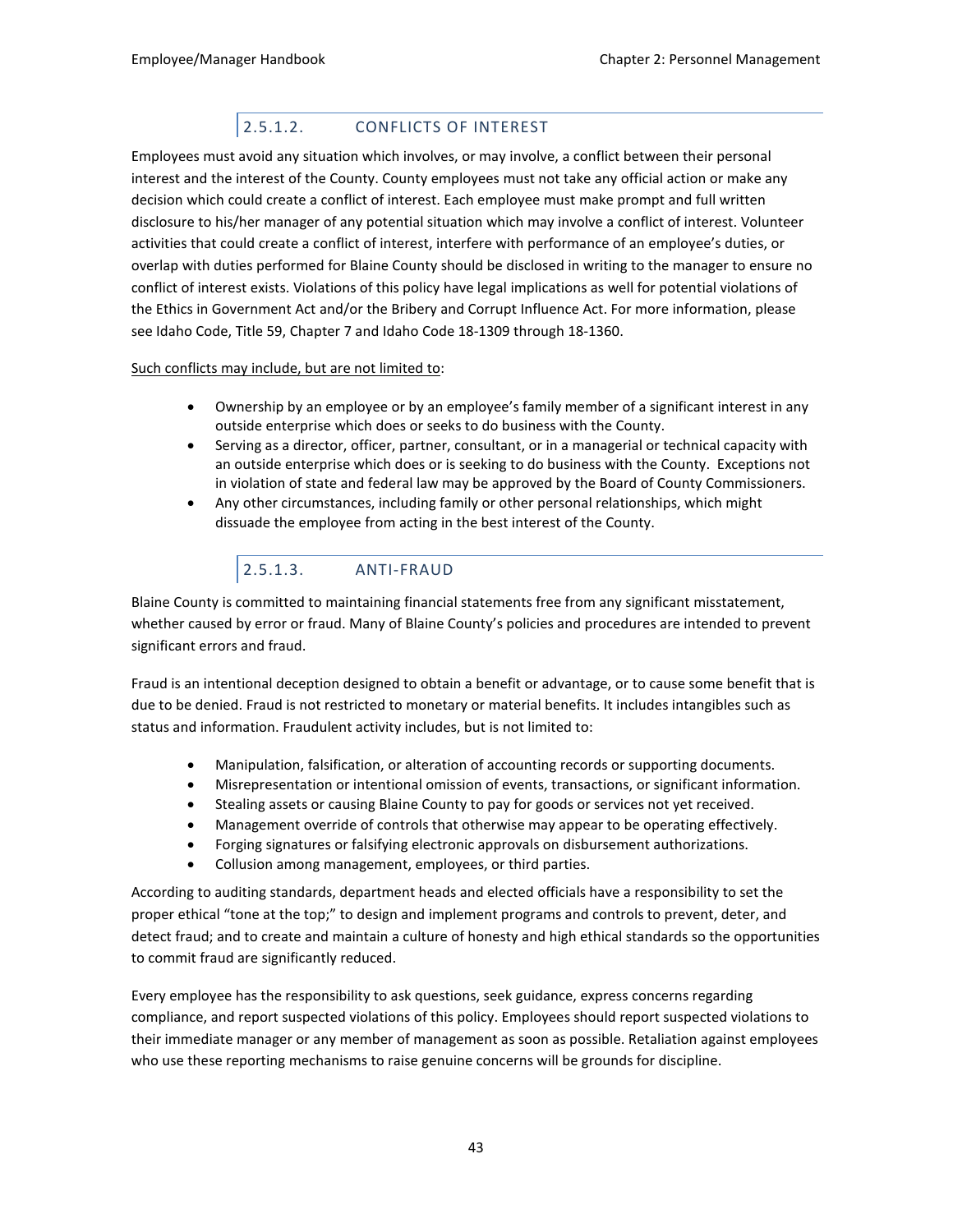# 2.5.1.4. VIOLATIONS

Violations of this policy, regardless of whether or not an actual law has been violated, will not be tolerated. Blaine County will investigate every issue that is brought to its attention in this area and will take appropriate disciplinary action, up to and including termination of employment.

# 2.5.1.5. OTHER EMPLOYMENT

While Blaine County does not prohibit employees from having a second job, secondary employment must not affect the employee's work hours, interfere or conflict with the employee's regular duties, raise any ethical concerns, or necessitate long hours that may impact the employee's working effectiveness.

Self-employment is considered other employment under this policy.

# 2.5.1.6. POLITICAL ACTIVITY

Blaine County employees may participate in public affairs, except as prohibited by law, in a manner which maintains the neutrality, efficiency, and integrity of the employee's performance of County functions. Therefore, employees may engage in political activities as individuals, but not as representatives of the County or under the color of office or position. Examples of such political activities may include:

- Registering and voting in elections.
- Expressing personal opinions as a private individual on political subjects and candidates, provided that any expression is not under color of office or position.
- Displaying political pictures, badges or buttons as long as said display is out of the view of members of the public using County services as not to give the impression that the political view is being expressed under the color of office.
- Being a member of a political party or other political organization and participating in political rallies, fund-raising functions, or other political gatherings.
- Signing a political petition as an individual.
- Taking an active part in support of a candidate in an election.
- Serving as an election judge or clerk, or in a similar position to perform nonpartisan duties as prescribed by state or local law.

#### **County Employees May Not:**

- Use their authority or influence for the purpose of interfering with an election to or a nomination for office, or affecting the result thereof.
- Directly or indirectly coerce, attempt to coerce, or direct any employee to lend or contribute money or anything of value to a party, committee, organization, or person for political purposes.
- Infringe upon the rights of other employees or members of the public to participate in political activities and support the candidate(s) of their choice.
- Express support for a candidate for political office on behalf of Blaine County or under color of office or position.
- Use County equipment, materials or work time to engage in political activities.

Employees should direct questions regarding this policy to their department head, elected official, or the County Administrator.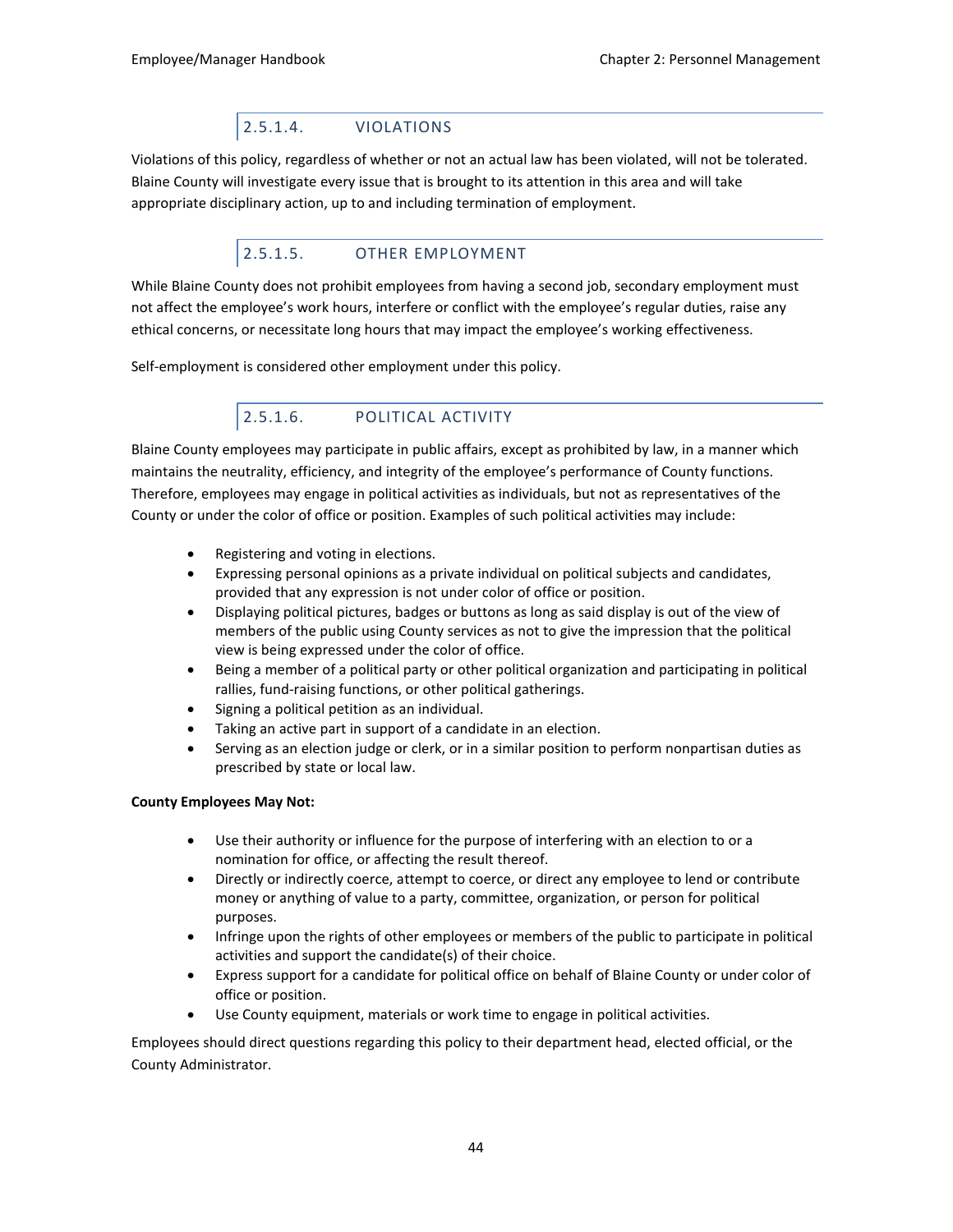# 2.5.1.7. CONFIDENTIAL INFORMATION

The revelation or use of any confidential or non-public information without prior authorization is prohibited. The misuse, unauthorized access to, or mishandling of confidential information, is strictly prohibited and will subject an employee to disciplinary action up to and including termination. All employees are expected to comply with the established procedures for their department or office in responding to public records requests. If the policy is not clear in a certain instance, employees should seek guidance from their manager. Files or records that may contain confidential information, such as personnel records or attorney-client communication, must be reviewed by the Public Records Custodian for the office or the Civil Division of the Prosecuting Attorney's Office prior to being released to the public.

# 2.5.1.8. PROPRIETARY INFORMATION

Integral to Blaine County's success is the protection to the extent authorized by law of nonpublic information entrusted to us by vendors and other business partners. Confidential and proprietary information may include such things as pricing and financial data, and customer names or addresses. Employees should not disclose nonpublic information without a valid business purpose and proper authorization. For further guidance, please consult the appropriate department head or elected official who may contact the Prosecuting Attorney.

# 2.5.1.9. MEDIA INQUIRIES

From time to time, employees may be approached by reporters and other members of the media regarding County business. In this case, employees should direct all media inquiries to the appropriate department head, elected official or the County Administrator, unless otherwise authorized by the appropriate elected official.

# 2.5.1.10. GIFTS

No employee should accept any gifts, services or other privileges offered or given by any person or organization which are prohibited pursuant to federal or Idaho state law. Employees may accept unsolicited gifts of nominal value, such as calendars, pens, mugs, caps and t-shirts or other promotional items.

Employees may not accept compensation, payment or money of any amount from the public or entities with whom Blaine County does or may do business. Tangible gifts (including tickets to an event) that have a market value of \$50 or greater may not be accepted. Gifts such as a fruit basket or flowers, valued less than \$50, should be shared with other employees to avoid the perception of favoritism or impropriety.

# 2.5.1.11. SOLICITATION

Blaine County does not allow solicitation by non-employees. Blaine County employees may not engage in solicitation during work hours or in work areas.

# 2.5.1.12. DISTRIBUTION OF MATERIALS

If a County employee wishes to provide materials for review by other employees, they may request said materials be posted on the bulletin board in the employee break room(s). Requests to post materials at the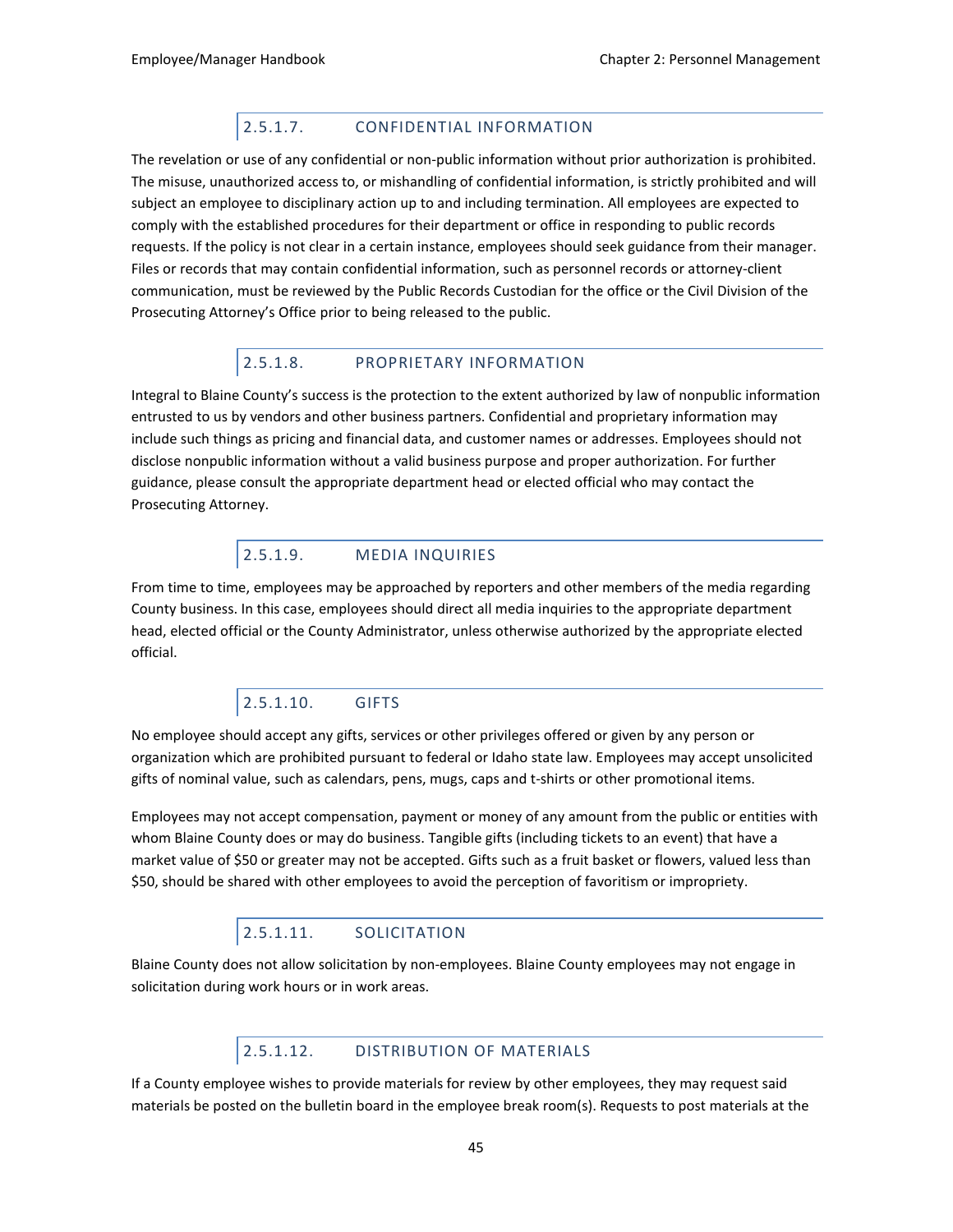Blaine County Courthouse should be forwarded to the County Administrator. Requests to post materials at other County offices or locations should be forwarded to the department head or elected official for that department/office. No materials containing offensive language or graphics are allowed.

# 2.5.1.13. VISITORS

Blaine County values family and work/life balance. County policies and benefits are indicative of these beliefs. Blaine County believes in an environment that is conducive to work; therefore, the workplace should not be used in lieu of child care. It is inappropriate for children and other relatives of employees to be in the workplace, except for short visits as detailed below.

This policy is established to avoid disruptions in job duties of the employee and co-workers, reduce potential liability, and help maintain the professional work environment. If an employee performs work (other than on-call responsibilities) outside the office setting, relatives should not be present during those work hours as they present a distraction to the employee. This policy is not intended to prohibit family members from being in the workplace during special County-sponsored events. Exceptions to this policy are permitted under extenuating circumstances and with written approval from the appropriate department head or elected official.

Occasionally an employee's family members or friends may want to visit them at work. Visitors may be allowed for a short visit, on an infrequent basis, depending on the work setting and needs of the office. Each department head or elected official may set standards for their department/office with regards to visitors.

# 2.5.1.14. PROFESSIONAL CONDUCT

During working time and in working areas, employees are expected to keep personal exchanges limited so that others are not distracted or offended by such exchanges and so that productivity is maintained. Employees are strictly prohibited from engaging in physical or sexual contact that would be deemed offensive by a reasonable person while anywhere on County premises, whether during working hours or not.

# 2.5.1.15. SOCIAL MEDIA

Employees must maintain high ethical and professional standards of conduct both on and off duty. This includes, but is not limited to, conduct related to materials posted through social media, the Internet or disseminated electronically. Violation of this policy may subject an employee to appropriate disciplinary action, up to and including termination of employment.

Prior to posting on social media, employees also should be aware of the following:

- Employees can be held accountable for content they post on the Internet—whether in the office, at home or on their own time—particularly if something they post or share violates County policies.
- What they write on social media sites may be disseminated to the world—even if they only share it with their "friends."
- Employees should be careful not to post comments they would not say out loud or that they would not want their department head, elected official or County Administrator to see or hear.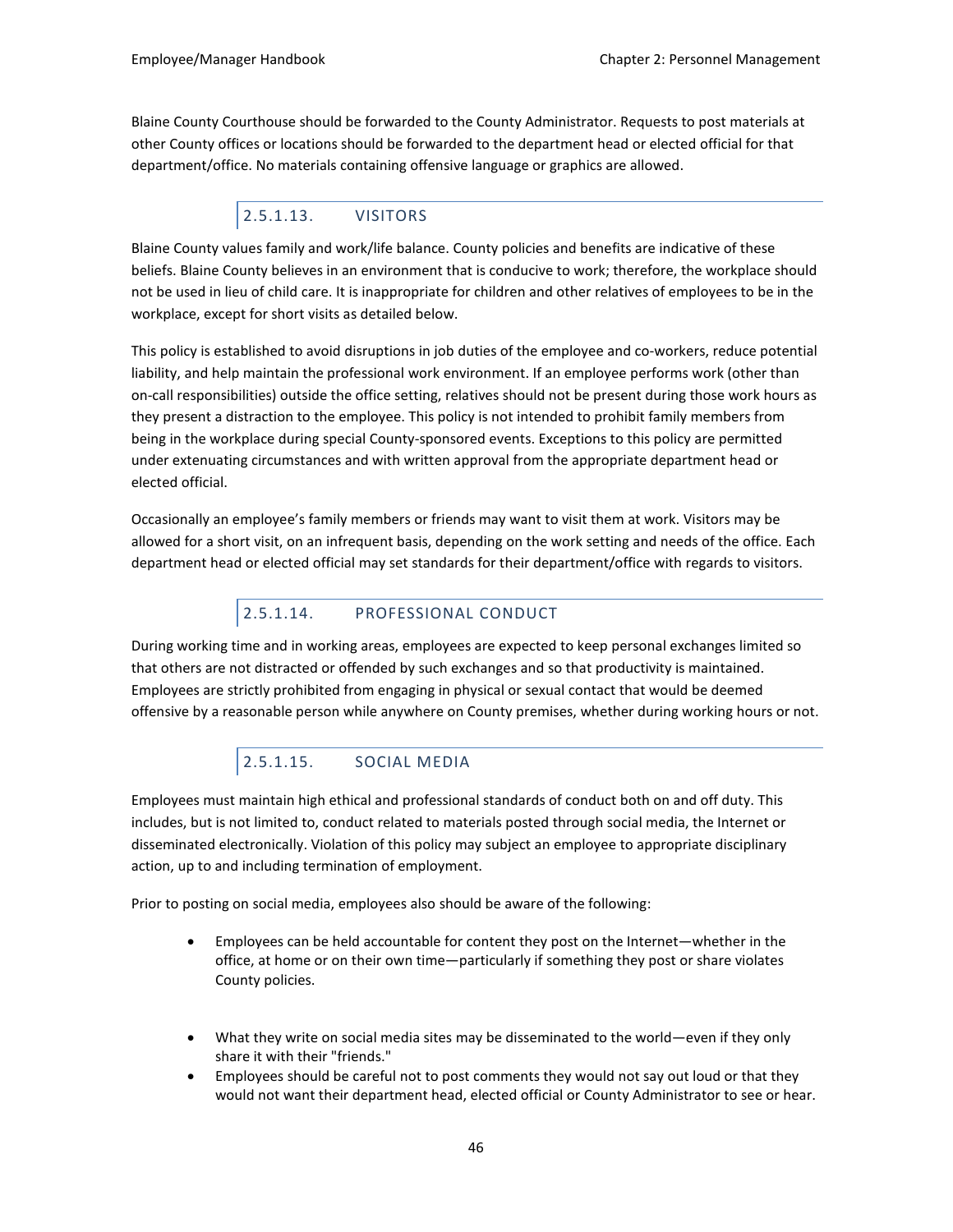• Comments could be deemed to violate County policies including, but not limited to 2.1.1.1. Harassment, 2.5.1.1. Code of Ethics, or could contain information that is considered confidential.

#### 2.5.1.16. NEPOTISM

The Blaine County Nepotism policy adopts the requirements of state law, and particular attention is directed to Idaho Code § 18-1359 (Using public position for personal gain):

#### (1) No public servant shall:

(e) Appoint or vote for the appointment of any person related to him by blood or marriage within the second degree, to any clerkship, office, position, employment or duty, when the salary, wages, pay or compensation of such appointee is to be paid out of public funds or fees of office, or appoint or furnish employment to any person whose salary, wages, pay or compensation is to be paid out of public funds or fees of office, and who is related by either blood or marriage within the second degree to any other public servant when such appointment is made on the agreement or promise of such other public servant or any other public servant to appoint or furnish employment to anyone so related to the public servant making or voting for such appointment. Any public servant who pays out of any public funds under his control or who draws or authorizes the drawing of any warrant or authority for the payment out of any public fund of the salary, wages, pay, or compensation of any such ineligible person, knowing him to be ineligible, is guilty of a misdemeanor and shall be punished as provided in this chapter.

#### and, Idaho Code § 18-1359(4):

No person related to a county commissioner by blood or marriage within the second degree shall be appointed to any clerkship, office, position, employment or duty with the commissioner's county when the salary, wages, pay or compensation of such appointee or employee is to be paid out of public funds.

#### and Idaho Code § 74-4 Ethics in Government:

A public official shall not take any official action or make a formal decision or formal recommendation concerning any matter where he has a conflict of interest and has failed to disclose such conflict as provided in this section.

 "Conflict of interest" means any official action or any decision or recommendation by a person acting in a capacity as a public official, the effect of which would be to the private pecuniary benefit of the person or a member of the person's household, or a business with which the person or a member of the person's household is associated . . .

This policy requires that each elected official and department head ensure that each employment situation complies with state law. An elected official may adopt a more restrictive policy, when such policy reflects the business needs of the office or department. Therefore, no employee may directly supervise any person related to him/her within the second degree; which means his or her spouse, child, parent, sibling, grandparent or grandchild, aunt or uncle, niece or nephew or the same relation by marriage.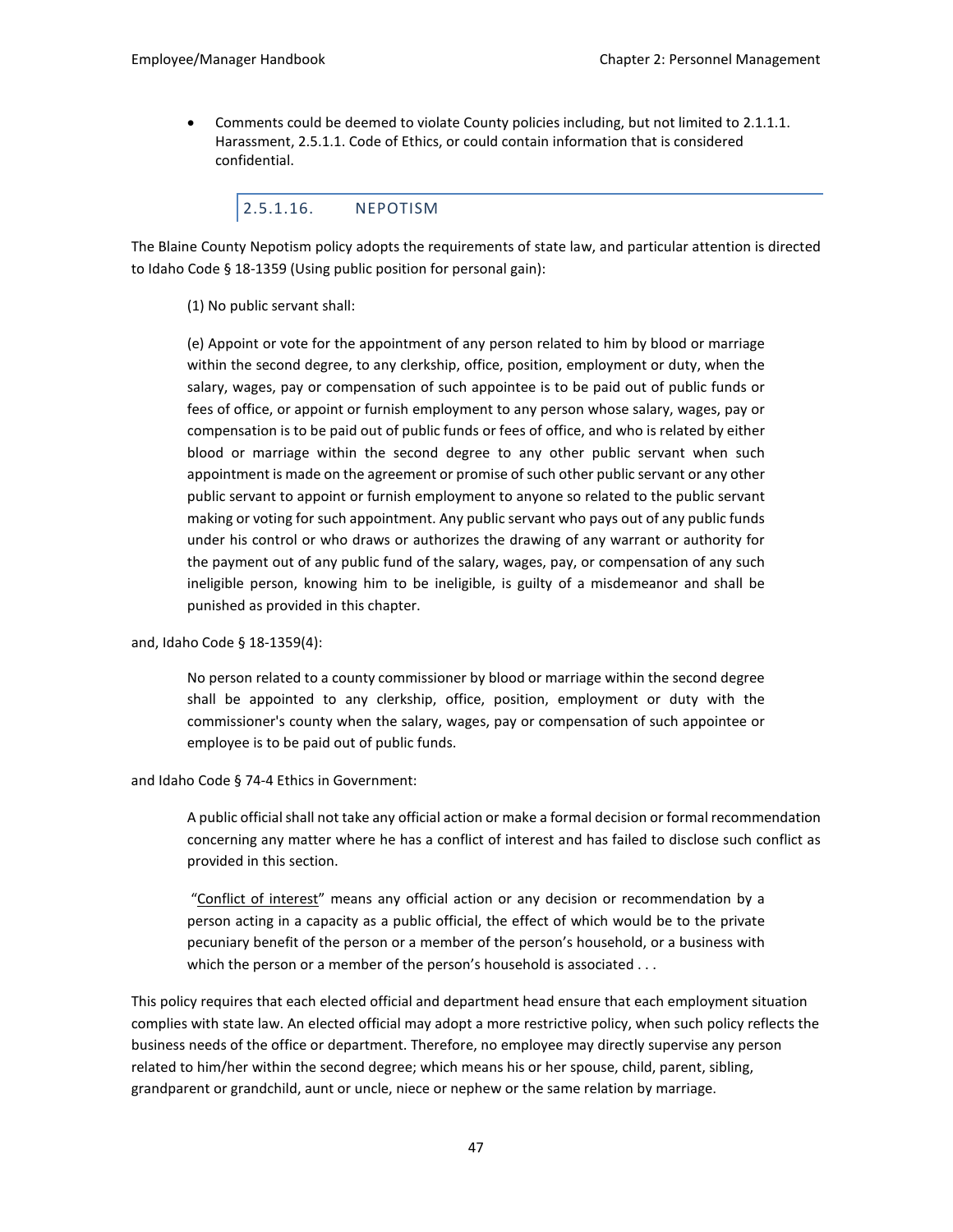Questions related to any situation where nepotism is implicated must be referred to Human Resources, and where necessary, reviewed for compliance by the Prosecuting Attorney.

# 2.5.1.17. EMPLOYEE DATING

Blaine County believes that an environment where employees maintain clear boundaries between personal and business interactions is most effective for conducting business. Although this policy does not prevent the development of friendships or romantic relationships between coworkers, it does establish boundaries for relationships that affect the working environment. This policy prohibits romantic relationships between managers and subordinates, because individuals in supervisory roles are subject to more stringent requirements due to their status, their access to sensitive information and their ability to influence others. Employee off-duty conduct is generally regarded as private, as long as such conduct does not create problems within the workplace.

# 2.5.2. DRUG-FREE WORKPLACE

The County's drug-free workplace policy balances respect for individuals with the need to maintain an alcohol and drug-free environment. Employee involvement with alcohol and other drugs can be very disruptive, adversely affect the quality of work and performance of employees, pose serious health risks to users and others, and have a negative impact on productivity and morale. Blaine County encourages employees to voluntarily seek help with drug and alcohol problems. The consumption of alcohol during work-related social functions held off County property is excluded from this policy.

# MANAGER NOTE 2.5.1.16.

#### **NEPOTISM**

Managers, or anyone else in a position having influence over the employment status of others, must disclose the existence of any relationship with a subordinate in their line of supervision or indirect supervision that has progressed beyond a friendship. Disclosure may be made to the department head or supervising elected official. This disclosure will enable management to determine whether any conflict of interest exists because of the relative positions of the individuals involved.

Where problems or potential risks are identified, management will work with the parties involved to consider options for resolving the conflict. The initial solution will be to make sure that the involved parties no longer work together on matters where one is able to influence the other or take action for the other. Matters such as hiring, firing, promotions, performance management, compensation decisions, etc. are examples of situations that may require reallocation of duties to avoid any actual or perceived reward or disadvantage.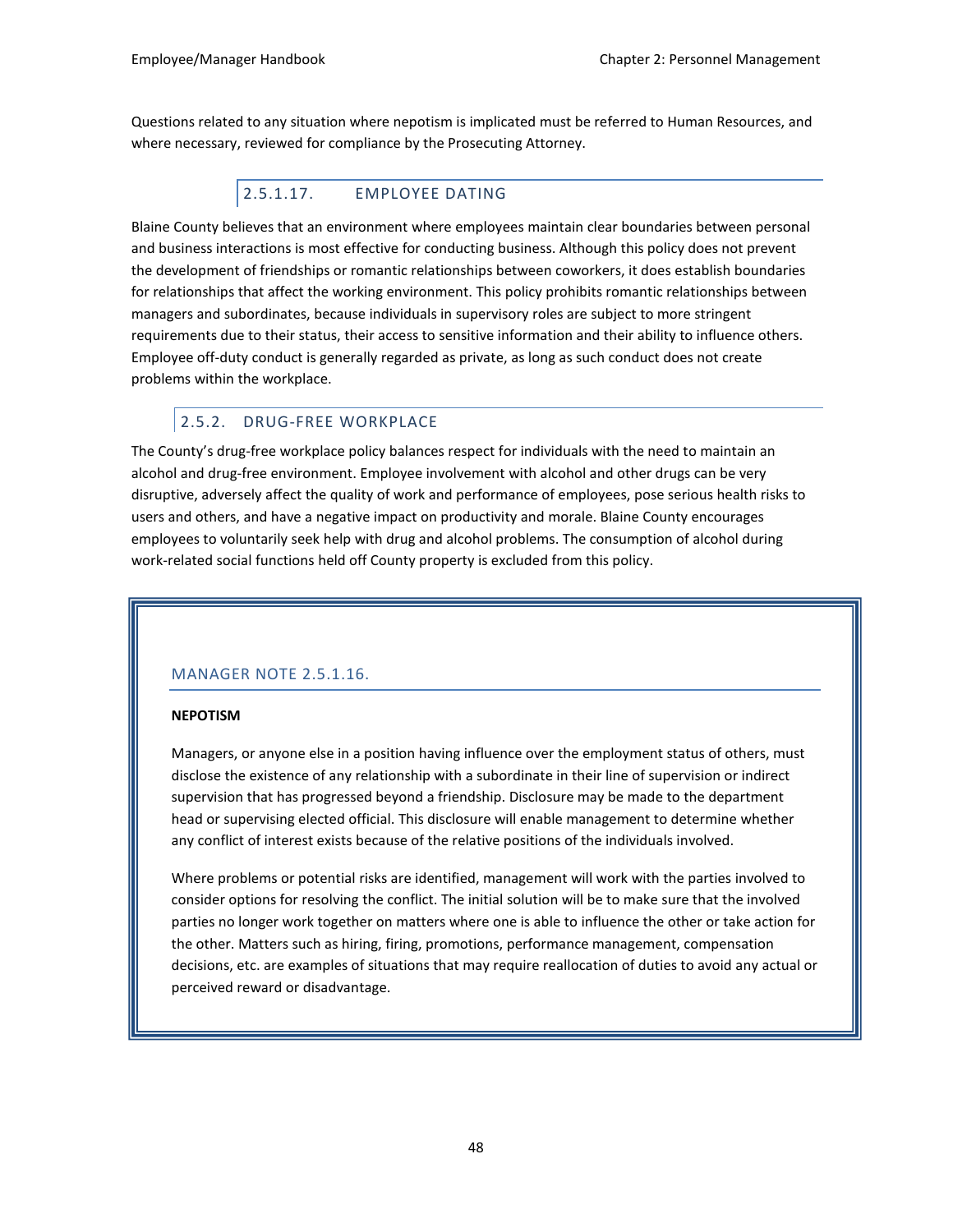# 2.5.2.1. PROHIBITED BEHAVIOR

It is a violation of the drug-free workplace policy to use, possess, sell, trade, or offer for sale alcohol, illegal drugs or intoxicants while on County property. The illegal or unauthorized use of prescription drugs is also prohibited. It is a violation of the drug-free workplace policy to intentionally misuse or abuse prescription medications.

Prescription and over-the-counter drugs are not prohibited when taken in standard dosage or according to a physician's prescription. Any employee taking prescribed or over-the-counter medications will be expected to consult with their health care provider to ascertain whether the medication may interfere with performance of his/her job. If the use of a medication could compromise the performance or safety of the employee, fellow employees, or the public, it is the employee's responsibility to use appropriate procedures (e.g., sick leave, request change of duty, notify manager) to avoid unsafe workplace practices.

# 2.5.2.2. NOTIFICATION OF CONVICTIONS

Any employee who is convicted of a criminal violation must notify Human Resources in writing within five calendar days of the conviction. Blaine County will take appropriate action within 30 days of notification.

# 2.5.2.3. DRUG TESTING

Blaine County employees in critical or safety-sensitive positions, as a condition of employment, may be required to participate in pre-employment, random, post-accident, return-to-duty, and follow-up testing upon selection or request of management. All drug-testing information will be maintained in separate confidential records.

# 2.5.3. SMOKE-FREE WORKPLACE

The County's smoke-free workplace policy balances respect for individuals with the need to provide and maintain a safe and healthy work environment for all employees. The law defines smoking as the "act of lighting, smoking or carrying a lighted or smoldering cigar, cigarette or pipe of any kind."

The smoke-free workplace policy applies to:

- All employees
- All contractors and consultants and/or their employees working on County premises

Smoking is prohibited in the following areas:

- County buildings
- Within fifty (50) feet of County buildings
- Vehicles owned or leased by the County

Smoking is permitted in designated smoking areas.

Employees who violate the smoking policy will be subject to disciplinary action up to and including termination of employment.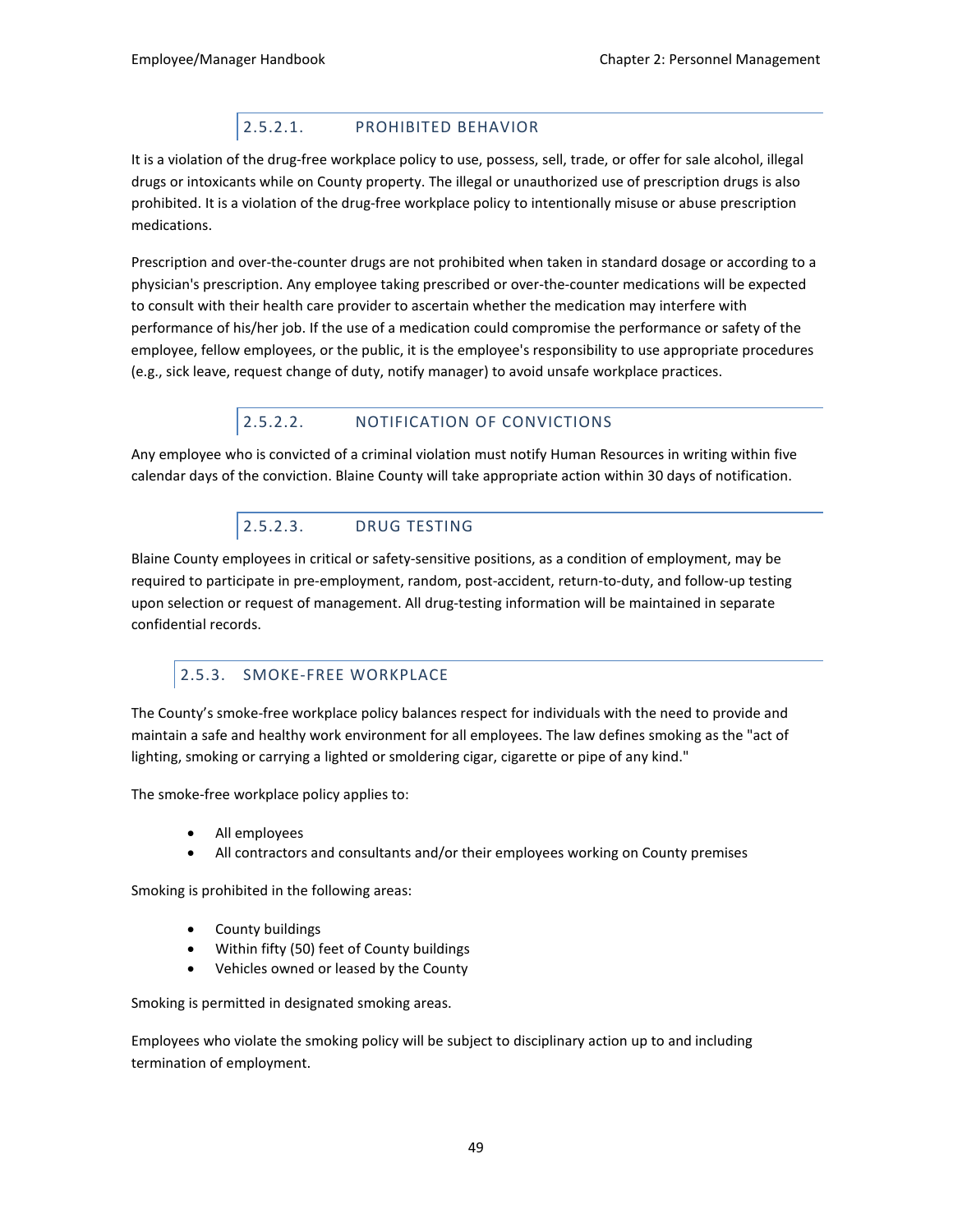### 2.5.4. SAFETY AND RISK MANAGEMENT

Blaine County is committed to protecting the safety, health and well-being of all employees and other individuals in the workplace. Any employee who notices a safety hazard should report it to their supervisor or Blaine County Facilities Manager immediately.

#### 2.5.4.1. GENERAL SAFETY

Blaine County expects employees and volunteers to comply with its occupational health and safety policies, procedures and guidelines, and to conduct themselves in a safe manner, not placing themselves or others at undue risk. Managers are responsible for maintaining a safe workplace. Contractors working on County premises are also required to conduct their activities in a manner that ensures the safety, health, and welfare of others.

#### MANAGER NOTE 2.5.4.1.

#### **GENERAL SAFETY**

Blaine County is committed to providing a safe and healthy workplace and to eliminating conditions that could result in personal injury or illness. Blaine County recognizes that maintaining a safe workplace is a core management function and best practice entails its full integration into the management of all activities.

Managers are responsible for maintaining a safe workplace. Managers are required to take prompt, appropriate action upon observing or becoming aware of conditions that could result in personal injury or illness. The failure of managers to respond promptly to an observed or reported safety issue, safety policy violation, or occupational health issue may result in disciplinary action against the manager.

The County Administrator is committed to assisting all county departments and offices improve the safety and health of Blaine County employees through incident and injury prevention strategies customized to meet individual department/office needs.

# 2.5.4.2. KEY CARD POLICY

Key cards are issued for entry to County buildings for the purpose of conducting County business.

Below is the general policy regarding County-issued key cards:

- Key cards may not to be loaned or made available to others.
- Lost or stolen cards must be immediately reported to Administrative Services.
- Employees may be charged a replacement fee for lost or stolen cards.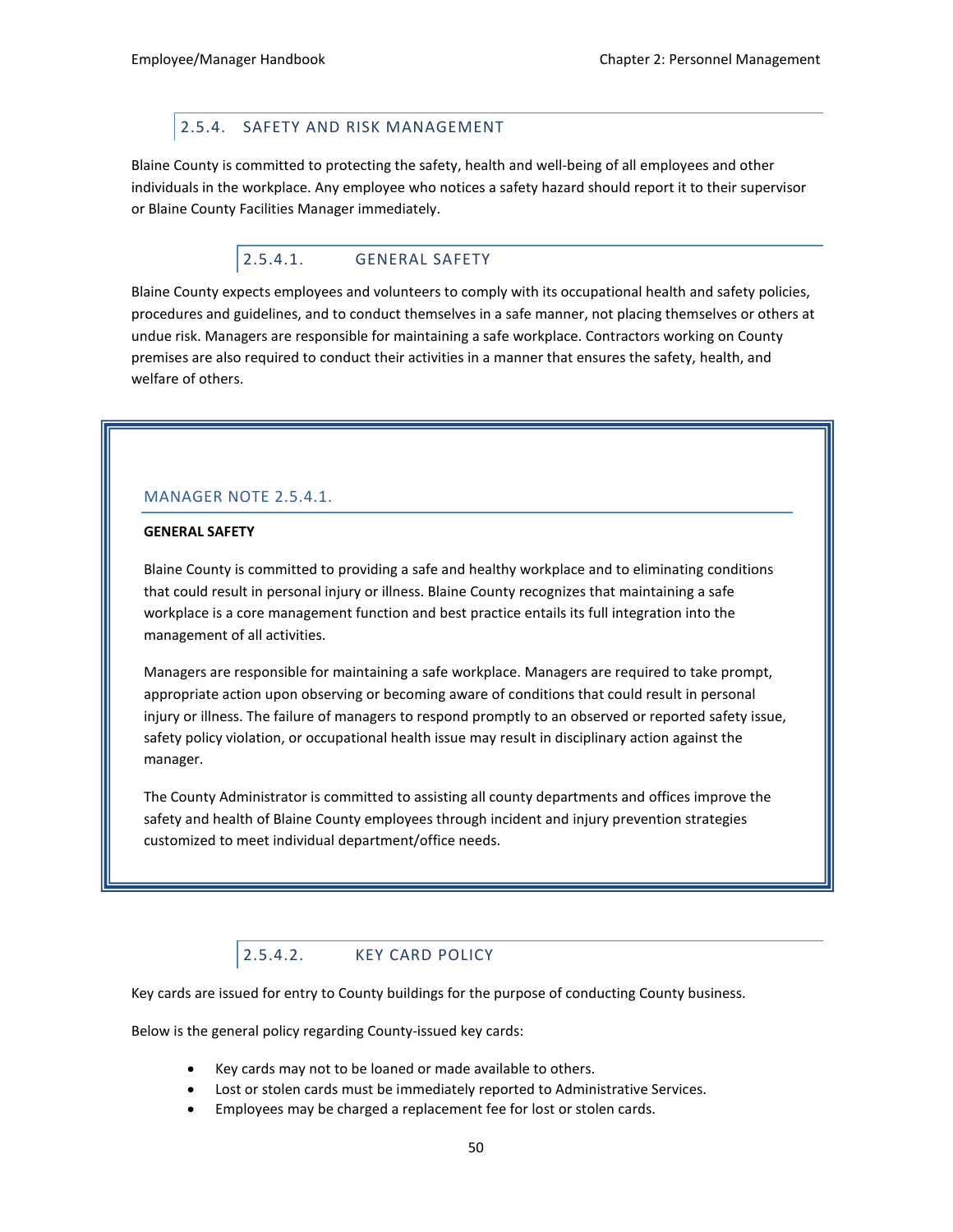# 2.5.4.3. PETS AT WORK

In order to protect the safety, health and well-being of all employees and other individuals in the workplace, pets are not permitted in county buildings or in county vehicles. This policy does not apply to service animals.

### 2.5.4.4. DRIVER'S LICENSE & INSURANCE REQUIREMENTS

Individuals authorized to drive a Blaine County vehicle must have a valid driver's license issued in their state of residence for the class of the vehicle being operated. Obtaining a driver's license is a personal expense. The individual's manager should be notified of any license status changes.

Individuals authorized to drive personal vehicles in the course of their employment must have minimum insurance as required by Idaho Statute 49-117. Primary insurance will be the employee's personal insurance and Blaine County's will be secondary per Idaho Statute 6-903.

# 2.5.4.5. DRIVER'S LICENSE RECORD REVIEWS

Individuals with job duties that include driving any vehicle, personal or County-owned may be subject to a driver's license record review. Any job offer made to an employee-candidate for a position with driving duties may be contingent upon a driver's license record review in compliance with the required standards. Individual departments and offices may make driver's license record review requests if relevant to and used consistently for the position(s).

# 2.5.4.6. VEHICLE USE

The safety and wellbeing of employees is of critical importance. Employees have a responsibility to not only protect themselves when on the road, but also to do their best to protect those around them. Employees driving a vehicle on County business are expected to follow all vehicle safety regulations. County vehicles are for the purposes of conducting County business only.

# 2.5.4.7. WORKPLACE VIOLENCE

Blaine County is committed to preventing workplace violence and to maintaining a safe work environment. Blaine County has adopted the following guidelines to deal with intimidation, harassment, threats, and acts of violence that may occur during business hours or on its premises.

All employees should be treated with courtesy and respect at all times. Blaine County encourages employees to bring their disputes or differences with other employees to the attention of their managers or Human Resources before the situation escalates into potential violence. Blaine County is eager to assist in the resolution of employee disputes, and will not discipline employees for raising such concerns.

### PROHIBITED CONDUCT

Employees are expected to refrain from fighting, horseplay, or other conduct that may be dangerous to others. Firearms, weapons, and other dangerous or hazardous devices or substances are prohibited from the premises of Blaine County facilities without proper authorization. Conduct that threatens, intimidates, or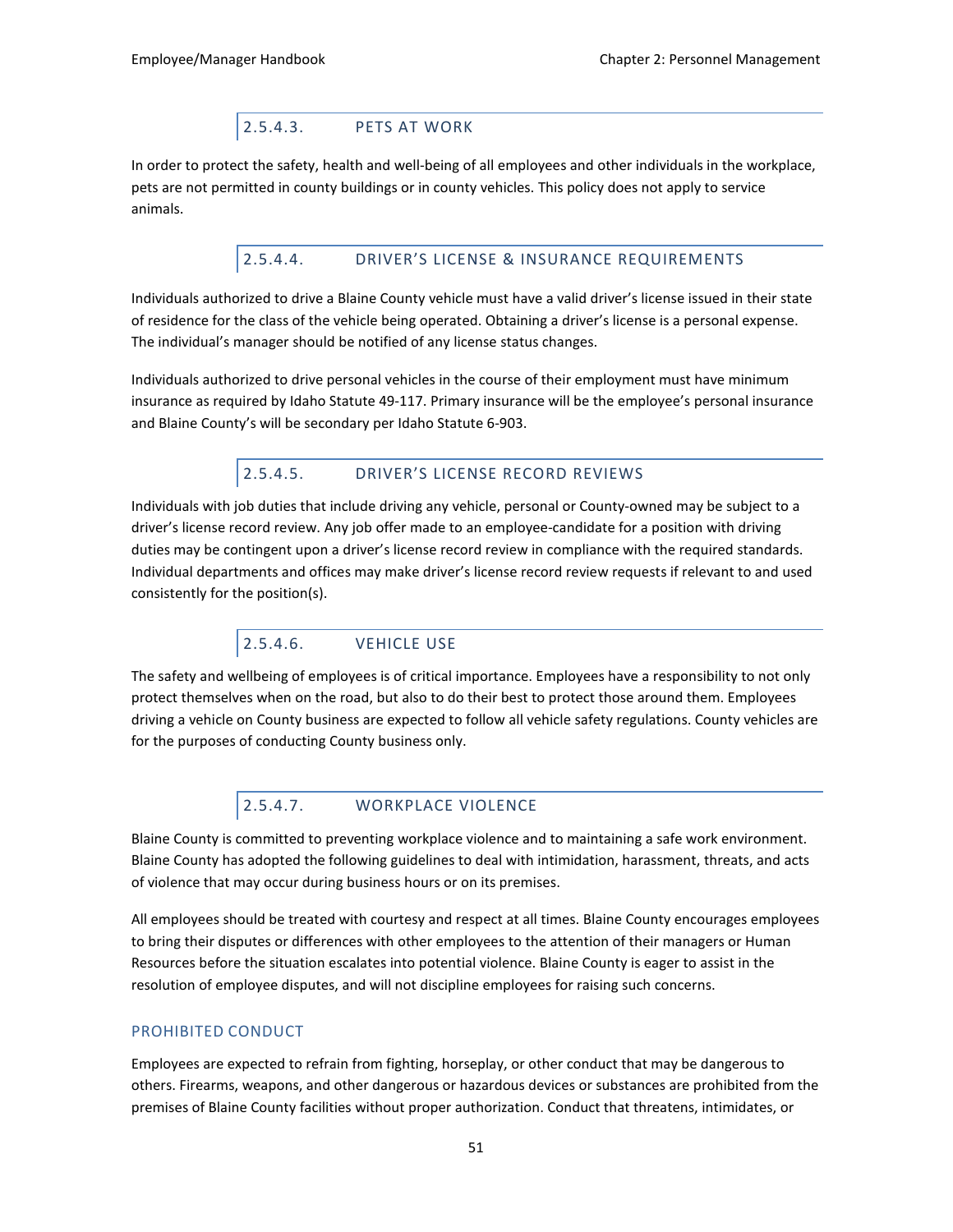coerces an employee, vendor, or a member of the public will not be tolerated. This prohibition includes all acts of harassment, as defined by the Blaine County Harassment Policy.

#### REPORTING

Any acts of violence or threats of violence should be reported as soon as possible to the immediate manager or Human Resources. This includes threats by employees, as well as threats by customers, vendors, solicitors, or other members of the public. When reporting a threat of violence, the employee should be as specific and detailed as possible. All suspicious individuals or activities should also be reported as soon as possible to a manager. Employees should not place themselves in peril. If an employee sees a disturbance near his or her workstation, the employee should not try to intercede, but rather report the incident immediately.

# 2.5.5. DRESS CODE

The professional appearance and proper hygiene of employees presents a positive public image. As such, employees should practice good hygiene and report for work in appropriate apparel, in keeping with the work environment. In addition, Blaine County wishes to provide a work environment that is free of safety hazards and harassment of any kind. Therefore, the following items are NOT ACCEPTABLE: bare feet; halter tops; pants, shorts, or skirts worn below the waistline exposing skin; clothing with profanity, offensive pictures, or sexually suggestive slogans or drawings; or the observable lack of undergarments and exposed undergarments. Employees should remember that they represent Blaine County and dress accordingly.

Managers reserve the right to send home any employee who violates any part of the dress code policy in order for them to change clothes. The time spent away from work for this reason will not count toward hours worked.

Individual departments and offices may set more specific and detailed dress codes in keeping with the type of work performed.

### 2.5.6. PERFORMANCE APPRAISALS

The performance appraisal provides a means for discussing, planning and reviewing the performance of each employee. Performance appraisals influence salaries, promotions and transfers, so it is critical that managers be objective in conducting performance appraisals and in assigning overall performance ratings.

Regular performance appraisals:

- Help employees understand their responsibilities and duties.
- Provide criteria by which performance will be evaluated and suggest ways in which employees can improve performance.
- Help managers distribute and achieve departmental goals.
- Provide a fair basis for awarding compensation based on merit.

Employee performance appraisals should, at a minimum, address the following performance factors: Blaine County vision and shared values, knowledge, skills and abilities, quality of work, quantity of work, work habits, and communication. A performance appraisal should also include the following behavioral factors: dependability, cooperation, initiative, adaptability, judgment, attendance and punctuality. Individual offices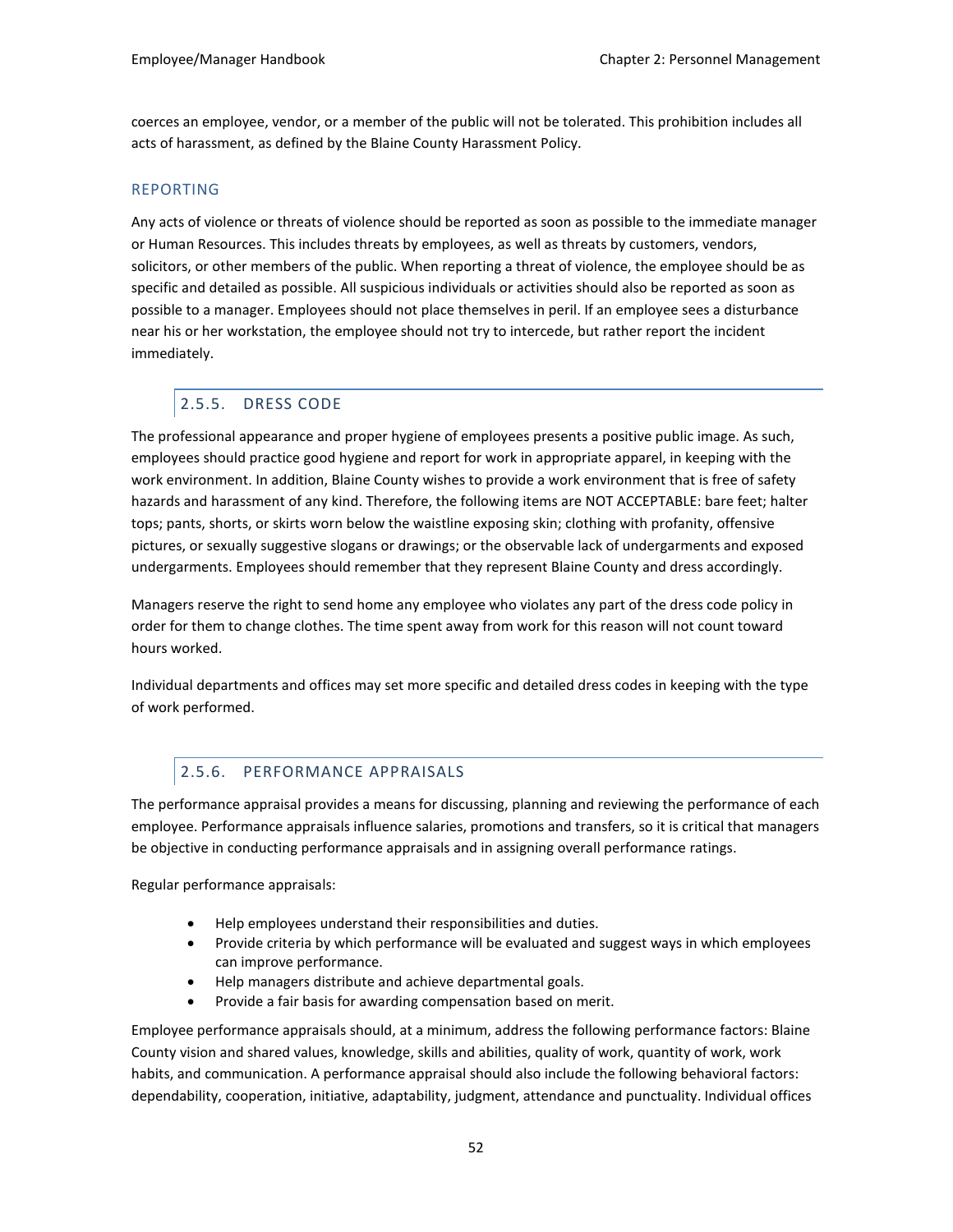may include additional performance categories, if relevant to the position and used consistently in evaluating all employees in that job classification.

Performance appraisals are to be conducted on an annual basis. Each manager is responsible for the timely and equitable assessment of the performance and contribution of his/her employees. Upon completing the appraisal, the manager should meet with the employee and discuss the appraisal. During this meeting, there should be an opportunity for employees to ask questions and receive answers about their appraisal. The employee will be permitted to make written comments on the performance appraisal form. The performance appraisal will be signed by the employee and the direct manager, and verify that the strengths, areas for improvement and job goals for the next review period are clearly communicated.

The appraisals are then to be forwarded through line of supervision and maintained in the employee's personnel file, with a copy of the appraisal sent to Human Reources. Managers should provide employees a copy of their performance appraisal. If the employee disagrees with an appraisal and believes the rating or comment is inaccurate or unjustified, and resolution cannot be achieved during this meeting, the employee may utilize the conflict resolution policy within the specified timeframes.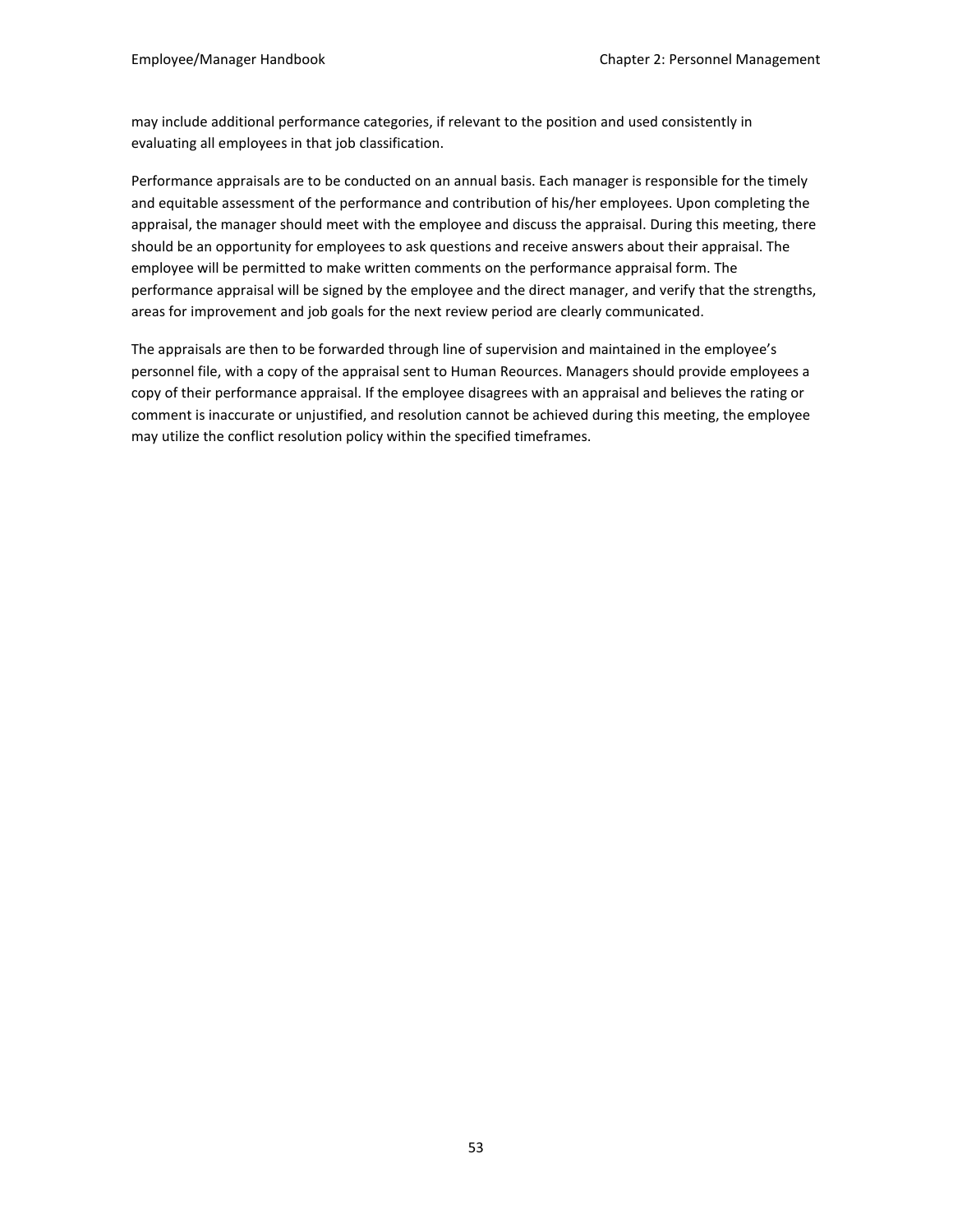# 2.6.COUNTY RESOURCES

# 2.6.1. USE OF COUNTY RESOURCES

Blaine County resources, including time, material, equipment and information, are provided for County business use. Employees and those who represent Blaine County are trusted to behave responsibly and use good judgment to conserve County resources. Department heads and elected officials are responsible for the resources assigned to their departments/offices and are empowered to resolve issues concerning their proper use. Questions about the proper use of County resources should be directed to the appropriate department head, elected official, or County Administrator.

Employees should use County resources (including official seals, logos, or emblems) only in an official capacity.

When operating under a County Disaster Declaration, department heads, elected officials or the County Administrator have the ability to make purchases with the understanding that disaster-related purchases are automatically authorized.

# 2.6.2. INFORMATION SYSTEMS

Blaine County provides information systems to employees, contractors, and volunteers for the exclusive purpose of providing services and conducting county affairs for the good of the county's citizens. Information systems include computers and associated peripherals, telephones and telephone services, office equipment, as well as electronic services, such as email, voicemail, instant messaging, Internet connectivity, and World Wide Web access.

Employees and those who represent the County are trusted to act responsibly and use good judgment when using County resources. Department heads and elected officials are responsible for the resources assigned to their departments/offices and are empowered to resolve issues concerning their proper use. Questions about the proper use of County resources should be directed to the appropriate department head or elected official.

# 2.6.2.1. APPROPRIATE USE

Blaine County requires employees to observe local, state and federal laws and regulations, including prohibitions on defamation, discrimination, harassment, insider trading, anti-competitive behavior, and unauthorized transmission, receipt, or use of licensed or copyrighted material. Unlawful use of information systems is always outside the scope of appropriate use and may result in discipline up to and including termination or cancellation of the work contract.

Messages on Blaine County information systems including email, voicemail, instant messaging and other communication systems are not to contain offensive, harassing, or discriminatory content. Additionally, employees, contractors, and volunteers may not intentionally visit inappropriate web sites including, but not limited to, those which contain pornography, violence advocacy, gambling, or other inappropriate content.

Any inappropriate content received should be immediately deleted and under no circumstance forwarded on to anyone else.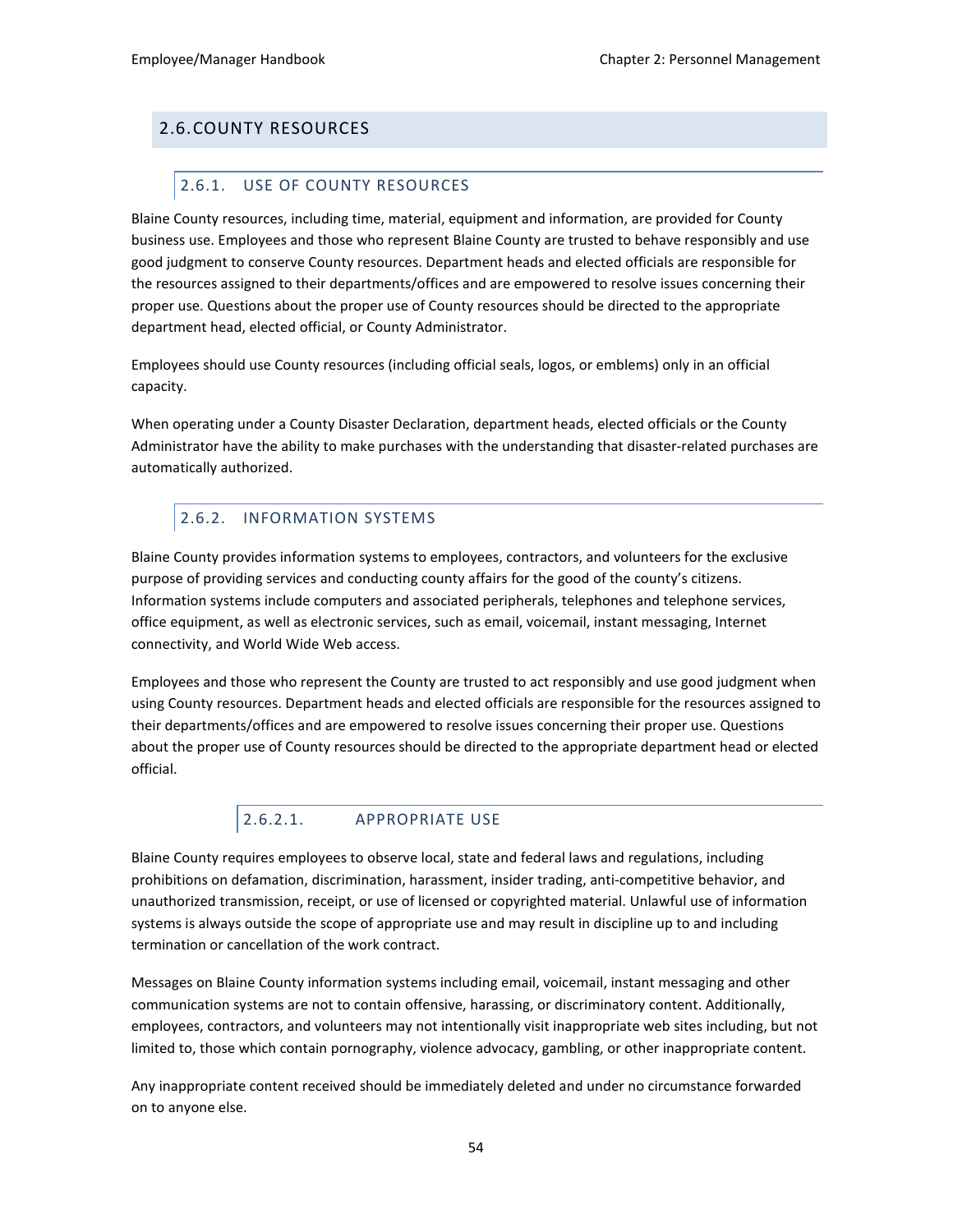Blaine County prohibits the illegal duplication of licensed or copyrighted programs for any reason. Anyone engaging in the illegal reproduction of software may be subject to civil damages and criminal penalties. Under no circumstances should a program be installed, copied, or duplicated to or from any Blaine County computer or network disk without the explicit knowledge and approval of the Information Technology (IT) department.

Every computer at Blaine County has been designed and assembled to strict specifications, making it as efficient as possible while operating within the County's information systems. Any modification or attempted modification of a County computer is strictly prohibited. This includes, but is not limited to, installing or removing hardware, installing Windows or 3<sup>rd</sup> party programs, modifying permissions on computer or network drives and creating or modifying computer or network drive sharing without the approval of the IT department.

# 2.6.2.2. PERSONAL USE

Personal use of email, voicemail, the Internet, computers or other electronic or non-electronic communications systems should be limited, infrequent and take place during lunch or break. Use of County information systems for filing personal taxes, managing personal businesses, campaigning for public office or lobbying for any entity besides Blaine County is not permitted. Use of Blaine County information systems or services that interferes with an employee's work performance, the work performance of another employee, or results in additional costs or liability to Blaine County is prohibited.

In order to contain the cost of fee-based communications long distance phone service should be limited to Blaine County business only. An exception is granted to Blaine County employees who are traveling on business.

# 2.6.2.3. PRIVACY NOT ENSURED

All information systems and data or information resulting from their use, including documents, graphics, maps, programs, web pages and messages that are created or stored on County systems are the properties of Blaine County and are subject to review by Blaine County at any time.

Employees, contractors, and volunteers who use Blaine County information systems should understand that County records are subject to public disclosure and Blaine County cannot guarantee the privacy of communications transmitted or stored on these systems. Blaine County reserves the right to view the contents of information systems at any time without notice, including, but not limited to, inspecting email messages, voicemail messages, and other electronic or non-electronic communications. The existence of a password on these systems is not intended to indicate that messages will remain private.

Employees should be aware that even when a message has been deleted, it may still be possible to retrieve it from a backup system. Therefore, employees should not assume a message has remained private because it has been deleted.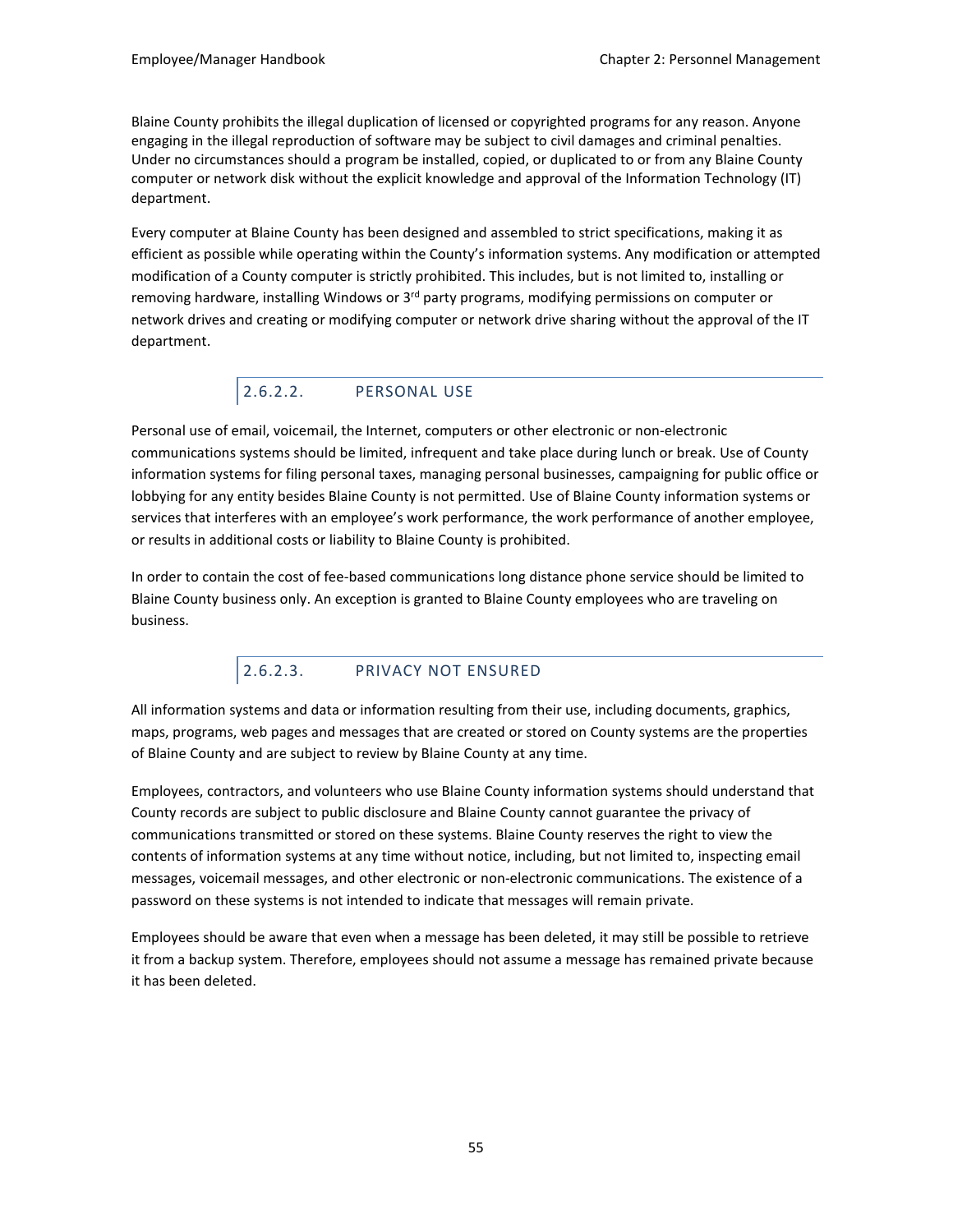# 2.6.2.4. E-MAIL & INTERNET

Use of email and Internet on Blaine County computers is to promote business-related communications and/or facilitation of County work. The computers belong to the County and are provided to employees for the purpose of the work of the County and its agencies. Employees have no right to privacy with regard to their use of the County computer system and computers, including the use of email and Internet.

Employees should refrain from using email and Internet for non-work-related purposes. Prohibited email usage includes, but is not limited to, distribution of chain letters, inappropriate humor, unprofessional comments, vulgar language, offensive graphics and images or language that may offend someone on the basis of age, race, sex, religion, national origin or disability. Prohibited Internet sites include, but are not limited to, those containing offensive graphics, images, or language. Downloading of copyrighted, protected materials or software is strictly prohibited.

# 2.6.2.5. CELL PHONE SERVICE AND EQUIPMENT

### CELL PHONES, PDAS AND SMART PHONES

Elected officials and department heads may have a county owned cell phone or participate in an allowance program. Department heads may authorize county cell phones or phone allowances for employees if the employee meets the following criteria:

- Employee is "in the field" and away from his or her desk more than 40% of a given work week.
- Employee may need to be reached outside of the typical workday on an immediate basis.
- Wireless PDAs or Smart Phones are limited to individuals who are away from their workstation considerable amounts of time (40% or more) in a given day and/or need the technology to perform job related tasks.

The elected official or department head will notify the IT Department by completing the Phone Authorization form that he or she has authorized the procurement of an employee cell phone. The employee will submit a written request stating the service and equipment approved by the manager. The county does not pay accounts that are not authorized. Individuals not employed by the county may not be added to the county account.

# EMPLOYEE-OWNED DEVICES

Authorized employees may receive a cell phone allowance if they purchase, own, and maintain a cellular device that is used for official county business. Employees authorized for a cell phone will be provided with an allowance through the Clerk's Office to be applied towards the employee's cell phone service. Employees may utilize any cellular phone service plan available. The phone and service remain the responsibility of the employee and not the county.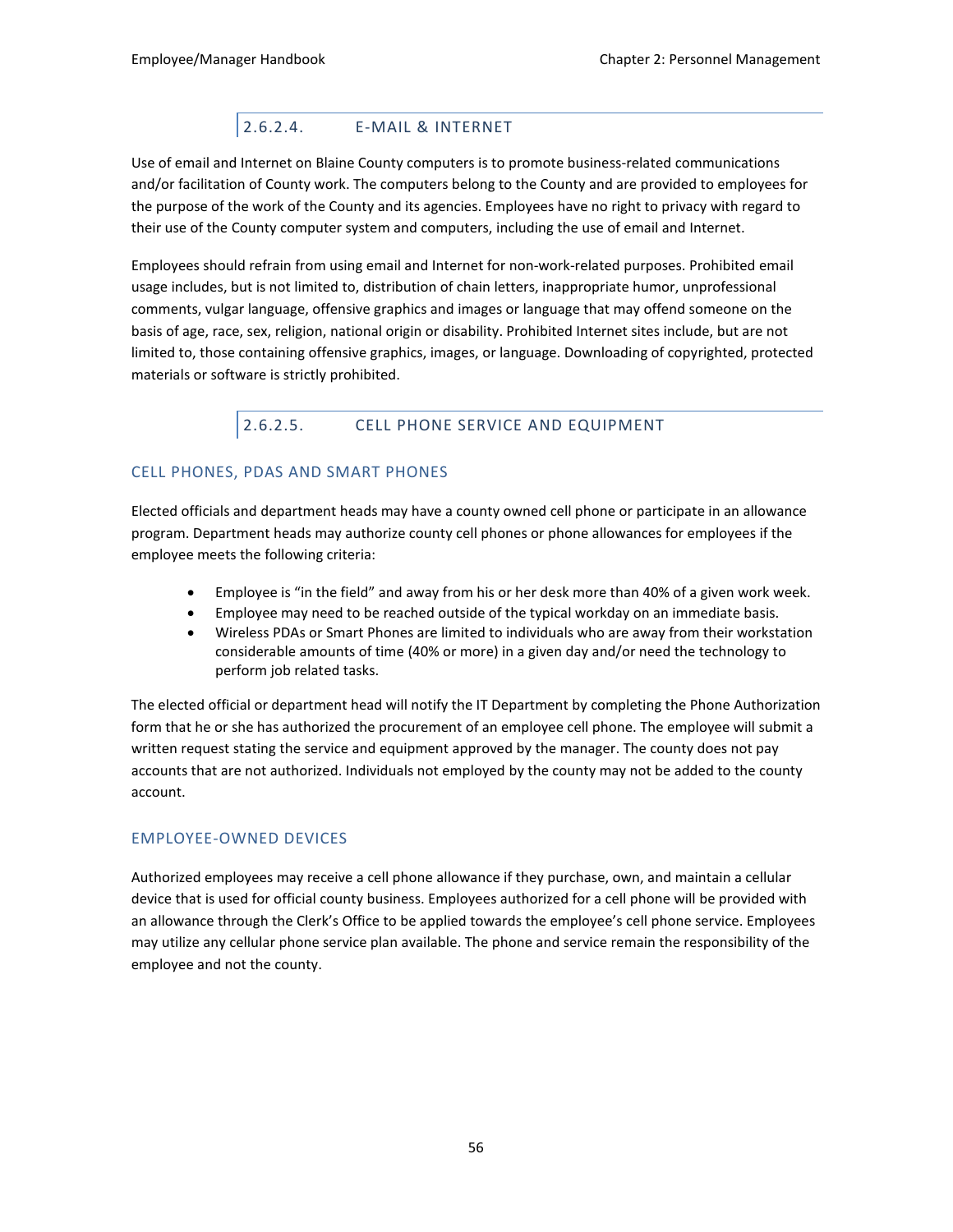### COUNTY-OWNED DEVICES

The county will purchase, own, and maintain authorized cell phones, smart phones, and other communications equipment. Communication devices and service plans that are owned by the County are managed by the IT Department and the Clerk's Office. New hardware may be replaced or upgraded as outlined in the WSCA contract. Please check with the IT Department for the equipment replacement schedule.

# 2.6.2.6. INFORMATION SYSTEMS SECURITY

Email, voicemail, or other communication or computer systems are to be accessed only by the intended recipient or the creator or by others at the direct request of the intended recipient or creator. Any attempt by persons to access messages or documents on such systems, including any form of hacking, cracking, or network monitoring, will constitute a violation of Blaine County policy and may result in discipline up to and including termination or cancellation of the work contract.

Access controls in the form of a user profile and password have been set up to prevent the unauthorized use of data. Users will be able to access only those computers, network drives and files that are specifically included in their profile. Users are required to protect their password and should never disclose it. Additionally, as a precaution, computer systems will prompt users to change their password every 6 months. If a user's password is needed by the IT department to perform maintenance, the system will be set to require the user to change their password after the maintenance is complete. If a user suspects someone else knows their password, he/she should change it immediately and notify their manager and the IT department.

To facilitate the recovery of deleted or corrupt data the IT Department performs nightly backups of all data stored on the shared network drives H:\, I:\, J:\ K:\, and U:\. All data files should be stored on these network drives and not on the hard drive of desktop or laptop computers. Data not stored on network drives cannot be recovered in the event it is deleted or becomes corrupt.

Use of personal computers and data storage devices including, but not limited to, USB drives, thumb drives, and flash drives may only be attached to Blaine County's computers or internal networks with the express approval of the appropriate elected official or department head and the IT department.

# 2.6.2.7. INFORMATION SYSTEMS TRAINING

Blaine County is committed to ensuring its information systems are protected from cybersecurity attacks. Due to the increasing frequency and severity of cybersecurity attacks, Blaine County is making cybersecurity training mandatory for all employees in order to maintain the county's liability insurance coverage.

All employees are required to complete all assigned cybersecurity trainings. Training requirement notices will be emailed by Blaine County IT or the Administrative Services Department. Trainings are required to be issued on a monthly basis and can include phishing tests, interactive trainings and games, educational videos and newsletters.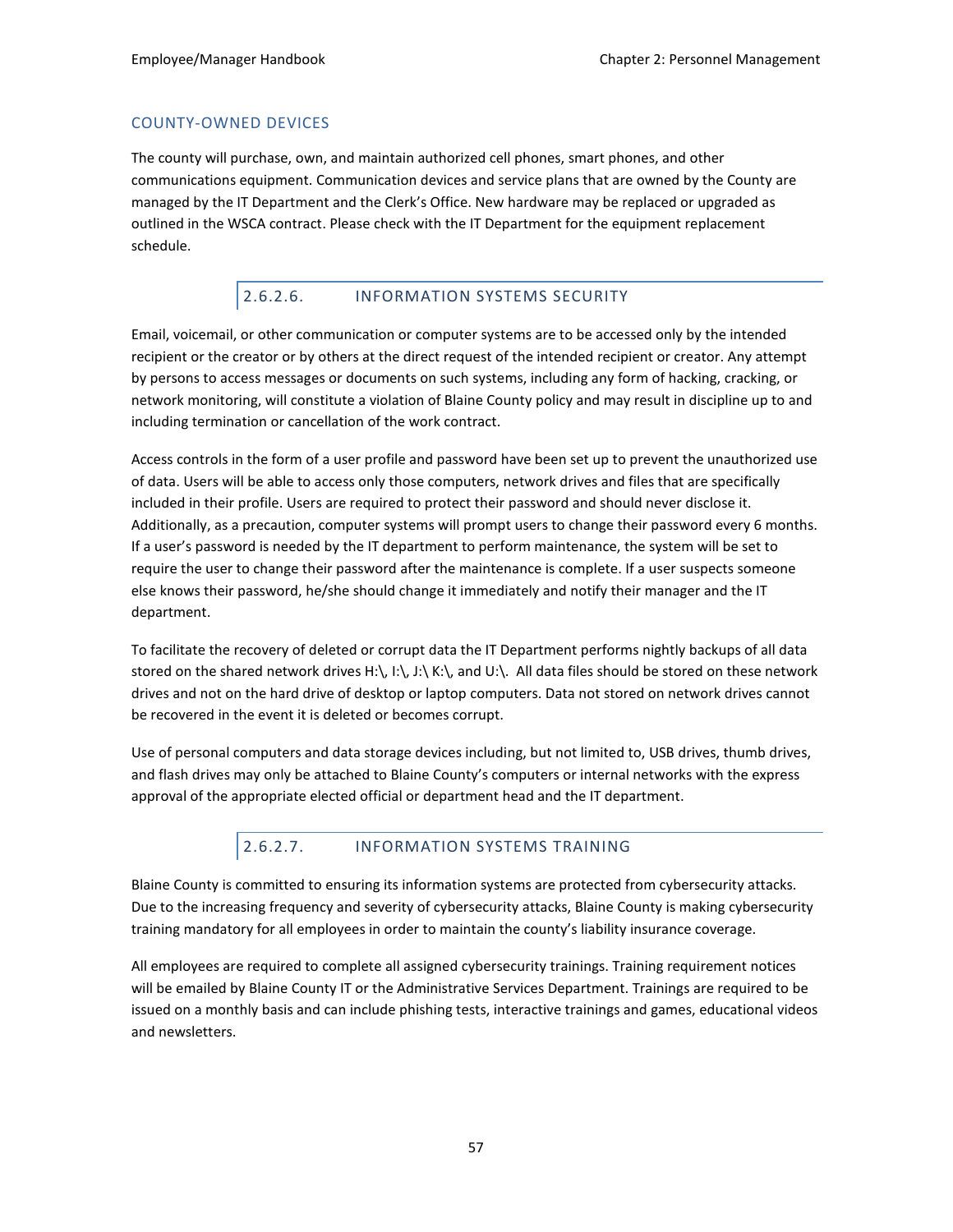# 2.6.2.8. PERSONAL TELEPHONE CALLS

Blaine County recognizes that employees will occasionally need to place and receive personal phone calls during the workday. In all cases, personal calls should be minimal, whether the calls are placed or received using County phones or personal cell phones. Receiving and placing excessive personal calls is disruptive to others. If at all possible, calls should be limited to allotted breaks. Excessive work time spent on personal calls is considered a misuse of employee's work time and taxpayer funds; therefore, abuse is subject to disciplinary action. All personal cell phones and other communication devices are required to be kept in silent mode or turned off while employees are on duty, unless used for County business.

# 2.6.3. USE OF COUNTY CREDIT CARDS

Blaine County allows for the issuance of County credit cards in the names of employees with a need for them. It is the responsibility of each person holding a County credit card to use it in the best interest of Blaine County.

Each individual entrusted with a County credit card is expected to monitor the use of the card, including the following:

- Ensure each purchase made with the County credit card is for county benefit.
- Monitor the balance of the card, ensuring the maximum allowed balance is not reached.
- Keep a receipt of each transaction and submit that receipt to the Accounts Payable Clerk.
- If allowing a co-worker to use the card, monitor that use to comply with the above.

If an "over-limit" fee is incurred, it will be the responsibility of the card holder to pay the fee. Any misuse of County credit cards may be prosecuted.

Having a County credit card is a privilege and misuse or failure to comply with the above policy will result in having the card revoked.

# 2.6.4. TRAVEL AND MEAL PER DIEM POLICY

It is the policy of Blaine County to pay for reasonable and necessary expenses incurred in connection with approved travel on behalf of the County. The County strongly encourages use of travel discounts when making travel arrangements.

Travelers should research travel destinations on the U.S. General Services Administration (GSA) website to review Per Diem rates before making any reservations. The County will compensate employees based on Per Diem rates located on GSA's website.

Travelers should endeavor to incur the lowest reasonable travel expenses when traveling. Compensation from the County is allowed only when it is not available from other sources. If a circumstance arises that is not specifically covered in the travel policies, the most conservative course of action should be followed.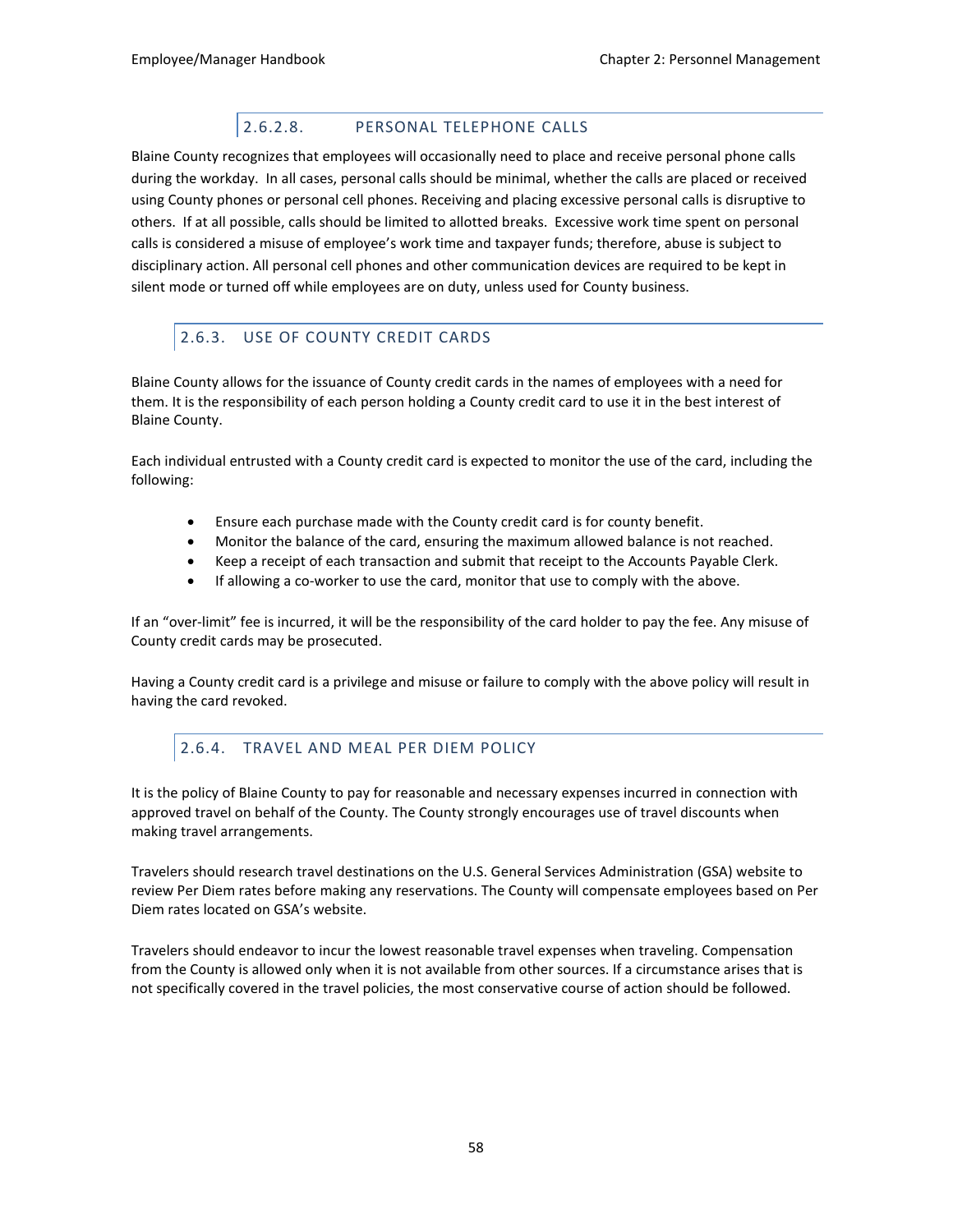# 2.6.4.1. AUTHORIZATION AND RESPONSIBILITY

An individual may not approve his/her own travel and/or reimbursement. Authorizing signatures include elected officials, County Administrator and department heads. Designated approval authorities are required to review all travel requests. If there is reason to believe any expenditure is inappropriate or extravagant it should not be approved.

# 2.6.4.2. PERSONAL FUNDS

Travelers should review compensation guidelines before traveling to determine if such expenses are allowable. The County reserves the right to deny compensation for travel-related expenses for unauthorized travel. Travelers should not use personal funds to facilitate travel arrangements except in emergencies.

# 2.6.4.3. VACATION IN CONJUNCTION WITH BUSINESS TRAVEL

In cases where vacation time is added to a business trip, any cost variance in airfare, car rental, and/or lodging must be clearly identified on the Travel Expense form and will not be paid by the County. The County will not prepay any personal expenses with the intention of being "repaid" at a later time. No personal expenses will be reimbursed.

2.6.4.4. EXCEPTIONS

Occasionally it may be necessary for travelers to request exceptions to Blaine County Travel and Meal Per Diem Policies. Requests for exceptions to these policies must be made in writing and approved by an elected official, County Administrator, or department head.

2.6.4.5. TRAVEL EXPENSES AND PROCESS

Authorized business travel for staff must be pre-approved by an elected official, the County Administrator, or department head.

Reimbursement for parking, gasoline, ferry and/or bus passes requires a Travel Expense form accompanied by a Claim form and receipts. Payment of County credit cards will require the same documentation as reimbursements.

In advance of the travel, the County will issue prepayments for airfare, rail transportation, rental vehicles, conference registration fees, meals and incidental Per Diem. Applicable policies and methods of payments for these prepayments follow.

*AIRFARE* **–** Travelers are expected to obtain the lowest available airfare that reasonably meets business travel needs. Airfare must be approved by an elected official, the County Administrator, or department head.

- Travelers are encouraged to book flights at least 30 days in advance to avoid premium airfare pricing. First class tickets are not allowed.
- Coach class or economy tickets must be purchased. A higher-priced coach ticket cannot be purchased for a subsequent upgrade in seating.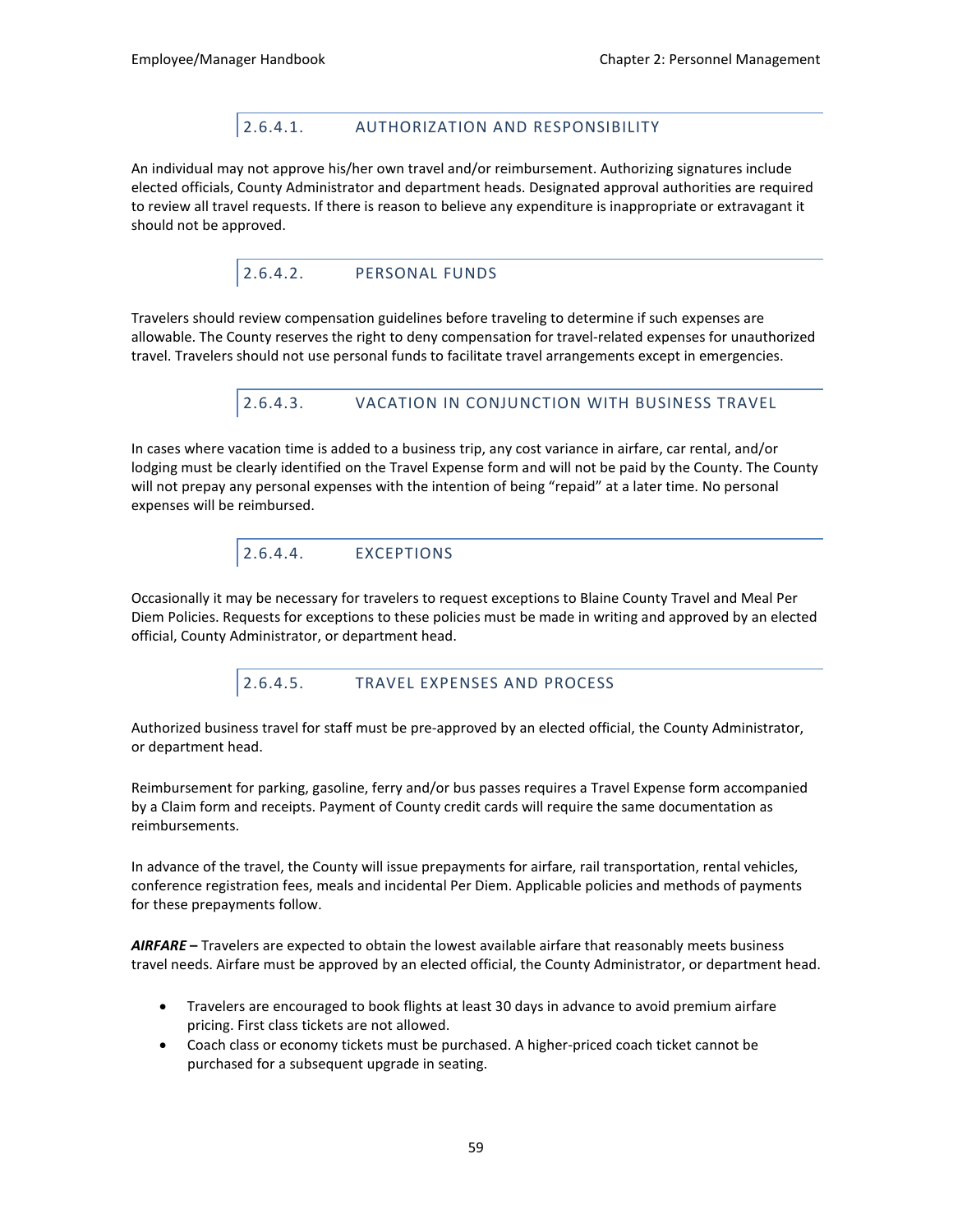- A less than first class ticket (i.e. business class) may be purchased at Blaine County discretion for flights (defined as flight time exceeding 5 consecutive hours – excluding layovers).
- Airfare should be purchased with a County credit card or check, after Travel Expense form approval by an elected official, the County Administrator, or department head.

*RAILWAY TRANSPORTATION* **–** The County will prepay rail transportation providing the cost does not exceed the cost of the least expensive airfare.

*RENTAL VEHICLES* **–** The County will pay for approved use of a rental vehicle.

*CONFERENCE REGISTRATION FEES* **–** Conference registration fees should be prepaid with a County check or credit card authorized by an elected official, County Administrator, or department head with a Travel Expense form. Business related banquets or meals that are considered part of the conference can be paid with the registration fees; however, such meals must be deducted from the traveler's Per Diem allowance. See Meals (Per Diem) and review GSA's Per Diem rates for more detail.

*TRAVEL ADVANCES* **–** Cash advances are authorized for specific situations that might cause undue financial hardship for business travelers. These situations are limited to staff traveling on behalf of Blaine County. Travel Advances will be based off of GSA's Per Diem rates for meals and incidentals.

Travel advances are processed by submitting a completed Travel Expense form.



Reimbursements are discouraged. All travel should be pre-approved and prepaid, or a County credit card should be used. All requests for reimbursements of travel related expenses will be submitted on a Travel Expense form. This form must be accompanied by supporting documentation such as receipts and/or GSA's Per Diem rates specific to that destination.

The Travel Expense form and Claim form must be submitted to the Clerk's Office within two weeks after the trip was completed. If forms are not submitted within this time frame exception approval is required from an elected official, County Administrator or department head.

Compensation of travel expenses is based on documentation of reasonable and actual expenses supported by the original, itemized receipts where required. Reimbursements that may be paid by Blaine County are shown below.

*AIRFARE* **–** If the airfare was not prepaid by the department or Clerks Office, an original itemized airline receipt, an e-ticket receipt/statements, or an Internet receipt/statement is required. The receipt must show the method of payment and indicate that payment was made.

Travelers are expected to obtain the lowest available airfare that reasonably meets business travel needs. Travelers are encouraged to book flights at least 30 days in advance to avoid premium pricing.

Coach class or economy tickets must be purchased for flights (defined as flight time totaling less than 5 consecutive hours – excluding layovers). A higher-priced coach ticket cannot be purchased for a subsequent upgrade in seating.

A less than first class ticket (i.e. business class) may be purchased at Blaine County's discretion for flights (defined as flight time exceeding 5 consecutive hours – excluding layovers).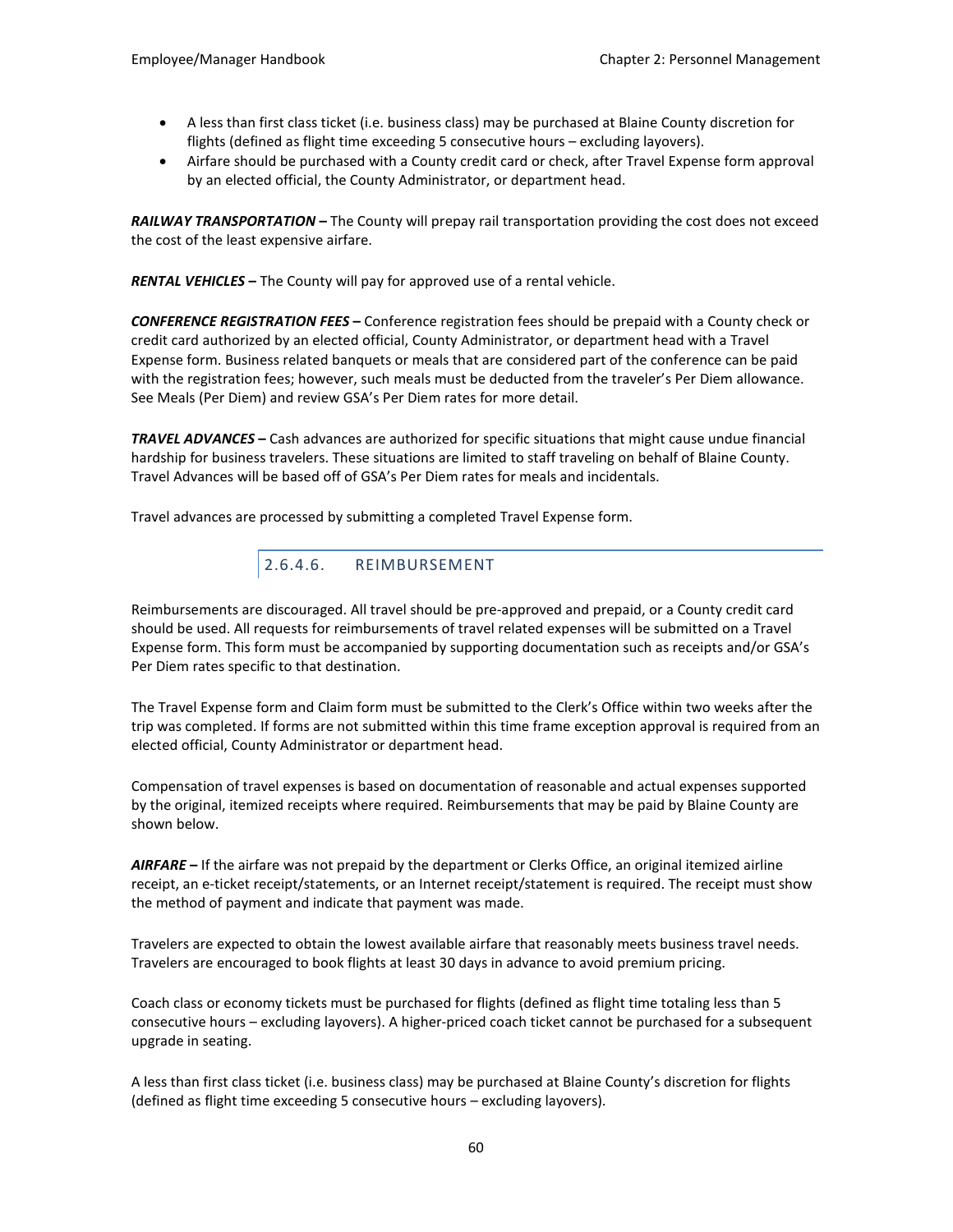In any case, first class tickets are not reimbursable.

*RAIL TRANSPORTATION* **–** Blaine County will pay for rail transportation providing the cost does not exceed the cost of the least expensive airfare. Reasonable accommodations will be made to employees that have medical conditions that hinder them from traveling by air.

If rail transportation was not prepaid, an original itemized receipt, original e-ticket receipt/statement or Internet receipt/statement is required. The receipt must show the method of payment and indicate that payment was made.

#### *AUTOMOBILE – LOCAL USE*

*County-Owned Vehicles –* Use of a county-owned vehicle is preferred over employees using their personal vehicles for County business. The County has several vehicles available for general use when traveling locally. Procedures have been developed and must be adhered to regarding check out, use and refueling of these vehicles.

*Privately-Owned Vehicles* **–** Privately-owned vehicles may be used for County business with manager approval and when a County vehicle is unavailable or use of a personal vehicle is more practical. Mileage reimbursement for use of a privately-owned vehicle will follow the federal Privately Owned Vehicle (POV) Mileage Reimbursement Rates in effect at the time of travel. Current rates can be found on the U.S. General Services Administration (GSA) website at [https://www.gsa.gov/travel/plan-book/transportation-airfare-pov](https://www.gsa.gov/travel/plan-book/transportation-airfare-pov-etc/privately-owned-vehicle-pov-mileage-reimbursement-rates)[etc/privately-owned-vehicle-pov-mileage-reimbursement-rates.](https://www.gsa.gov/travel/plan-book/transportation-airfare-pov-etc/privately-owned-vehicle-pov-mileage-reimbursement-rates) If a County vehicle is available for the time of travel, the mileage will be reimbursed at the lower "If Government-furnished automobile is available" rate per mile.

A valid driver's license issued within the United States and personal automobile insurance meeting statutory requirements are required for expenses to be reimbursed. Drivers should be aware of the extent of coverage (if any) provided by his/her automobile insurance company for travel that is business or not personal in nature. County credit cards may not be used for the purchase of fuel for personal vehicles.

#### *AUTOMOBILE – RENTAL WHILE TRAVELING*

Blaine County authorizes reimbursement for entry-level or the most economic vehicle available. In certain circumstances larger vehicles may be rented, with manager approval. The rental agreement must clearly show the date, the points of departure/arrival, as well as the total cost. Drivers must adhere to the rental requirements and restrictions must be followed. Original receipts are required.

Drivers should be aware of the extent of coverage (if any) provided by his/her automobile insurance company for travel that is business or not personal in nature.

Original receipts for parking fees, tolls, and other incidental costs associated with the vehicle usage that are not covered by the rental agreement must be provided to be reimbursed.

Travelers are strongly encouraged to fill the gas tank before returning the vehicle to the rental agency to avoid service fees and more expensive fuel rates.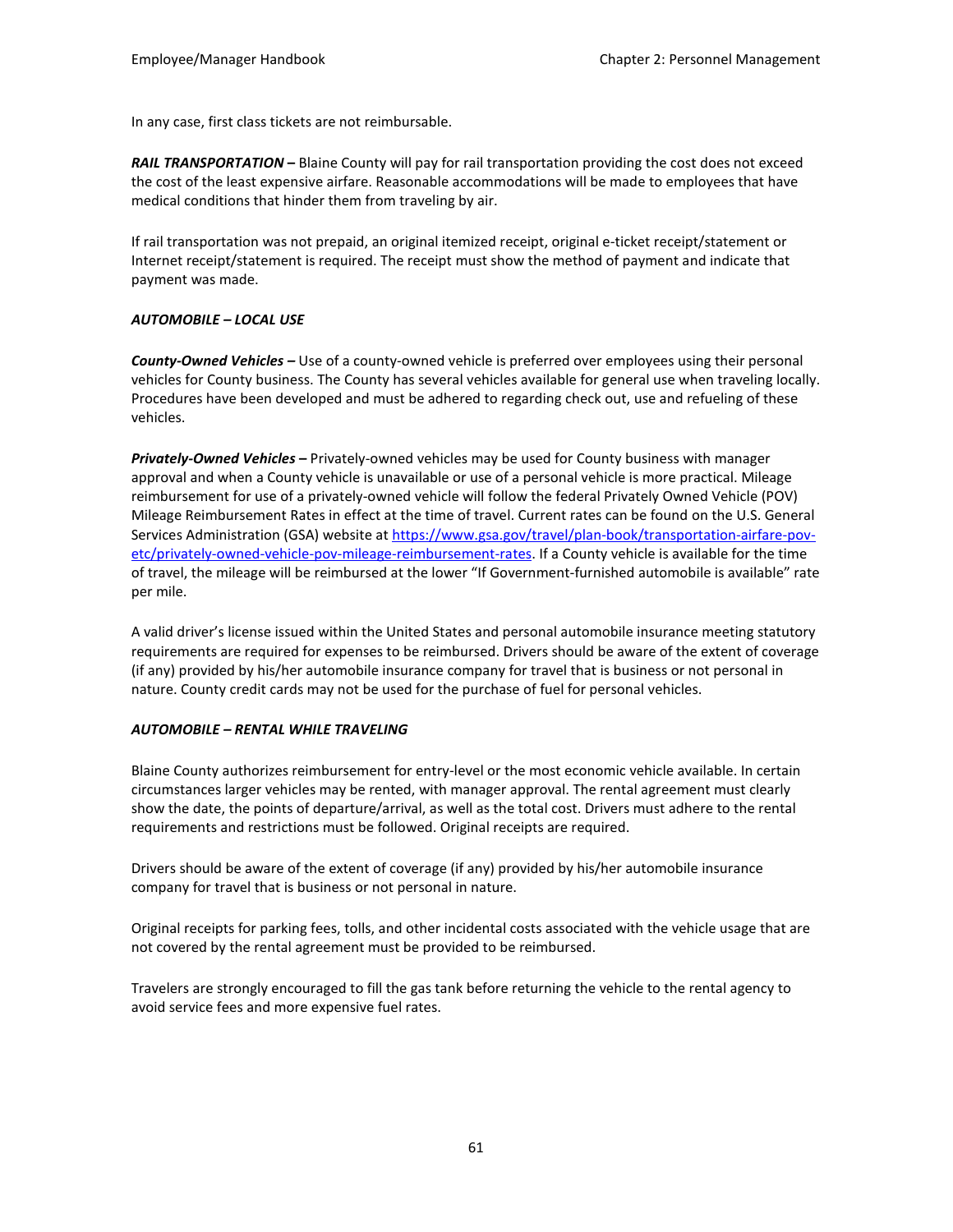*CONFERENCE REGISTRATION FEES* **–** If the conference fee was not prepaid, Blaine County will reimburse these fees, including business related banquets or meals that are part of the conference registration. Original receipts to support the payment are required. If the conference does not provide a receipt, a cancelled check, credit card slip/statement, or documentation that the amount was paid is required for reimbursement.

A pro-rated amount for the meals provided must be deducted from the traveler's meal Per Diem. See Meals (Per Diem) and GSA's website for more detail. Entertainment activities such as golf outings and sightseeing tours will not be reimbursed.

*LODGING* **(commercial) –** The cost of overnight lodging (room rate and tax only) will be reimbursed to the traveler if the authorized travel is 45 miles or more from the traveler's home or primary work site.

Exceptions to this restriction may be approved in writing by the elected official, County Administrator, or department head.

Blaine County will reimburse lodging expenses based on GSA's Per Diem rate related to the specific destination. When the hotel or motel is the conference or convention site, reimbursement will be limited to the conference rate.

Only single room rates are authorized for payment or reimbursement unless the second party is representing the agency in an authorized capacity. If the lodging receipt shows more than a single occupancy, the single room rate must be noted. If reimbursement for more than the single room rate is requested, the name of the second person must be included.

*Meals* **(Per Diem)** – Meal Per Diem allowances should be given to the traveler before the trip, but can be reimbursed after the trip is completed. Receipts are not required for Per Diem allowances for meals.

Blaine County Per Diem rates are based on the U.S. General Services Administration (GSA) Guidelines that vary by city location.

Single Day Travel: Per Diem is calculated by including only the specific meals according to the following chart by travel times. The \$5.00 incidental amount is not included in single day travel.

> Travel departure by 7:00 a.m. - Breakfast Travel through at least 1:00 p.m. - Lunch Travel through at least 7:00 p.m. - Dinner

Transport Per Diem is at the discretion of the Blaine County Sheriff.

Multiple Day Travel: First and last day Per Diem is payable up to 75% of the full-day rate. If departure on the first day is in the afternoon or evening, dinner Per Diem only is provided. If return time on the last day is prior to 7:00 p.m., breakfast, lunch and incidental Per Diem are provided (see above chart for guidelines). The travel days between the first and last days are at the full-day rate, which, in addition to meals, includes incidental expenses such as laundry, dry cleaning and service tips (i.e. meal, housekeeping, porters, etc.).

If a free meal, other than a continental breakfast, is served on the plane, included in a conference registration fee, built in to the standard, single hotel room rate or replaced by a legitimate business meal, the Per Diem allowance for that meal will not be allowed. This is to be calculated by deducting the free meal from the full-day rate.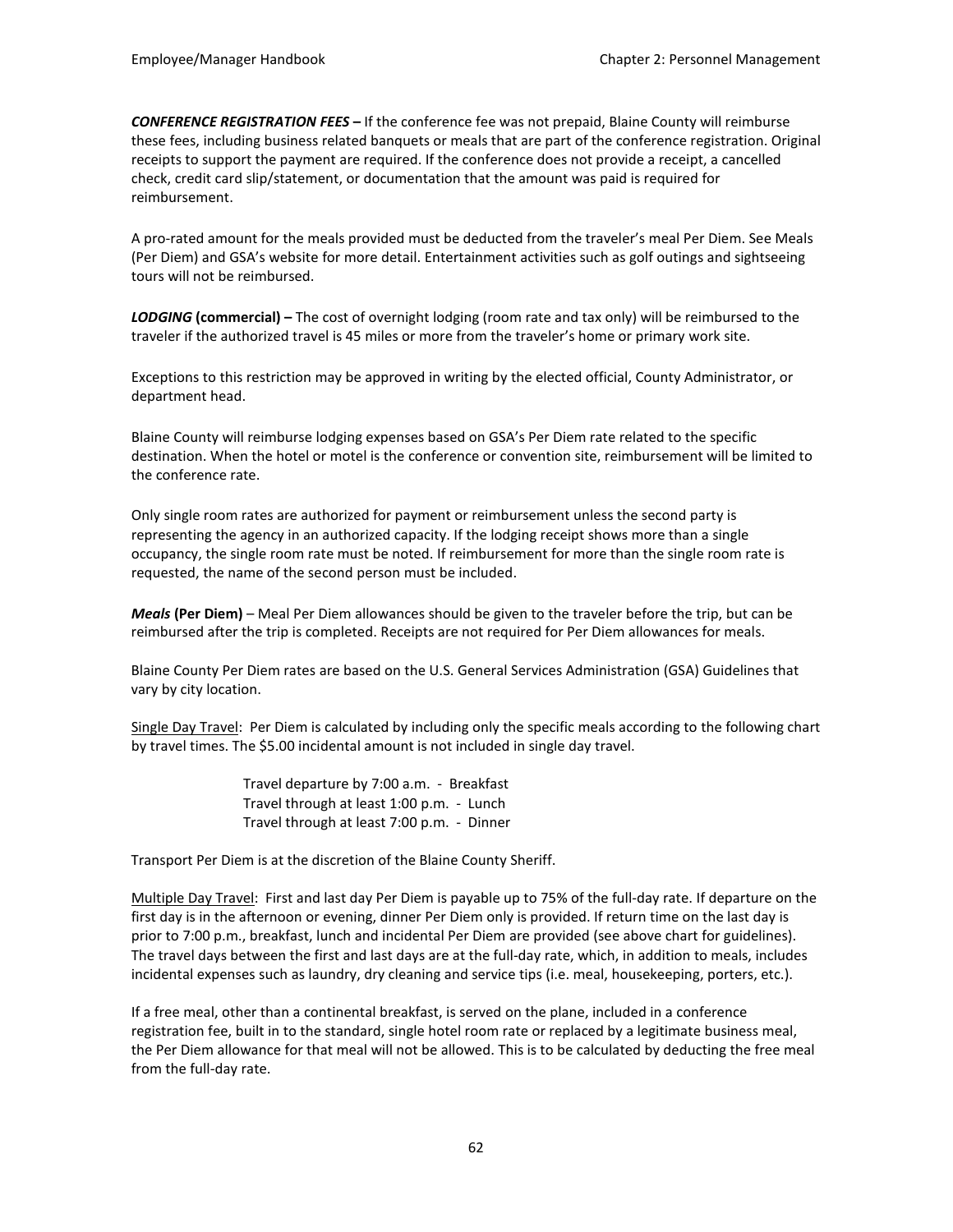*BUSINESS MEALS* **–** Travelers are required to follow Blaine County expenditure policies when requesting reimbursement for business meals. Original itemized receipts are required.

*BUSINESS EXPENSES* **–** Business expenses including faxes, photocopies, Internet charges, data ports, and business telephone calls incurred while on travel status can be reimbursed. Original itemized receipts are required.

*PARKING* **–** Original receipts are required for parking fees (including airport parking). The lodging bill can be used as a receipt when charges are included as part of the overnight stay.

*TELEPHONE CALLS* **–** The costs of personal telephone calls are the responsibility of the individual. The County will pay for one 10-minute long-distance call per day by an employee when he/she is traveling on official business outside of Blaine County.

*TOLLS* **–** Original receipts are required.

*MISCELLANEOUS TRANSPORTATION* **–** Original receipts are required for taxi, bus, subway, metro, ferry, and other modes of transportation.

# 2.6.4.7. TRAVEL EXPENSES NOT REIMBURSABLE

The following items that may be associated with business travel will not be reimbursed by Blaine County:

- Airline club memberships and upgrades.
- Child-care, babysitting, house-sitting, pet-sitting/kennel charges.
- Commuting between home and campus.
- Costs incurred by traveler's failure to cancel travel or hotel reservations in a timely fashion.
- Evening or formal wear expenses.
- Haircuts and personal grooming.
- Passports, vaccinations, and visas when not required as a specific and necessary condition of the travel assignment.
- Personal entertainment expenses including in-flight movies, headsets, health club facilities, hotel pay-per-view movies, in-theatre movies, social activities and related incidental costs.
- Travel accident insurance premiums and/or purchase of additional travel insurance.
- Other expenses not directly related to the business travel.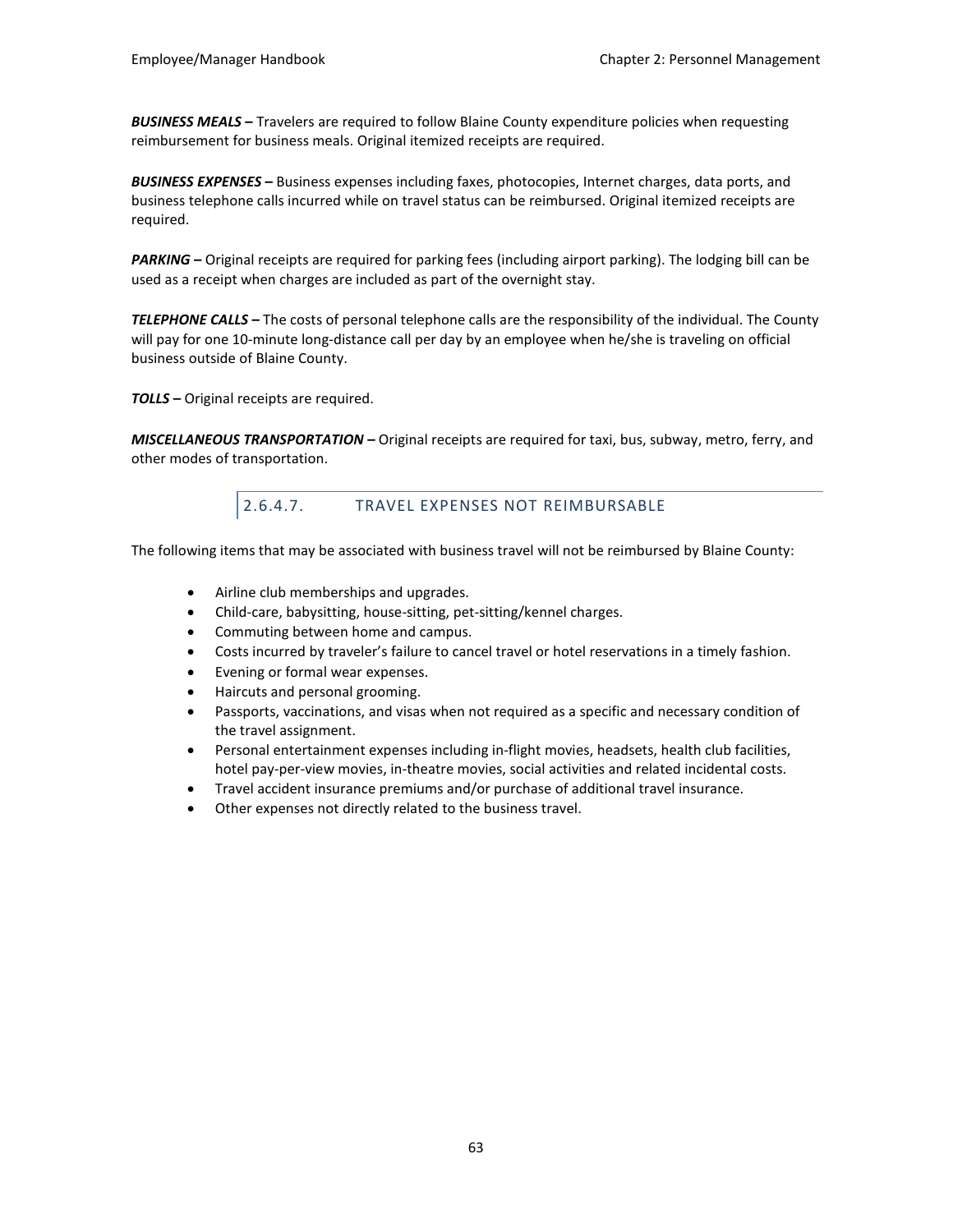### MANAGER NOTE 2.6.4.

#### **TRAVEL EXPENSE FORM**

The Travel Expense form allows managers and employees to request compensation when traveling for County business.

- Authorized business travel for employees must be pre-approved.
- An individual may not approve his/her own travel and/or reimbursement.
- The Travel Expense form must be accompanied with GSA's Per Diem rates for hotels, meals, and incidentals based on the traveler's destination when turned into the Clerk's Office for compensation.
- The Travel Expense form must be accompanied with documentation that the traveler made or will make the trip.
- Blaine County will compensate employees based on Per Diem rates located on GSA's website.
- County credit cards may be used only for reimbursable items.

# 2.7.DISCIPLINE & CONFLICT RESOLUTION

# 2.7.1. GROUNDS FOR DISCIPLINE

Employees are expected to conduct themselves professionally and to comply at all times with all policies contained in this Handbook. Any violation may be subject to discipline, up to and including termination. Employees of Blaine County are at-will and nothing in this policy should be construed to imply otherwise. The County retains the right to terminate employees at any time, with or without cause. The County is committed to ensuring all such decisions are made in compliance with and in consideration of applicable employment laws. Lesser disciplinary actions may be used when appropriate, because it is often in the County's and the employee's best interest that the employee be retained and provided opportunities for improvement in behavior and performance. Specific examples of potential violations are listed below. This is a list for general reference and should not be considered all-inclusive:

- Failure to perform the position duties; failure to meet work standards or interfering with another employee's efforts to meet work standards.
- Failure to adhere to federal or state statutes, Blaine County Code, or the policies of his or her department or office.
- Unauthorized access, possession and/or willful destruction of County property, or of the property of a fellow employee.
- Threatening or attempting bodily injury to another on County premises or any violation of the workplace violence prevention policy.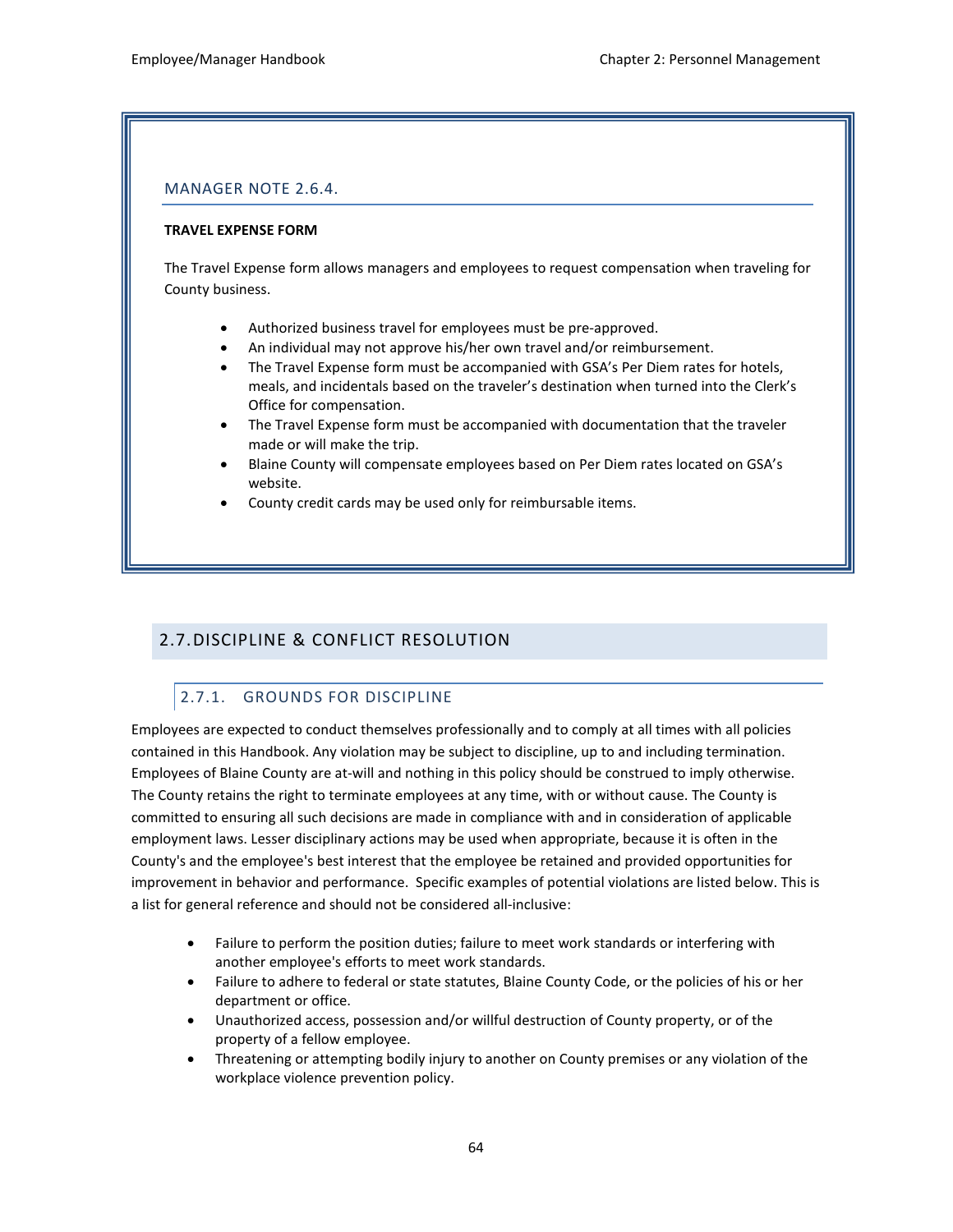- Falsifying official records or documents, including timesheets, or failing to properly complete required reporting.
- Loitering, loafing, or sleeping during scheduled working hours, or leaving the work area without permission of one's manager.
- Disobedience, insubordination, or refusal to accept a reasonable and proper assignment from an authorized manager.
- Absenteeism or tardiness; abuse of leave policies; or working unauthorized overtime.
- Misstatement or deception in application for employment or promotion, or failure to obtain or maintain a current license or certificate required as a condition of performance of duties.
- Conviction of misconduct in office or conviction of a felony.
- Being under the influence of any form of drug, alcohol or controlled substance while on duty, or any violation of the County's drug-free workplace policy.
- Unauthorized disclosure of confidential or non-public information.
- Impeding, interfering with, or failing to cooperate in an official internal or external investigation conducted by or at the request of the County.
- Acceptance of gifts or money in exchange for influence or favors given in an official capacity.

# 2.7.2. DISCIPLINE PROCEDURES

Retaining employees and providing opportunities for improvement in behavior and performance are often in the County's, as well as the employee's, best interest. For this reason, progressive discipline should be utilized whenever possible.

The following actions are among the disciplinary steps that may be taken in response to policy violations:

- Oral warning
- Written warning or reprimand
- Suspension without pay
- Demotion
- Dismissal

The policies outlined in the Handbook are intended to provide guidance to all Blaine County employees and managers. Nothing in these policies should be construed as an employment contract or as a guarantee of continued employment.

Prior to implementing a disciplinary action, the manager should evaluate:

- The facts surrounding the episode or incident. An incident or infraction should be thoroughly investigated regardless of how the situation appears initially.
- The training the employee received regarding the work rules and consequences of failing to follow those rules.
- The performance history of the employee with the County.
- The effect of the employee's behavior/performance on day-to-day operations.
- The corrective actions taken for other employees in the past in similar situations.

Once the manager determines disciplinary action is necessary, he/she should:

• Using the Progressive Discipline form, begin documentation of the situation. The Progressive Discipline form should be completely filled out prior to meeting with the employee. The documentation should include the following information: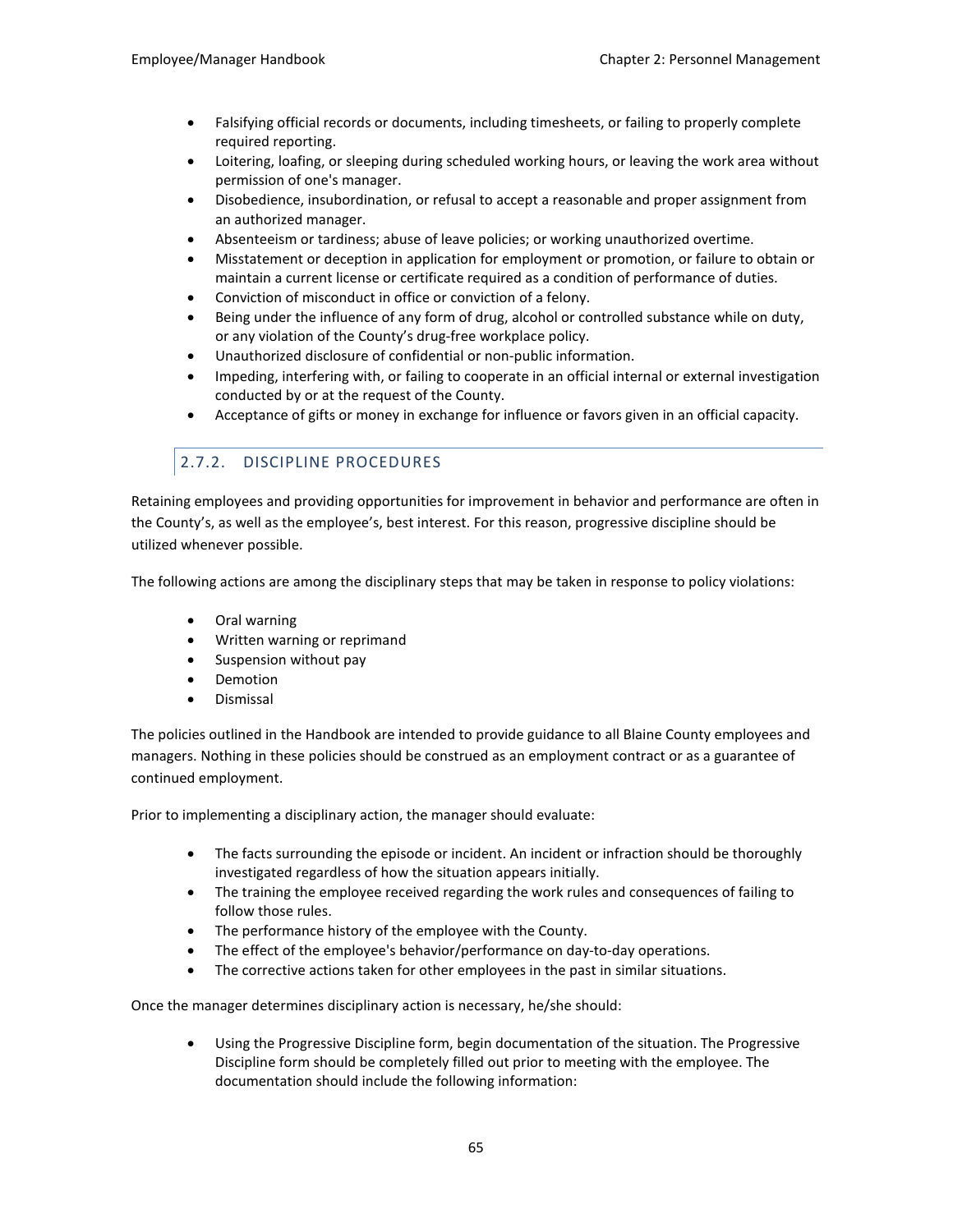- o All applicable details regarding the situation.
- o The effect of the conduct as it relates to performance, job-related behavior or interference with office/department operations.
- o The action(s) that will be taken because of the incident.
- $\circ$  The action(s) that will be taken in the future if another infraction occurs.
- Schedule a disciplinary meeting with the employee for an appropriate time and place. The meeting should be held in a private meeting room, not in front of other employees or where the meeting could be overheard by other employees. However, another member of management or Human Resources should be present in the disciplinary meeting with the employee.
- Allow the employee the opportunity to review the disciplinary write-up and provide him/her a chance to respond and explain the infraction.
- Listen carefully and take notes of the employee's response.
- Conclude the discussion and determine what will happen from that point.
- Work with the employee to develop a Performance Improvement Plan and document the expected improvements in performance on the form.
- Refer the employee to the Employee Assistance Program, if appropriate.
- Monitor the employee's performance and progress and continue to meet regularly with the employee as appropriate to discuss his/her progress.
- Complete the Progressive Discipline form for every employee counseling.

Managers contemplating serious disciplinary actions, such as demotion or termination, must discuss the issue with their department head or elected official and Human Resources prior to implementing disciplinary action. For departments reporting to the Board of County Commissioners, Human Resources must be present in any disciplinary meeting resulting in an employee's termination.

Whenever possible, an employee should be given an opportunity to submit a written response to the disciplinary matters that are under consideration prior to a final decision of demotion or termination.

# MANAGER NOTE 2.7.2.

#### **PROGRESSIVE DISCIPLINE FORM**

The Progressive Discipline form allows managers the ability to document employee counseling and develop a Performance Improvement Plan for the specific employee.

- Complete the Progressive Discipline form for every employee counseling.
- Employee or manager can request that Human Resources attend the counseling.
- It is preferred that any disciplinary action be reviewed by Human Resources before the counseling.
- After employee counseling the Progressive Discipline form will be filed in the employee's personnel file.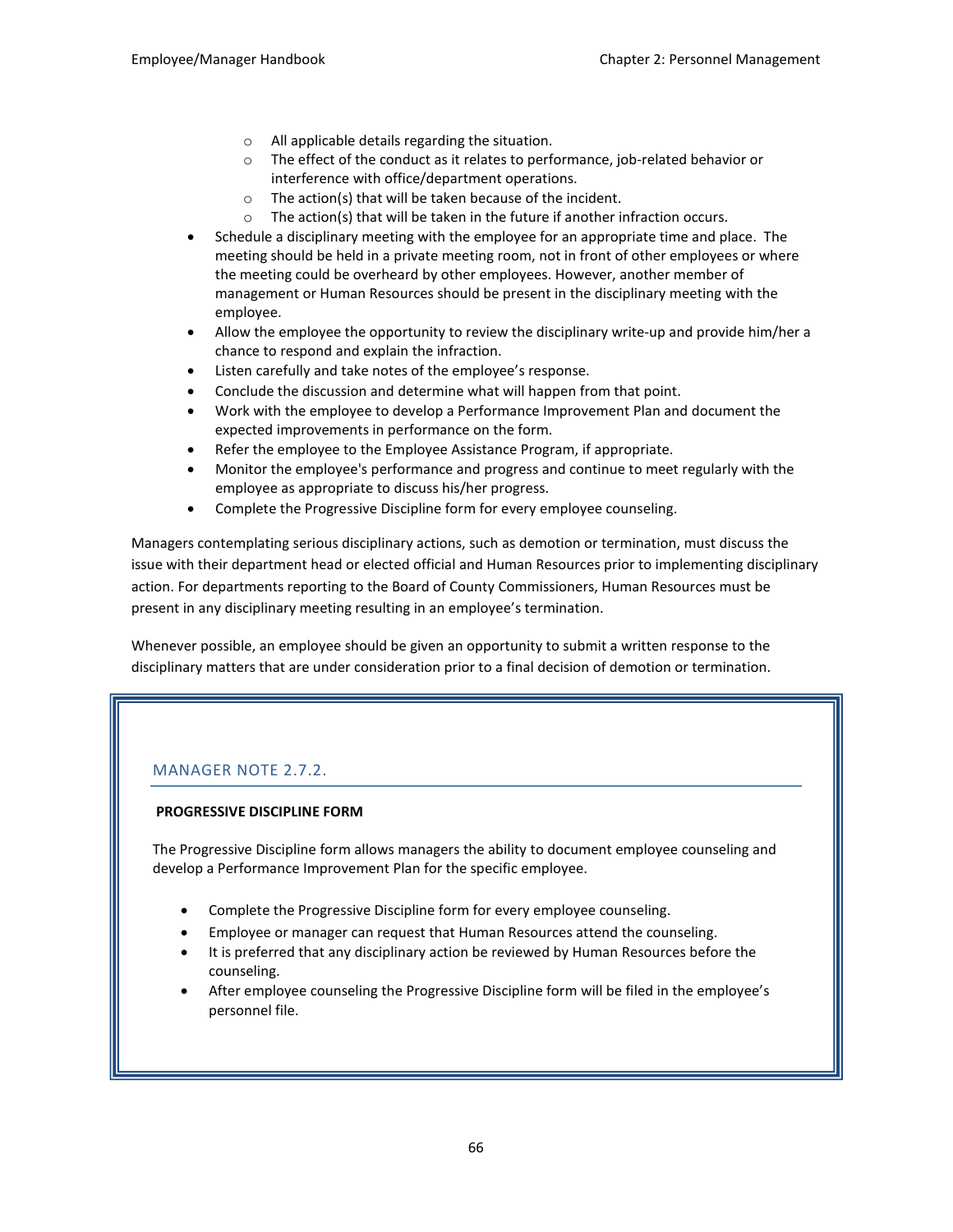# 2.7.3. CONFLICT RESOLUTION

It is Blaine County's intent to be responsive to employees' concerns. Conflicts or misunderstandings can arise in any organization and should be resolved before serious problems develop. Employees are strongly encouraged to attempt to address any concerns they may have with their manager directly, either in person or in writing. The conflict resolution policy and procedures are the method by which this may be accomplished if all other efforts to resolve the situation have been exhausted, or if the employee is uncomfortable with handling the situation directly.

# 2.7.3.1. HARASSMENT/DISCRIMINATION

If the conflict or complaint is related to a disability as defined by the Americans with Disabilities Act (ADA), or is related to a claim of discrimination based on race, color, religion, sex, national origin, age, citizenship, veteran's status or sexual orientation, the employee should file a harassment claim under the Blaine County harassment policy, regardless of the employee's length of employment.

# 2.7.3.2. SUBMITTING A COMPLAINT

The conflict resolution policy involves working up the line of supervision, starting with the immediate manager. The employee should submit the request for conflict resolution to their immediate manager. If the immediate manager is out of the office, the employee should submit the request to the next level of management. The request should be submitted on the Conflict Resolution form. The form requires details regarding the conflict or complaint, parties involved in the conflict, and possible solutions to the conflict.

# 2.7.3.3. TIMEFRAMES

To ensure conflicts are resolved quickly, employees must submit the conflict resolution request as soon as possible after becoming aware of the issue. The employee's immediate manager must then notify Human Resources of the situation. Together, the manager and Human Resources will work to ensure the situation is resolved in a timely fashion.

Conflicts not resolved may proceed up the line of supervision until resolved, or if not resolved through the line of supervision process, until the supervising elected official makes a final decision.

# 2.7.3.4. DECISION

The decision of the elected official in charge of said office or department will be final in each case. Final decisions must be provided in writing by the manager and a copy must be given to the employee and a copy of the final resolution must be provided to Human Resources for placement in the employee's personnel file.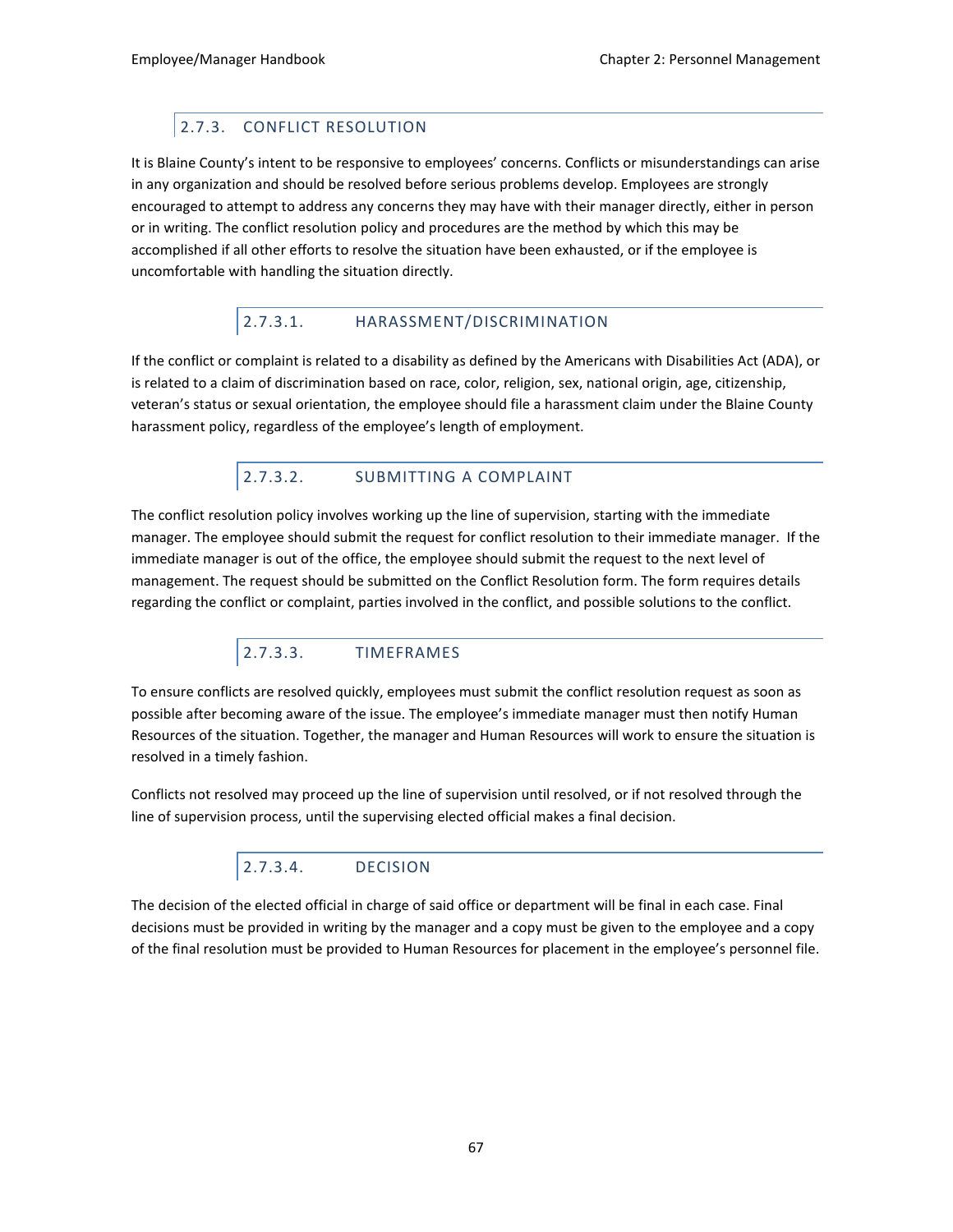# 2.7.4. WHISTLEBLOWER

A whistleblower is an employee who reports waste or a violation of a law, rule or regulation to his/her department head, elected official or Human Resources. The employee is not responsible for investigating the activity or for determining fault or corrective measures. As much as possible, the confidentiality of the whistleblower will be maintained. However, identity may have to be disclosed to conduct a thorough investigation and to comply with the law.

Blaine County may not take adverse action against an employee because he/she communicates in good faith the existence of any waste of public funds, property or manpower, or a violation or suspected violation of a law, rule or regulation. The employee must communicate the information in a timely manner which gives Blaine County reasonable opportunity to correct the waste or violation.

An employee communicates in good faith if there is a reasonable basis in fact for the communication. Good faith is lacking where the employee knew or reasonably ought to have known that the report is malicious, false or frivolous. An employee who intentionally files a false or frivolous report of wrongdoing will be subject to discipline up to and including termination.

Blaine County may not take adverse action against an employee because an employee participates in an investigation, hearing, court proceeding, legislative or other inquiry.

Any employee who believes he/she has been subjected to adverse action in violation of this policy must contact Human Resources immediately. The protection against adverse action does not include immunity for any personal violations of policy or law. For more information about the protection of public employees who report waste and violations of law, please see Idaho Code § 6-2101 through § 6-2109.

#### 2.7.5. DISCRIMINATION / HARASSMENT REPORTING & INVESTIGATIONS

# 2.7.5.1. REPORTING

Employees may discuss the concern with the offending party, but if uncomfortable doing so, or if the unwelcome conduct has not stopped following efforts to resolve the issue, the employee should report the conduct as soon as possible to a manager or to Human Resources. The report may be made either verbally or in writing. If a complaint is made verbally, the employee will be asked to confirm the written notes of said report to ensure accuracy and completeness.

#### 2.7.5.2. DEPARTMENT/OFFICE RESPONSIBILITY

Departments or offices that observe suspected instances of discrimination or harassment, or that receive a report of such conduct, must contact Human Resources within three (3) business days.

# 2.7.5.3. CONFIDENTIALITY

Management is responsible for assisting and cooperating in any investigation that is conducted, and maintaining confidentiality on a need-to-know basis. Employees should refrain from discussing the situation with other employees who are not tasked with either investigating or resolving the situation.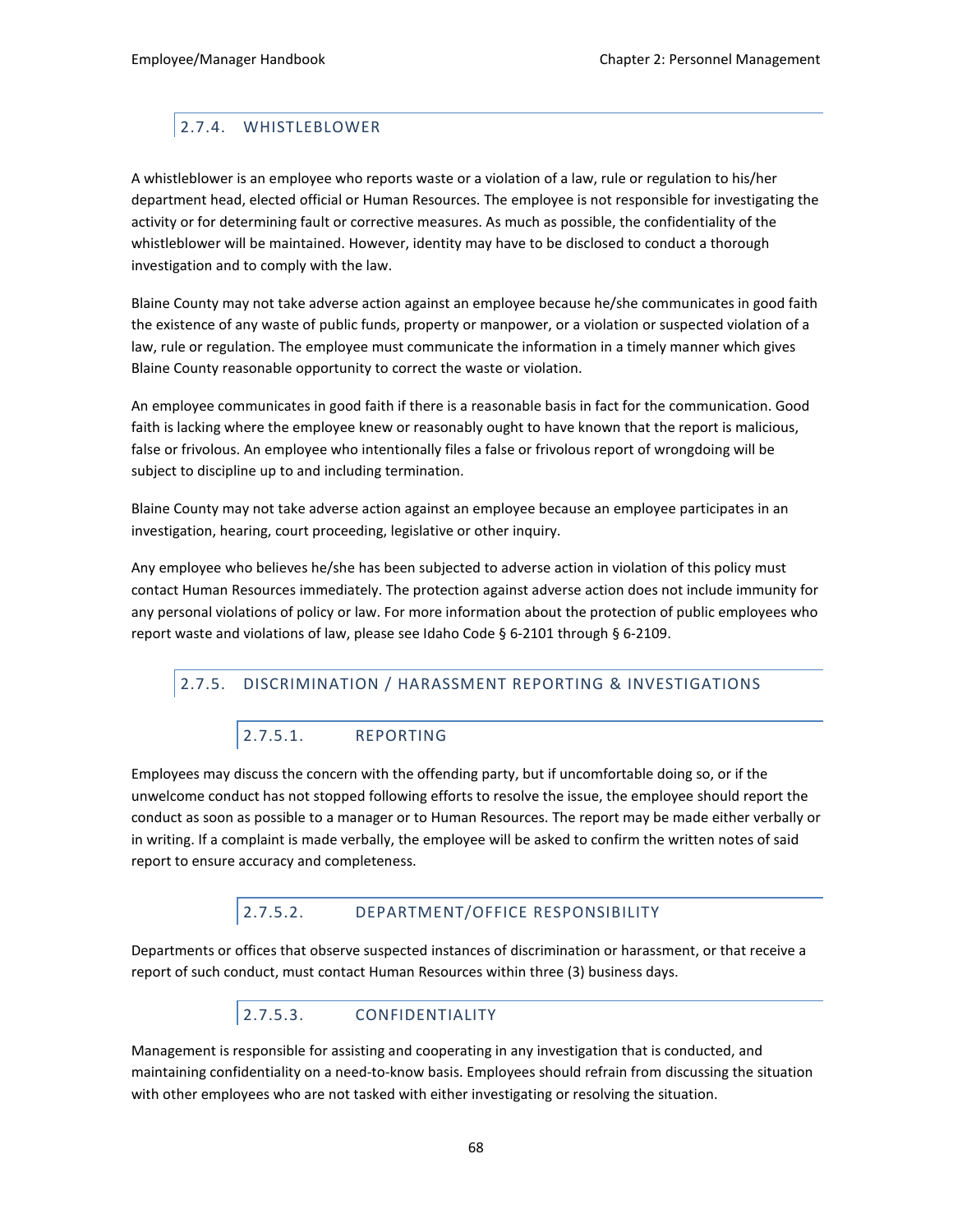# 2.7.5.4. INVESTIGATION

Human Resources will promptly investigate any reports of harassment or discrimination. Blaine County may choose to place employees on leave, either with or without pay, pending investigation.

# 2.7.5.5. CONCLUSION

Upon the conclusion of an investigation, Human Resources will retain the original investigative report in confidential Human Resources files. If an employee is disciplined for violating the policy, a copy of the disciplinary notice will be placed in his or her permanent personnel file.

### 2.7.5.6. FORMAL INTERNAL INVESTIGATIONS

Offices or departments that conduct formal internal investigations of misconduct may investigate claims of discrimination as prescribed by the regulations set forth by such department. The office or department conducting the investigation must notify Human Resources of the complaint as soon as possible and that their office will be conducting the investigation. Upon the conclusion of the investigation, the investigating office will forward a copy of the investigation findings to Human Resources.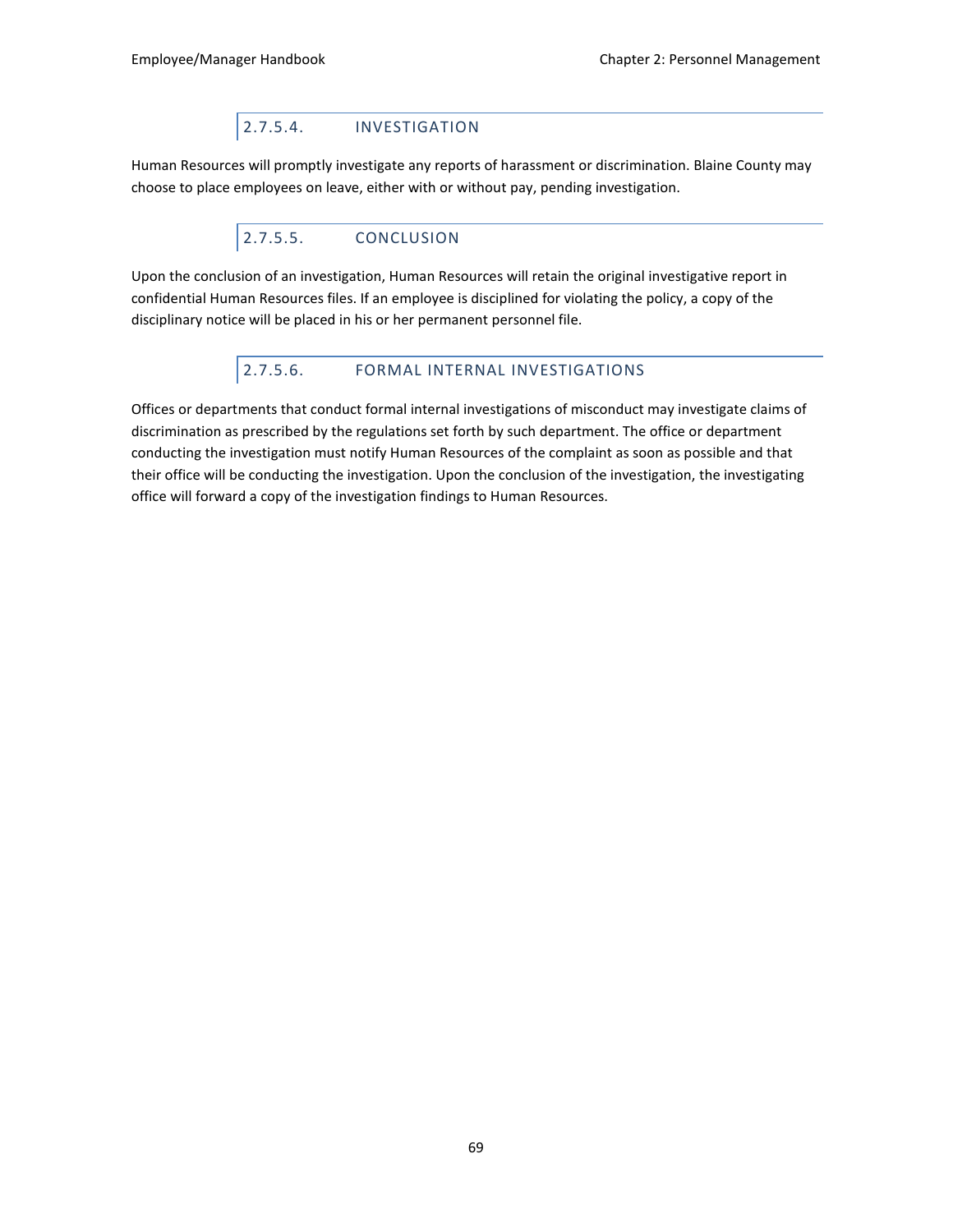### 2.8.SEPARATIONS

#### 2.8.1. EMPLOYEE TERMINATION

Employees may be given warning that they are in jeopardy of losing their jobs. Blaine County reserves the right under employment-at-will to terminate an employee when it considers the termination to be in the best interests of the County. The County is committed to ensuring all such decisions are in compliance with and consideration of, applicable employment laws. It is County policy to ensure that employee terminations are handled in a professional manner with minimal disruption to ongoing work functions.

#### 2.8.1.1. VOLUNTARY TERMINATION

Voluntary termination of employment occurs when an employee informs his or her manager of employee's resignation, or when an employee is absent from work for three consecutive workdays and fails to contact his or her manager (job abandonment).

#### RESIGNATION

As a courtesy, employees are asked to provide the County at least two weeks' notice of their intention to separate in order to allow a reasonable amount of time to transfer ongoing workloads. Employees are asked to provide a letter of resignation to their manager and to provide a copy of the resignation letter to Human Resources.

#### RETIREMENT

Employees who wish to retire are asked to notify their manager and Payroll in writing at least one (1) month before planned retirement date.

#### 2.8.1.2. INVOLUNTARY TERMINATION

Employees of Blaine County are employed on an at-will basis, and the County retains the right to terminate employees at any time. Involuntary terminations may occur for any reason, including, but not limited to, lack of work, organizational restructuring, or for unacceptable performance, personal conduct, and reasons specifically listed under the Grounds for Discipline Policy. In some cases, progressive disciplinary steps may be used, prior to termination, to correct a performance problem. However, certain types of employee misconduct are such that one incident of misconduct will result in immediate dismissal without prior disciplinary steps.

#### 2.8.1.3. EXIT INTERVIEW

Separating employees will be contacted by Human Resources for an exit interview in order to obtain information about his/her work environment and reasons for leaving. The exit interview provides employees the opportunity to freely express views about working at the County. Human Resources will hold the shared information in strict confidence, except when the information may indicate a violation of law or a threat to safety. Human Resources will compile data from exit interviews to determine trends and opportunities for feedback and training.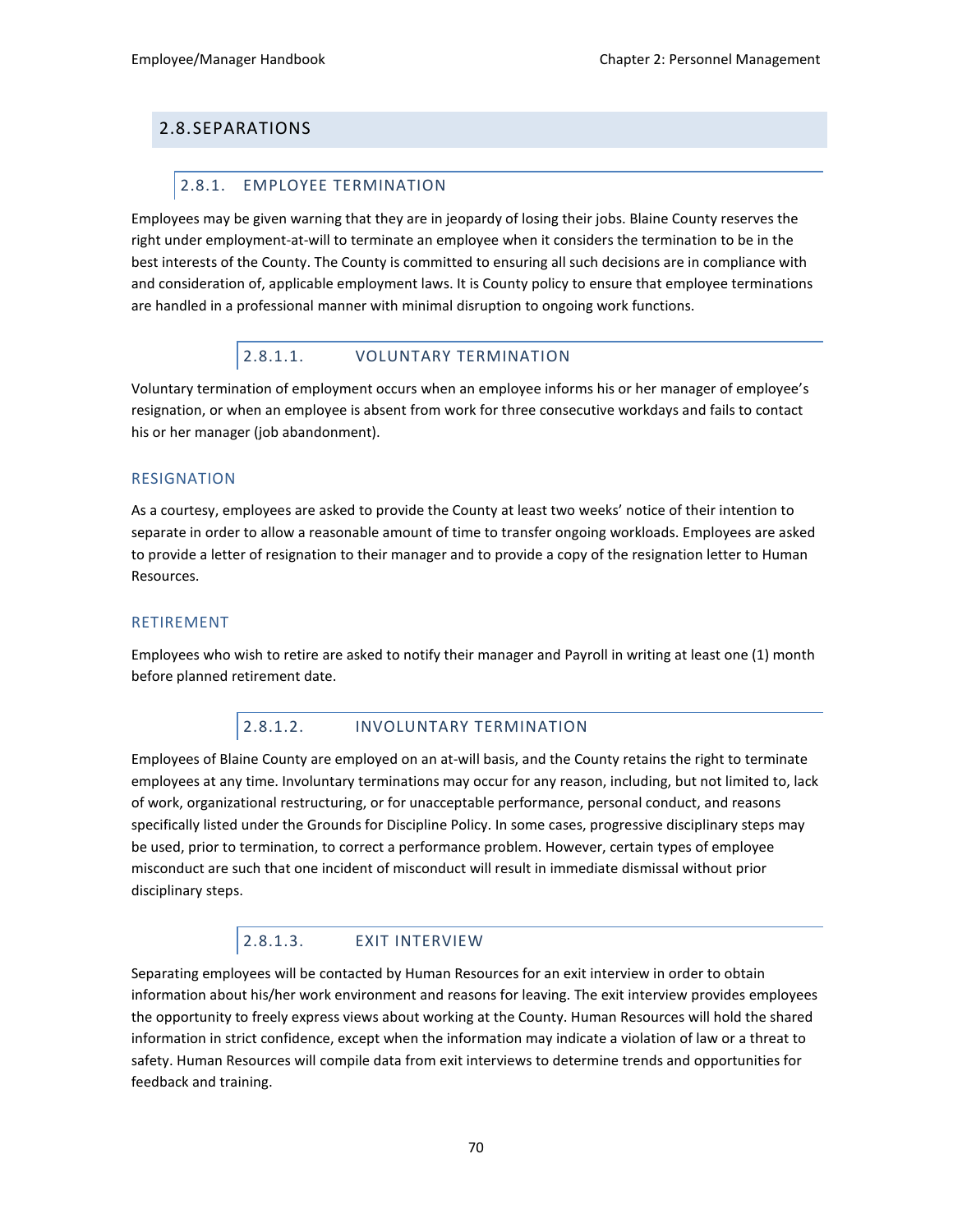### 2.8.1.4. AUTOMATIC TERMINATION

An employee, who has not returned to full-duty status from an authorized leave of absence within one (1) year of the beginning of such leave, will be automatically terminated. This period will be extended for up to two (2) years for those who were injured, hospitalized or convalescing following a period of service in the uniformed services governed by the provisions of the Uniformed Services Employment and Reemployment Rights Act (USERRA). An employee will be considered unable to return to work if he or she cannot perform the essential functions of the job in full capacity, with or without reasonable accommodation. Under no circumstances may an employee be absent from the workplace for more than one (1) consecutive year, unless on approved Military Leave or with approval of the Board of County Commissioners.

# 2.8.1.5. DECEASED EMPLOYEES

A termination due to the death of an employee will be effective as of the date of death. Upon learning of the death of an employee, the manager should submit a PAF to process the employee separation.

#### 2.8.1.6. FINAL PAY

All employees leaving Blaine County employment will be paid through the last day of work, plus any accrued vacation, comp, holiday, and sick leave. Any remaining vacation, comp, or holiday leave will be paid at 100% of the accrual. Any remaining sick leave will be paid at 25% of the accrual.

### 2.8.1.7. HEALTH INSURANCE

For information regarding the termination of health benefits upon separation from the County, please contact Payroll.

#### 2.8.1.8. REEMPLOYMENT

Former employees who left Blaine County in good standing may be considered for reemployment. An application must be submitted and the applicant must meet all minimum qualifications and requirements of the position, including any qualifying exams. Former employees may be considered for either rehire or reinstatements, as described below.

#### REHIRE

Rehired employees begin benefits just as any other new employee. Previous tenure will not be considered in calculating longevity, leave accruals or any other benefits, except as required under the Uniformed Services Employment and Reemployment Rights Act (USERRA). However, previous tenure may affect other non-Blaine County benefits, such as those provided by the Public Employee Retirement System of Idaho (PERSI).

#### REINSTATEMENT

Former employees who return to Blaine County within one (1) year of the termination of employment may be reinstated at the discretion of the department head or elected official. Reinstated employees will have an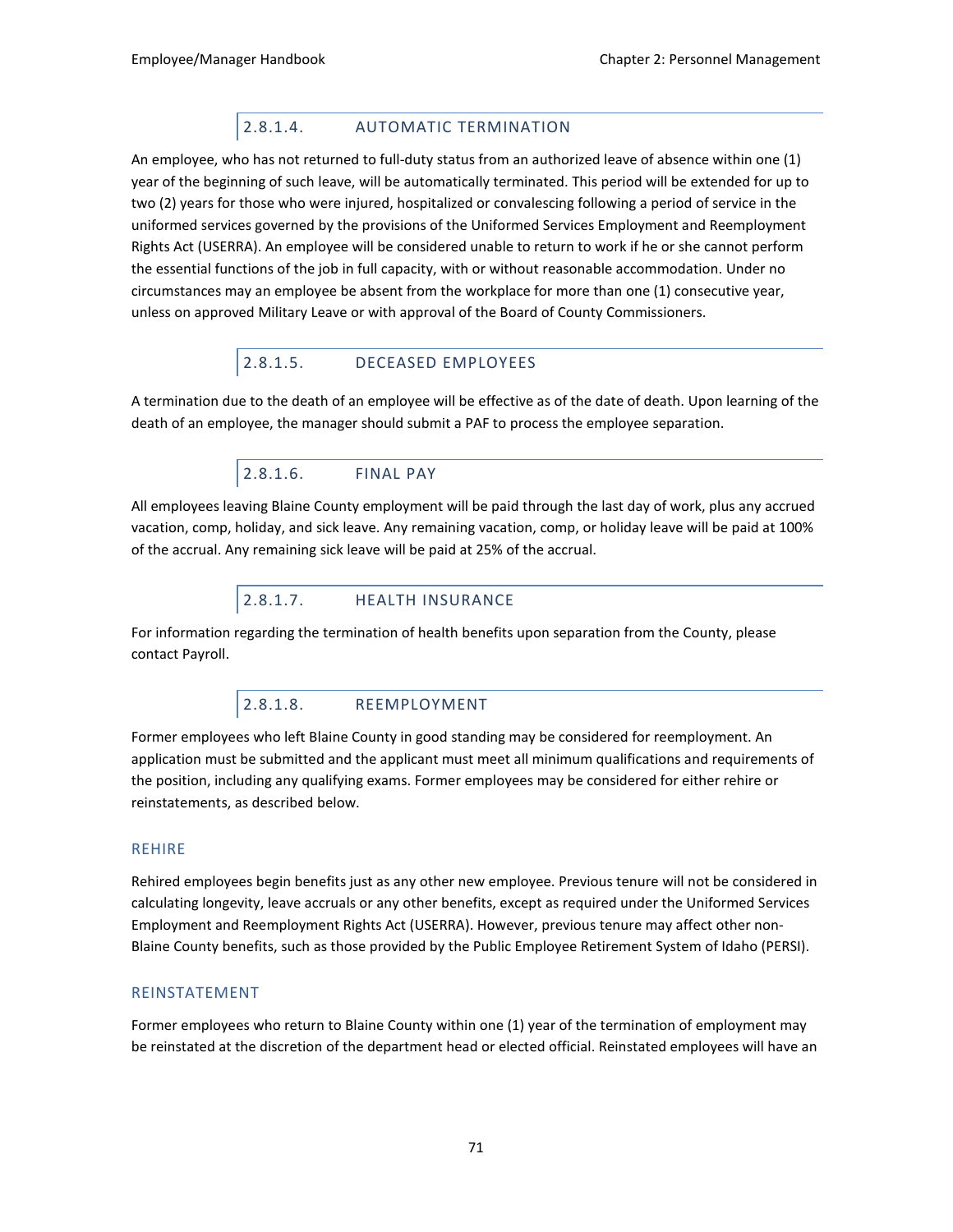adjusted hire date to include their previous years of service with the County. Vacation accruals will be based on their adjusted hire date.

#### 2.8.1.9. LAYOFF

Employees may be laid off for any reason including, but not limited to, changes in duties, organizational changes, lack of funds, or lack of work. Employees will be selected for layoff based on objective criteria, which will be established with the County Administrator prior to implementing layoffs. If meeting the objective criteria, employees on leave, whether with or without pay, will be included in the layoff. Employees selected for layoff will be given as much notice as is required by law or as much as is reasonable under the circumstances.

# 2.8.1.10. UNEMPLOYMENT COMPENSATION

Blaine County is able to control the cost of unemployment compensation by being responsive to claims. Failure to respond in a timely manner may result in unemployment compensation awards to former and/or current employees who otherwise would not qualify. Managers should forward any unemployment insurance claims to Human Resources as soon as possible. Human Resources will research each claim as necessary and advise the manager on documentation needed and, if applicable, unemployment hearing attendance requirements.

#### MANAGER NOTE 2.8.

#### **SAFETY & SECURITY**

In order to maintain high levels of safety and security and to protect County assets, it is the responsibility of each office and department to complete important steps for each separated employee. The separation steps should address these important requirements:

- Return of County property and equipment: Exiting employees are required to turn in all Blaine County property and equipment such as keys, ID badges, key access cards, laptop, cell phone, books, files, tools, uniforms, and any other County-owned items.
- Computer access deactivation: Notify the Information Technology department to deactivate employee access to email, voicemail, VPN, etc.
- Key card/building code deactivation: Disable all electronic access (if applicable).
- Separation: Complete a PAF with separation documentation attached.
- Return of Property: Either on or following an employee's final working day, complete a PAF with the office/department separation checklist attached.

Individual departments and offices may have more specific and detailed steps.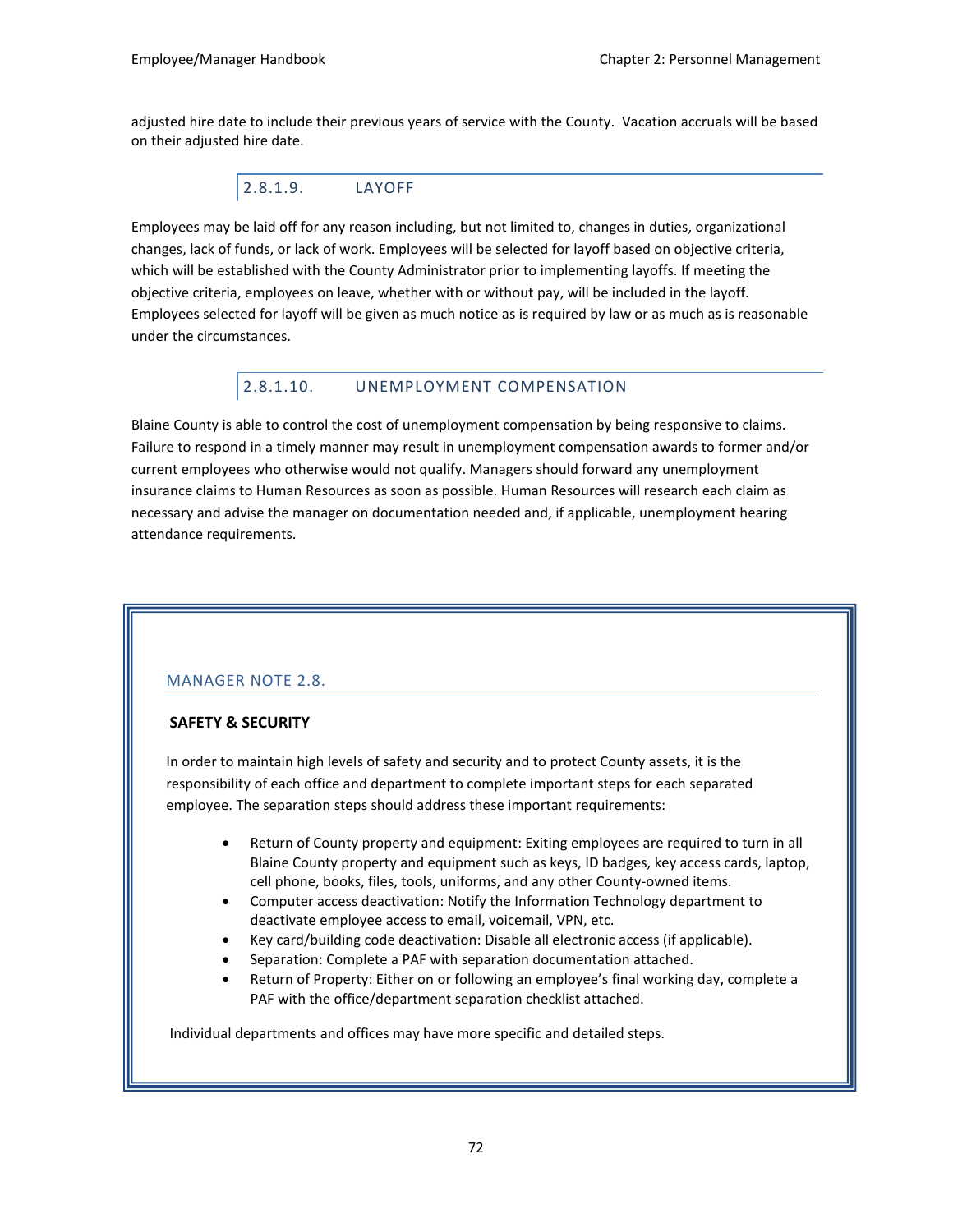# 2.9.PERSONNEL SYSTEMS

#### 2.9.1. EMPLOYEE RECORDS POLICY

#### 2.9.1.1. PERSONNEL FILES

All personnel files are the property of Blaine County. Official personnel files are considered confidential, but some information contained therein may be subject to disclosure. Records kept in personnel files may include applications, resumes, offer letters, performance evaluations, disciplinary actions, letters of commendation, job descriptions, and resignation/termination letters. Managers may view the personnel files of employees in their line of supervision. As Blaine County is considered one employer, a member of management considering the hire of a former employee or transfer of a current employee may be granted access to the employee's personnel file.

Current employees may review their personnel files during normal business hours upon written request to Human Resources.

# 2.9.1.2. EXTERNAL DISCLOSURE OF EMPLOYEE INFORMATION

All requests for information on current or former employees must be referred to Payroll. Information given by telephone will be limited to dates of employment and position title.

Prospective employers, financial institutions, and residential property managers routinely contact employers requesting information on a former or current employee's work history and salary. All requests of this type must be referred to Payroll in the form of a written request with the employee's authorization. Payroll will provide the following information: dates of employment, hire date, title, salary, number of base hours, date and amount of last pay increase.

Representatives of government or law enforcement agencies may be allowed access to file information in response to a legal subpoena or court order. Such cases will be handled on an individual basis in consultation with Human Resources and/or the Blaine County Prosecutor's Office, Civil Division.

# 2.9.1.3. RECORDS RETENTION

Blaine County retains and destroys personnel records in accordance with federal and state laws governing record retention. Below is an outline of the County's operating procedures for personnel record retention and destruction of documents when such retention periods have passed.

All paper personnel records and confidential employee data maintained by Blaine County will be destroyed by shredding after retention dates have passed pending a resolution of file destruction by the Board of County Commissioners.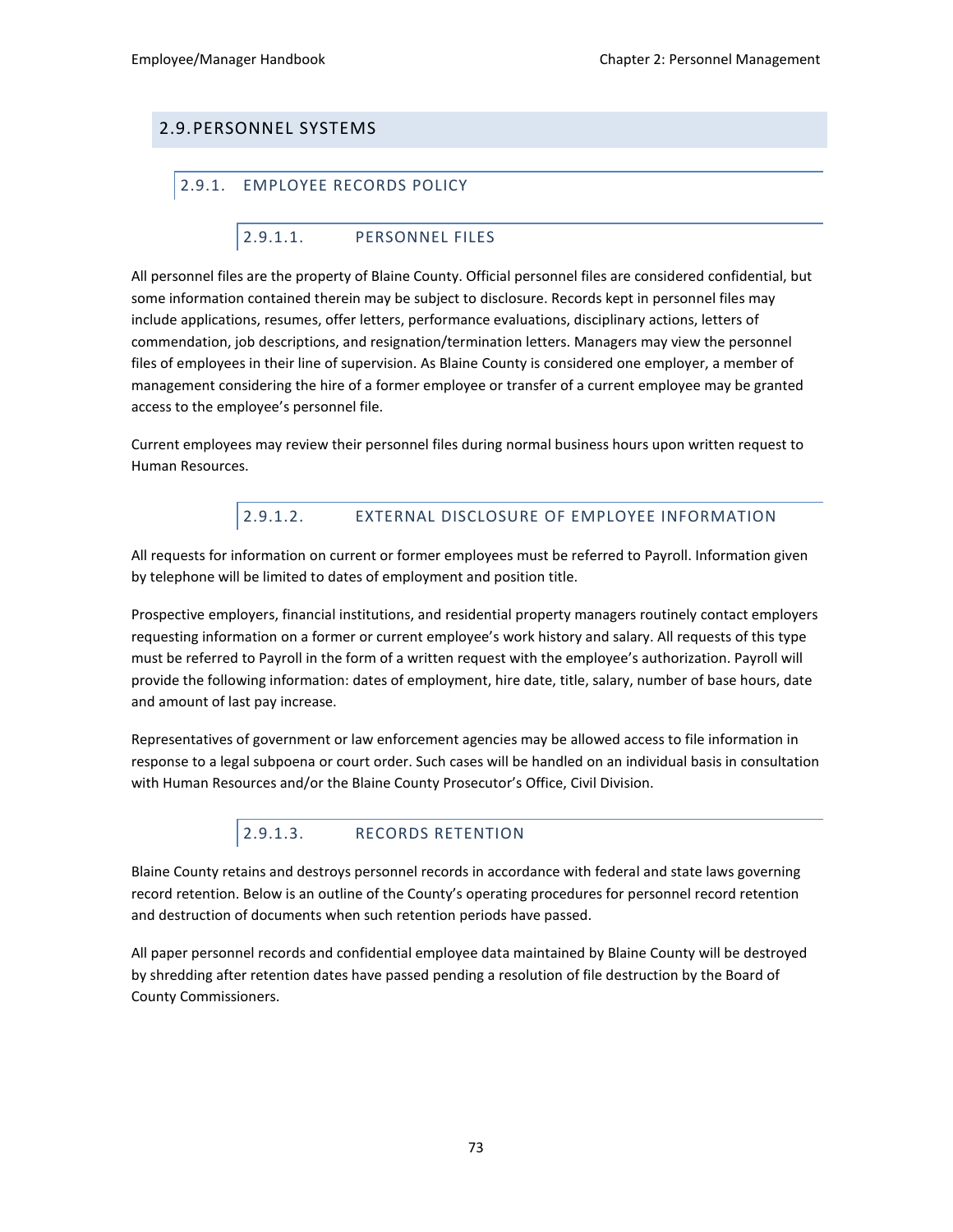# 2.9.1.4. RETENTION SCHEDULE

| <b>Employment Eligibility Verification:</b>                                                                                                                      | <b>Termination + 5 Years</b>  |
|------------------------------------------------------------------------------------------------------------------------------------------------------------------|-------------------------------|
| Records documenting verification of employment eligibility. Forms may<br>include:                                                                                |                               |
| Federal I-9 Forms<br>$\bullet$                                                                                                                                   |                               |
| Copies of driver's license, passports, or another photo identification<br>٠<br>Copies of certificate of naturalization and supporting documentation<br>$\bullet$ |                               |
|                                                                                                                                                                  |                               |
| Equal Employment Opportunity Commission (EEOC) and Office of Federal<br><b>Contract Compliance Program (AFCCP) Records</b>                                       | <b>Termination + 10 Years</b> |
| Records generated out of compliance, reporting or complaints filed with the<br>two agencies. May include:                                                        |                               |
| Reports of OFCCP violations<br>$\bullet$                                                                                                                         |                               |
| EEOC reports, investigations, case files, complaints, etc.<br>$\bullet$                                                                                          |                               |
| <b>Employee Pay History File</b>                                                                                                                                 | <b>Termination + 5 Years</b>  |
| Records documenting the pay history of individual employees. May include:                                                                                        |                               |
| Documentation of employee pay status<br>٠                                                                                                                        |                               |
| Payroll deductions (taxes, insurance, garnishments, or other                                                                                                     |                               |
| liens/attachments)<br>Authorizations for deductions/direct deposit                                                                                               |                               |
|                                                                                                                                                                  |                               |
| <b>Employee Health and Medical Files</b>                                                                                                                         | <b>Termination + 5 Years</b>  |
| Records documenting the health and medical history of an employee. Created                                                                                       |                               |
| when an employee has a medical condition (injury or illness - work or non-                                                                                       |                               |
| work related) affecting their ability to work. May include:                                                                                                      |                               |
| Information about the situation<br>$\bullet$                                                                                                                     |                               |
| Incident reports<br>$\bullet$                                                                                                                                    |                               |
| Physical assessment forms<br>$\bullet$<br>Information from physicians and other medical providers<br>$\bullet$                                                   |                               |
| Return to work documentation                                                                                                                                     |                               |
| Workers compensation, FMLA and ADA cases                                                                                                                         |                               |
| <b>Personnel Files</b>                                                                                                                                           | <b>Termination + 5 Years</b>  |
| Records documenting the employment history of Blaine County personnel.                                                                                           |                               |
| May include:                                                                                                                                                     |                               |
| Documentation of training                                                                                                                                        |                               |
| <b>Annual Evaluations</b>                                                                                                                                        |                               |
| <b>Awards and Commendations</b>                                                                                                                                  |                               |
| <b>Emergency Contact Information</b>                                                                                                                             |                               |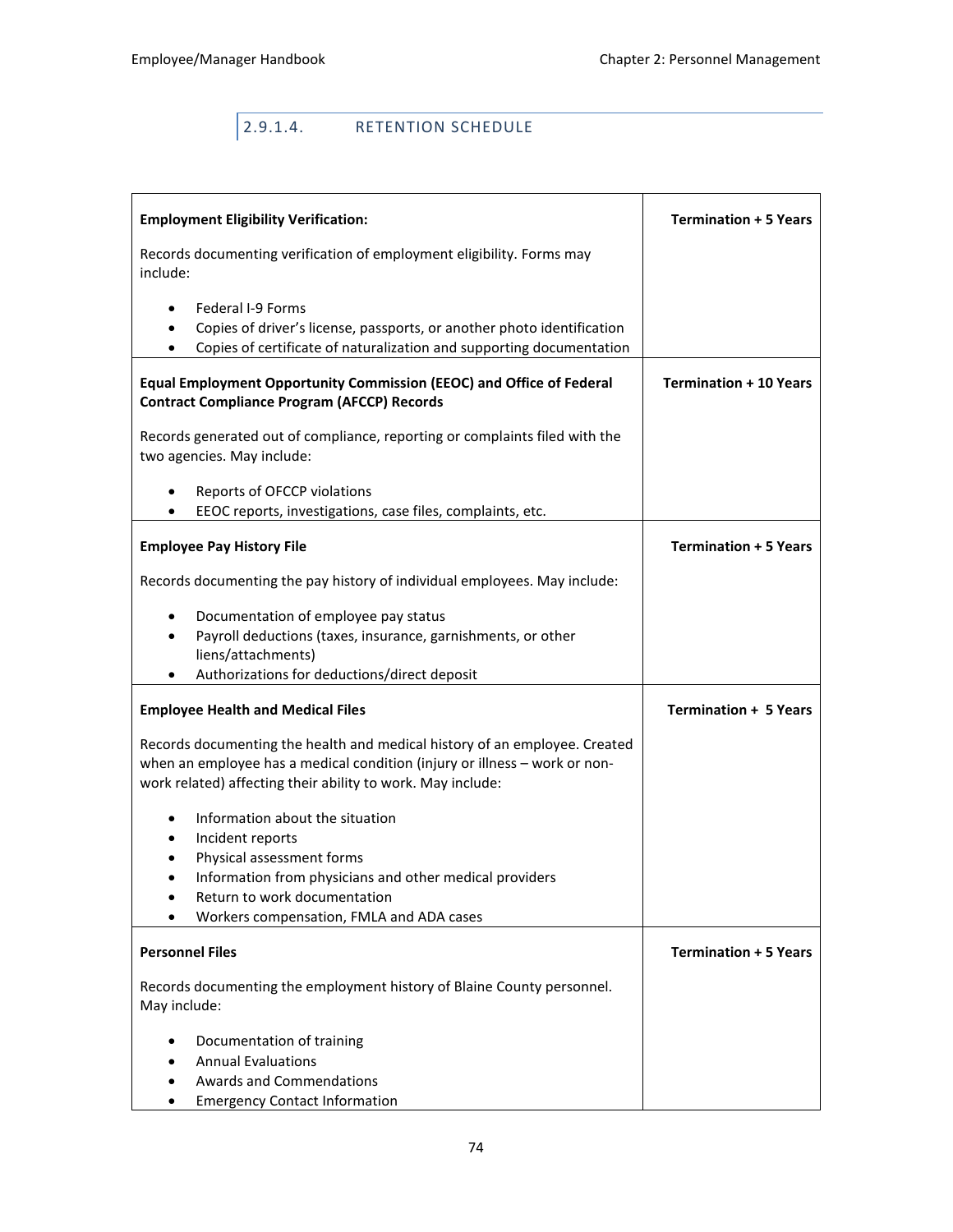| Personnel actions<br>٠                                                                                                                                                    |                              |
|---------------------------------------------------------------------------------------------------------------------------------------------------------------------------|------------------------------|
| Driver's licence enhancements/restrictions                                                                                                                                |                              |
| <b>Employee Complaint and Grievance Files</b>                                                                                                                             | <b>Termination + 5 Years</b> |
| Records documenting complaints and grievances submitted by employees<br>regarding workplace issues (except EEOC and Reasonable Accommodation<br>complaints). May include: |                              |
| <b>Employees Conflict Resolution Forms</b><br>Investigations<br>Progressive Discipline Forms<br>Interviews<br>Response                                                    |                              |
| <b>Recruitment Files</b>                                                                                                                                                  | <b>Termination + 4 Years</b> |
| Records documenting the process of recruiting and hiring new employees.<br>May include:                                                                                   |                              |
| Employment applications, resumes, etc.<br>٠<br>Advertisements and position announcements<br>٠<br>Interview questions and applicant answers<br>٠<br>Reference checks       |                              |
| <b>Training and Outreach Files</b>                                                                                                                                        | <b>Termination + 4 Years</b> |
| Records documenting development and facilitation of training and outreach<br>courses. May include:                                                                        |                              |
| Course and trainer information<br>Handouts<br><b>Training dates</b><br>Accommodations<br>Participation and evaluation material<br>Materials and billing information       |                              |

# 2.9.2. PERSONNEL ACTION FORM (PAF)

To ensure sufficient time to process the request, a Personnel Action Form (PAF) should be submitted prior to the effective date of the action. All relevant actions listed in the PAF must be completed by the effective date of the action. Retroactive actions should be avoided.

A PAF must be submitted for any personnel changes or actions, including, but not limited to, hiring, transfers, promotions, salary changes, status or address changes, disciplinary actions, and termination of employment. Each PAF submitted will be reviewed and/or approved by the appropriate elected official or department head. All approved PAFs are routed through Human Resources to Blaine County Payroll as the final step in order to be processed.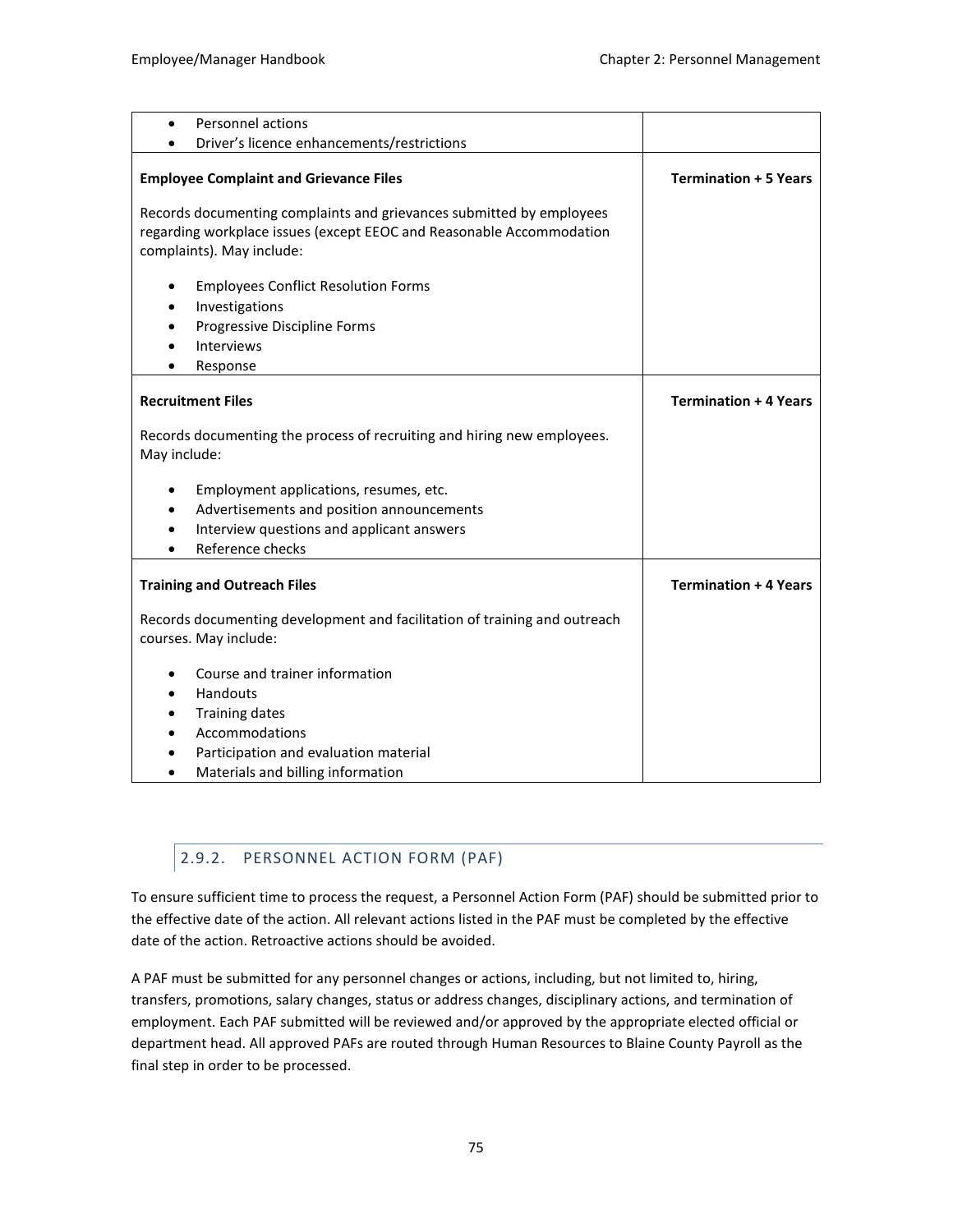PAFs designating leave under the Family and Medical Leave Act (FMLA) or returning an employee from said leave should be submitted as soon as possible to protect the employee's benefits. If an employee takes non-FMLA qualifying leave without pay for a week or more, a Leave Without Pay PAF should be processed.

Additional questions regarding the completion of PAFs should be directed to Human Resources or Payroll.

#### MANAGER NOTE 2.9.2.

#### **PERSONNEL ACTION FORM (PAF)**

The Personnel Action Form (PAF) is the official County form used to request a personnel or payroll action affecting an employee's status, pay or employment record.

- No personnel actions will be executed without a PAF completed.
- The affected team member must sign the PAF.
- Elected official or department head must sign the PAF.
- The PAF is submitted to Human Resources for signature then routed to Payroll to be processed and a copy maintained in the employee's file.

# 2.9.3. EMPLOYEE CLASSIFICATIONS

# 2.9.3.1. TEMPORARY EMPLOYEES

Periodically, it becomes necessary for Blaine County to hire individuals to perform a job or to work on a project that has a limited duration. Typically, this happens in the event of a special project, special time of year, abnormal workload, or emergency. Individuals hired for such work are temporary employees. They are not eligible to participate in any County benefit programs, nor can they earn or accrue any leave, such as vacation leave or sick leave. Temporary employees will be provided any and all benefits mandated by law.

Temporary employment must be less than five (5) consecutive months. Temporary employees cannot change from temporary status to any other employment status by such informal means as remaining in County employ for an extended period of time or through oral promises made to them by coworkers or members of management. The only way a temporary employee's status can change is through submission of a Personnel Action Form, subject to approval by the Board of County Commissioners.

Like all employees who work for Blaine County, temporary employees work on an at-will basis. This means that both they and Blaine County are free to terminate their employment at any time for any reason that is not illegal—even if they have not completed the temporary project for which they have been hired.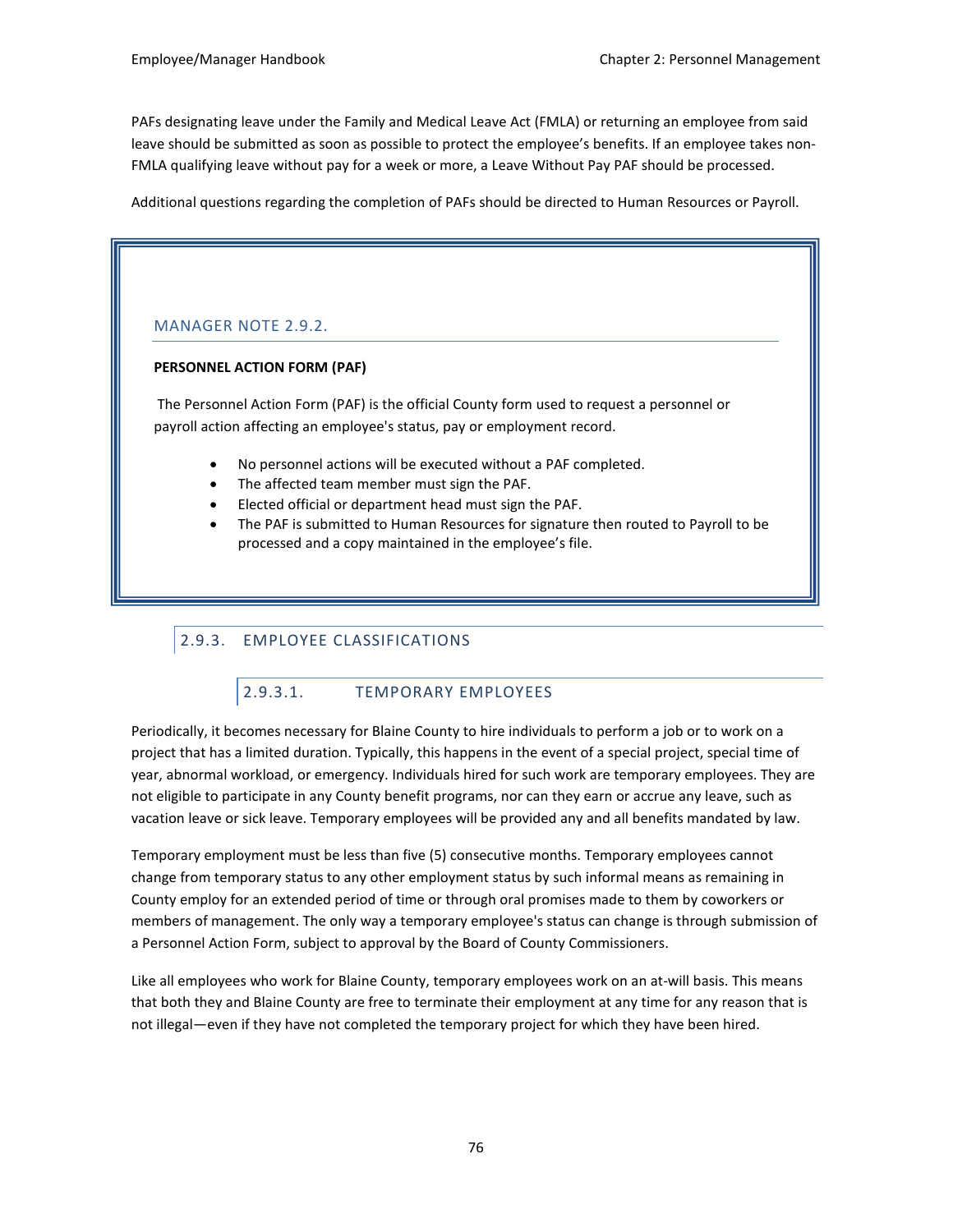# 2.9.3.2. PERMANENT EMPLOYEES

Depending on the number of hours per week employees are regularly scheduled to work, they will be either part-time or full-time employees. It is necessary that an employee understands which of these classifications he or she fits into, because it will be important in determining whether they are entitled to benefits and leave. See the Compensation and Benefits Chapter of this Handbook for information about eligibility for benefits and leave.

Part-time employees: Employees who are regularly scheduled to work fewer than 20 hours per week are part-time employees.

Full-time employees: Employees who are regularly scheduled to work at least 20 hours per week are fulltime employees.

# 2.9.4. JOB DESCRIPTIONS

Job descriptions are subject to final approval utilizing procedures maintained by Human Resources. No job description can be utilized for job postings, recruitment, or any other employment purpose until the Board of County Commissioners has approved it for adoption.

Each employee should have an up-to-date and accurate job description on file. A department or office seeking adjustments to a job description, or needing assistance in creating a new job description, must provide the necessary information to Human Resources, including primary and secondary duties, scope, reporting structure, supervisory responsibilities, minimum qualifications, and other requirements.

Human Resources will review the information and revise the job description to ensure standard language, County-wide consistency, appropriate placement in the pay band, and compliance with the Fair Labor Standards Act (FLSA), the Americans with Disabilities Act (ADA) and other employment related laws.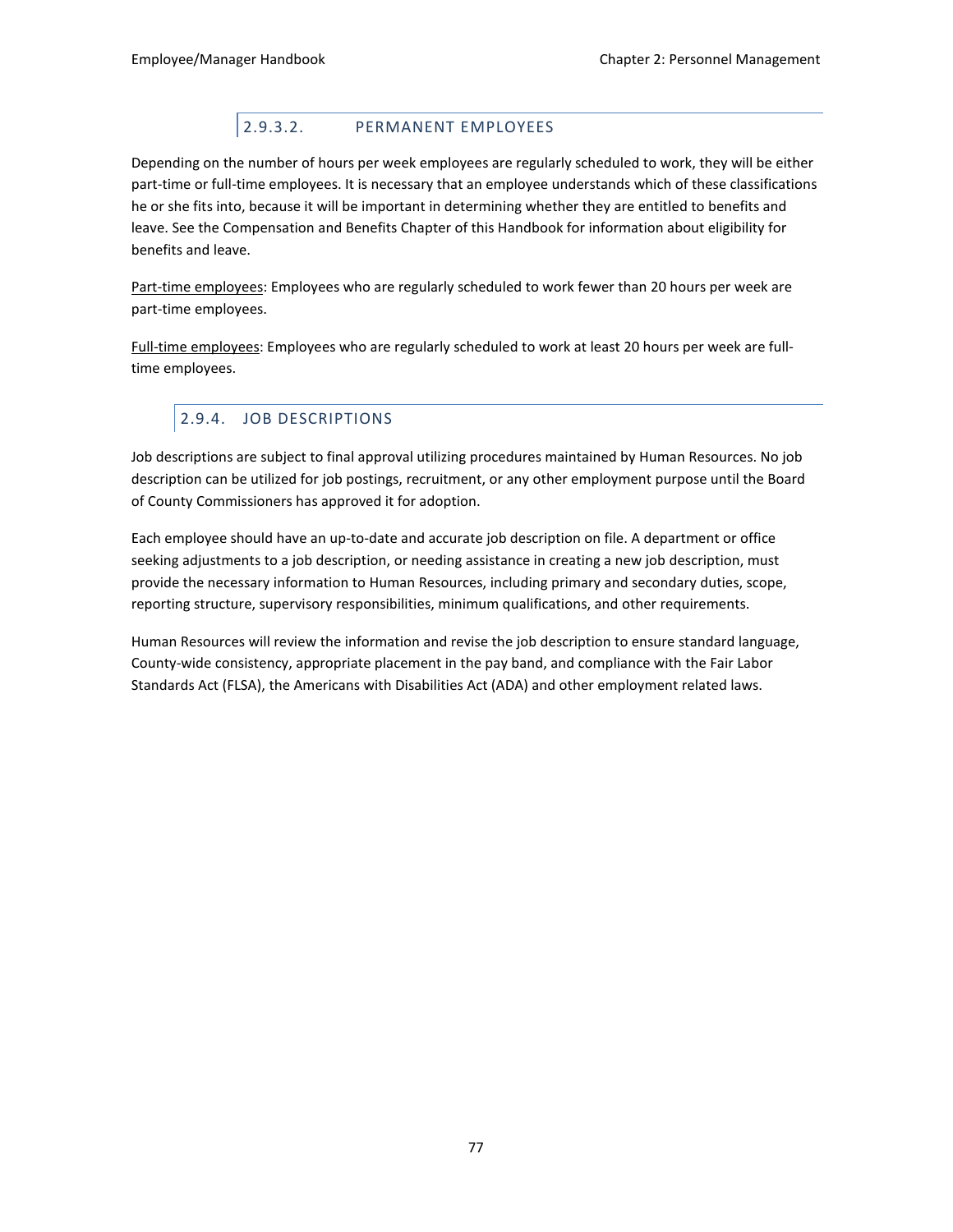# **3. COMPENSATION AND BENEFITS**

#### 3.1.COMPENSATION PHILOSOPHY

Blaine County adheres to a compensation plan that is designed to pay salaries that motivate employees for excellence in job performance, is equitable across County departments and offices, and demonstrates responsible use of public funds.

Individual pay is established by determining the value of the position in the labor market, the value of the individual including relevant education, experience and special skills, and the value to the organization. Pay decisions must include consideration of job performance. County offices/departments may utilize specialized pay plans approved by the Board of County Commissioners.

# 3.1.1. COMPENSATION PLANNING

Performance, merit, and step increases are not guaranteed and are based upon performance and budget. Overall merit budget allocations and individual merit increases are planned prior to the start of each fiscal year. Merit is allocated beginning the pay period that includes the October 1<sup>st</sup> date. Please refer questions to Human Resources. The compensation program is designed to assist management in planning and allocating salary increases that:

- Reward individual performance
- Are both market competitive and internally equitable
- Are compatible with the operating budget

The employee's overall performance and salary level relative to his/her position responsibilities must be evaluated to determine if a salary increase is warranted.

Salary increase requests must be supported by a recent performance appraisal or other written justification. Human Resources will review all salary increase/adjustment requests to ensure compliance with policy and that they fall within the provided guidelines. Merit, market adjustment, and promotional pay changes must be submitted through the PAF prior to the effective date of the requested change.

# 3.1.2. SALARY REVIEWS

A department head or elected official may request an analysis and adjustment of an employee's salary at the time frames established by the Board of County Commissioners. This request should be made to Human Resources who will review the employee's salary in comparison to other employees in comparable positions and available market data. An up-to-date job description is required in order to provide an accurate analysis.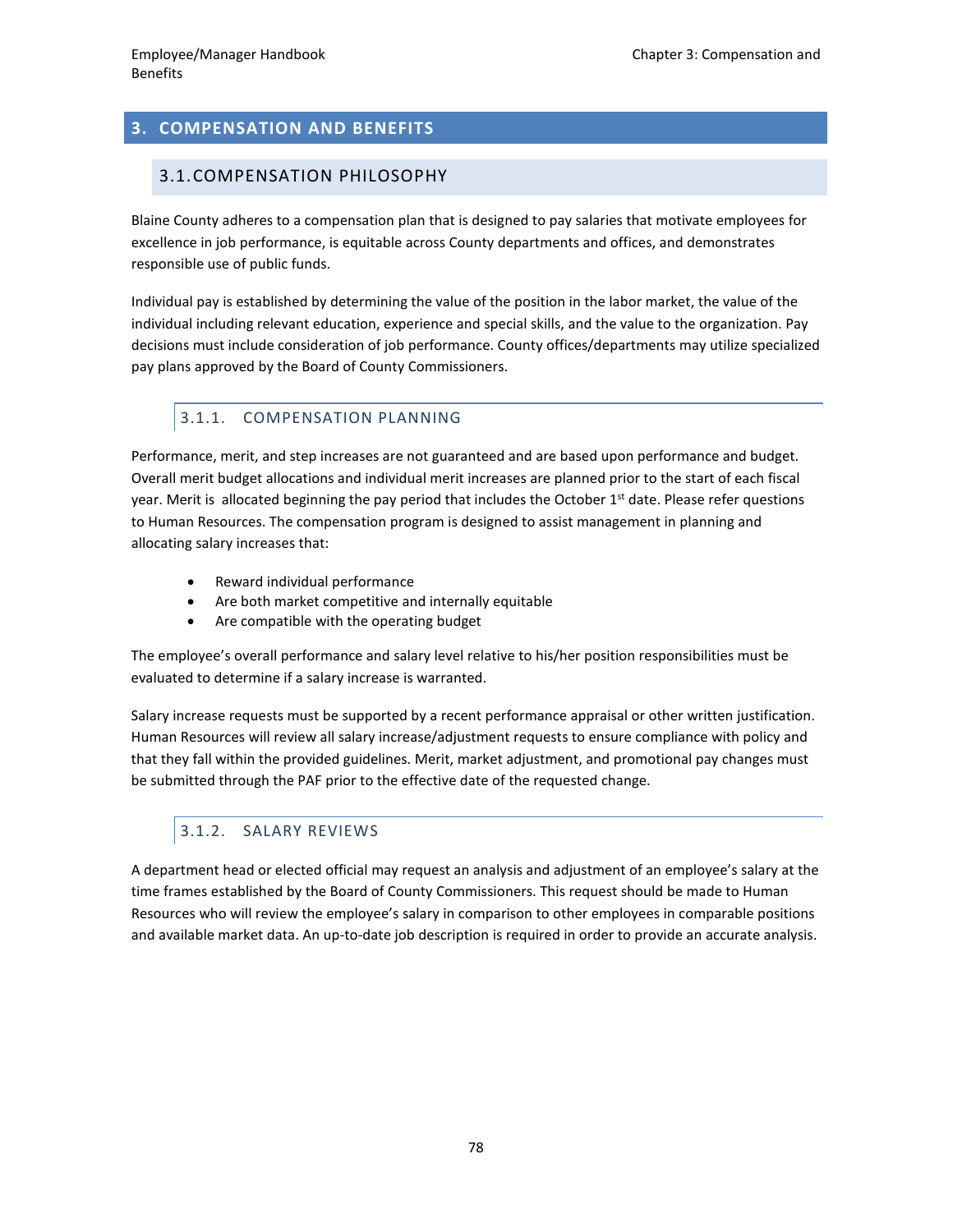# 3.1.3. MID-YEAR SALARY INCREASES

Salary increases requested outside of the normal budget process are generally limited to new hires who have successfully completed six (6) months of employment. A new hire is generally defined as a person who is selected for a position after participating in a hiring process characterized by submitting an application and interviewing for a role. Internal candidates are considered new hires if the scope and/or responsibilities of their new position is substantially different from their previous one. Such salary increases are limited to a maximum of five (5) percent of the employee's salary. Other mid-year salary increase requests must be submitted to Human Resources and may be limited in keeping with the time frames and parameters established by the Board of County Commissioners.

# 3.1.4. STEP INCREASES

Step increases are allocated at the beginning of the pay period that includes the employees' two, four, and eight year anniversary in their current position. Employees are eligible for up to a 6% increase at their two and four year anniversaries and up to 5% at their eight year anniversary

# 3.1.5. MARKET PRICING

Blaine County's compensation goal is to match the labor market, which allows us to be externally competitive in recruiting and retaining talented employees. Labor markets used for salary comparison are based on the normal recruiting market for specific job classifications. All market comparisons will include both public and private sector employers for the recruiting area, unless the position is not found in the private sector. Maintaining a competitive Total Rewards Compensation Strategy enables Blaine County to attract, retain and motivate employees, which improves employee productivity and reduces turnover.

# 3.1.6. PAY BANDS

The compensation plan for Blaine County establishes pay bands for each class of job descriptions. A pay band is the pay range allocated to a job class stating a minimum and maximum rate of pay allowed an employee performing a job in that particular class.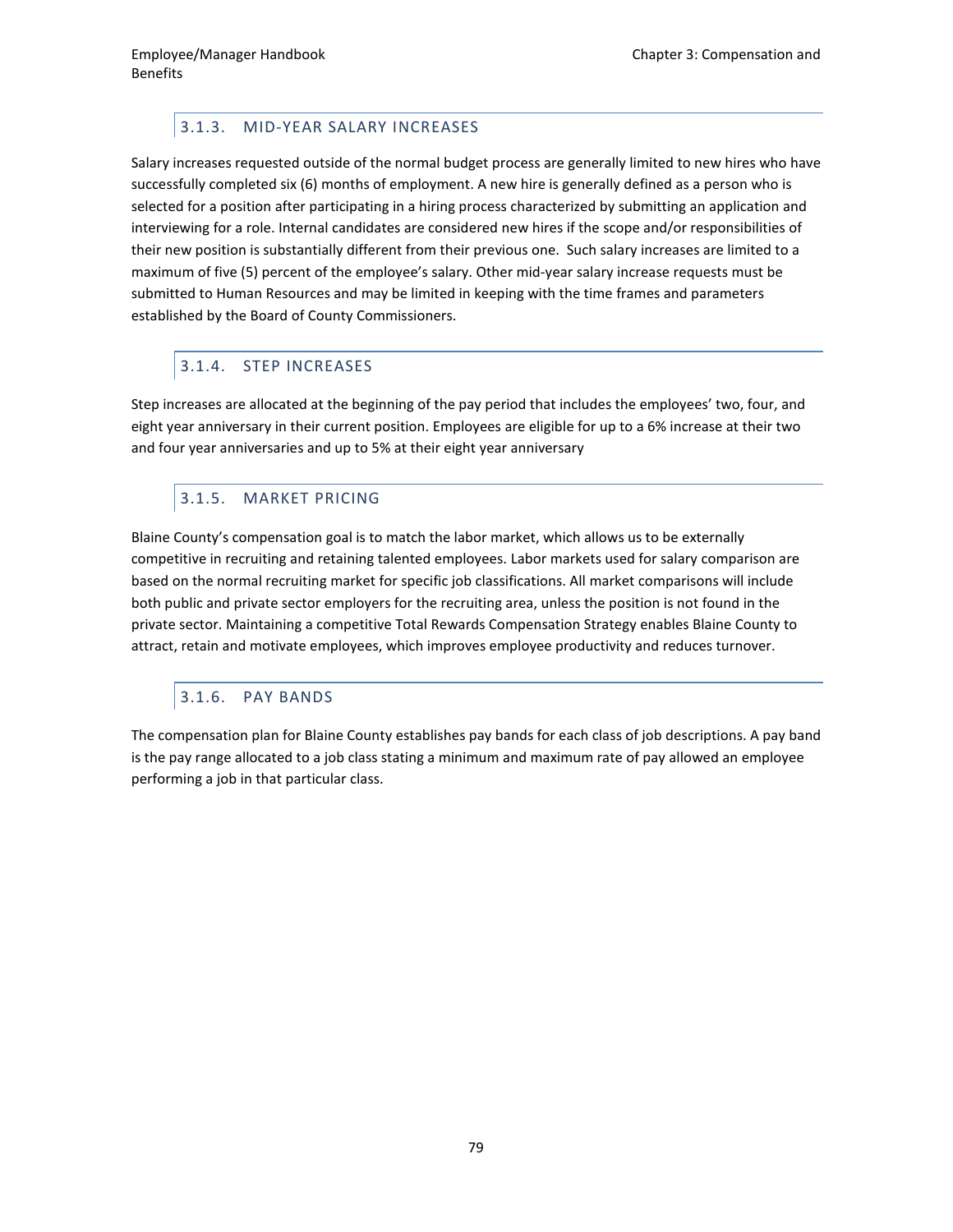# 3.2.PAY POLICIES

### 3.2.1. PAYDAY

Employees are paid bi-weekly on Thursday. If a payday falls on a holiday, paychecks will be issued on the last workday immediately before that payday. Time sheets must be received in Payroll on the Tuesday following the end of the reporting period – for example, if a time sheet is for the period January 2 through 15, 2011, the timesheet must be received in the Payroll office by noon on Tuesday, January 18, 2011.

# 3.2.2. PAY INCREASES

All pay increases shall be effective the first day of the pay cycle within which the pay increase occurs.

#### 3.2.3. PAY ADVANCES

Blaine County does not allow employees to receive pay advances.

#### 3.2.4. PAYROLL DEDUCTIONS

Employee paychecks reflect employee total earnings for the pay period, as well as any mandatory or voluntary deductions from the paycheck. Mandatory deductions are deductions that Blaine County is legally required to take. Such deductions include federal income tax, social security tax (FICA), any applicable state taxes, and PERSI. Voluntary deductions are deductions that the employee has authorized. Such deductions might include health insurance, deferred compensation, and supplemental insurances.

For further information or questions, please contact Blaine County Payroll.

# 3.2.5. DIRECT DEPOSIT

Direct deposit is available to all employees. Employees interested in direct deposit or needing to make changes to direct deposit should contact Blaine County Payroll.

# 3.2.6. SHIFT DIFFERENTIALS

Blaine County pays shift differentials to non-exempt employees in departments that operate 24 hours a day who work swing and graveyard shifts on a regularly scheduled basis. Employees scheduled for swing shifts are eligible to receive an additional \$.50/hr and \$1.00/hr for working graveyard shifts.

#### 3.2.7. TRAINING OFFICER PAY

Field Training Officer (FTO) and Jail Training Officer (JTO) pay is awarded to employees of the Sheriff's Office who have received the necessary certifications to fulfill those roles. This pay is only received when the training duties are performed. FTO and JTO pay is an additional \$2.50/hr.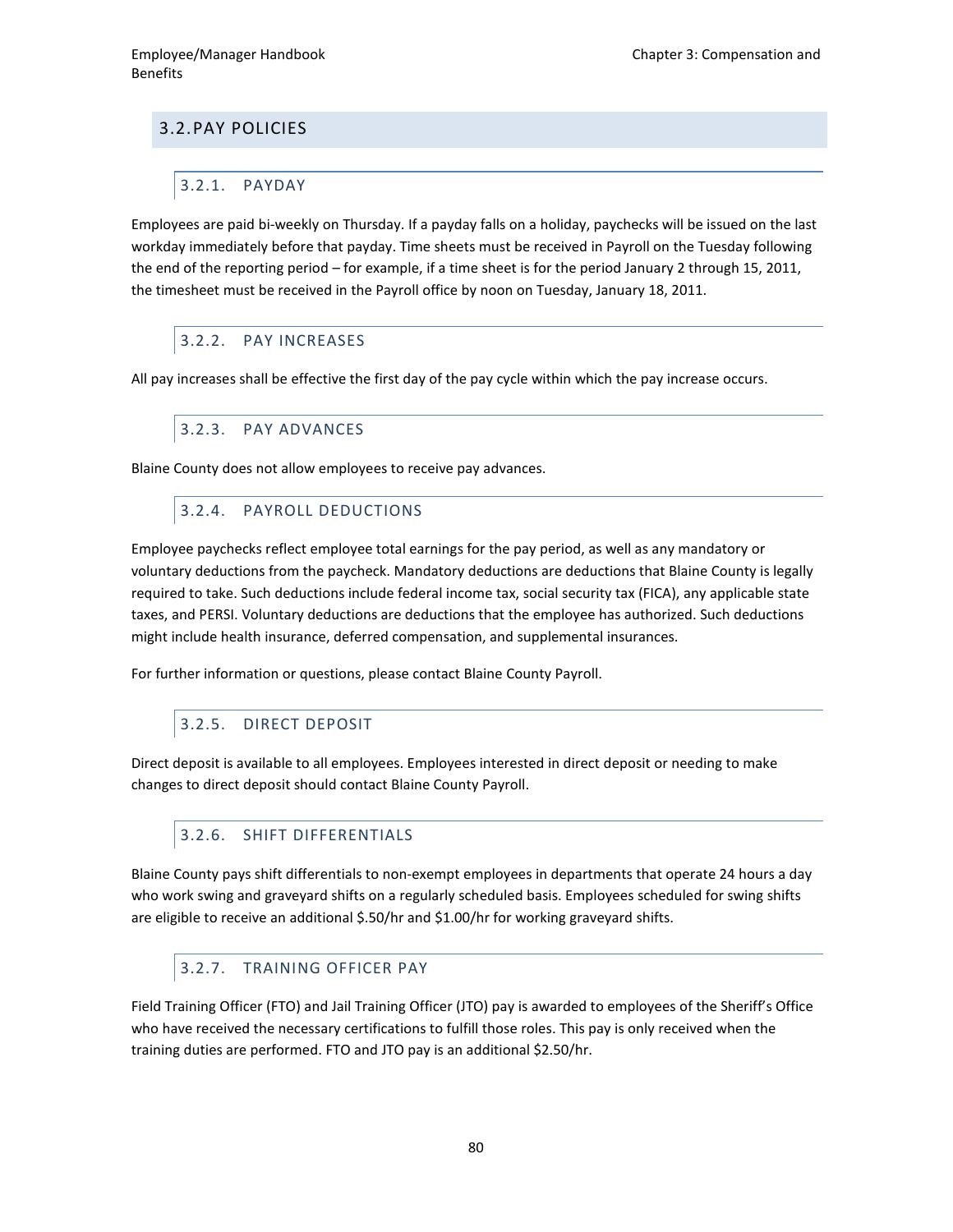# 3.2.8. SPECIALTY PAY

Specialty pay is additional discretionary pay added to the base pay of non-exempt employees who have the skills and certifications to perform specific duties or are given specific assignments. Specialty pay is not included when calculating market, merit, or step increases. The following calculation is used:

Base Pay X (1 + Percent Increase) = New Base Pay

New Base Pay + Specialty Pay = New Hourly Pay

For example: A 2-year step increase (6%) for an employee with a base pay of \$20/hr who receives an additional \$.50/hr for Foreign Language Proficiency Pay is calculated as follows:

 $$20 X (1 + .06) = $21.20$ 

 $$21.20 + $.50 = $21.70$ 

#### 3.2.8.1. NARCOTICS ENFORCEMENT TEAM (NET)

Employees within the Sheriff's Office that are part of the NET team receive an additional \$.50/hr.

#### 3.2.8.2. ILETS TERMINAL AGENCY COORDINATOR (TAC)

Employees with the appropriate training that function as the ILETS TAC and Assistant TAC are eligible to receive specialty pay for performing these additional duties. Employees functioning as the ILETS TAC will receive an additional \$1.00/hr and \$.50/hr as the Assistant TAC.

# 3.2.8.3. POST CERTIFIED INSTRUCTORS

Employees who are certified through POST as "high liability" instructors are eligible to receive an additional \$.50/hr.

# 3.2.8.4. FOREIGN LANGUAGE PROFICIENCY PAY

Foreign Language Proficiency pay is also known as bi-lingual pay. Eligible employees are those with advanced skills in one or more foreign languages that improve their ability to provide service to the community as determined by Human Resources.

Eligible employees will receive an additional \$.50/hr which is determined by taking and passing a Listening & Speaking test. Tests are administered and scored by a third-party language service provider.

With the exception of the Sheriff's Office and Emergency Communications/Dispatch, employee testing must be scheduled through Human Resources. In the event an employee does not pass their test, they may retest at their own expense or wait until the next fiscal year.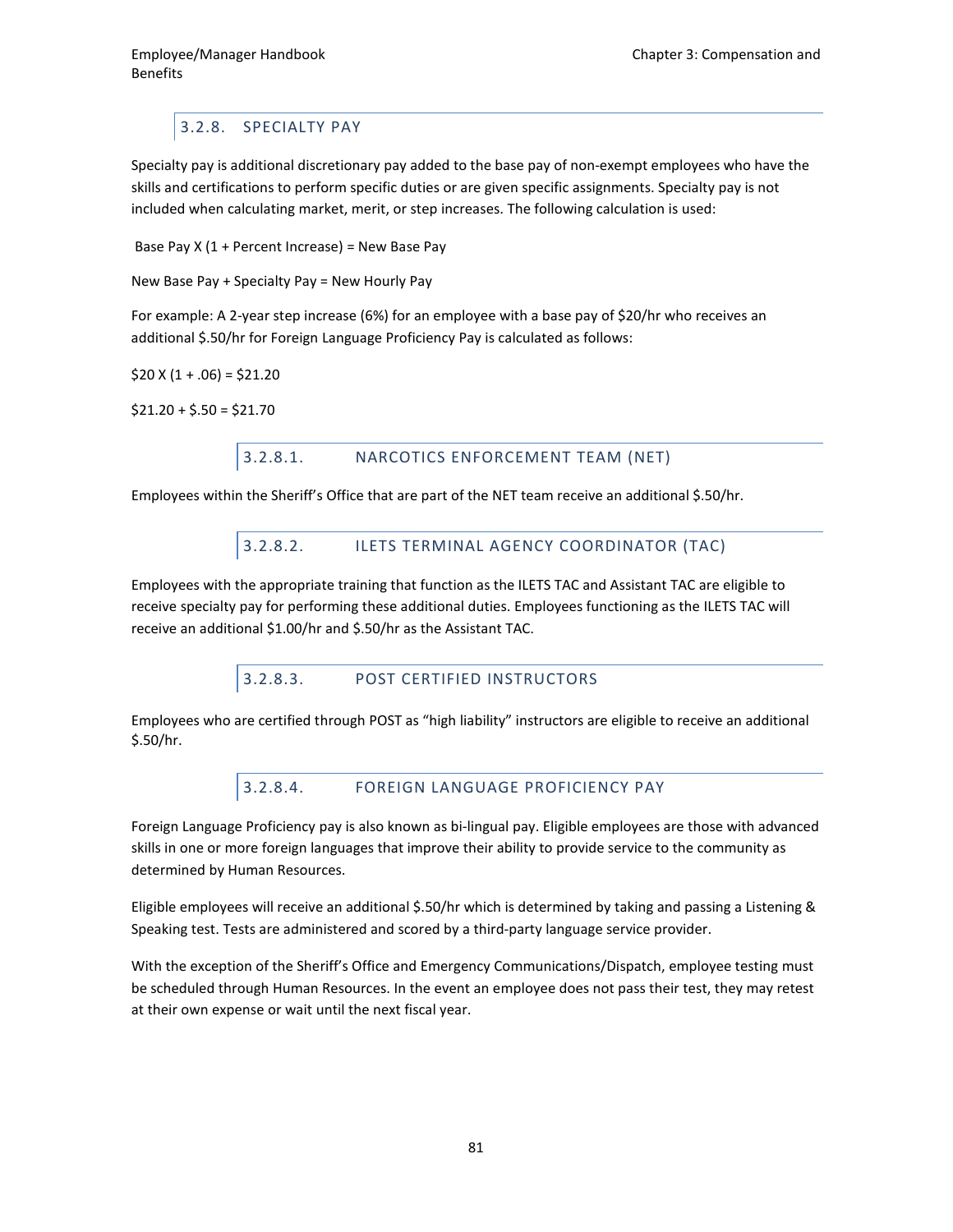# 3.3.EMPLOYEE BENEFITS

Blaine County offers a competitive and comprehensive benefit package designed to provide permanent fulltime employees and their families with a wide range of benefit options.

# 3.3.1. ELIGIBILITY

Benefit eligible employees are regular full-time employees who regularly work twenty (20) or more hours per week.

#### 3.3.2. WAITING PERIOD

The benefits effective date for new employees is the first day of the month following thirty (30) days of continuous employment. This waiting period applies to group medical, dental, vision, life, accidental death and dismemberment, the Employee Assistance Program (EAP), supplemental short and long term disability insurance, supplemental life insurance, flexible spending accounts, NCPERS Group Term Life insurance, AFLAC & Colonial supplemental insurance, and the Blaine County Deferred Compensation 457(b) Plan.

The waiting period does not apply to the PERSI Base Plan and PERSI Choice 401(k) Plan. Please see vacation, sick, and holiday leave policies for respective waiting periods.

#### 3.3.3. GROUP HEALTH INSURANCE

Please see the respective Benefit Plan Document which describes in detail the covered benefits and the rights and obligations of both enrollee and the carrier.

Medical, dental, and vision insurance coverage is provided to eligible employees and their immediate family members. For purposes of group health insurance, immediate family members will include the enrollee's spouse under a legally recognized marriage in the State of Idaho and eligible dependent children. Blaine County makes a significant contribution towards premium costs for these plans. Most employee premium costs are paid by the County. For summaries of each plan contact Payroll or Human Resources.

- Medical Blaine County offers a Preferred Provider Organization (PPO) medical plan, including prescription drug coverage, provided by GemPlan and administered by Blue Cross of Idaho.
- Dental Blaine County offers a dental plan through Delta Dental.
- Vision Vision benefits are administered by GemPlan and provided by VSP (Vision Service Plan).
- Group Life and Accidental Death and Dismemberment Insurance Blaine County provides basic life and accidental death and dismemberment insurance to employees at no cost. Additional voluntary life insurance for the employee and eligible dependents is also available to purchase through payroll deduction.

# 3.3.4. EMPLOYEE ASSISTANCE PROGRAM (EAP)

Employees and their family members are eligible to receive free confidential access to professional counseling designed to address a wide range of personal problems and issues. The program allows for up to eight (8) sessions or visits per occurrence or incident. Contact Human Resources for further details on EAP.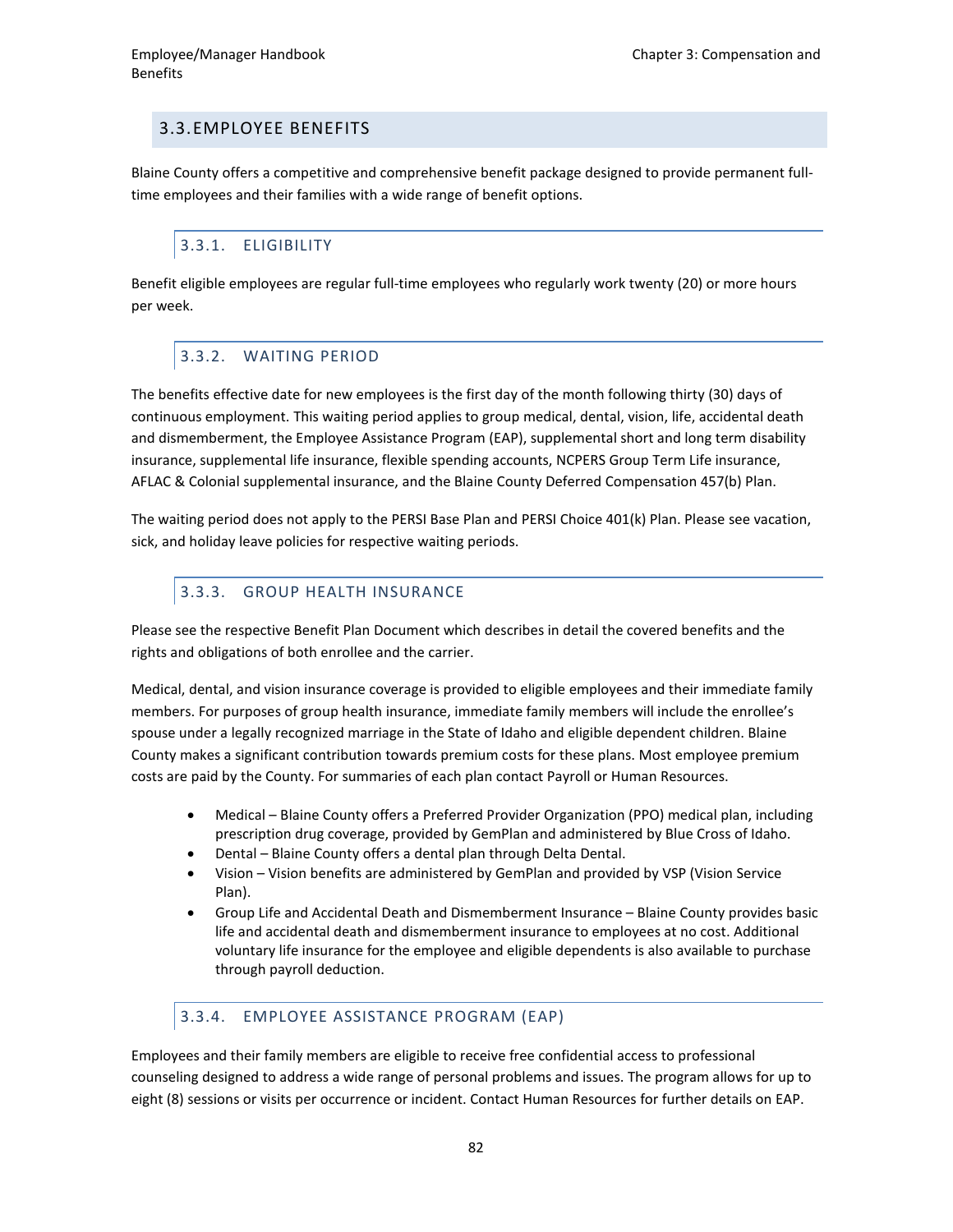# 3.3.5. PUBLIC EMPLOYEE RETIREMENT SYSTEM OF IDAHO (PERSI)

**Base Plan** – the County provides a defined benefit plan that pays a lifetime allowance upon retirement. Participation is automatic for employees who normally work twenty (20) or more hours per week for five (5) or more consecutive months. Blaine County and the employee contribute to the base plan. The base plan also offers disability and death benefits.

**PERSI Choice 401(k) Plan** – the County provides a voluntary supplemental retirement plan that allows eligible employees to save and invest pre-tax dollars through payroll deduction for additional retirement income.

#### 3.3.6. STATE OF IDAHO DEFERRED COMPENSATION 457(B) PLAN

The State of Idaho Deferred Compensation 457(b) Plan is a voluntary, supplemental retirement savings program using payroll deductions directed into selected investment options. Nationwide Retirement Solutions (NRS) is the third-party administrator responsible for record-keeping, enrollment, education, marketing and customer service. NRS has a local, full-service office in Boise, as well as representatives that service the Plan throughout the State. For additional information contact Human Resources or visit [www.idahodc.com.](http://www.idahodc.com/)

#### 3.3.7. SOCIAL SECURITY/MEDICARE

Blaine County contributes to withholding taxes under FICA (Federal Insurance Contribution Act) on behalf of County employees: 6.2% Social Security tax; 1.45% Medicare tax.

# 3.3.8. FLEXIBLE SPENDING ACCOUNTS (FSA)

An IRS approved plan that allows employees to contribute pre-tax dollars to reimbursement accounts for qualifying health care expenses and /or qualifying dependent care expenses.

#### 3.3.9. VOLUNTARY BENEFIT OPTIONS

A variety of voluntary supplemental benefit options are available through several providers. For additional information, please contact Payroll or Human Resources.